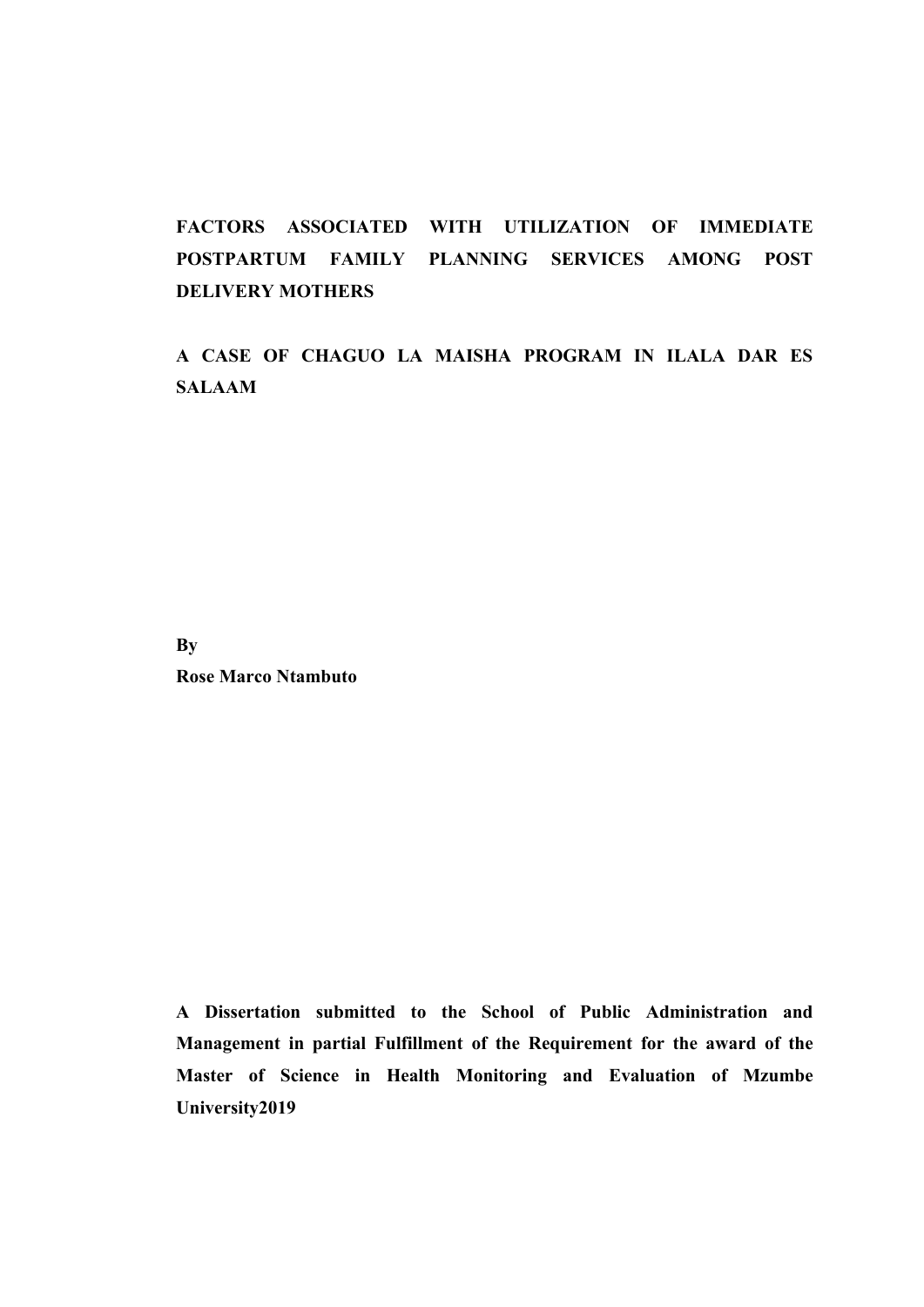### **CERTIFICATION**

We, the undersigned, certify that we have read and hereby recommend for acceptance by the Mzumbe University, a dissertation entitled *"Evaluation of Factors associated with Utilization of Immediate Postpartum Family Planning (IPPFP) Services among Post Delivery Mothers: A Case of Maisha Program-Ilala Dar Es Salaam* in partial fulfillment of the requirements for award of the degree of Master of Science in Health Monitoring and Evaluation (MSc HM&E) of Mzumbe University.

Major Supervisor

 $\mathcal{L}=\mathcal{L}=\mathcal{L}=\mathcal{L}=\mathcal{L}=\mathcal{L}=\mathcal{L}=\mathcal{L}=\mathcal{L}=\mathcal{L}=\mathcal{L}=\mathcal{L}=\mathcal{L}=\mathcal{L}=\mathcal{L}=\mathcal{L}=\mathcal{L}=\mathcal{L}=\mathcal{L}=\mathcal{L}=\mathcal{L}=\mathcal{L}=\mathcal{L}=\mathcal{L}=\mathcal{L}=\mathcal{L}=\mathcal{L}=\mathcal{L}=\mathcal{L}=\mathcal{L}=\mathcal{L}=\mathcal{L}=\mathcal{L}=\mathcal{L}=\mathcal{L}=\mathcal{L}=\mathcal{$ 

 $\mathcal{L}=\mathcal{L}=\mathcal{L}=\mathcal{L}=\mathcal{L}=\mathcal{L}=\mathcal{L}=\mathcal{L}=\mathcal{L}=\mathcal{L}=\mathcal{L}=\mathcal{L}=\mathcal{L}=\mathcal{L}=\mathcal{L}=\mathcal{L}=\mathcal{L}=\mathcal{L}=\mathcal{L}=\mathcal{L}=\mathcal{L}=\mathcal{L}=\mathcal{L}=\mathcal{L}=\mathcal{L}=\mathcal{L}=\mathcal{L}=\mathcal{L}=\mathcal{L}=\mathcal{L}=\mathcal{L}=\mathcal{L}=\mathcal{L}=\mathcal{L}=\mathcal{L}=\mathcal{L}=\mathcal{$ 

 $\mathcal{L}=\mathcal{L}=\mathcal{L}=\mathcal{L}=\mathcal{L}=\mathcal{L}=\mathcal{L}=\mathcal{L}=\mathcal{L}=\mathcal{L}=\mathcal{L}=\mathcal{L}=\mathcal{L}=\mathcal{L}=\mathcal{L}=\mathcal{L}=\mathcal{L}=\mathcal{L}=\mathcal{L}=\mathcal{L}=\mathcal{L}=\mathcal{L}=\mathcal{L}=\mathcal{L}=\mathcal{L}=\mathcal{L}=\mathcal{L}=\mathcal{L}=\mathcal{L}=\mathcal{L}=\mathcal{L}=\mathcal{L}=\mathcal{L}=\mathcal{L}=\mathcal{L}=\mathcal{L}=\mathcal{$ 

Internal Examiner

External Examiner

Accepted for the Board of the School of Public Administration and Management

DEAN SCHOOL OF PUBLIC ADMINISTRATION AND MANAGEMENT

 $\mathcal{L}_\text{max}$  , and the set of the set of the set of the set of the set of the set of the set of the set of the set of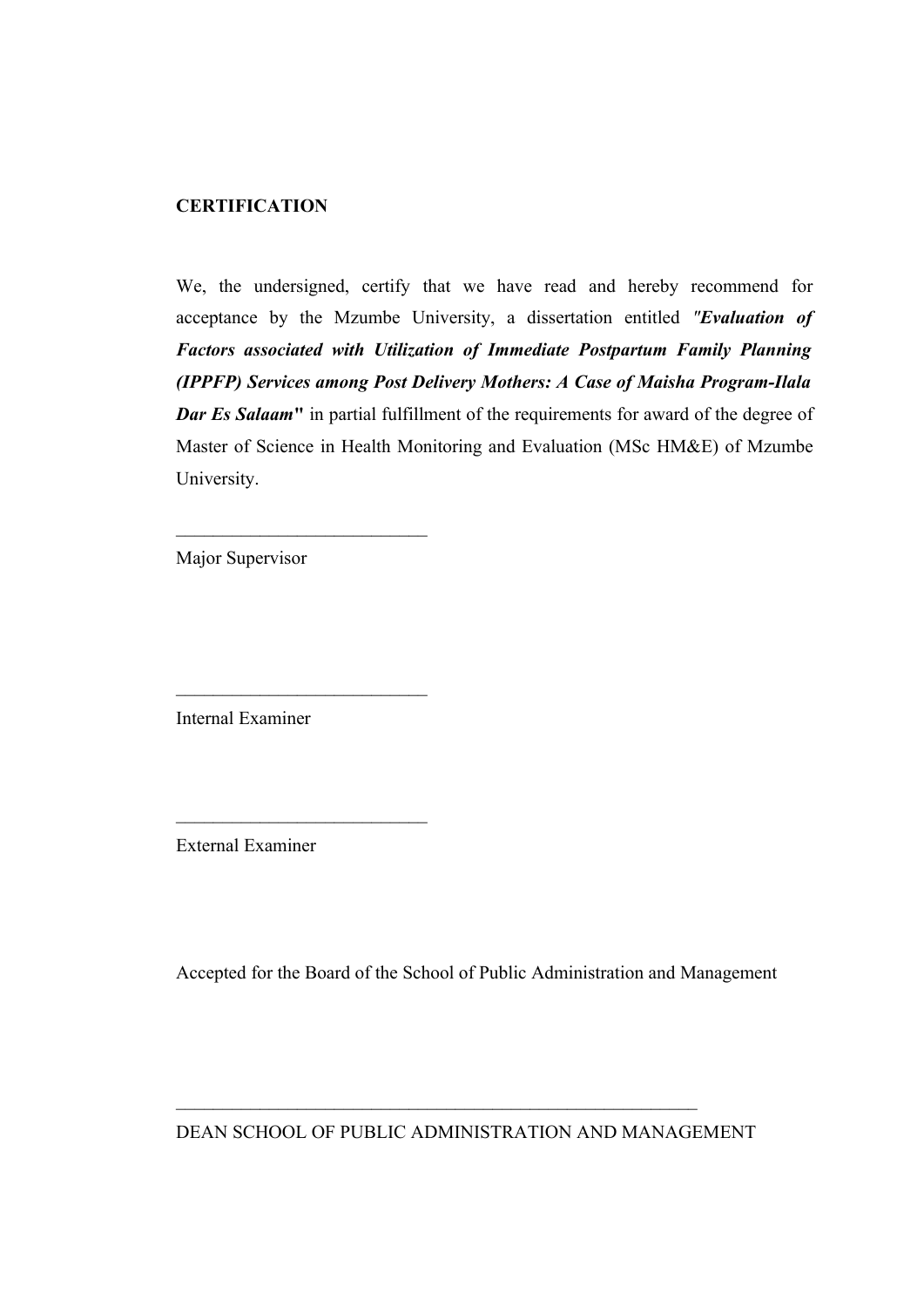## **DECLARATION**

I, Rose Marco Ntambuto, declare that this dissertation is my own original work and that it has not been presented and will not be presented to any other university for a similar or any other degree award.

Signature: ……………………………

Date: …………………………………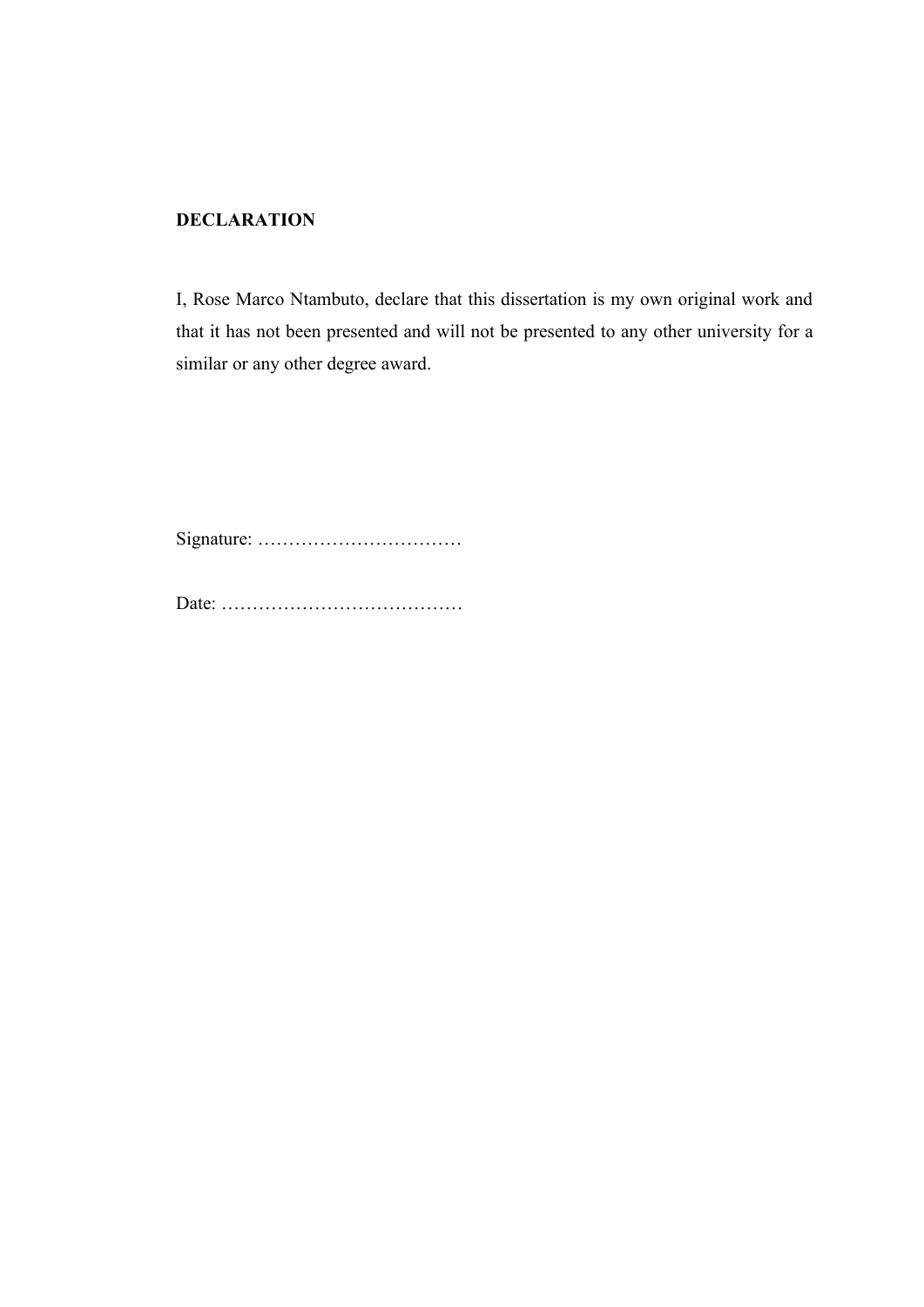## **COPYRIGHT**

**©**

This dissertation is a copyright material protected under the Berne Convention, the Copyright Act 1999 and other international and national enactments, in that behalf on intellectual property. It may not be reproduced by any means in full or in part, except for short extracts in fair dealings, for research or private study, critical scholarly review or discourse with an acknowledgement, without the written permission of Mzumbe University, on behalf of the author.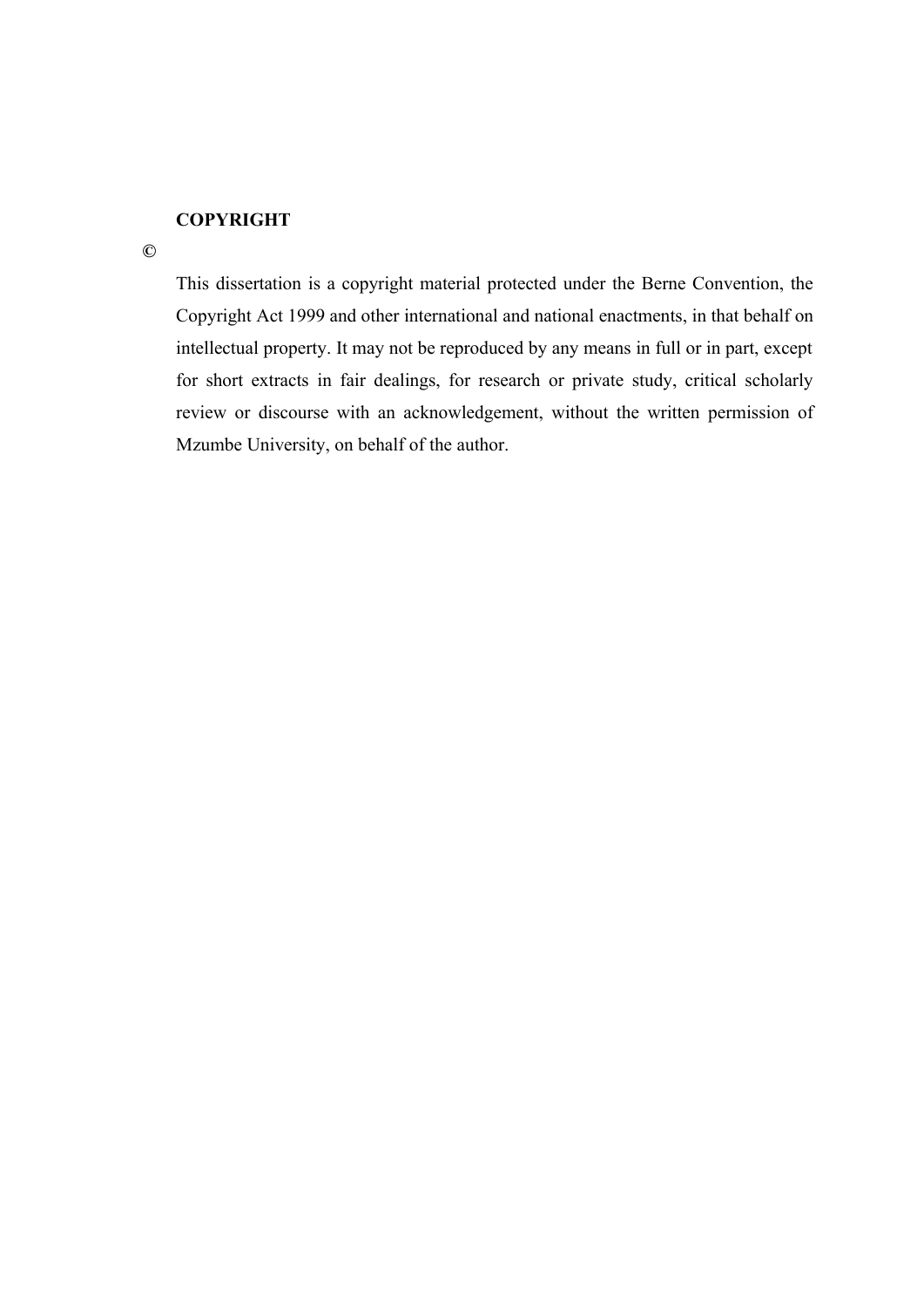#### **ACKNOWLEDGEMENTS**

It is my pleasure to acknowledge a number of people who supported me in this work. First of all, I would like to thank my almighty God for his grace and protection and forgiving me strength and good healthy to overcome different challenges to the completion of this dissertation.

Secondly, I thank Mr. Richard Ngowi, my supervisor for his encouragement and advice on how to develop and compile this dissertation report. He offered his time as my academic supervisor throughout the period of writing the report. I would also like to thank the Dar es salaam City Management, Ilala Municipal Management and Ilala Municipal Director for granting me a research permission to conduct this study in Ilala.

Furthermore, I thank all health care providers working in seven Health Facilities where this evaluation was conducted. I acknowledge the value of their time spent during data collection and their assistance which enabled me to execute this study. Thirdly, I extend special appreciation to my class mates for their productive ideas

and advice towards the achievement of this work.

Special appreciation is directed to my family, my beloved husband Mr.Sostenes, D. Ntambuto and our children Davidson, Michael and Debora for their moral, encouragement, and financial support during the whole period of this study.

Lastly but similarly important, I highly appreciate the support and spirit of cooperation provided by Chaguo la Maisha Management. I also thank Dr. Mackfallen Anasel, and Mr. Elias Mseti and the family who supported me in one way or another to accomplish this study. Finally, I find it is difficult to mention by name everyone who contributed in one way or another to success of this work; as such I thank them all.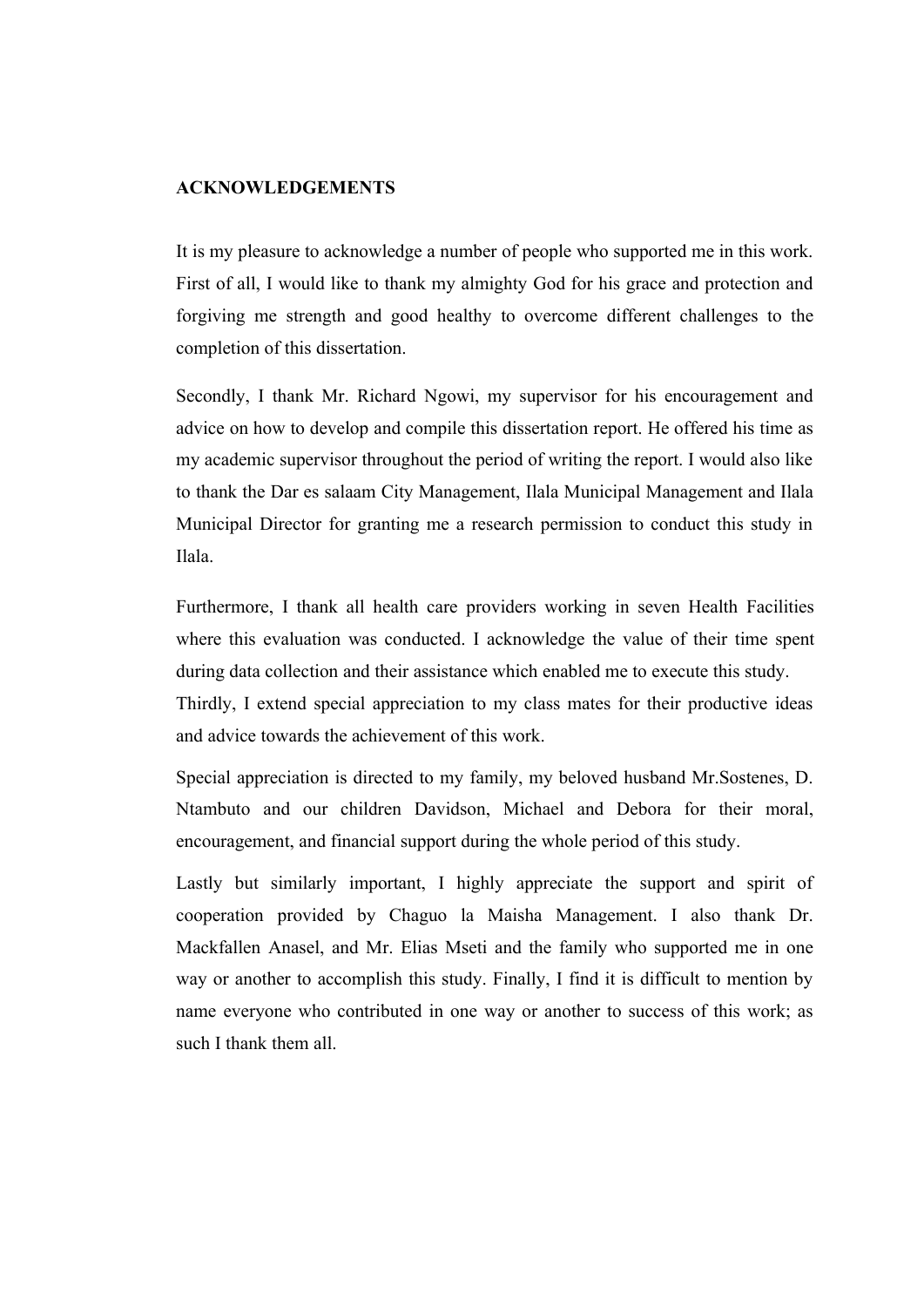## **DEDICATION**

This dissertation is dedicated to my lovely husband Mr. Sosthenes D. Ntambuto and our children Davidson, Michael and Debora for their moral, encouragement, and financial support for the whole period of this program at Mzumbe University.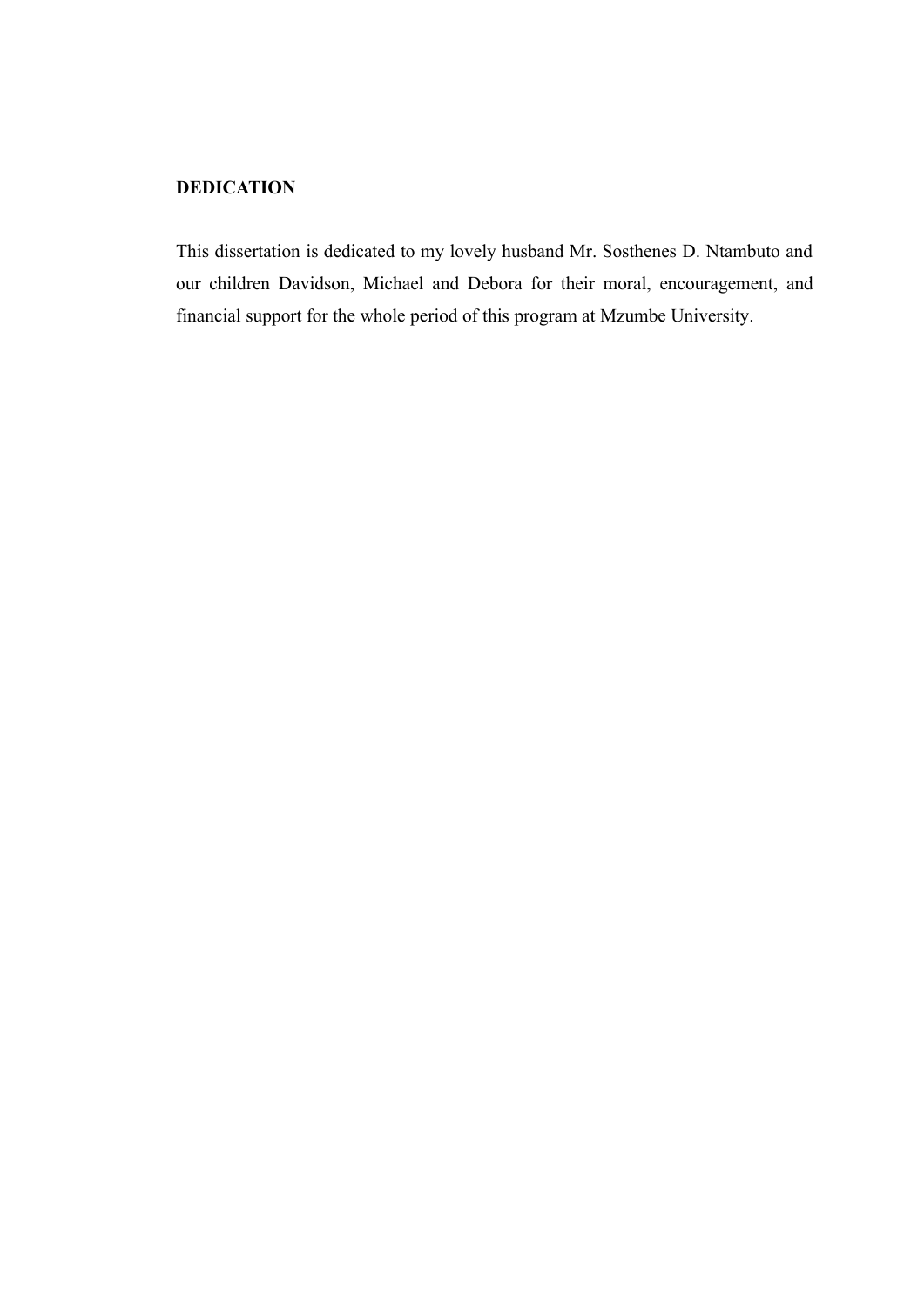## **LIST OF ACRONYMS**

| <b>ANC</b>    | Antenatal Clinic                                                           |
|---------------|----------------------------------------------------------------------------|
| <b>CHMT</b>   | <b>Counsel Health Management Team</b>                                      |
| <b>CHW</b>    | Community Health Worker                                                    |
| <b>CLM</b>    | Chaguo la Maisha                                                           |
| <b>CPR</b>    | Contraceptive Prevalence Rate                                              |
| <b>DMO</b>    | District Medical officer                                                   |
| FP            | <b>Family Planning</b>                                                     |
| <b>HCP</b>    | <b>Health Care Provider</b>                                                |
| HF            | <b>Health Facility</b>                                                     |
| <b>IPPFP</b>  | Immediate Postpartum Family Planning                                       |
| <b>MMR</b>    | <b>Maternal Mortality Rate</b>                                             |
| MoHCDGEC      | Ministry of Health, Community Development, Gender, Elderly<br>and Children |
| <b>MoHSWF</b> | Ministry of Health Social Welfare                                          |
| MU            | Mzumbe University                                                          |
| <b>PAFT</b>   | Post Abortion Family Planning                                              |
| <b>PPFP</b>   | Postpartum Family Planning                                                 |
| <b>PPIUCD</b> | Post-partum Intra Uterine Device.                                          |
| <b>RHFP</b>   | Reproductive Health Family Planning                                        |
| <b>RMO</b>    | Regional Medical Officer                                                   |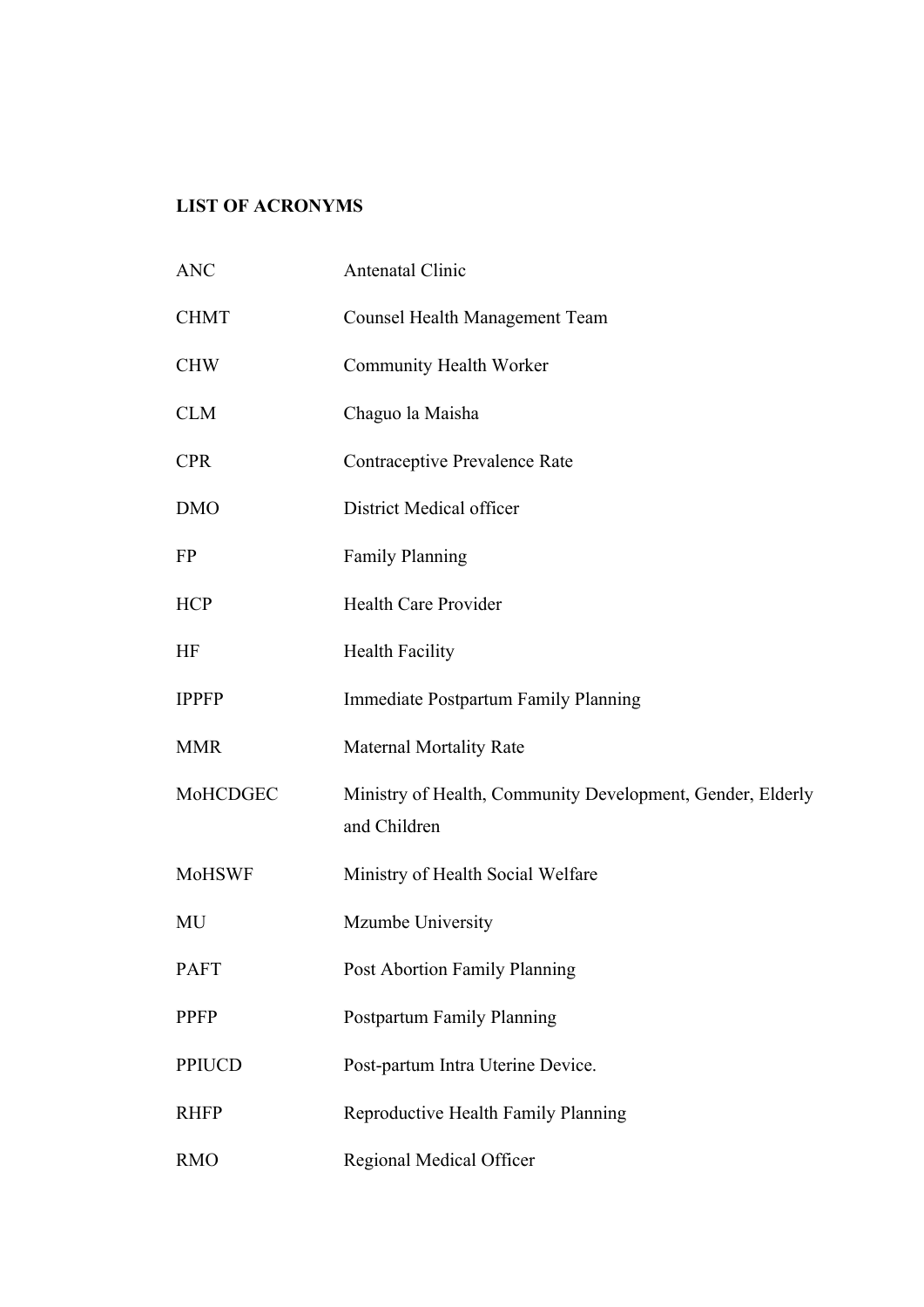| <b>SCT</b> | Social Cognitive Theory    |
|------------|----------------------------|
| TRA        | Theory of Reasoned Action  |
| <b>TPB</b> | Theory of Planned Behavior |
| <b>WHO</b> | World Health Organization  |
| WR A       | Women in Reproductive Age  |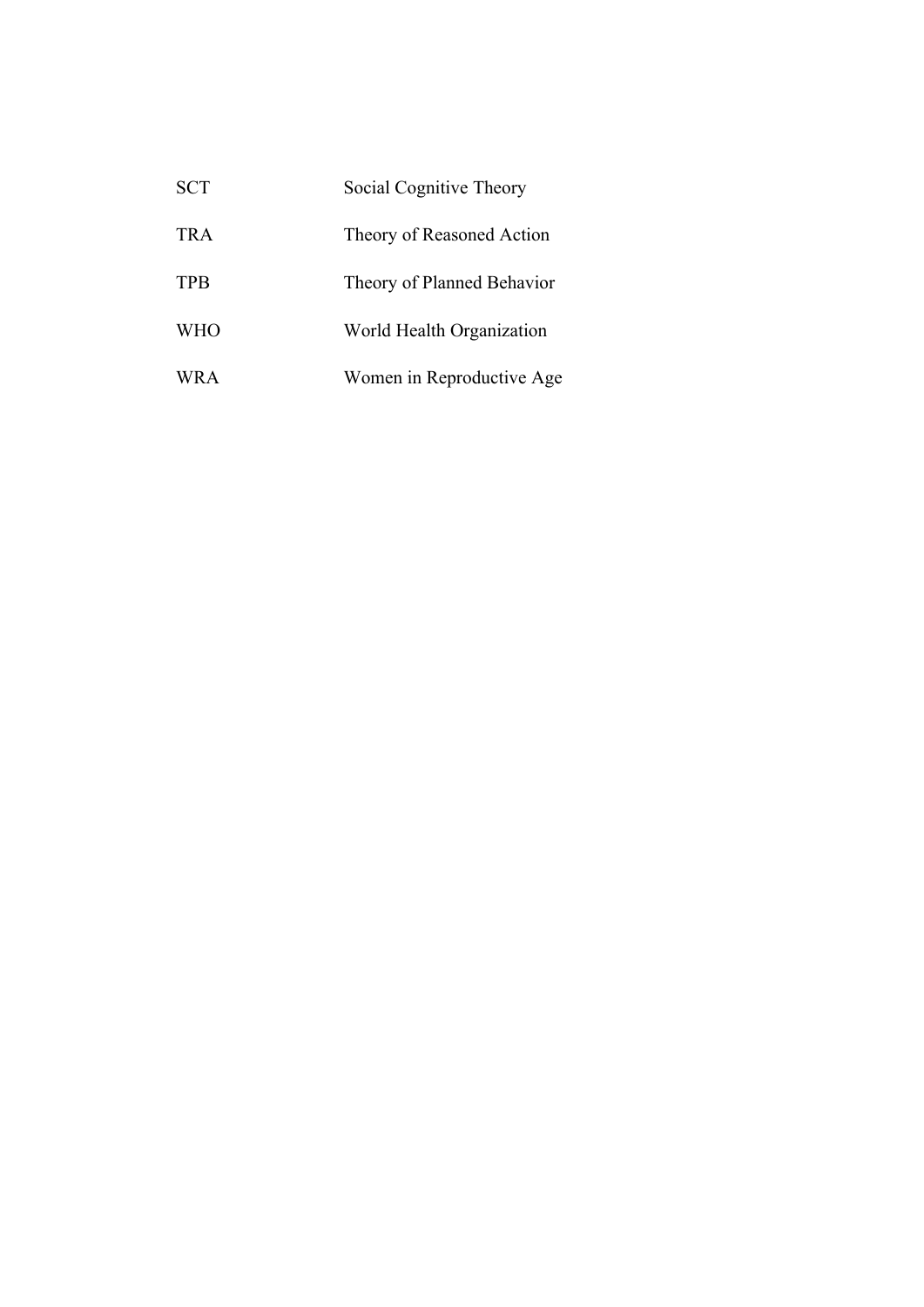### **DEFINITION OF KEY TERMS AND THEIR**

### **CONCEPTS**

### **Family Planning**

Is defined as the intended, responsible decision made by an individual or couples as to the desired family size and timing of births; or is the sensible action taken by an individual or couples to control the number and spacing of their children in agreement with their individual choices,[ CITATION Jam13 \l 1033 ].

### **Unmet need for Family Planning**

This is defined as an event that occurs to the woman who are not using family planning "FP" methods and are in reproductive age (15-49 years), sexually active but desires not to give birth to children or postpone or delay to give birth, This situation points to the gap between intention of the women who are not ready to become pregnant while they have behavior of not using any contraceptive methods [ CITATION WHO19 \I 1033 ].

### **Immediate Postpartum Family Planning (IPPFP)**

This means the use of suitable contraceptive method 48 hours after birth or before discharge from health facility, [CITATION Mar17 \l 1033 ]. This assures protection of pregnancy before the return to fertility and restart of the sexual activity [CITATION Placeholder2 \l 1033 ]. At this time the unmet need women will have time to be informed by health care provider on the role of using contraceptive methods before discharge and they will be motivated to use them since at this time most of women are highly not in need to become pregnant within short period of time [ CITATION Rep17 \l 1033 ].

#### **Postpartum Family Planning (PPFP)**

These words describe the provision of family planning method to the woman postdelivery for the purpose of preventing unplanned pregnancy that occurs within twelve months following the delivery of the last child [ CITATION WHO \l 1033 ] ,( [CITATION Ant10 \l 1033 ]. Also, PPFP is defined as the process of offering or initiation of modern contraceptive services as part of care provided during child birth to twelve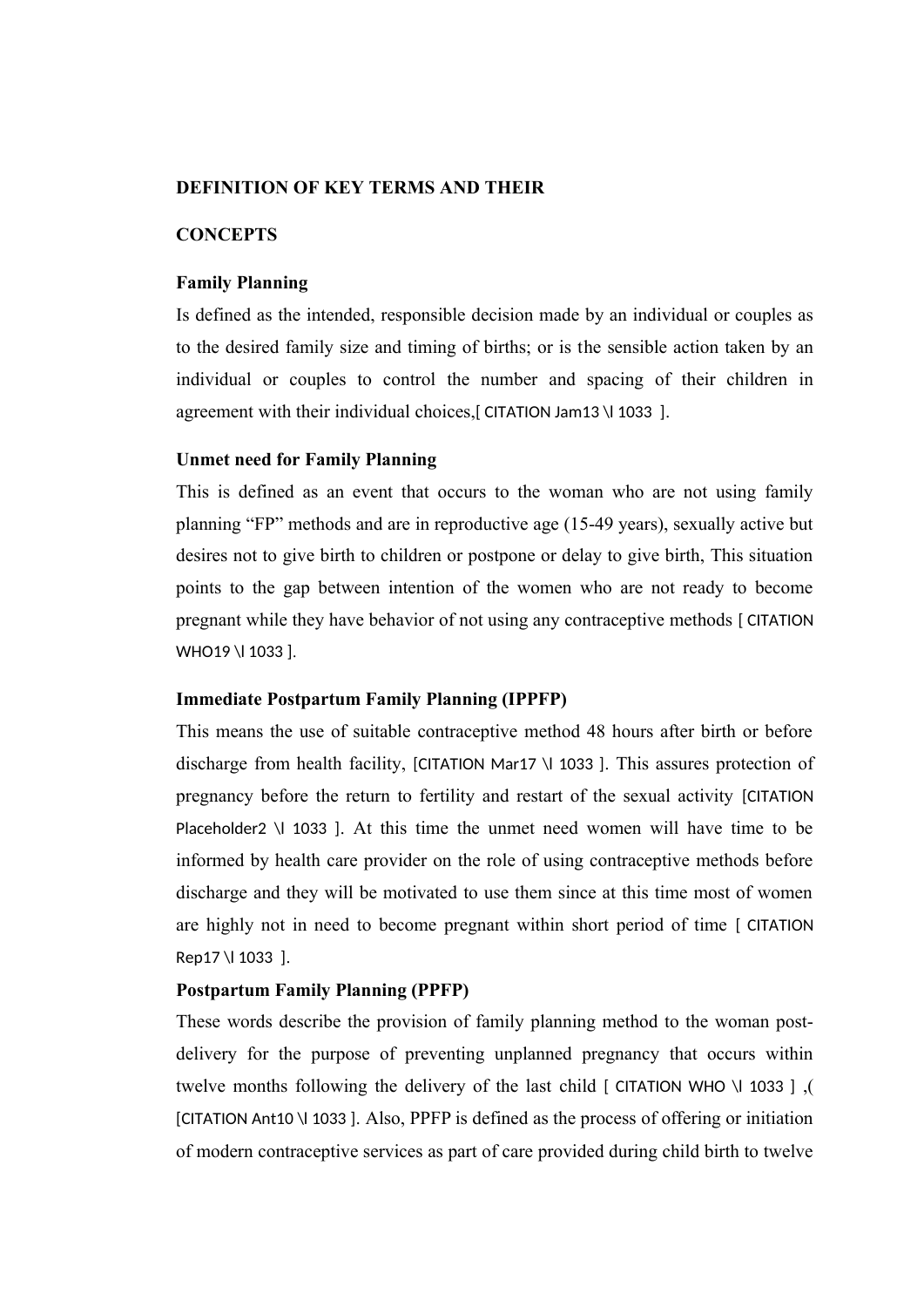months after delivery or six months following miscarriage of pregnancy [CITATION ope18 \l 1033 ].

### **Contraceptive Prevalence Rate (CPR)**

Is defined as the percentage of women in bearing age who are currently using at least one method of contraception irrespective of which type of contraceptive method and with her sexual partner in married or in-union women aged 15-49 years, (WHO, 2018). MEASURE Evaluations defines CPR as the ratio of women aged 15-49 years with their spouse or in sexual union who are using any kind of contraceptive method which may be modern or traditional. It is calculated by finding the ratio between women aged 15-49 using contraceptive method divide by number of women aged 15-49 in a population time 100. The purpose of this ratio is to know the coverage of contraceptive use [CITATION Fam18 \t \l 1033 ].

#### **Postpartum Period**

post-delivery (first six weeks after birth). This period is dangerous to the health and survival of a mother and her newborn, as it needs special attention. If any mismanagement occurs or there is any absence of care in this period, may cause death or disability to both woman and her newborn. Missing chance of health counseling on

family planning and proper care of her new borne may end up in catastrophic<sup>[</sup> CITATION WHO \l 1033 ].

### **Return to fertility.**

Is a situation where by a woman can become pregnant or get back again to her fertile state following delivery or miscarriage (pregnant is terminated either intentionally or not intentionally before the age of when the fetus can survive). This condition fluctuates conditional on when the woman can conceive after live birth which depends on breastfeeding status of the woman if she is exclusively on breast feeding it may take six months to become pregnant and it may take short time as early as one month after birth [CITATION Ant10 \| 1033 ].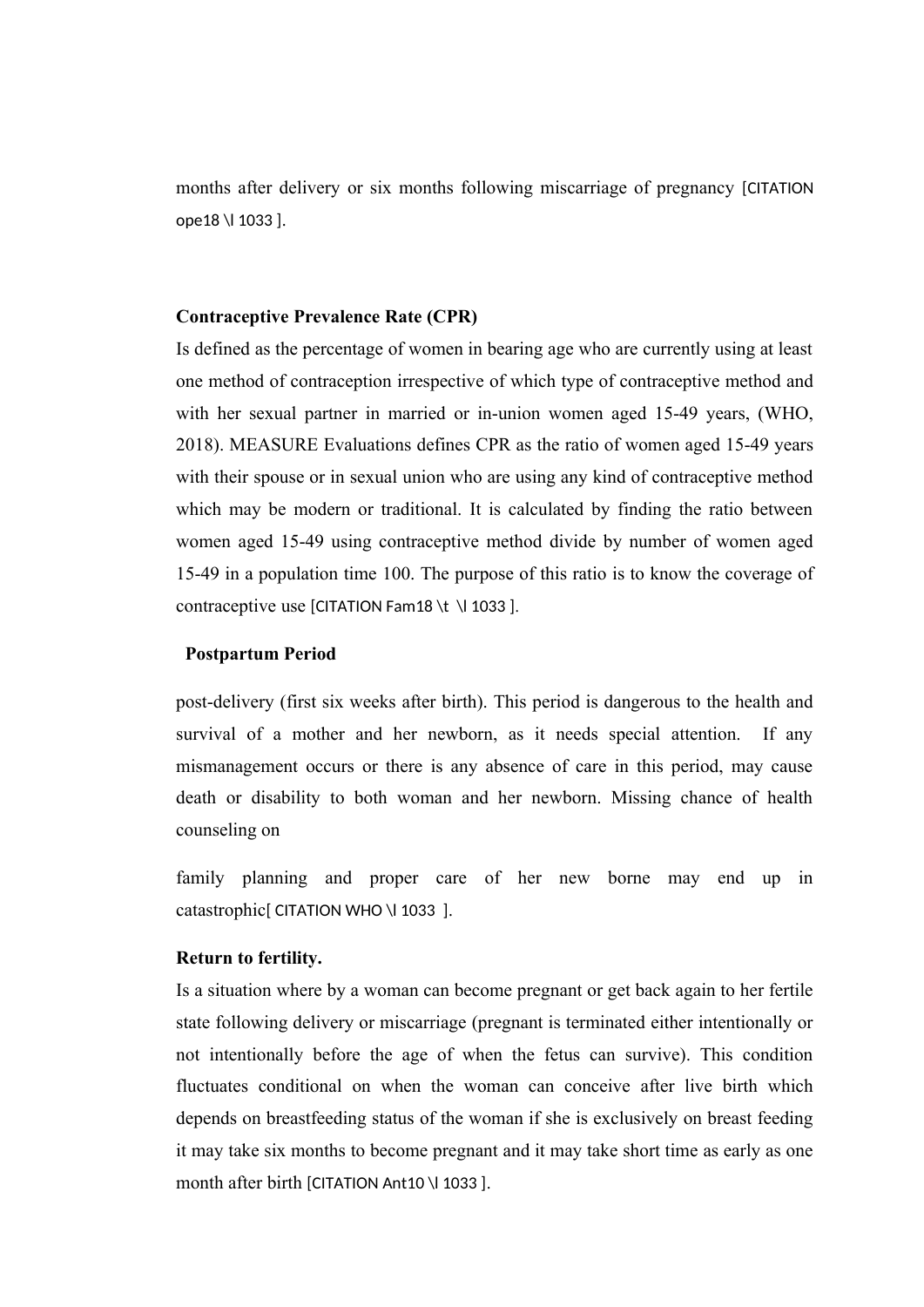### ABSTRACT

**Introduction:** Family Planning (FP) program is a key strategy for reducing maternal, infant and child morbidity. Effective Provision of PPFP prevents unplanned pregnancy during 12 months after delivery. **Objective**: The aim of this evaluation was to evaluate factors associated with utilization of IPPFP in Ilala Municipality.

**Methods**: Descriptive Cross-sectional study design deployed both quantitative and qualitative methods for data collection and analysis. Selection of six Health Facilities used probability sampling strategies, with cluster sampling, non-probability sampling technique was used to select 395 who were selected conveniently and were given coded structured, translated to Kiswahili and pre-tested questionnaire to collect data. Quantitative observation checklist was used to quantify resources availability. Data were entered into the Microsoft excel sheet and imported into the STATA version 13 for data cleaning before analysis. Chi square test analysis was used to create the relationship between IPPFP services and the utilization of it. For Qualitative data, Purposive sampling methods were used to select health workers who had key information, and used in depth interview guide. Content analysis was used to analyze the data, transcription of the interview, formation of meaning units, condensation of the unit followed by codes formation then themes were created to produce report.

**Findings:** The study findings show 79(20) % of clients were discharged with IPPFP. Aassociation was found between IPPFP use and counseling session (p-value 0.023), session clearly understood (p-value 0.030). Another finding which has no association was stock out of medical supplies and equipment for IPPFP, (p-value 0.360) and adequate room (p-value 0.332).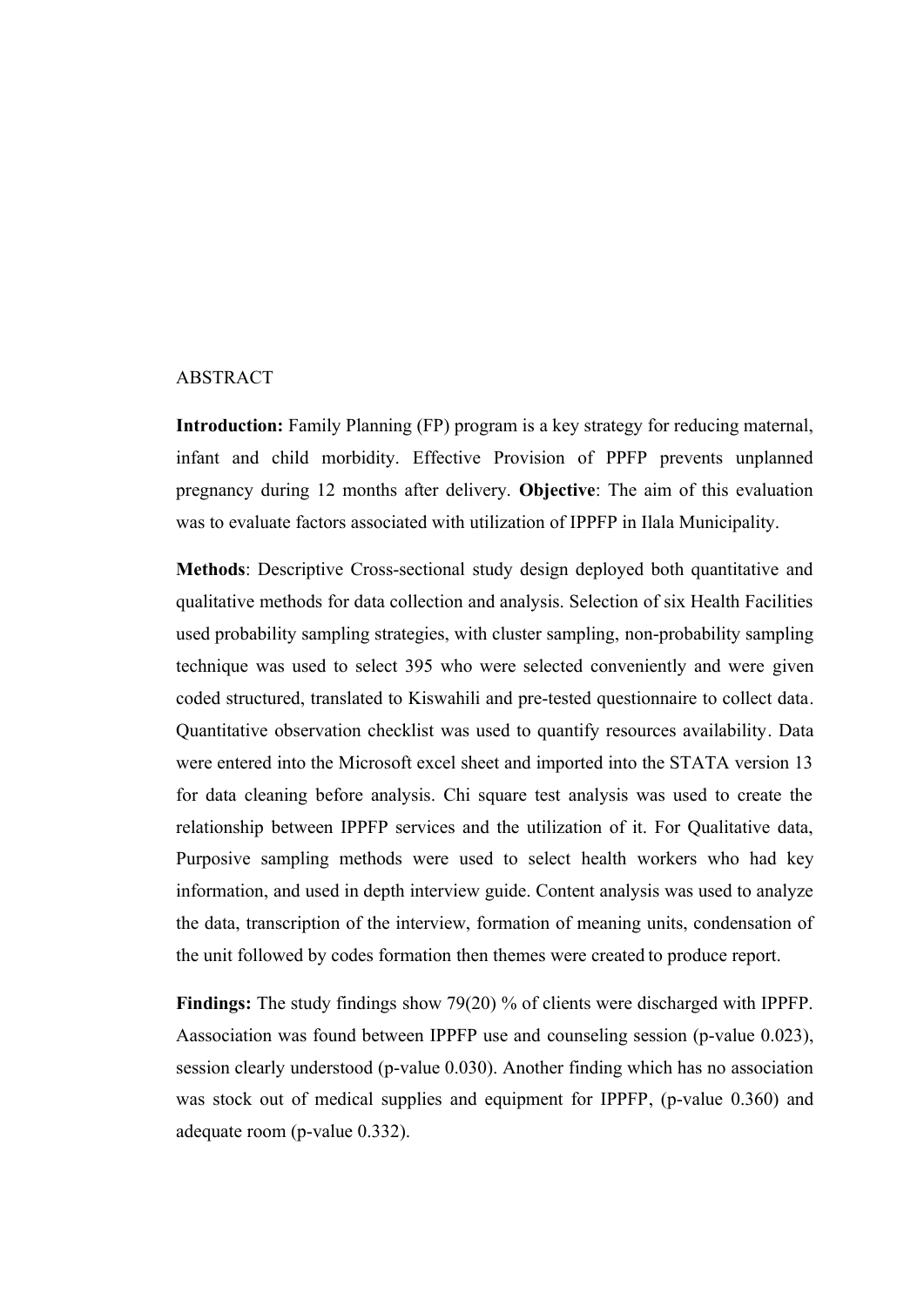Conclusion: There is low utilization of IPPFP use in Ilala Municipality. Reason for not using the service were; pain following delivery, not discussed with their husband, fear from side effect of methods and husband not approved to use IPPFP. Recommendation: Therefore, individual counseling, community and male involvement should be promoted to increase IPPFP utilization.

## **TABLE OF COTENTS**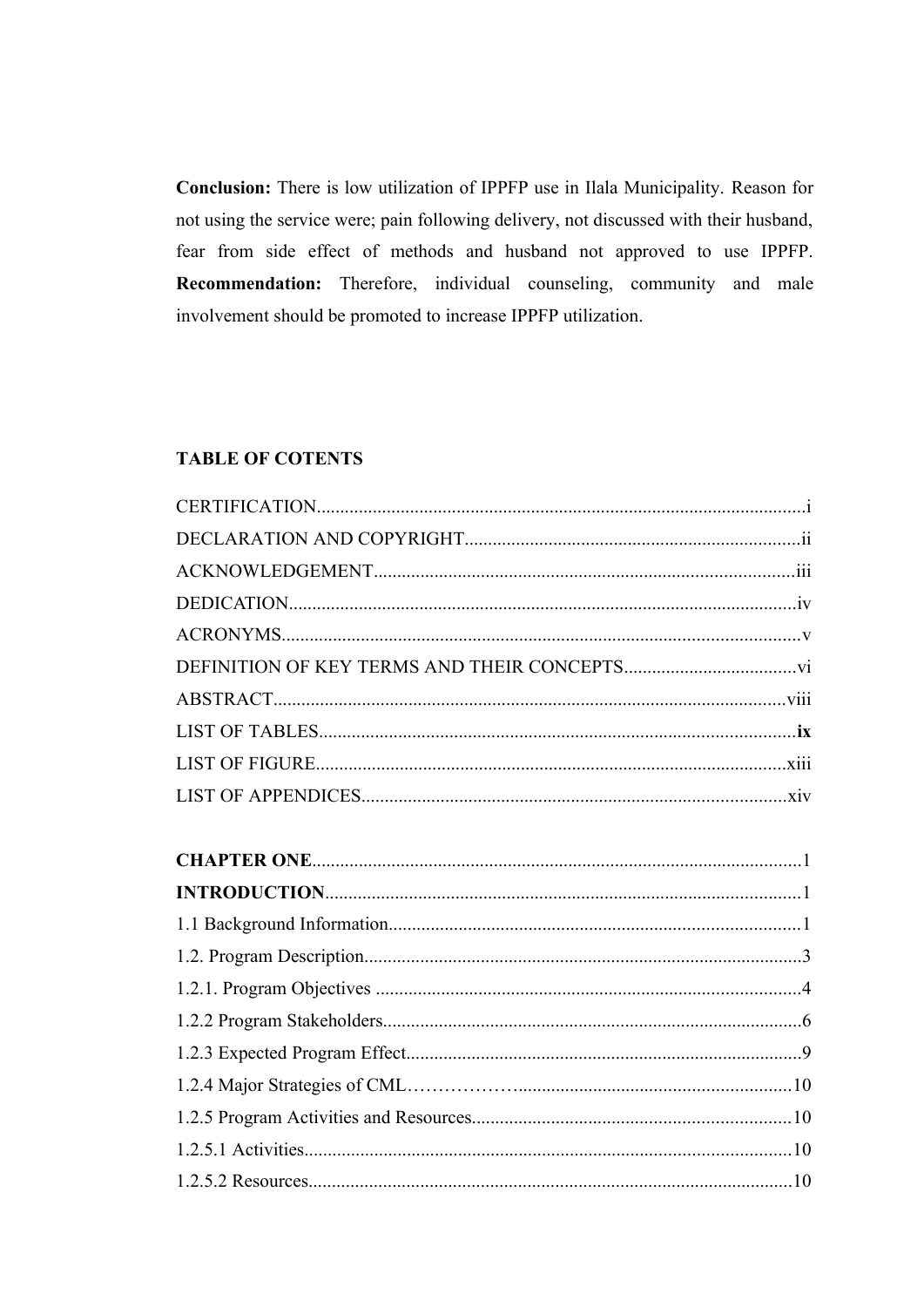| 1.4. Evaluation questions, objectives and significance of the evaluation14 |  |
|----------------------------------------------------------------------------|--|
|                                                                            |  |
|                                                                            |  |
|                                                                            |  |
|                                                                            |  |
|                                                                            |  |
|                                                                            |  |
|                                                                            |  |
|                                                                            |  |
|                                                                            |  |
|                                                                            |  |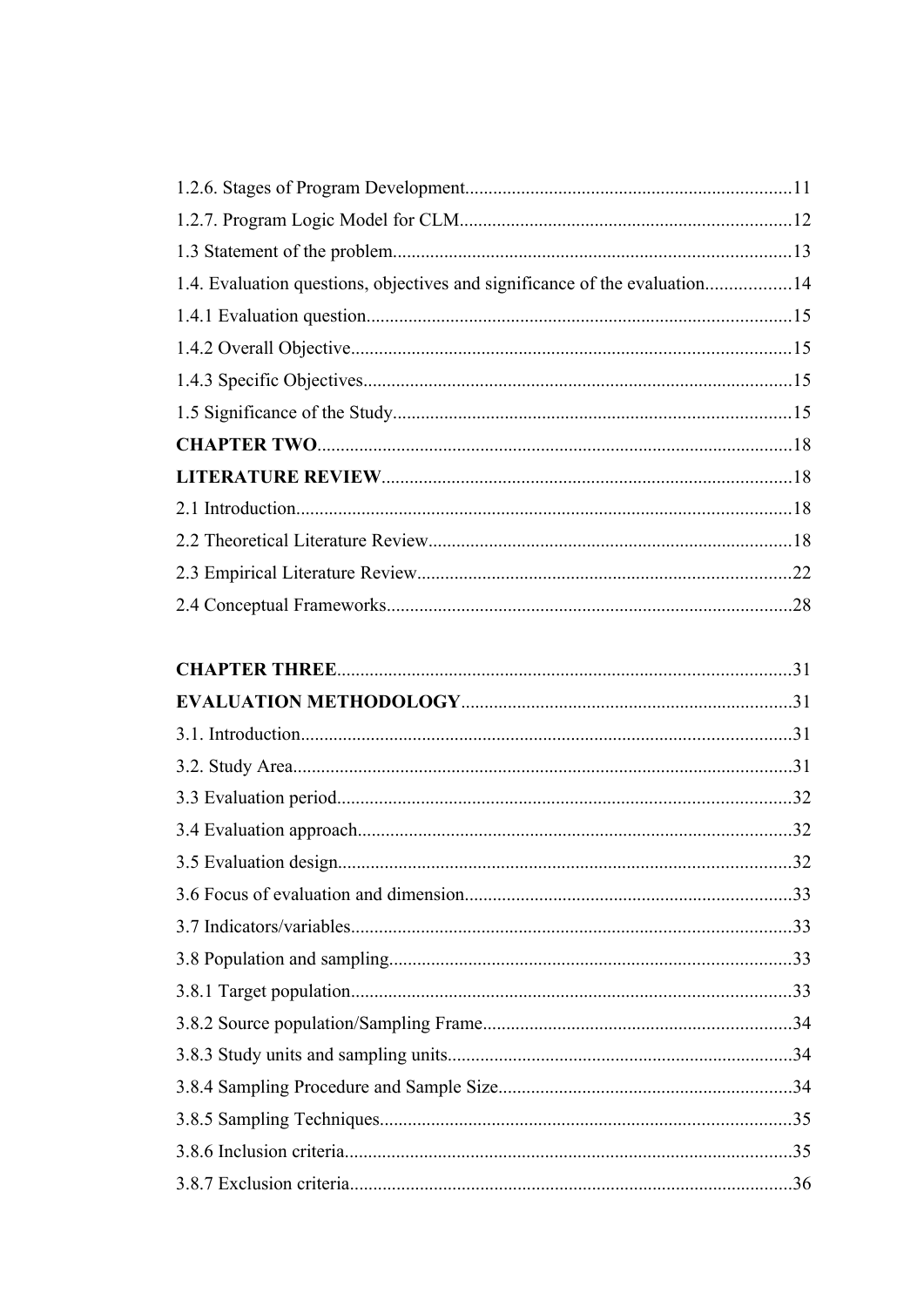| 4.3 Counselling process, Knowledge and information on IPPFP/PAFP41             |  |
|--------------------------------------------------------------------------------|--|
|                                                                                |  |
|                                                                                |  |
| 4.6. Association between counselling process, Knowledge and Information        |  |
|                                                                                |  |
| 4.7. Association between availability of resources and IPPFP/PAFPutilization53 |  |
|                                                                                |  |

| 4.4. Association between availability of resources and IPPFP/PAFPutilization60 |  |
|--------------------------------------------------------------------------------|--|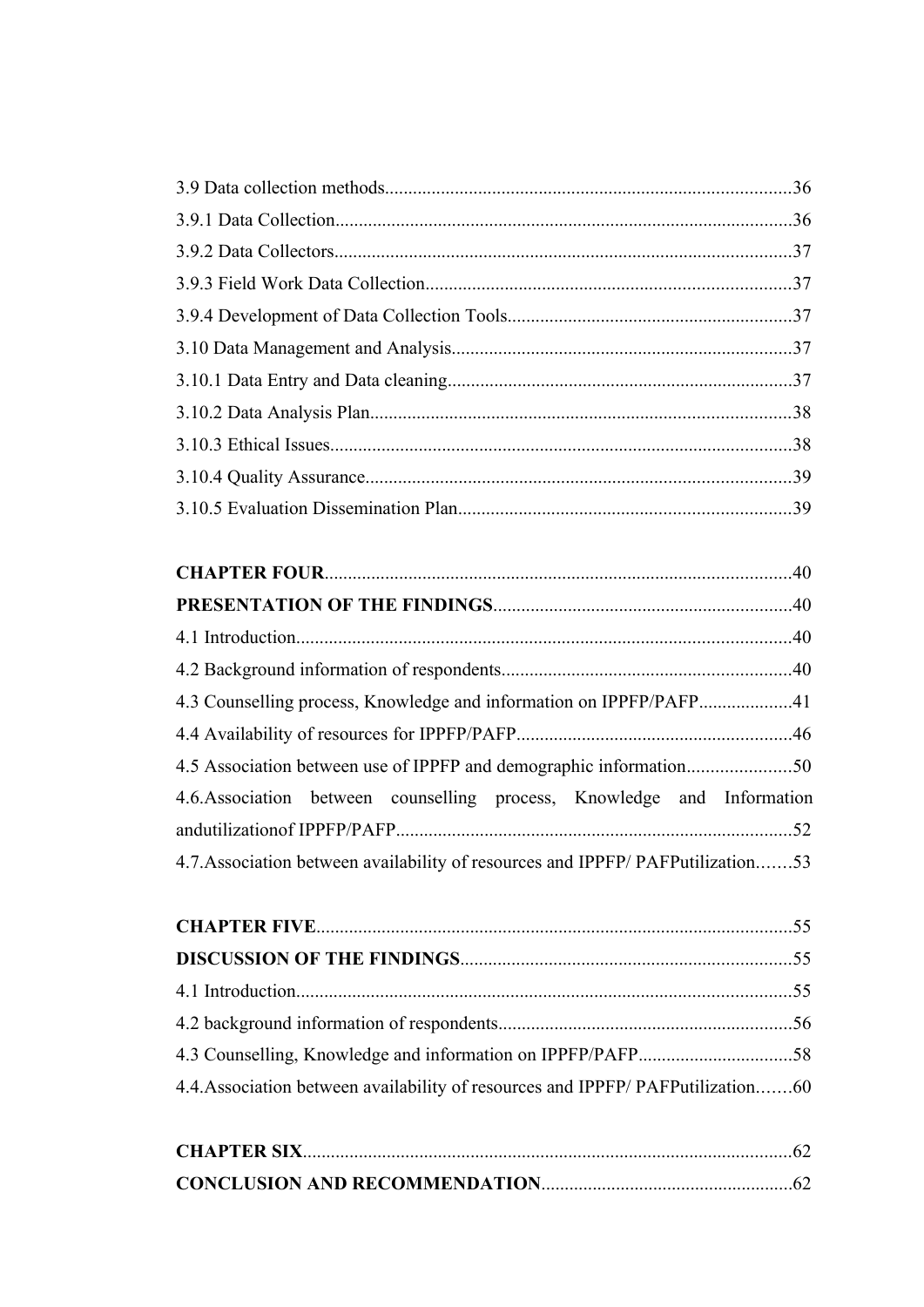## **LIST OF TABLES**

| Table 4.2: Counselling process, Knowledge and information on IPPFP/PAFP44        |  |
|----------------------------------------------------------------------------------|--|
|                                                                                  |  |
| Table 4.4: Association between demographic information of respondents and IPPFP  |  |
|                                                                                  |  |
| Table 4.5: Association between counselling process, Knowledge and Information on |  |
|                                                                                  |  |
| Table 4.6: Association between availability of IPPFP/ PAFP and utilization of    |  |
|                                                                                  |  |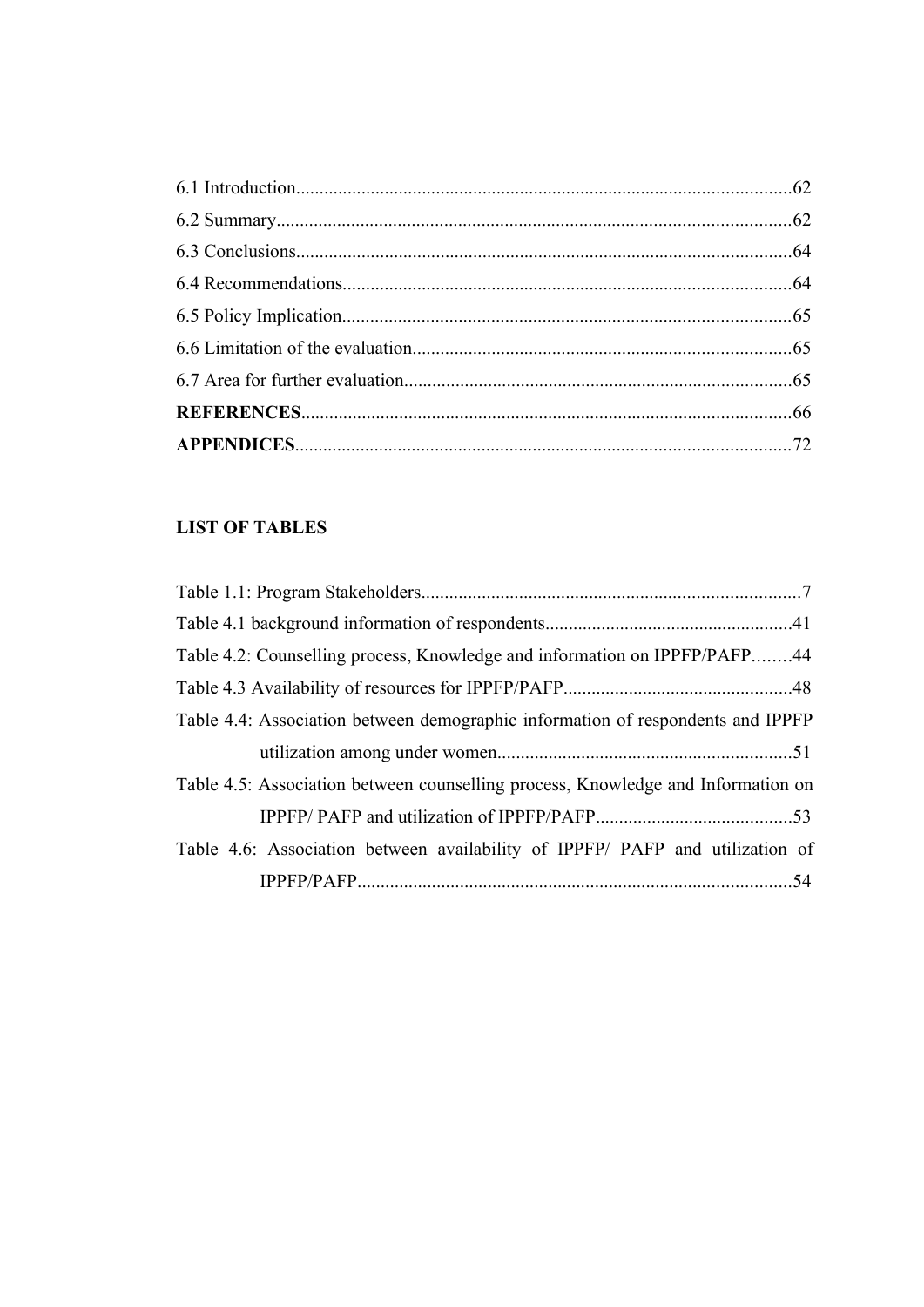## **LIST OF FIGURES**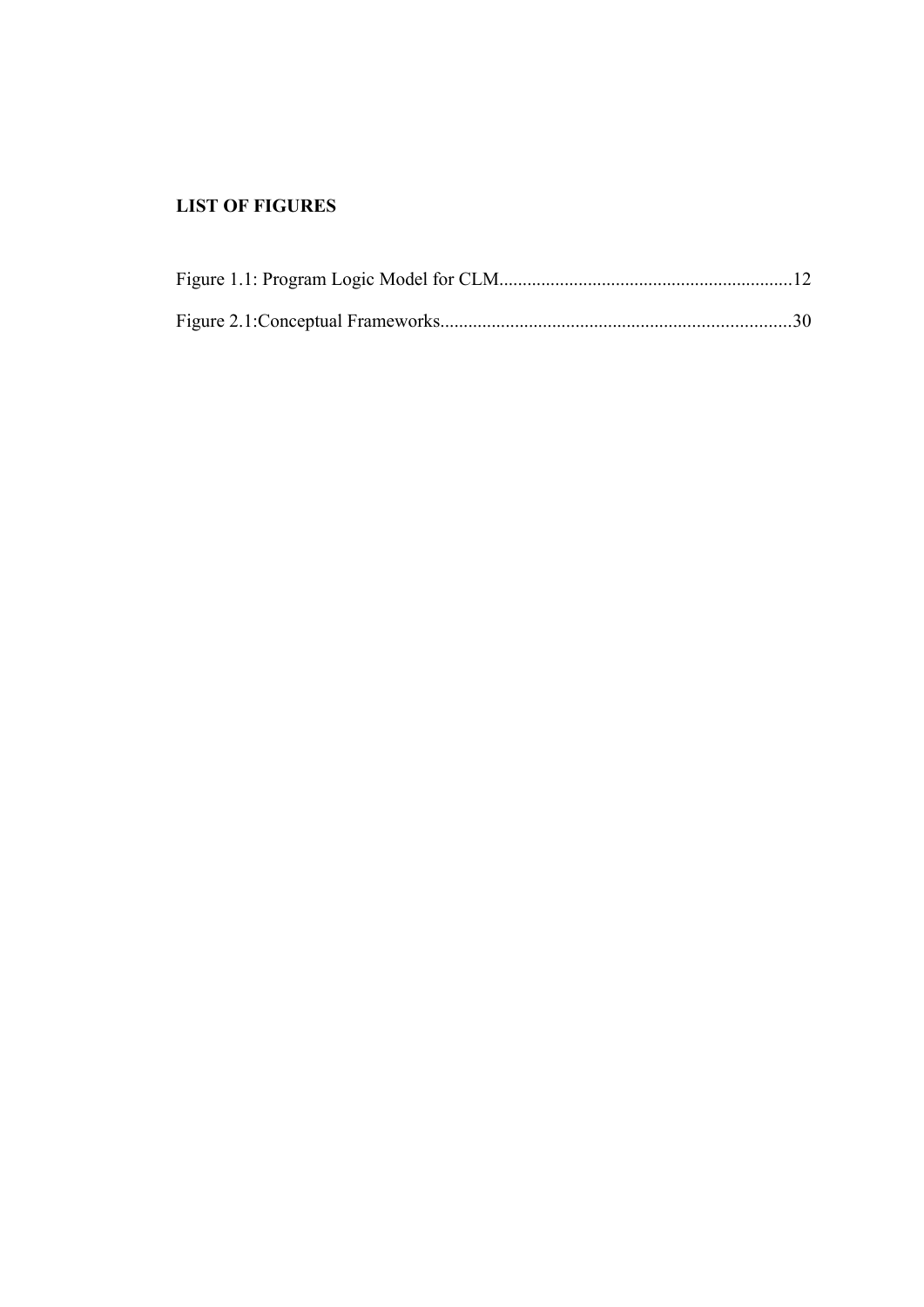## **LIST OF APPENDICES**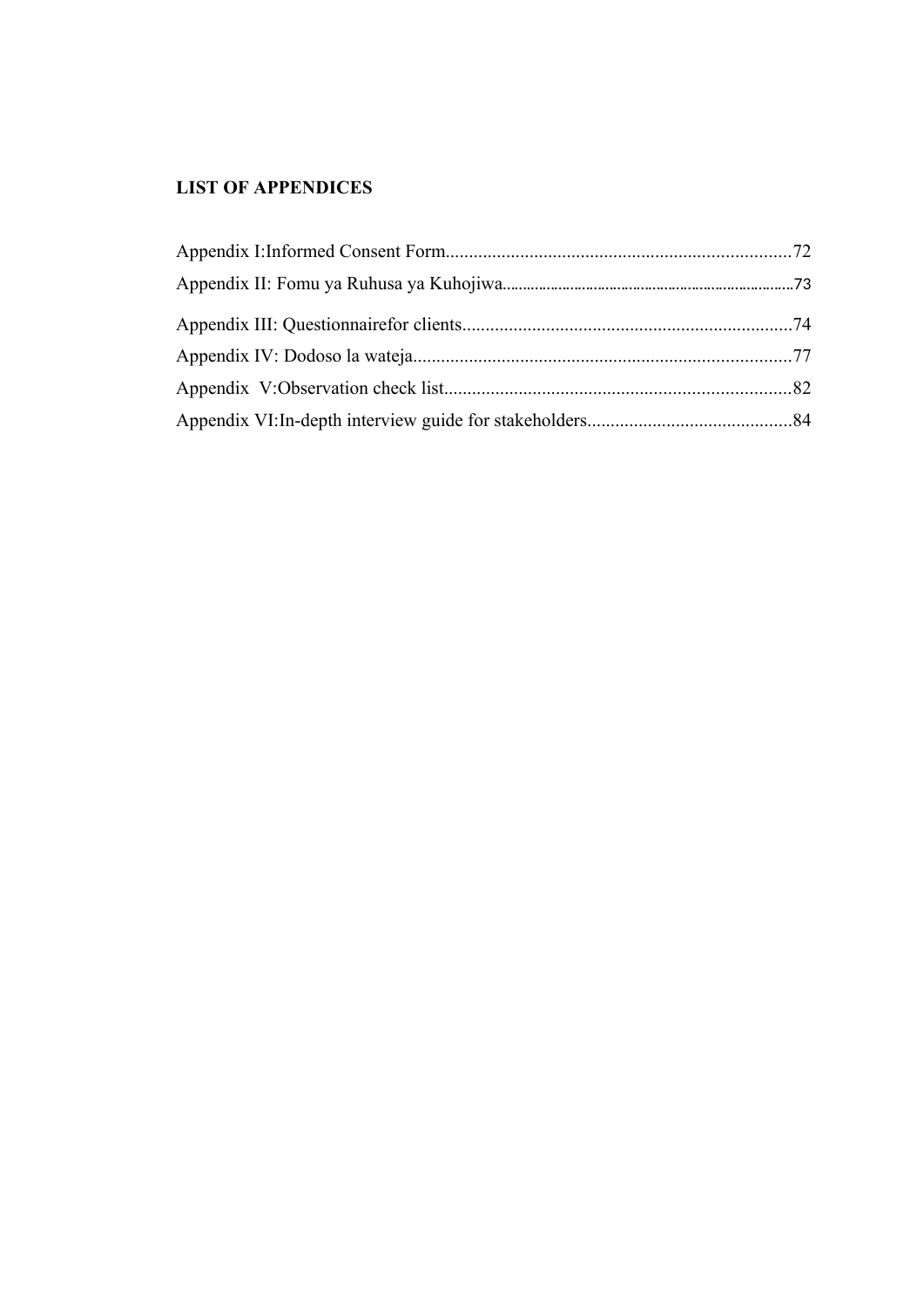#### **CHAPTER ONE**

#### **INTRODUCTION**

This chapter provides general information of immediate Postpartum Family Planning (IPPFP) utilization, background information of the study, description of the program to be evaluated, statement of the problem, with evaluation question, objectives and significance of the study.

### **1.1 Background Information**

Family Planning Program is one of the key areas in which the Ministry of Health, Community Development, Gender, Elderly and Children (MOHCDGEC) has been putting its efforts. Such efforts are meant to prevent Maternal and prenatal deaths in all health facilities which provide RCH services [ CITATION Placeholder4 \ l 1033 ] .

FP is a key strategy for reducing maternal, infant and child morbidity and mortality through the prevention of unintentional pregnancies and the promotion of health to the mother and child [CITATION Mli14 \l 1033 ].

 Globally, Maternal mortality is public health problem which needs special attention, it becomes an alarming issue since in every woman who dies with pregnancy related problem represents 20 or 30 pregnant mothers who end up with acute or chronic morbidity which in some cases ends up with permanent disability and affects them physically, mentally and psychologically [CITATION WHO14 \l 1033 ].

Maternal deaths, maternal morbidity and maternal disability among women is second contributing to the burden of disease and third in terms of disabilities adjusted life in women aged 15-45 with 2.7% of death among the women worldwide [CITATION Mar12 \l 1033 ].

Burden of maternal mortality and morbidity is higher in developing countries where the economic status is poor [CITATION WHO13 \l 1033 ]. In Sub-Saharan Africa maternal mortality are 196 per 1000 live births [CITATION Sta18 \l 1033 ]. 6.6 million of children who are under five years die (44% as newborns) with 289,000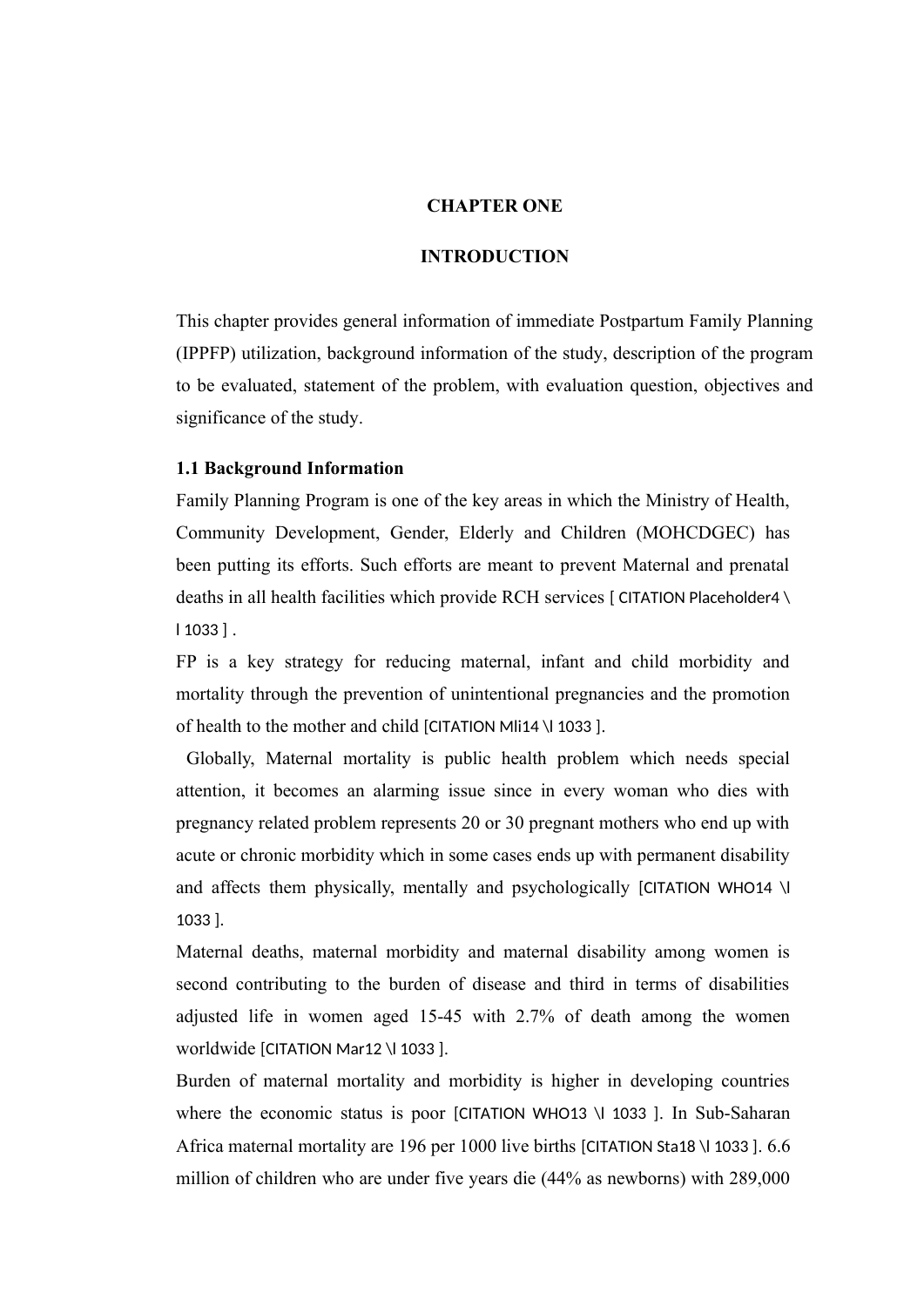maternal deaths [CITATION WHO14 \l 1033 ]. The major causes of Severe maternal morbidity and mortality in developed countries is hemorrhage and hypertensive disorders [CITATION Sta18 \l 1033 ], while in developing countries the highest cause is hemorrhage, infection, hypertensive disorders, unsafe abortion, and obstructed labour. Most of these complications are preventable through training to health care provider's" HCP's" and provision of effective emergency obstetric care [CITATION WHO191 \l 1033 ].

Offering family planning services to post-delivery women within the first 12 months (PPFP) is of greater importance as it prevents unwanted pregnancy and useful in child spacing. Pregnancy that occurs within one year sometimes called "a birth-topregnancy interval of less than 12 months" causes uppermost risk to the mother and child which predisposes them to maternal and fetal complication. Those adverse health outcomes can be unsafe induced abortion, intrauterine fetal death, premature delivery, low birth weight baby and small for date baby. Closely spaced pregnancy is also associated with stunting growth, undernourishment and finally infant mortality [CITATION Mar14 \l 1033 ].

Following this situation attention have been made to reduce maternal mortality and morbidity where the millennium goal 4(reduce child mortality) and 5(Improve maternal health) aimed to reduce maternal death by 75% from 1990 to 2025. The primary focus in reducing maternal death is through improving family planning and obstetric care [CITATION Joe18 \l 1033 ]. PPFP use reduces perinatal and maternal death. Effective use of PPFP was expected to prevent maternal and child mortality for 30% in women and 10% of child mortality[ CITATION Ant10 \l 1033 ]. In 1990 the child and maternal death decreased for approximately at rate of 50% following the increase of contraceptive prevalence rate from 55% to 63% [CITATION WHO14 \l 1033 ].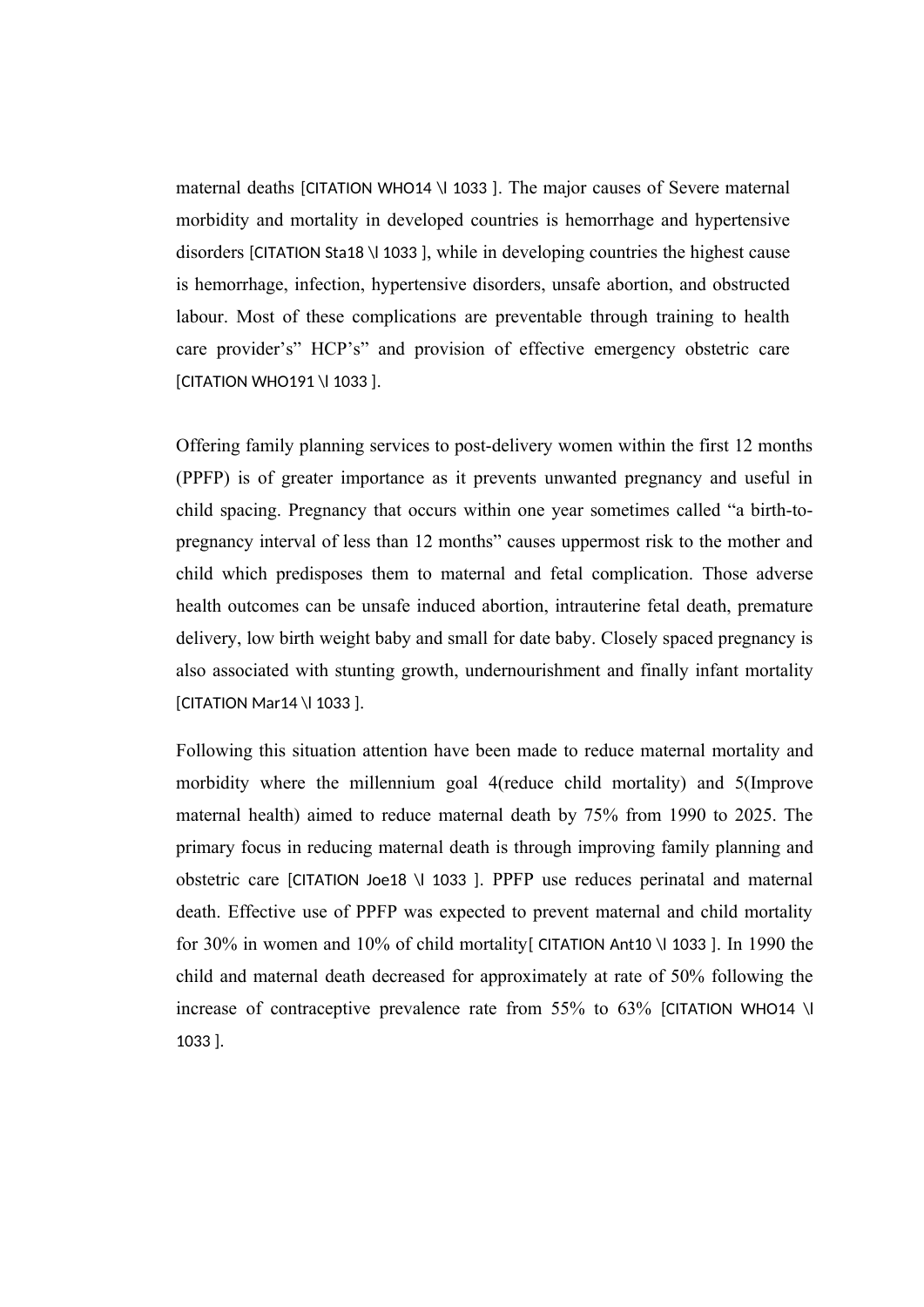Tanzania targets to improve reproductive maternal, new born and child health through different international and national programs. The report from Tanzania's Demographic Health Survey (TDHS) of 2015/2016 shows an increase in maternal mortality rate (MMR) from 432 to 556[CITATION Nur19 \l 1033 ]**.** At National level Pathfinder International through Chaguo la Maisha (CLM) project came up with the strategy of increasing the utilization of PPFP, which was meant to reduce maternal and neonatal death by increasing the use of IPPFP.

The strategy for decreasing maternal death which was used to increase knowledge and awareness on the importance of family planning use were to strengthen, education of the women, increased contraceptive utilization, increase of prenatal care, increasing HF's deliveries with use of skilled HCP's , availability of medicine, medical equipment proper treatment for complications with the advancing the specialized care for high risk pregnancies and deliveries and neonatal units which contributed a lot in reducing maternal and neonatal death [ CITATION Don19 \l 1033 ].

 In Tanzania Prevalence contraceptive rate (PCR) is still low, (32%) in comparison to the estimated target of 45% [ CITATION Placeholder4 \l 1033 ]. Unmet needs for FP were 25%, [ CITATION Placeholder3 \l 1033 ], however Sixty-four percent (64%) of all deliveries are assisted by skilled providers in health facilities. Though, the number of women who are being discharged with Immediate PPFP in Tanzania is low of 4%, ([ CITATION Rep17 \l 1033 ].

Despite the government efforts to prevent Maternal and prenatal deaths through family planning program, there is still low utilization of family planning methods. Going to Ilala municipality, there is low coverage of contraceptive use since the CPR of Ilala is still low compering to the clients who are being served in RCH clinic and in Labor ward. In 2015 Ilala Municipality had FP coverage of 12.2% in 2016, 14.9% and 11.7% in 2017. Looking to the data above in comparison with health facility delivery where almost all pregnant women delivered in health facilities with skilled health care providers and percentage of deliveries in three years were 97.2% in 2015, 98.6% in 2016 and 98.5% in 2017 [ CITATION DHI181 \l 1033 ].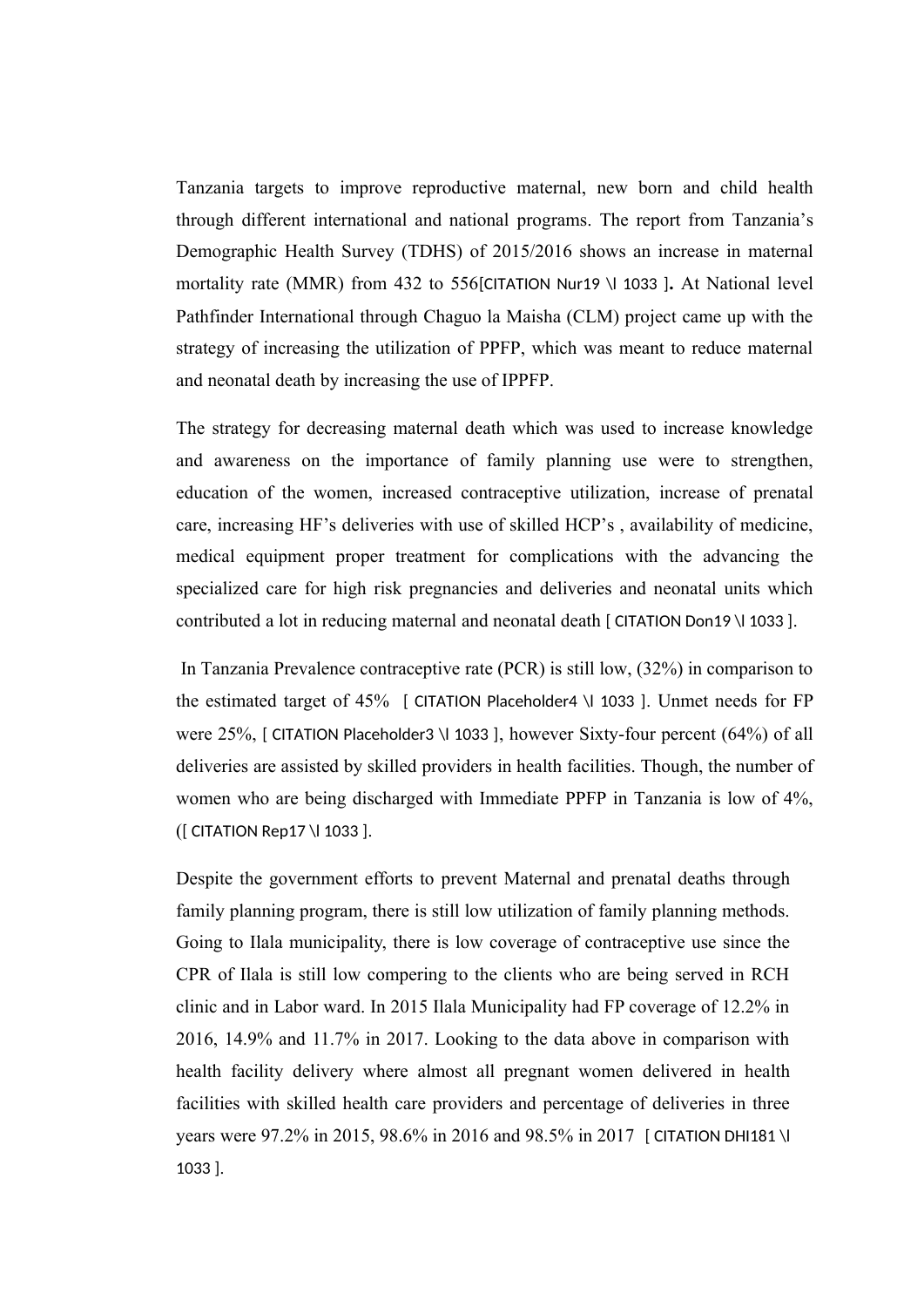Based on the findings found above , there is a need for more studies to sightsee the causes of these discrepancies on low utilization of IPPFP while the pregnant women have several visit to HF and come into contacts with HCP's during pregnant at least four visits to those pregnant women who have no complications [ CITATION Placeholder4 \l 1033 ]. Following routine visit of pregnant woman, it is a good time where HCP's interacts with pregnant women and provides health talk to them to create awareness and prepare those clients to have informed choice on IPPFP use. When the pregnant is at full term, Pregnant women come into contact with health care providers at time of admission, in antenatal ward, during delivery, in post-natal ward and finally during the time of discharge where ample health talk and counseling is being provided. Likewise, in Ilala Municipality most women come to health facility for different reason, when they are pregnant and when they are breast feeding their babies who visit HF for immunization and growth weight monitoring in monthly bases for five years. The importance of several HF visit increases the knowledge on using IPPFP as every day in the RCH clinic starts with Health education before the start of the service and IPPFP is among of the topic discussed. Likewise, the HCP's knows the importance of IPPFP use, on how it preys greater role in reducing maternal death, infant and under-five morbidity and mortality [CITATION Mac17 \l 1033 ].

WHO recommends PPFP use as a component of health care which, when implemented effectively will meet women's desire since offering of IPPFP at this time is safe to the post-delivery mothers who have not resumed sex and are highly motivated not to become pregnant in near future [CITATION Bla161 \l 1033 ]Also, it helps to reduce unmet need women who sometimes fails to come back for PPFP. 70% of them are not using contraceptive methods[ CITATION WHO18 \l 1033 ]

PPFP is offered in three different points of time; the first level is called immediate Postpartum Family Planning (IPPFP) where contraceptive methods are used soon after birth to forty-eight hours after delivery (0-48 hours post-delivery). Early postpartum is the second level which starts from fourth-eight hours to sixth weeks after birth; and the third level is from sixth week to one year which is called extended postpartum.[CITATION Ann152 \l 1033 ].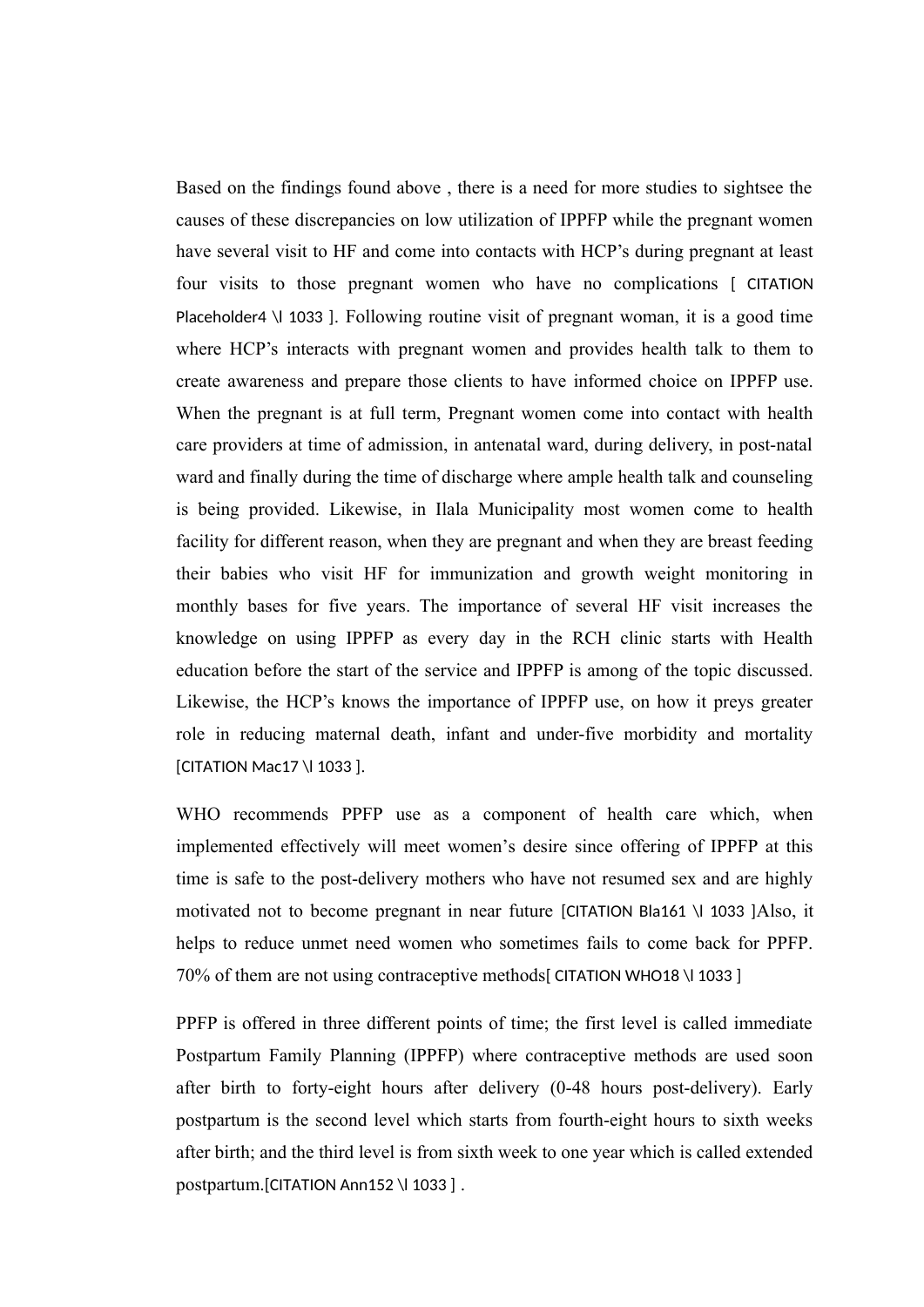If couples space their pregnancies for 2 years can prevent maternal deaths for more than 32% and 10% of child mortality. In order to avoid maternal, perinatal, (Gebremedhin, 2018) and infant complications, the suggested interval between pregnancies is 24 months [ CITATION Rep17 \l 1033 ]. Like wise in children, child mortality rate depends on the interval of time that the woman stays before conception. Child mortality rate decreases to 13% if couples wait 2 years to conceive and more decrease is noted to 25% if the couples stays for 3 years without conceiving [ CITATION WHO \l 1033 ]. Therefore, this study intends to know the factors associated with utilization of IPPFP in Ilala Municipality.

### **1.2. Program Description**

Tanzania targets to improve reproductive maternal, new born and child health through different international and national programs. The report from Tanzania's Demographic Health Survey (TDHS) of 2015/2016 shows an increase in maternal mortality rate (MMR) from 432 to 556 [CITATION Nur19 \l 1033 ]**.** At National level Pathfinder International through Chaguo la Maisha (CLM) project came up with the strategy of increasing the utilization of PPFP, which was meant to reduce maternal and neonatal death by increasing the use of IPPFP.

Pathfinder International is an organization which over the decades has been working on implementing high-impact, quality sexual and reproductive health (SRH) service delivery projects to strengthen Contraception and post abortion care Service delivery in Urban Tanzania project. In Tanzania, Pathfinder International through Chaguo la Maisha (CLM) commenced its operation in Temeke Municipality (2016) and later in the second year of its implementation was expanded to be in Ilala Municipality (2017)**.**

Primary focus in this project was on clinical part whereby the project intended to improve service delivery by empowering HCPs and Space creation in the targeted Health facilities (HF) with inadequate space for Post abortion care. Also, the other area of focus under service delivery is accessibility of the services and that the excising system procurement of medical supplies and equipment is done to HFs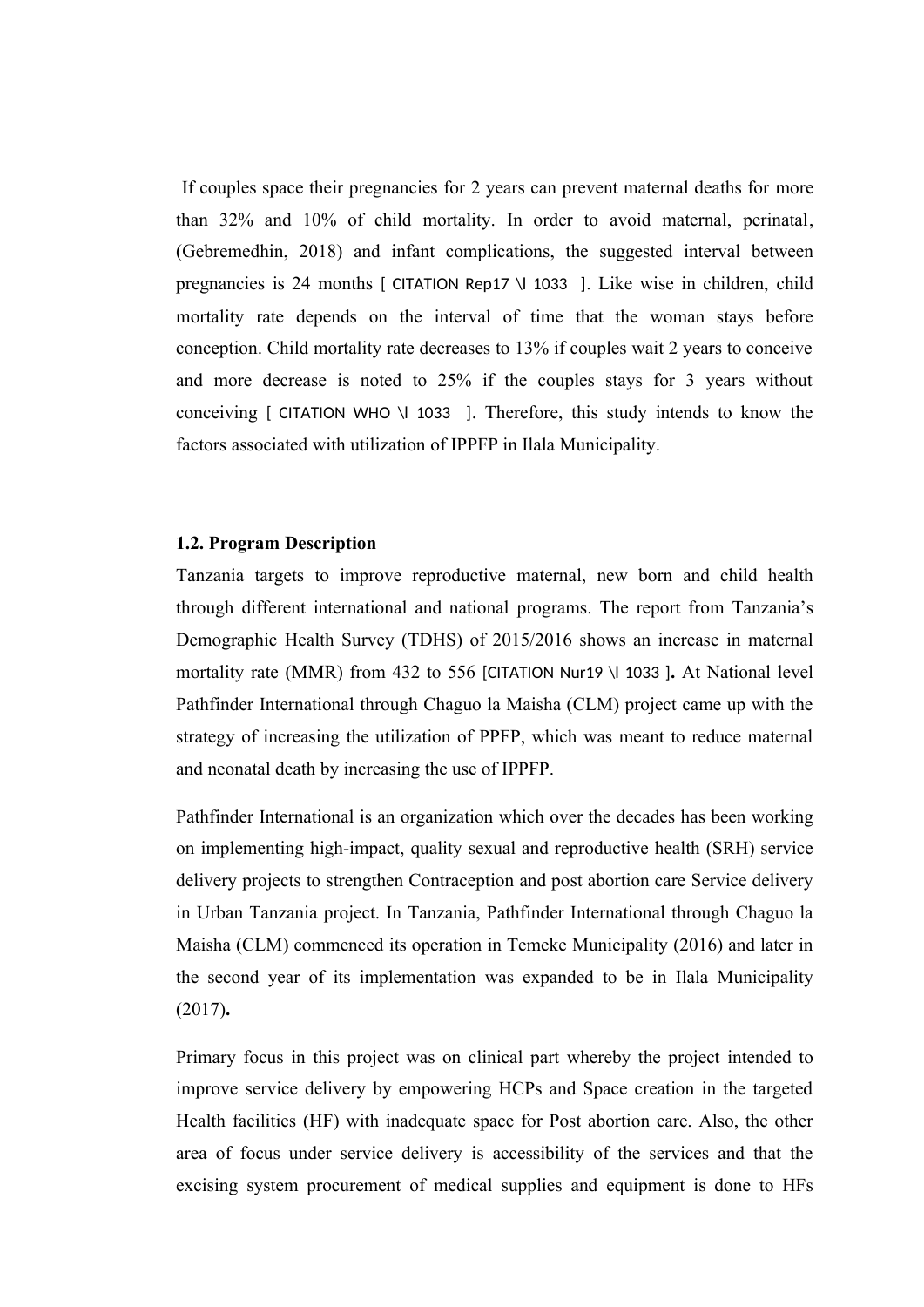according to their requirements. The second focus is on Demand creation where by community is sensitized to increase the services seeking behavior and individual engagement in practice for demanding quality services through CHWs. Third focus is system strengthening by making networking among different stakeholders (CHWs, District and community Health Board, Citizen Report Card- CRC) to create the sustainability of the project process for community feedback with interaction with the health system.

CLM projects focus on addressing provision of modern contraceptive methods use to unmet need for contraception, limited uptake of long – acting methods and high maternal mortality due to unsafe abortion which demonstrate gaps in service delivery in sexual and reproductive health services. In order to improve this situation CLM advocating for increased and strengthened utilization of PPFP by increasing demand creation to the community. This is done by equipping knowledge and information to the clients using community health worker (CHW), system strengthening where realistic and quality data will be obtained for planning and policy making. Finally, this is also done by ensuring sustainability of the program, equipping with proper knowledge and skills to HCPs, and ensure availability of resources, and space creation**.** Effective implementation of this strategy will automatically guarantee the utilization of modern contraception prevalence rate from 27% to 45% in 2020 as it is targeted in National Road Map Strategic Plan to Improve Reproductive, Maternal, Newborn, Child & Adolescent Health in Tanzania (2016 - 2020) one plan II [ CITATION Placeholder4 \l 1033 ].This strategy has been under implementation for the past two years. The researcher conceived a need to undertake process evaluation to determine whether the program is being implemented as it was planned to do and identify any problems in program implementation for timely correction.

### **1.2.1. Program Objectives**

CLM program has the following three major strategic objectives:

1. Young women (15-24) as they are facing discrimination risk of getting unplanned pregnancy with limited post abortion care accessibility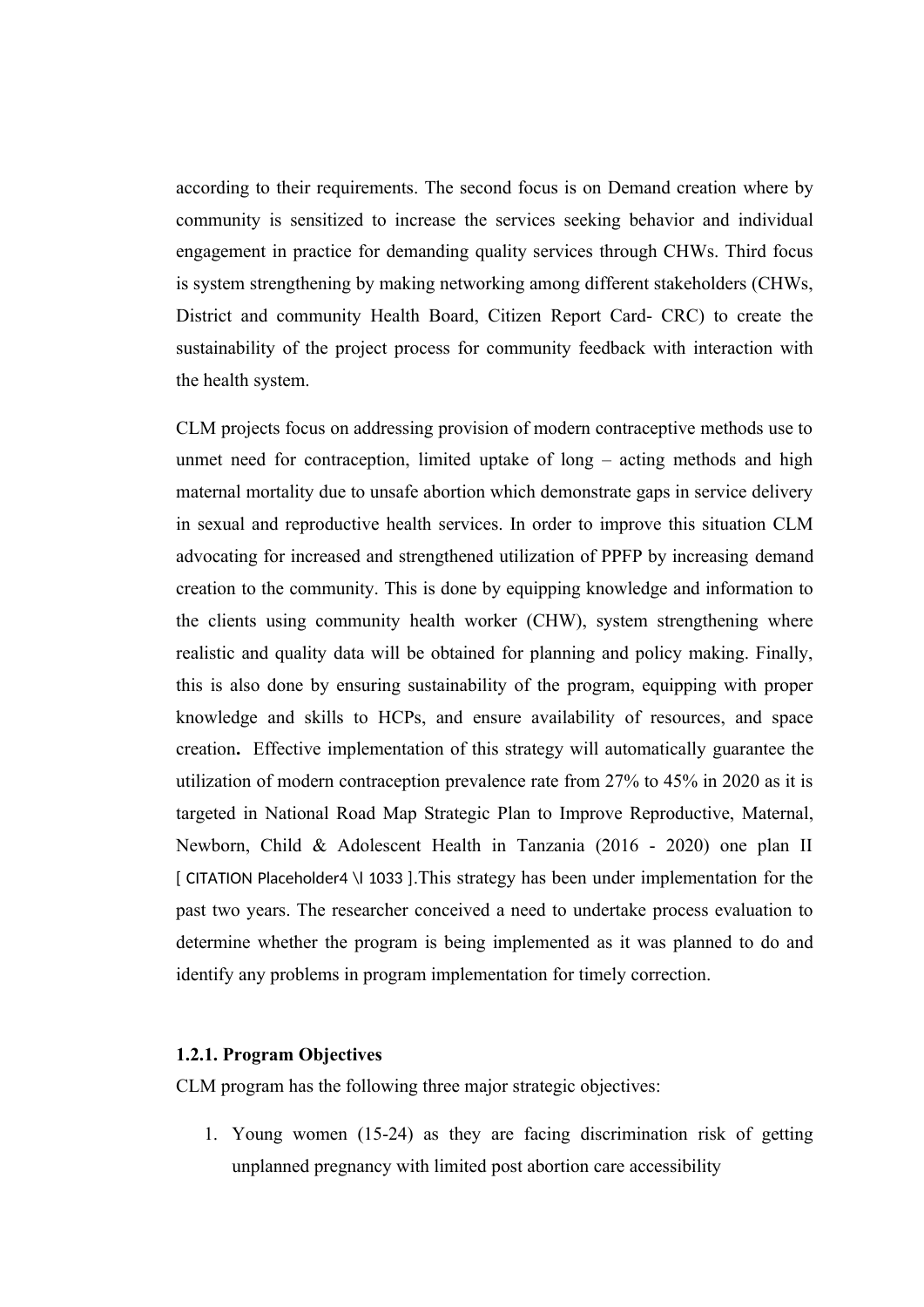- 2. Provision of postpartum Family Planning services to postpartum and lactating women who are critical entry point for services delivery at approximately 90% of deliveries in Dar es Salaam region that occur in HFs as compared with National average of 45%, (CLM, 2015).
- 3. Post abortion women is another priority area as post abortion group has unmet need for contraception

But for this particular evaluation, the researcher selected the second strategy, which focuses on Provision of postpartum family planning among post-delivery and lactating mothers in the postpartum period (one year post-delivery). In Ilala Municipality most of the women deliver in HFs. For example, for delivery surveys which were conducted in HFs, in 2016, the expected deliveries were 42,851 with actual health facility deliveries of 42,242 (98.6%). In 2017, the expected deliveries were 47,324 while the actual health facility deliveries of 46,611(98.5%),[ CITATION DHI181 \l 1033 ]. This project increases support to dispensaries in order to enhance the PPFP coverage. At the dispensary level is an area where most of the clients visit health facilities and attend all uncomplicated clients. Counselling is done to increase awareness on the use of modern contraceptive specifically IPPFP.

Under the Strategy two above, improvement in Contraceptive Prevalence Rate (CPR) will be achieved through this program by increasing the usage of IPPFP. This will be reached by implementation of the following interventions in Women in Reproductive Age (WRA):

- Equipping knowledge and information to the post-delivery mothers on the effective IPPFP utilization.
- To enable community, use high quality services on contraceptive services by creating awareness and increasing demand of PPFP use through CHW
- To increase CPR by using CHW in addressing the community needs and right on the use of eligible method of contraceptive method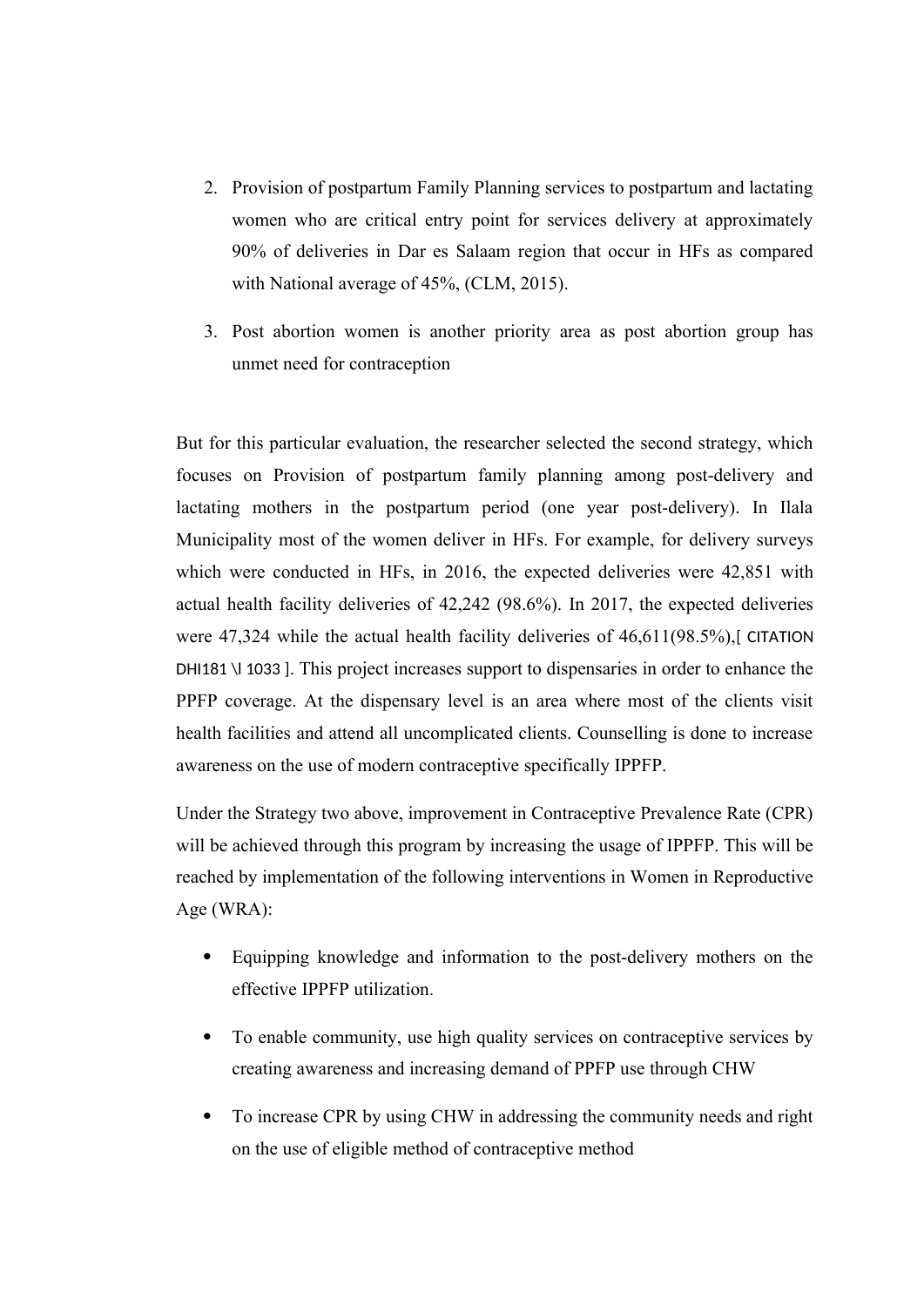- Training of HCP to increase competence and develop on job training guidelines to capacitate HCP.
- Also, to strengthen supportive supervision mentorship and coaching.
- To conduct collaborative planning with stakeholders to reduce noted challenges during the implementation of the program and address them.
- Procurement of Medical supplies and medical equipment by using existing system aiming at reducing stock out according to facility requirement

Through the above intervention, this evaluation was based on the use of PPFP among post-delivery mothers in post-partum period by ensuring availability of skilled HCP's, availability of PPFP medicine and equipment's and effective counselling.

Ilala Municipality has governmental and parastatal health facilities of different levels (Hospitals, Health Centers and Dispensaries) which conduct delivery services. Among those facilities, 27 of them are supported by Pathfinder International program through CLM.

By 31<sup>st</sup>December 2016, Ilala Municipality had enrolled 1,526 clients of IPPFP in its health facilities, which accounted for 4% of all clients who had health facility delivery and assisted by skilled midwives, were discharged with IPPFP. Following this discrepancy Pathfinder international project come up with this project which aimed at correcting this gap. In 2017 the number of clients who had IPPFP was 4,514(10%) [ CITATION DHI181 \l 1033 ]. Clients had health facility deliveries, which have shown a gradual, increase of IPPFP following its commencement. The achievement of these initiatives was reached due to good strategies initiated by the project which was emphasizing on the team work among government's officials, clinical staff, and community which started from community level to the Municipal level and finally to Ministry level.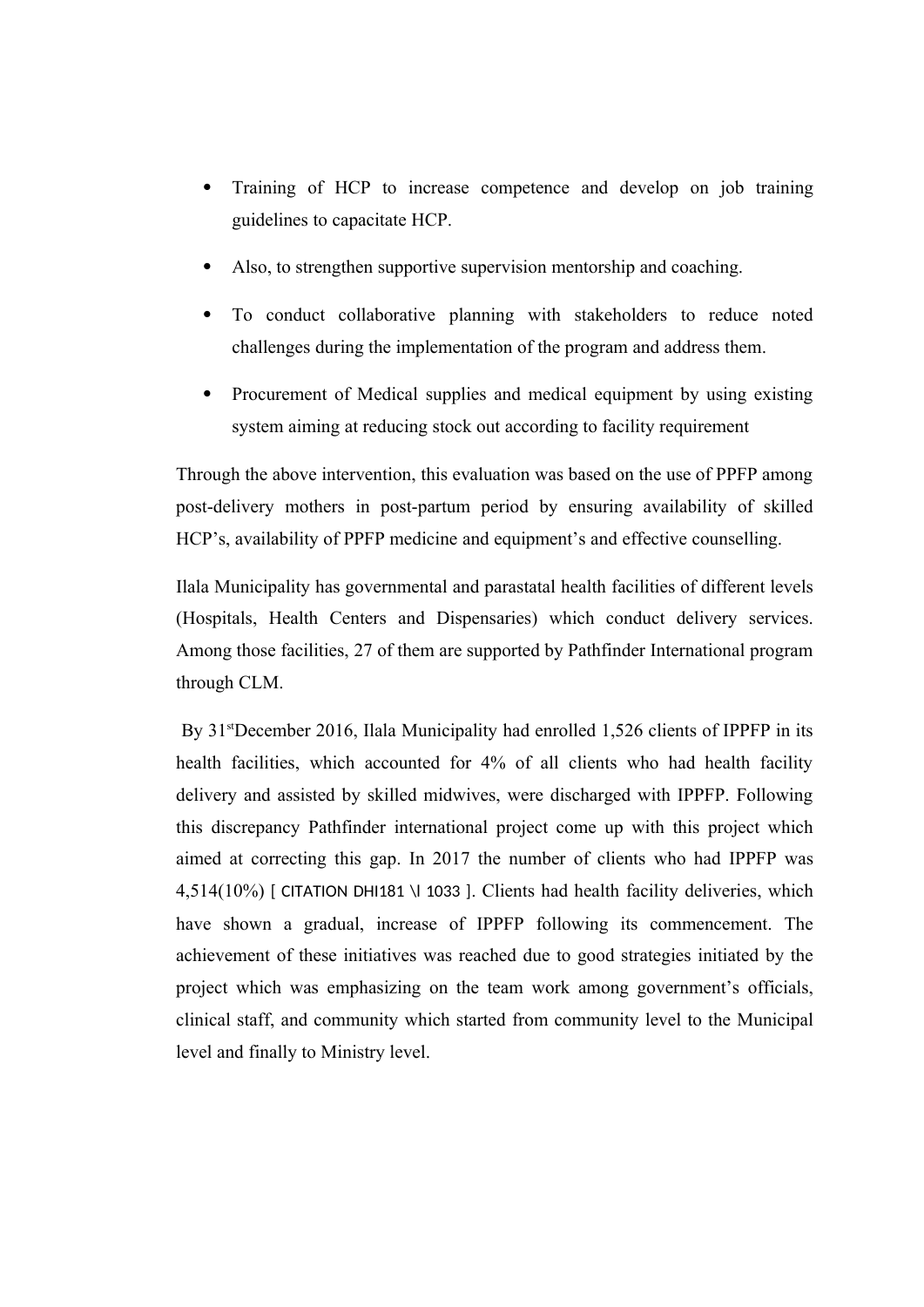### **1.2.2 Program Stakeholders**

Stakeholder is defined as a person with direct or indirect interest (stake) in a program or its evaluation. Stakeholder can be people who conduct, participate in, fund or manage a program or who may otherwise affect or be affected by decisions about the program or the evaluation [ CITATION Car981 \l 1033 ]. WHO from WWF, in Cross-Cutting Tool, defines "Stakeholders" as an inclusion of all agencies, organizations, groups or individuals who have a direct or indirect interest in a health, health services and the activities of the health cluster, and whose attitudes and actions could have an influence on health and the outcomes of humanitarian health activities [ CITATION WHO05 \l 1033 ]. Additionally, Bryson defined the word "stakeholder" to be any person, group or organization that can place a claim on the organization attention, resources, or output, or is affected by that output [ CITATION Joh04 \l 1033 ]. Pathfinder International in the project conducted in Ilala has the stakeholders as presented in Table 1.1who are involved in implementation of CLM program.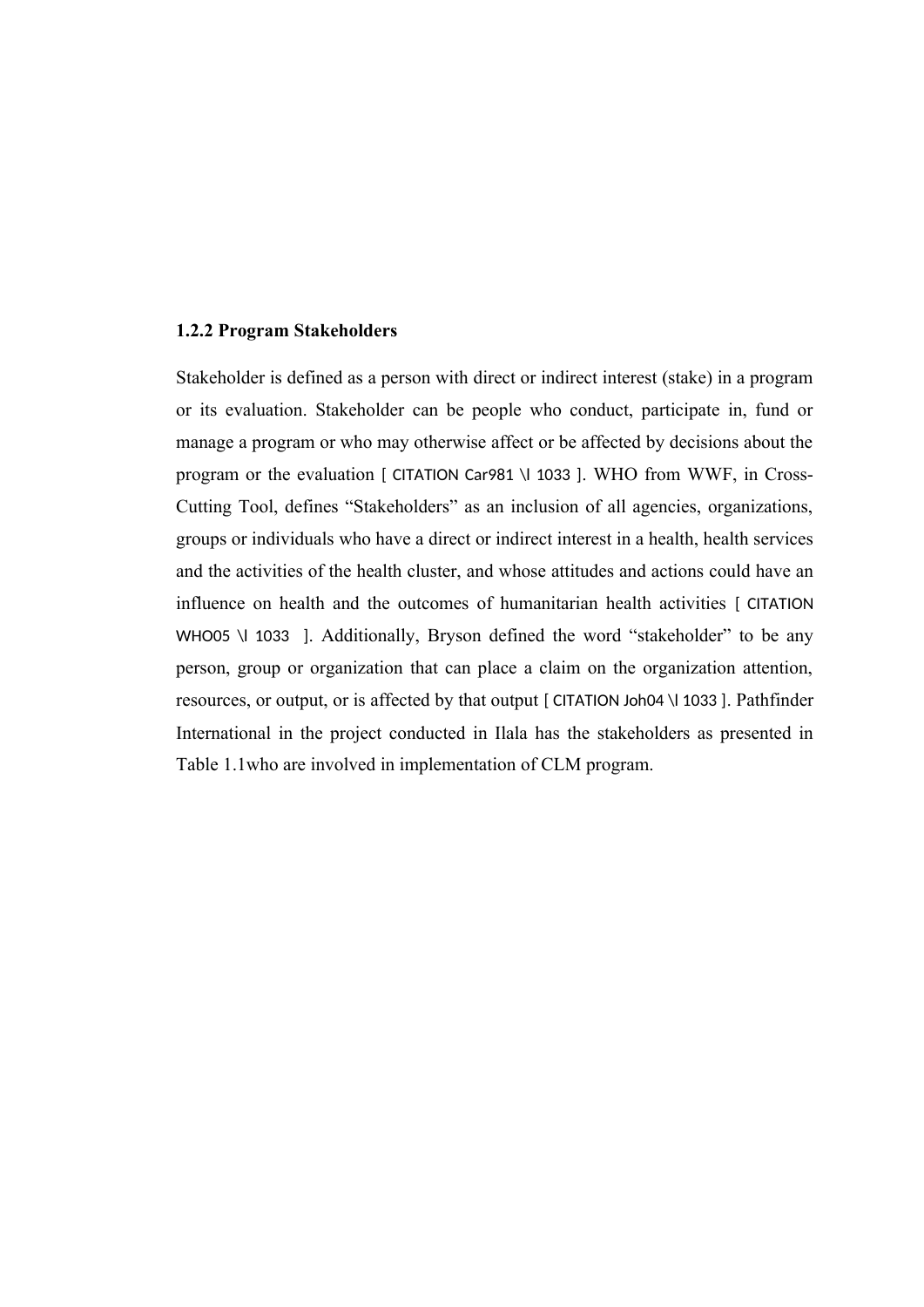| <b>Stakeholders</b> | Role in the     | <b>Interest</b>    | Role<br>in<br>the | <b>Means</b><br>of           |
|---------------------|-----------------|--------------------|-------------------|------------------------------|
|                     | program         | on                 | evaluation        | communication                |
|                     |                 | evaluatio          |                   |                              |
|                     |                 | n                  |                   |                              |
|                     | Supportive      | Improve            | Secondary         | Meeting<br>$\bullet$         |
|                     | supervision,    | counseling         | of<br>users       | Face to face                 |
| Council             | mentoring       | on                 | evaluation        | Letters<br>٠                 |
| Health              | and             | provision          | findings          | Telephone/<br>٠              |
| Management          | couching.       | <b>IPPFP</b><br>of |                   | mobile phone                 |
| Team                |                 | during             | Conducting        | Electronic mail<br>$\bullet$ |
| (CHMT)              | Improving       | <b>ANC</b>         | supportive        |                              |
|                     | data by doing   | visits<br>and      | supervision<br>to |                              |
|                     | data analysis,  | when               | health facilities |                              |
|                     | data<br>quality | pregnant           |                   |                              |
|                     | and<br>data     | women              | Develop<br>and    |                              |
|                     | auditing.       | visit health       | maintain strong   |                              |
|                     |                 | facility for       | partnership       |                              |
|                     | Monitoring      | delivery           |                   |                              |
|                     | the             | which will         |                   |                              |
|                     | implementati    | increase           |                   |                              |
|                     | of<br>the<br>on | the                |                   |                              |
|                     | plan.           | communit           |                   |                              |
|                     |                 | y                  |                   |                              |
|                     | Making          | awareness          |                   |                              |
|                     | informed        | on the use         |                   |                              |
|                     | decision<br>by  | of IPPFP           |                   |                              |
|                     | using           |                    |                   |                              |
|                     | findings.       |                    |                   |                              |
|                     |                 |                    |                   |                              |
|                     | Assessment      |                    |                   |                              |

**Table 1.1: Program Stakeholders**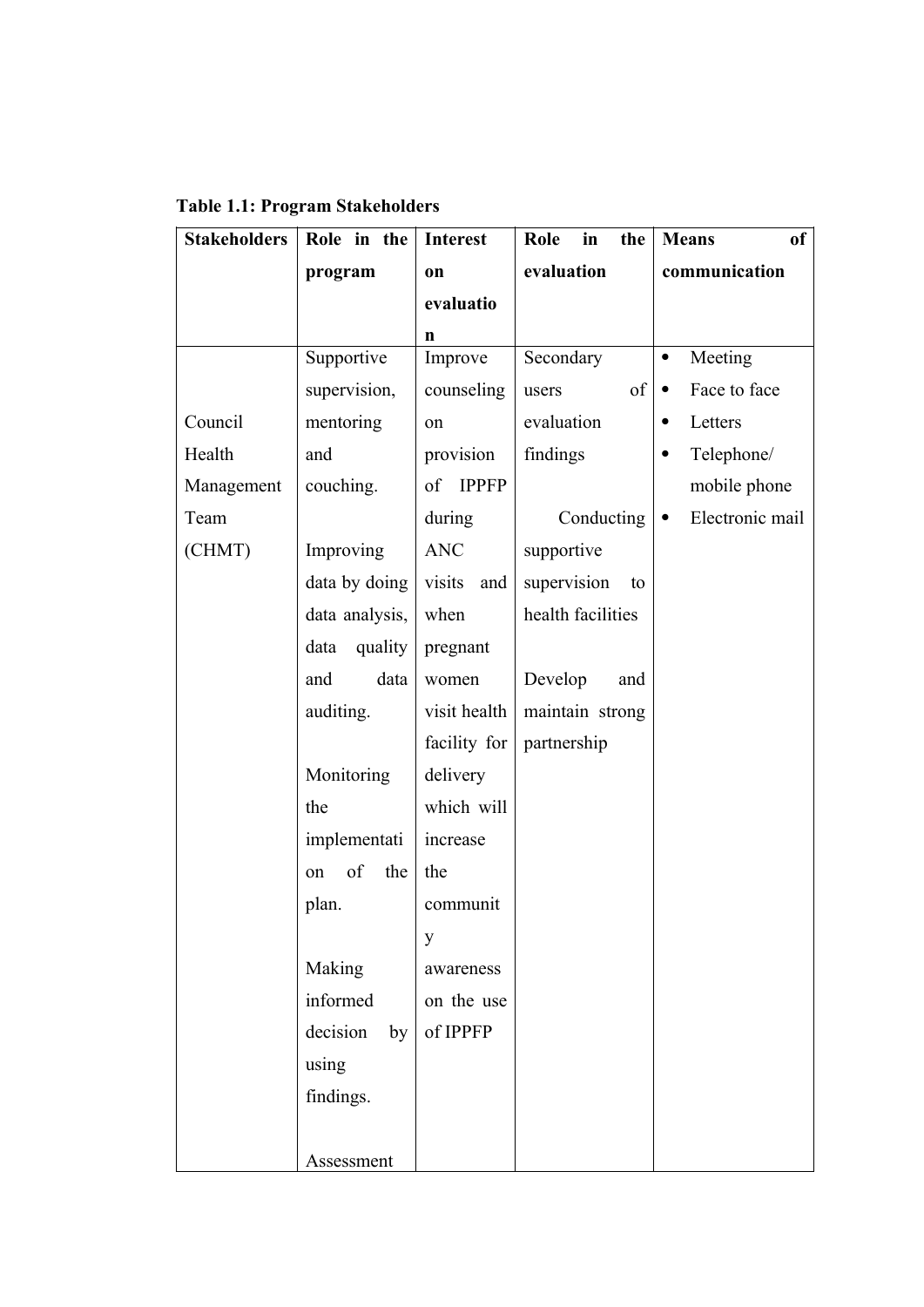|                | of<br>the     |                     |                  |   |                 |
|----------------|---------------|---------------------|------------------|---|-----------------|
|                | effectiveness |                     |                  |   |                 |
|                | of<br>the     |                     |                  |   |                 |
|                | program.      |                     |                  |   |                 |
|                | Organize      |                     |                  |   |                 |
|                | workshops     |                     |                  |   |                 |
|                |               |                     |                  |   |                 |
|                | Distributing  |                     |                  |   |                 |
|                | <b>IEC</b>    |                     |                  |   |                 |
|                | materials     |                     |                  |   |                 |
|                | Establish     |                     |                  |   |                 |
|                | working       |                     |                  |   |                 |
|                | relationship  |                     |                  |   |                 |
|                | with          |                     |                  |   |                 |
|                | stakeholders  |                     |                  |   |                 |
|                | Provision of  | Improve             | Capacity         | ٠ | Letters         |
| Implementin    | Technical     | quality of          | building<br>of   | ٠ | Telephone/      |
| partners<br>g  | support, fund | service             | Health<br>care   |   | mobile phone    |
| (Pathfinder    | the           | delivery            | providers<br>and | ٠ | Electronic mail |
| International) | intervention, |                     | community<br>on  | ٠ | Fax             |
|                | Training and  | Increasing          | the importance   |   |                 |
|                | materials     | utilization         | of the use of    |   |                 |
|                | Making        | of IPPFP            | <b>IPPFP</b>     |   |                 |
|                | guidelines in |                     | Advocacy and     |   |                 |
|                | collaboration | Improve             | communication,   |   |                 |
|                | the<br>with   | quality of          | on provision of  |   |                 |
|                | <b>MOHSWF</b> | life of all         | IPPFP in the     |   |                 |
|                |               | clients             | facility         |   |                 |
|                |               | who meet            |                  |   |                 |
|                |               | eligibility         | Importance<br>of |   |                 |
|                |               | criteria of $\vert$ | data collection, |   |                 |
|                |               | using               | and<br>of<br>use |   |                 |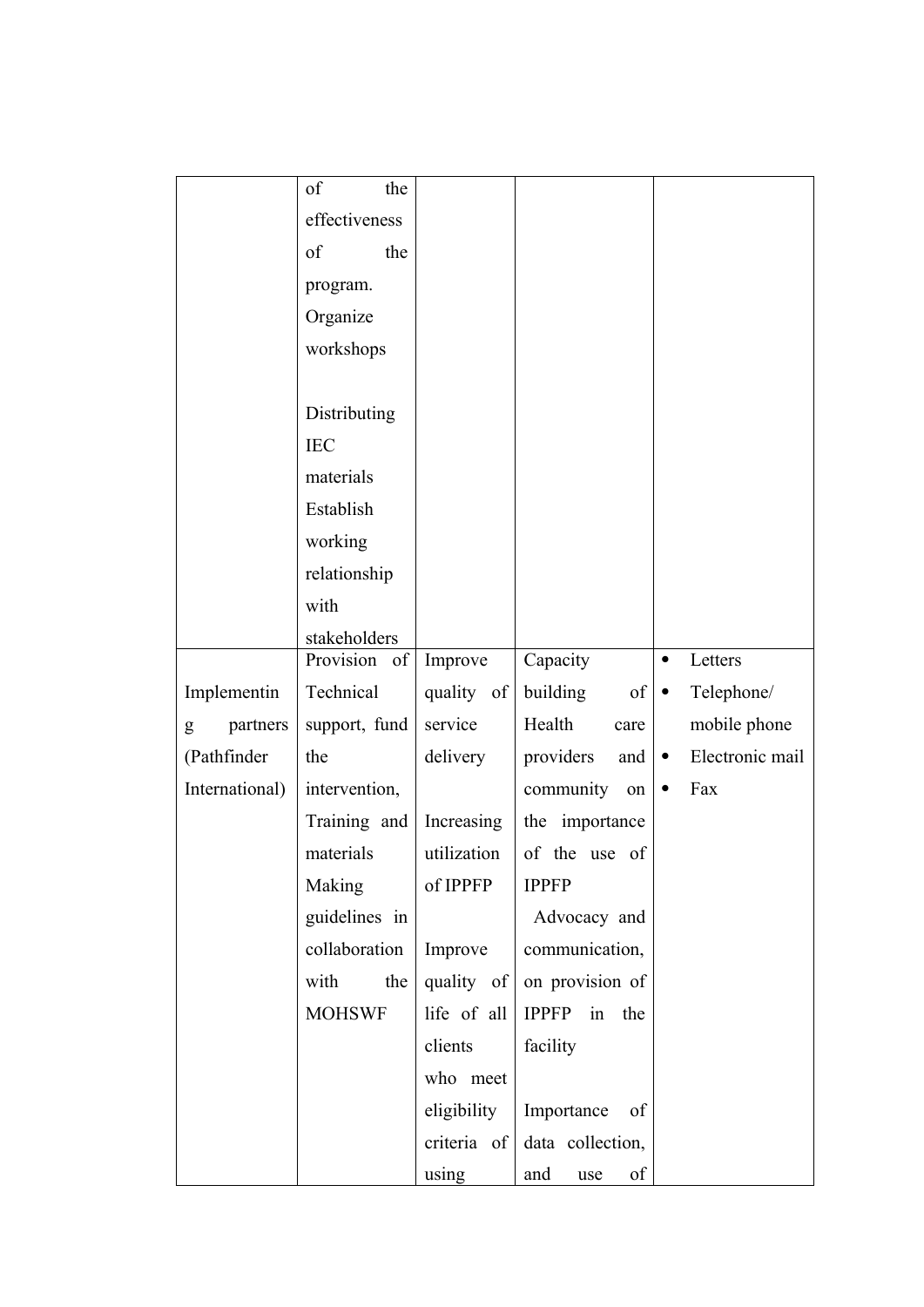|                |                 | <b>IPPFP</b> | information for    |                              |
|----------------|-----------------|--------------|--------------------|------------------------------|
|                |                 |              | decision           |                              |
|                |                 |              | making             |                              |
|                | Supportive      | Improve      | Recommendati       | Meeting<br>$\bullet$         |
| Region         | supervision,    | quality of   | from<br>the<br>ons | Face to face<br>$\bullet$    |
| Health         | Monitoring      | service      | evaluation<br>to   | Letters<br>$\bullet$         |
| Management     | the             | delivery     | improve<br>the     | Telephone/<br>$\bullet$      |
| Team           | implementati    |              | performance        | mobile phone                 |
| (RHMT)         | of<br>the<br>on |              |                    | Electronic mail              |
|                | plan            |              |                    |                              |
|                | Making          |              |                    |                              |
|                | informed        |              |                    |                              |
|                | decision<br>by  |              |                    |                              |
|                | using           |              |                    |                              |
|                | findings        |              |                    |                              |
|                | Assessment      |              |                    |                              |
|                | of<br>the       |              |                    |                              |
|                | effectiveness   |              |                    |                              |
|                | of<br>the       |              |                    |                              |
|                | program         |              |                    |                              |
|                |                 |              |                    |                              |
|                | Provision<br>of | Increase     | Routine            | Meeting                      |
|                | <b>IPPFP</b>    | counseling   | monitoring<br>of   | Letters<br>$\bullet$         |
| Health<br>Care | services.       | to           | data,<br>primary   | Telephone/<br>$\bullet$      |
| Providers      | Providing       | pregnant     | of<br>source       | mobile phone                 |
|                | Health          | women        | information and    | Electronic mail<br>$\bullet$ |
|                | Education       | during       | of<br>the<br>user  |                              |
|                | and             | ANC visit    | information        |                              |
|                | Counselling     | and during   | found              |                              |
|                | on              | delivery to  |                    |                              |
|                | importance      | all clients  |                    |                              |
|                | of PPFP use     | who<br>are   |                    |                              |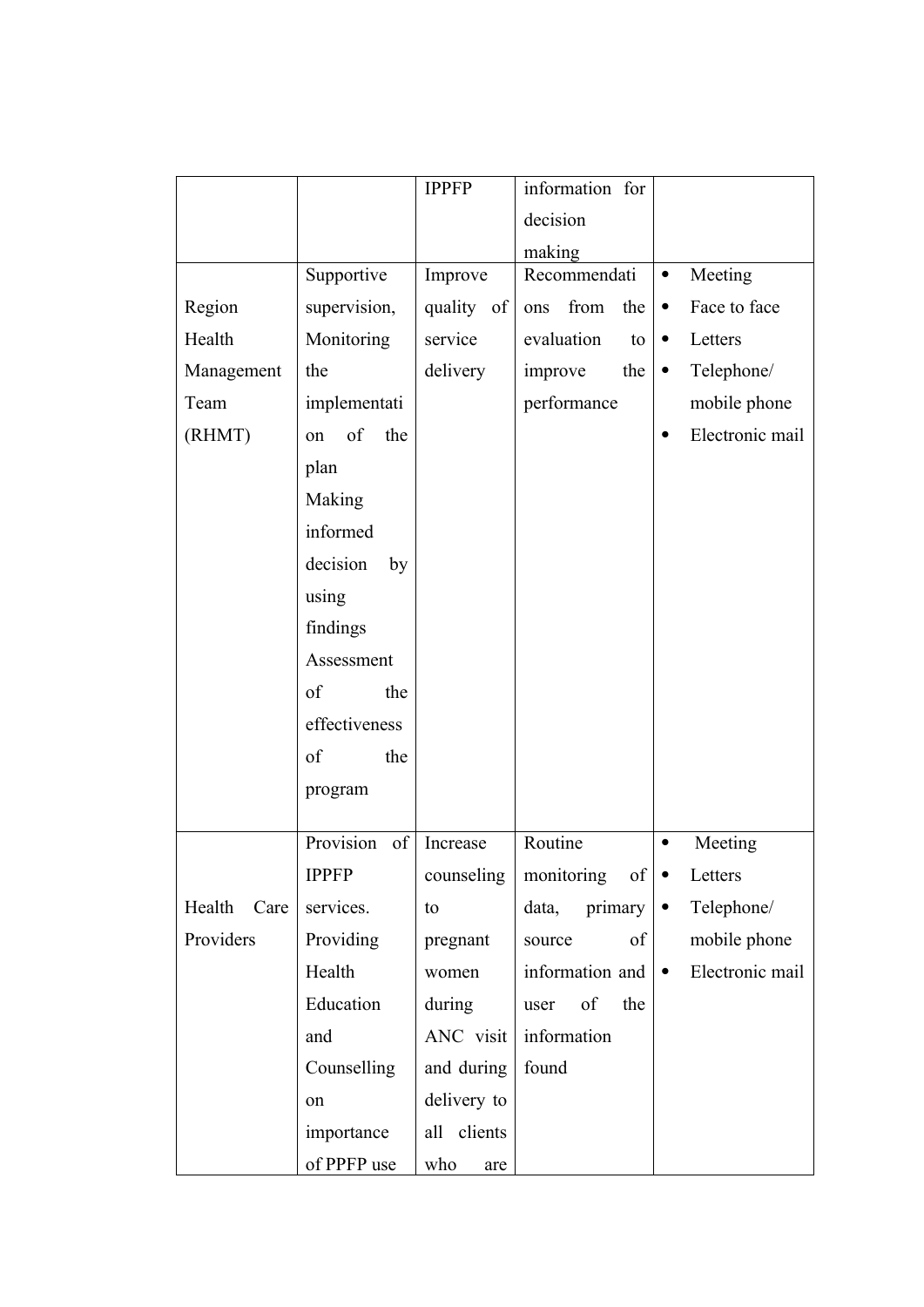|                |                | enrolled in  |                    |                         |
|----------------|----------------|--------------|--------------------|-------------------------|
|                | Data           | ANC and      |                    |                         |
|                | collection,    | admitted     |                    |                         |
|                | collation      | health<br>to |                    |                         |
|                | validation     | facility for |                    |                         |
|                | and data use   | delivery     |                    |                         |
|                |                | which will   |                    |                         |
|                | Provision of   | finally      |                    |                         |
|                | counseling     | increase     |                    |                         |
|                | on             | the client   |                    |                         |
|                | importance     | using        |                    |                         |
|                | of IPPFP at    | <b>IPPFP</b> |                    |                         |
|                | ANC during     |              |                    |                         |
|                | labor<br>and   |              |                    |                         |
|                | after delivery |              |                    |                         |
|                | before<br>and  |              |                    |                         |
|                | before         |              |                    |                         |
|                | discharge      |              |                    |                         |
| Clients        | <b>IPPFP</b>   | Improved     | Respondents        | Face to Face            |
|                | services       | quality of   | during             |                         |
|                | recipients     | life to all  | evaluation         |                         |
|                |                | post-        | Benefit of the     |                         |
|                |                | delivery     | implemented        |                         |
|                |                | mothers      | program            |                         |
|                |                | and          |                    |                         |
|                |                | reduced      |                    |                         |
|                |                | number of    |                    |                         |
|                |                | unplanned    |                    |                         |
|                |                | pregnancie   |                    |                         |
|                |                | ${\bf S}.$   |                    |                         |
| Ministry<br>of | Establish      | Improve      | Recommendati       | Letters<br>٠            |
| Health,        | working        | quality of   | from<br>the<br>ons | Telephone/<br>$\bullet$ |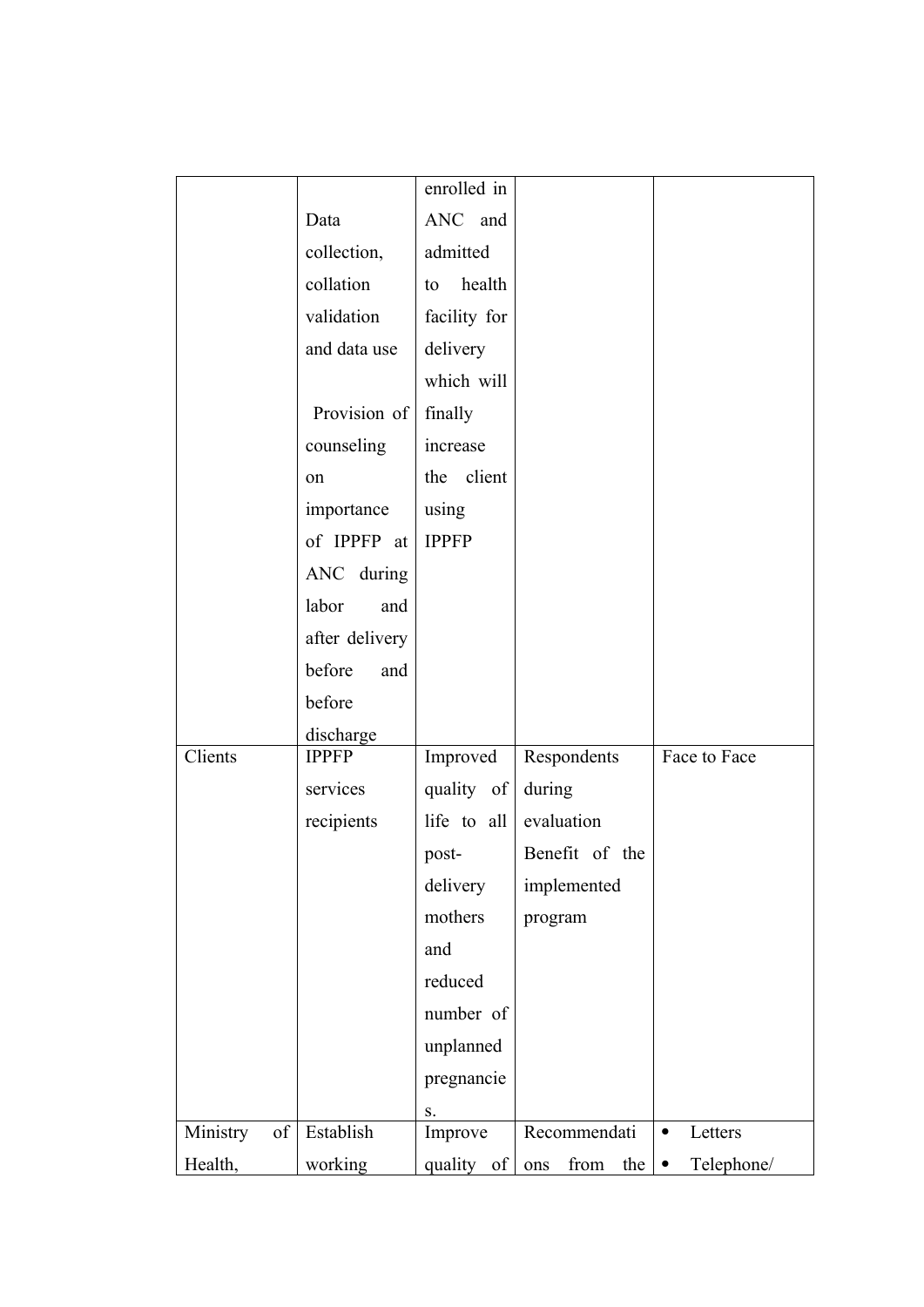| Community      | relationship       | service      | evaluation<br>to | mobile phone                 |
|----------------|--------------------|--------------|------------------|------------------------------|
| Development    | with               | delivery     | the<br>improve   | Electronic mail<br>$\bullet$ |
| Gender,        | stakeholders       |              | performance      | Fax<br>$\bullet$             |
| Elderly<br>and |                    | Increasing   |                  |                              |
| Children       | Responsible        | utilization  |                  |                              |
| (MOHCDGE       | for                | of IPPFP     |                  |                              |
| $\mathcal{C}$  | overarching        | Improve      |                  |                              |
|                | polices and        | quality of   |                  |                              |
|                | planning,          | life of all  |                  |                              |
|                | identification     | clients      |                  |                              |
|                | national<br>of     | who meet     |                  |                              |
|                | trainers<br>for    | eligibility  |                  |                              |
|                | <b>TOTs</b><br>and | criteria of  |                  |                              |
|                | adaptation of      | using        |                  |                              |
|                | the technique      | <b>IPPFP</b> |                  |                              |
|                | other<br>to        |              |                  |                              |
|                | urban setting      |              |                  |                              |
|                | Tanzania<br>in     |              |                  |                              |
|                | Proportional       |              |                  |                              |
|                | of<br>Health       |              |                  |                              |
|                | Care               |              |                  |                              |
|                | Provider           |              |                  |                              |
|                | trained            |              |                  |                              |
| Communities    | Recipients of      | Improve      | Benefit of the   |                              |
| Family<br>and  | the services       | quality of   | evaluation       | Letter through<br>٠          |
| members        |                    | life<br>to   |                  | community                    |
|                |                    | post-        |                  | leaders                      |
|                |                    | delivery     |                  | Physical<br>visit            |
|                |                    | mothers      |                  | by CHW's                     |
|                |                    | post<br>and  |                  |                              |
|                |                    | abortion     |                  |                              |
|                |                    | mothers,     |                  |                              |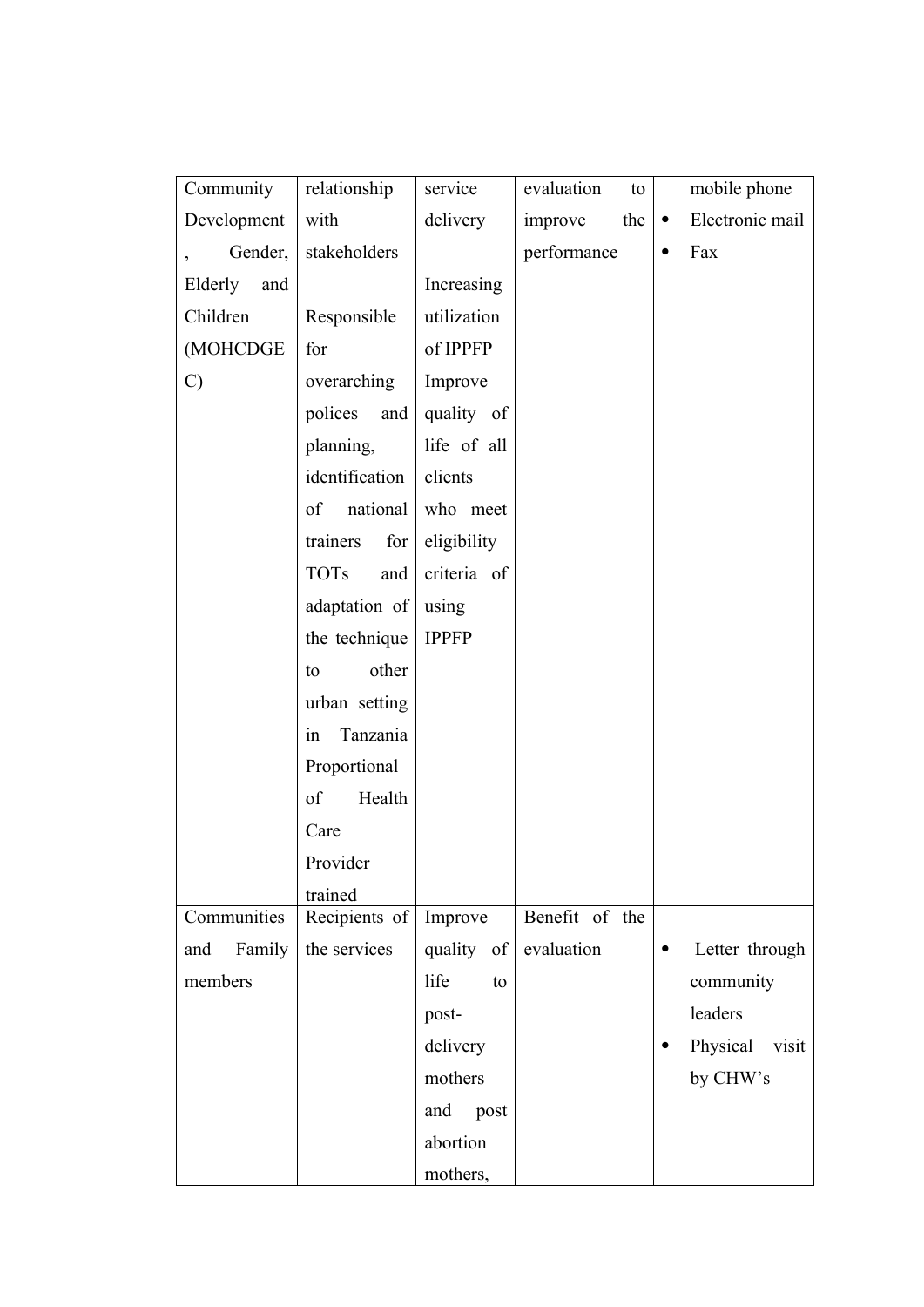| provide       |
|---------------|
| social        |
| support       |
| with          |
| proper        |
| decision to   |
| client<br>all |
| who are in    |
| reproducti    |
| ve age        |

## **Source: Researcher, 2019**

Through this evaluation, the following are the expected results;

- There will be an increase in knowledge and skills concerning counseling skills, and provision of IPPFP to post-delivery mothers
- Availability of all ratified contraceptive methods with no stock out
- Increased IPPFP use due to increased awareness on the importance of IPPFP
- HCW will be able to provide quality health care services since they will be knowledgeable on the IPPFP and consistently using the job aid counseling algorithm
- Clients will receive sufficient and comprehensible counseling on IPPFP use
- Referral system from different levels of health facilities and community will be improved
- improve Government supervision system to ensure quality services delivery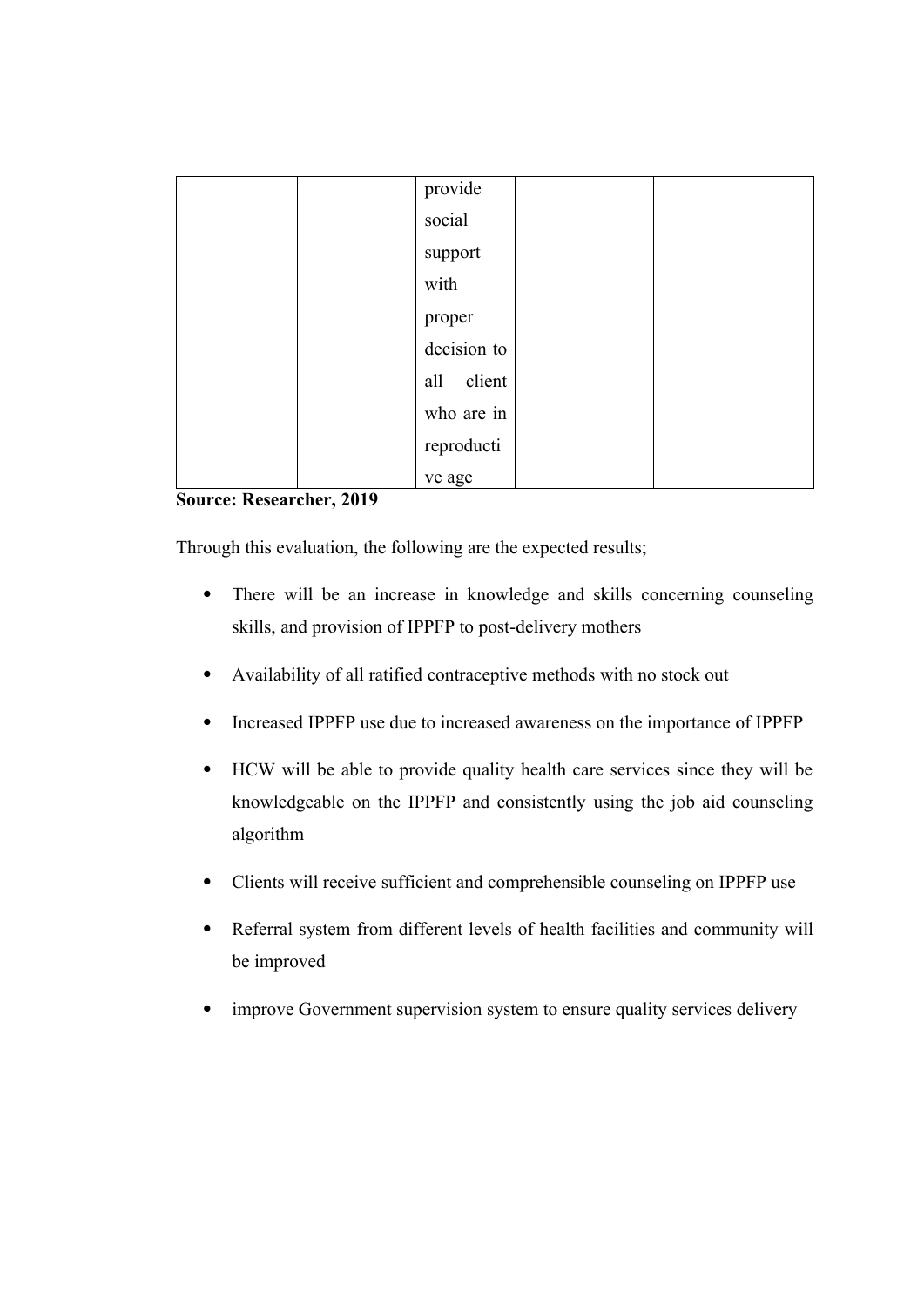### **1.2.4 Major Strategies of CML**

These include tooutline the strategic priority needs and to increase the family planning usage by increasing the prevalence rate of modern contraceptive from 27%- 45% in 2020 [ CITATION Placeholder5 \l 1033 ].

### **1.2.5 Program Activities and Resources.**

### **1.2.5.1 Activities**

In order to accomplish the above result, the program has been implementing the following activities:

- To conduct competence-based training (refresher training) to those HCWs and develop on job training guidelines to capacitate health care providers on how to increase the use of IPPFP
- To conduct participatory assessment to 27 targeted health facilities in Ilala Municipality
- Conduct supportive supervision, mentorship and coaching to those sites on provision of high-quality care, data management and use
- To conduct proper counseling on the use of IPPFP
- To provide services based on National guideline
- To conduct collaborative planning with stakeholders to reduce noted challenges during the implementation of the program and address them

### **1.2.5.2 Resources**

In the implementation of this program the following activities were required to get the expected results: The resources required include Funds, Human resource for health, improved Infrastructure, Furniture, Stationeries, Medicine and Medical supplies, Transport, Information system and suitable guideline on provision of health services.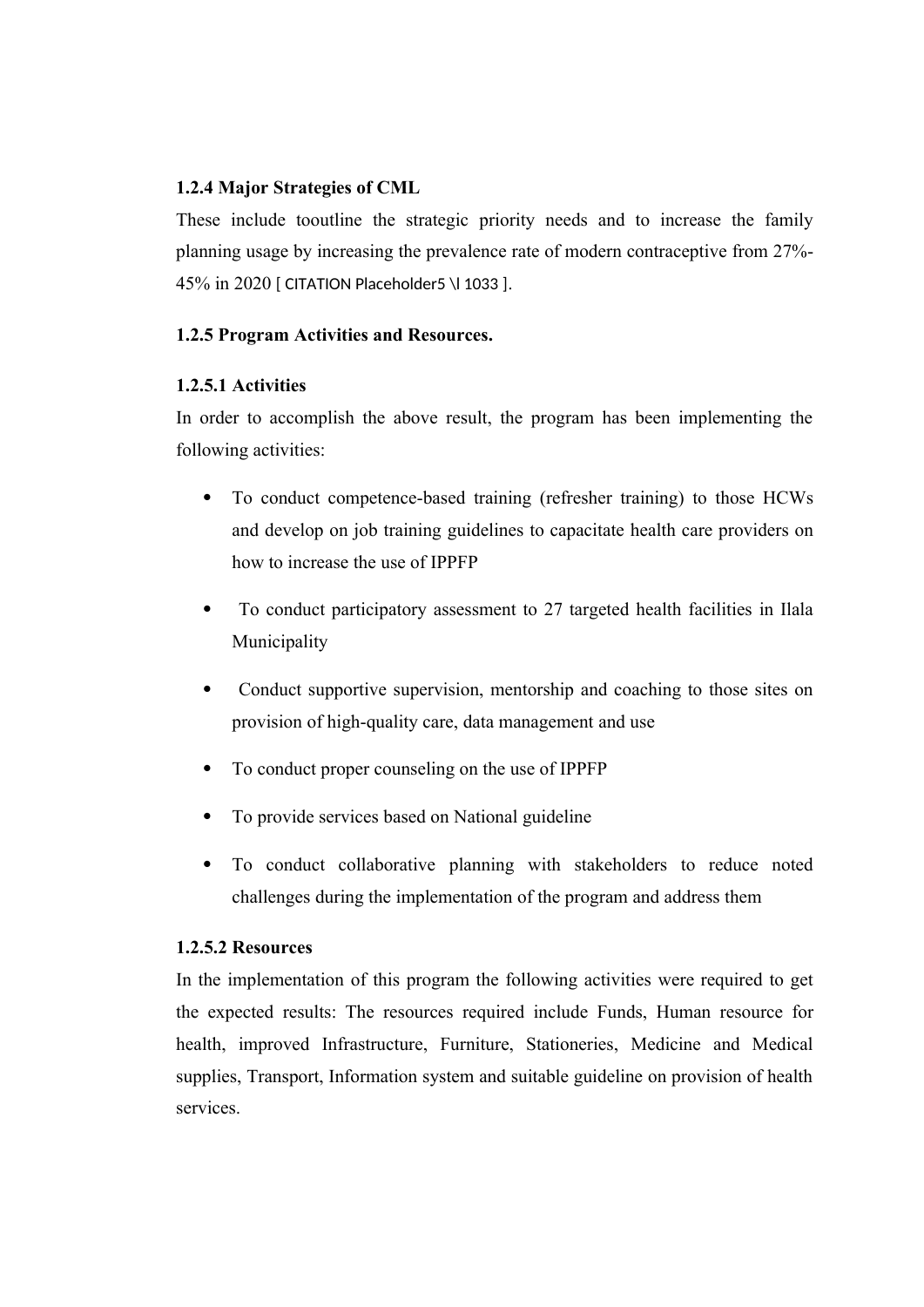### **1.2.6. Stages of Program Development**

Different stages or approaches for programs implementation has been used in implementation of program depending on the nature of the program which is being implemented. In CLM program Phased implementation method were used. This approach was used to change the existing system that is old system to a new system. This goes through different stages of program implementation, where time factor was considered in preliminary stage and that every stage of program implementation has its time limit. Project management consulting, project management training & PMO development experts in their study elaborated four stages of implementation as Initiation Phase, Project-Level Installation Phase, Enterprise-Level Installation Phase, Maintenance Phase [ CITATION CDC12 \l 1033 ]. Rotheberg also explained theadvantage of a phased approach implementation on timeline restriction which guides the program to be completed on time. During those phases, different information is collected. Qualifying requirements are supplied and everyone involved plan and schedule the needs depending on the project phase requirements [ CITATION Chu171 \l 1033 ].

The Pathfinder International project in Tanzania has adopted a phased implementation approach and that the project has three phases. Phase one is known as the early implementation and learning phase; phase two is the expansion phase while the third phase is the sustainability phase. Participatory facility assessment was done to qualify the needs of the program and status of the service provision was well known. This enabled the CLM to come up with this Phased implementation approach. Now, the programmer is in the second phase where the program has expanded from Temeke Municipality to Ilala Municipality. All targeted 27 health facilities have been covered, which implies that the program was sufficient to undergo the process evaluation to see whether the program is doing what it is supposed to do or determine whether the project is implemented as it was planned.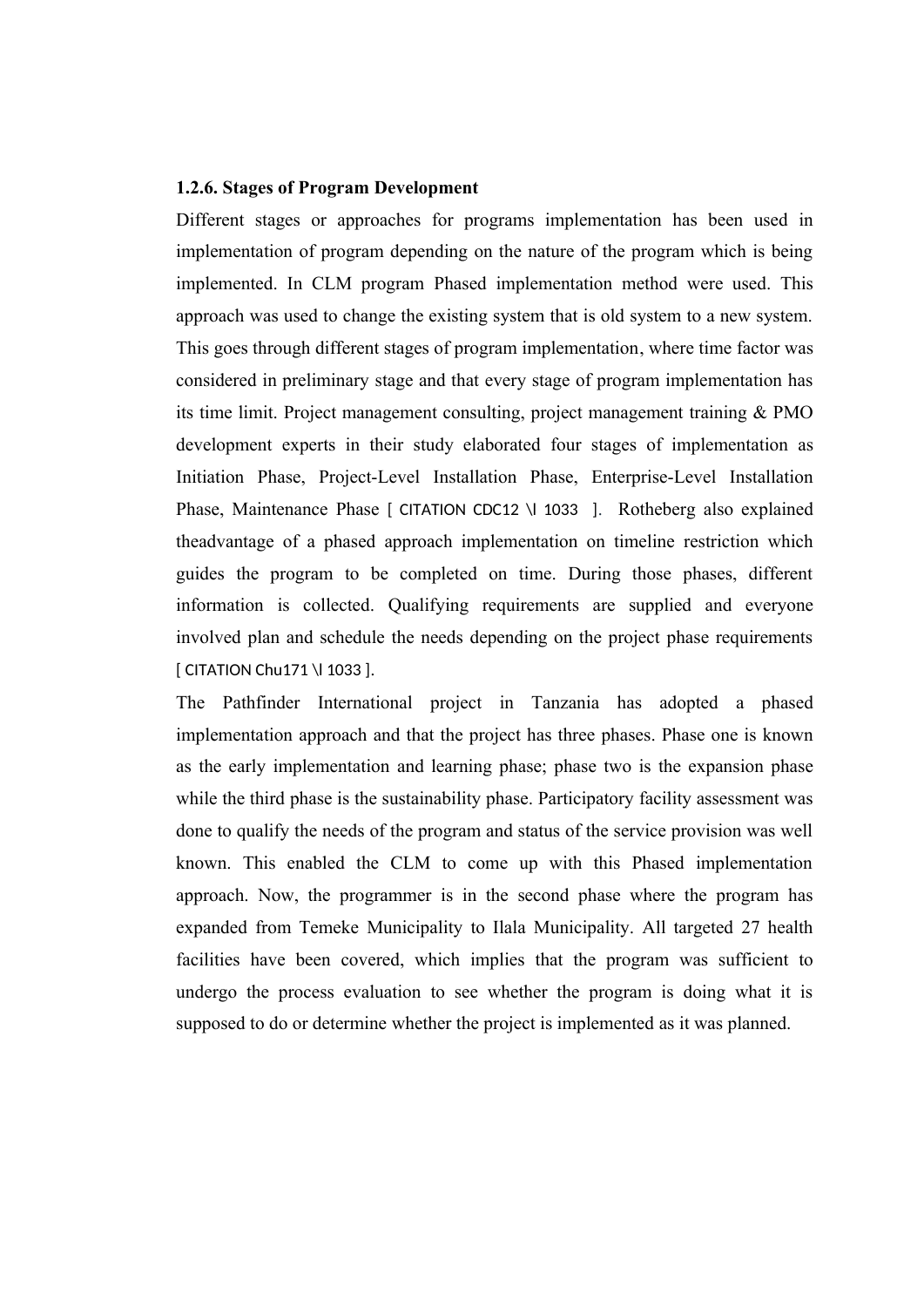## **1.2.7. Program Logic Model for CLM.**





**Source: Researcher, 2019**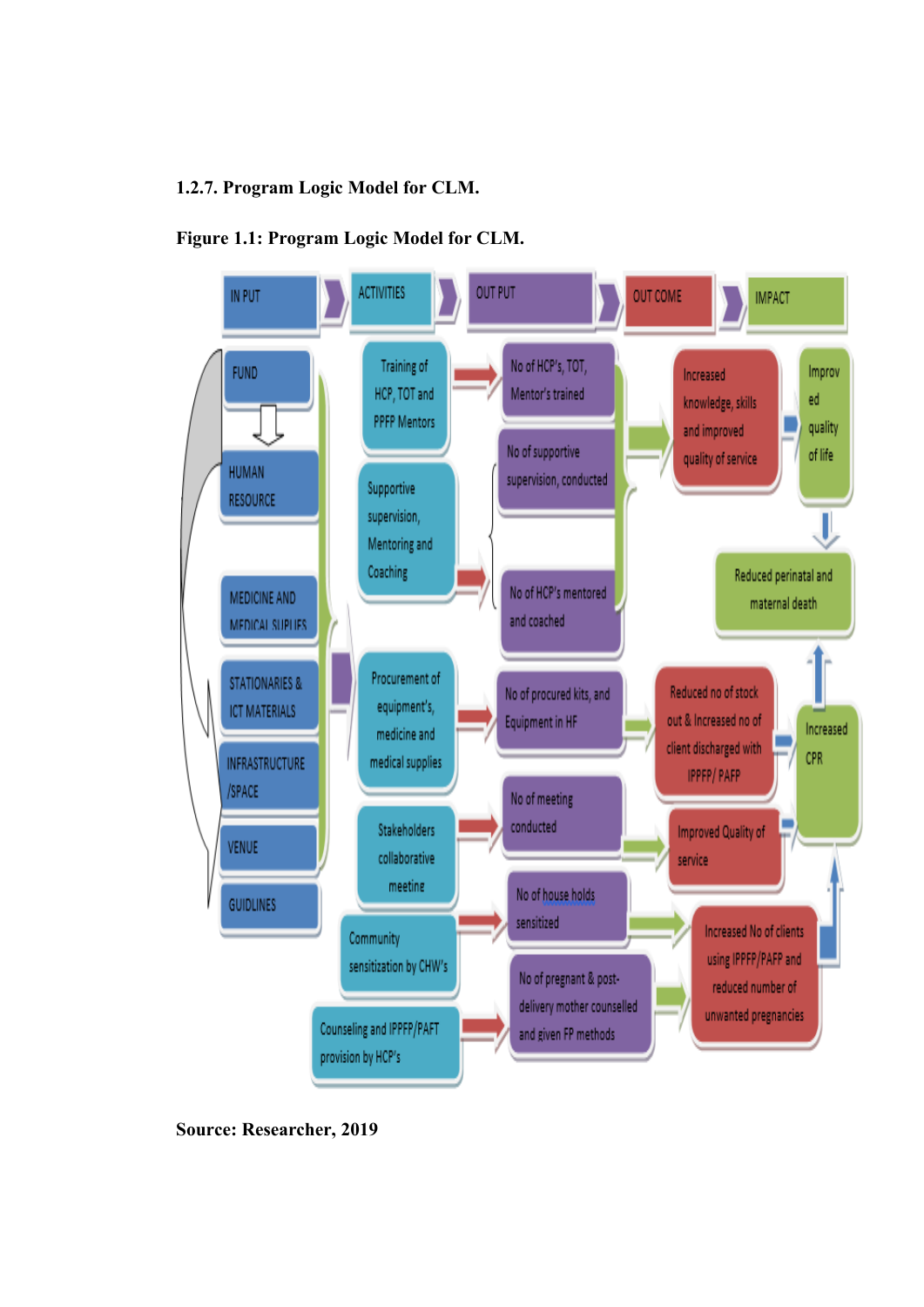### **1.3 Statement of the problem**

Postpartum family planning PPFP aims at preventing unwanted and closely spaced pregnancies by offering contraceptive methods to post-delivery mothers 12 months after delivery. Post-delivery women who are in postpartum period do not want to become pregnant within two years but 70% of them are not using contraceptive methods[ CITATION WHO18 \l 1033 ]. IPPFP being the provision of contraceptive methods soon after birth to forty-eight hours after delivery (0-48 hours post-delivery) [CITATION Ann152 \l 1033 ]. It intends to provide contraceptive methods to the unmet need for FP who are being delivering their babies in HF but not using contraceptive methods. Closely spaced pregnancies which occur within one year have high risk to both mother and child by predisposing them to fetal and maternal complications. Those adverse health outcomes can be unsafe induced abortion, intrauterine fetal death, premature delivery, low birth weight baby and small for date baby. Closely spaced pregnancy is also associated with stunting growth, undernourishment and finally infant mortality [CITATION Mar14 \l 1033 ].

Effective use of PPFP was expected to prevent maternal and child mortality for 30% in women and 10% of child mortality [ CITATION Ant10 \l 1033 ]. Effective use of PPFP was expected to prevent maternal and child mortality for 30% in women and 10% of child mortality [ CITATION WHO131 \l 1033 ].

Different efforts have been done by the government to alleviate this situation by increasing HF deliveries from 47% in 2005 to 63%. HF deliveries to be conducted by skilled HCP's have also increased from 46% in 2005 to 64% in 2015[CITATION UNi18 \l 1033 ]. CPR has been increased from 55% to 63% and its implication was due to increased use of PPFP which finally reduced perinatal and maternal death at rate of 50%[CITATION WHO14 \l 1033 ].

In Ilala Municipality, the DHIS -2 shows that most of the pregnant women visit ANC services and finally deliver in health facilities. Data show that, in 2015 the expected deliveries were 36,018 and deliveries conducted in health facilities were 35,024 (97.2%). In 2016, the expected deliveries were 42,851 and the actual health facility deliveries of 42,242 (98.6%), while in 2017 the expected deliveries were 47,324 with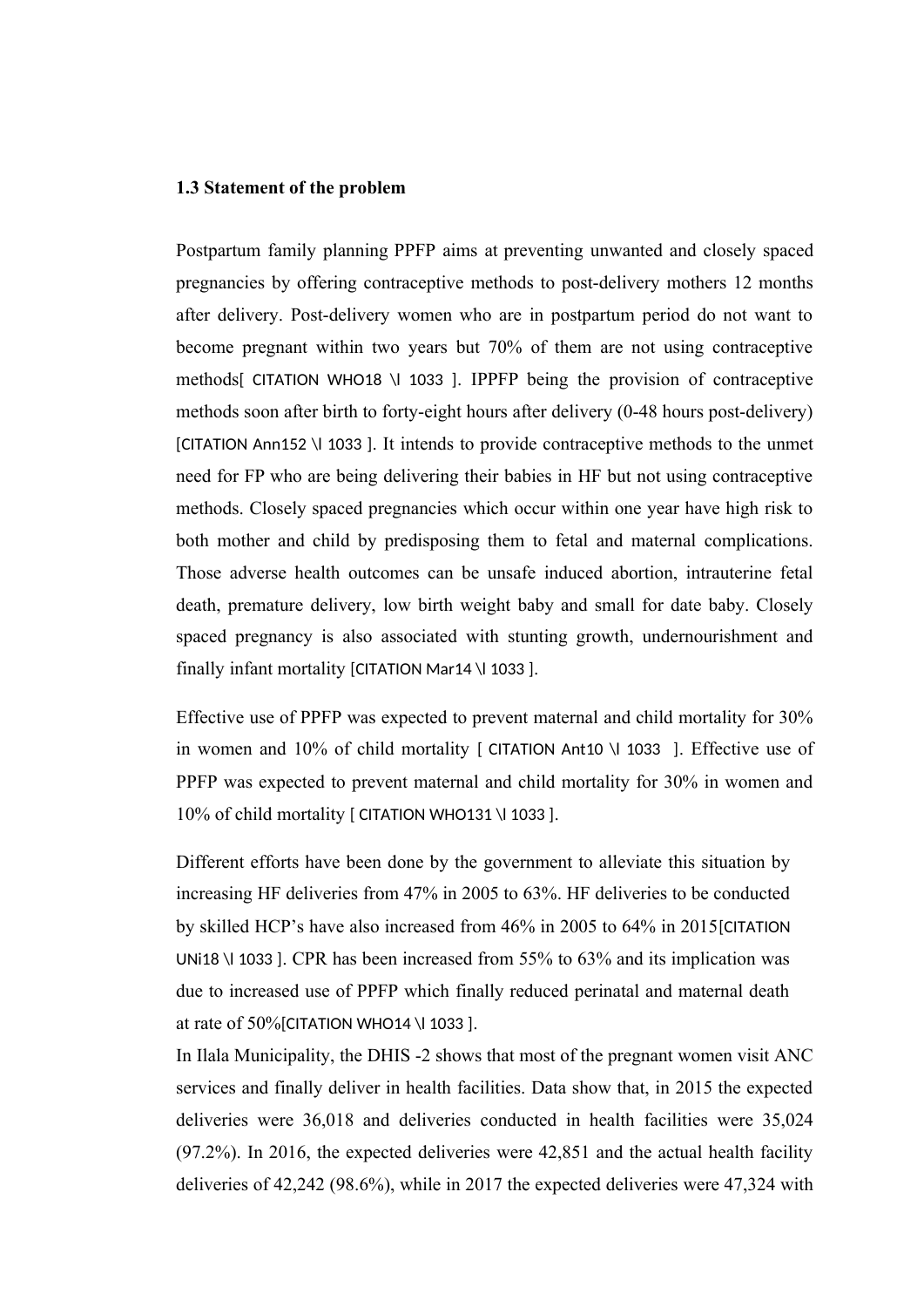actual health facility deliveries of  $46,611(98.5%)$  [ CITATION DHI181 \| 1033 ]. While the ANC (Antenatal clinic) attendance in 2015 was 130.9% and only 12.2% was the prevalence rate of FP coverage. In 20I6 prevalence of FP was 14.9%, with 99.1% who attended ANC, while in 2017 the FP prevalence was 11.7% with ANC attendance of 117%. In comparing the ANC attendance, Health facility deliveries, and clients who were discharged with IPPFP there is an obvious gap on provision of immediate PPFF. In 2016 health facility deliveries were 42,242, among them 1,526 (4%) clients were discharged with IPPFP while in 2017 among 46,611 health facility deliveries conducted only 4,514 (10%) were discharged with IPPFP [ CITATION DHI181 \l 1033 ].

High number of women delivering in health facility creates an opportunity to HCP and Post-delivery mothers to have knowledge and information on the use of IPPFP. Despite the time where both HCP and Clients stay all together, there is low utilization of IPPFP. To overcome the above situation, it needs special attention to which further investigation is needed to determine the causes of low utilization of IPPFP, as its focus is to offer IPPFP services to all unmet need women who fails to come back if they are discharged without contraceptive methods being in place. This study intended to evaluate the factors associated with low utilization of IPPFP in Ilala Municipality.

#### **1.4. Evaluation questions, objectives and significance of the evaluation.**

This section presents the overall goal, specific objectives, research question and significance of my study. Since my scientific research design is cross section, it has been used in determining the causes of low utilization of IPPFP. The study examined the health-related factors in terms of how counselling process is associated with IPPFP utilization, how knowledge and information is associated with IPPFP utilization and how availability of resources, is associated with IPPFP utilization. The description of events was made in form of hypothesis and tested concerning the relationship among variables which is derived from theories or set of idea that make estimation [CITATION Jam18 \l 1033 ].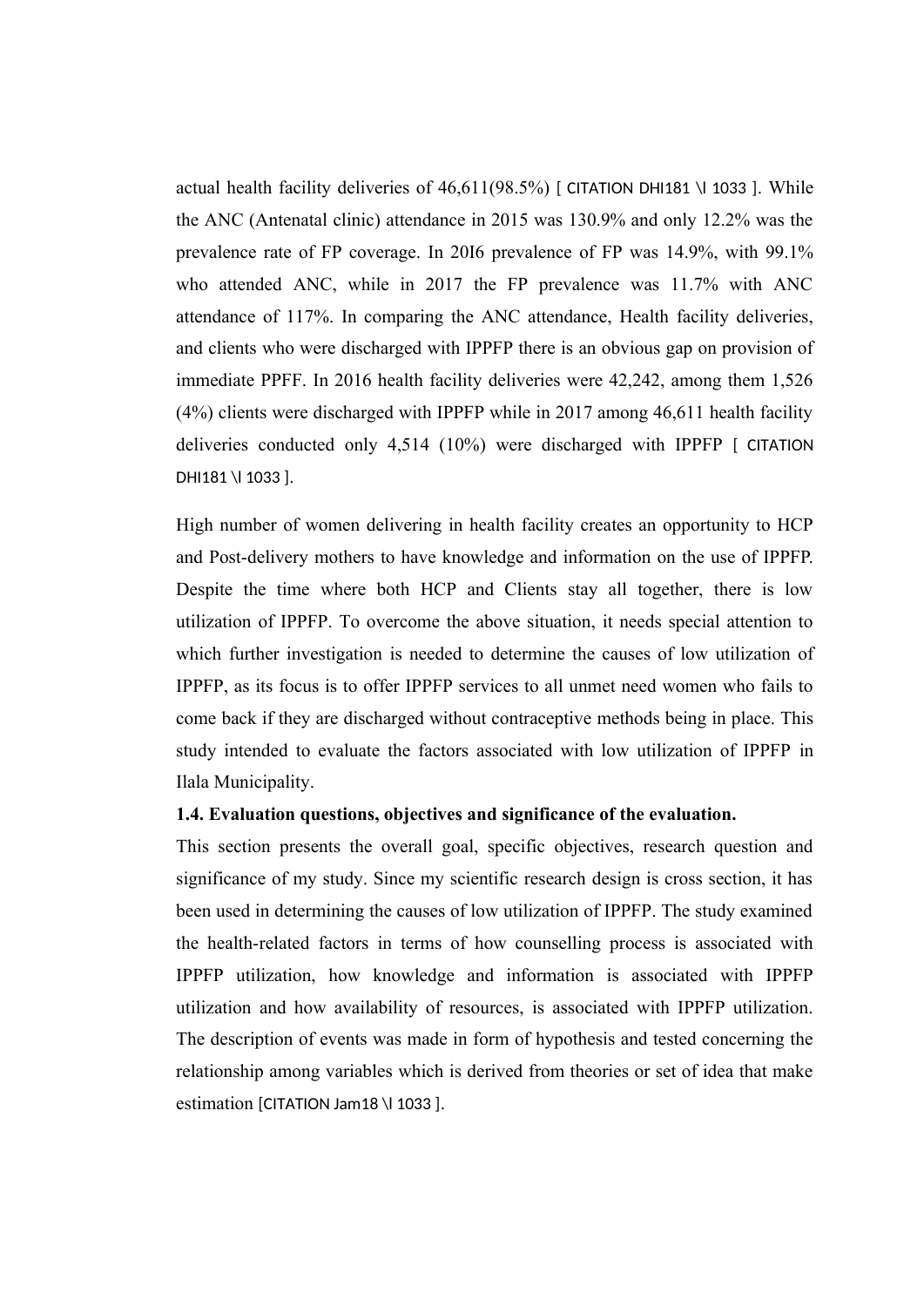The study intended to determine the causes of low utilization of IPPFP. Furthermore, this study had the research question which guided the methods and the tool used in data collection and finally in understanding the problem under investigation [ CITATION All18 \l 1033 ]. The section also describes the research objective in order to know what has been achieved by the study. A clear objective, brief and statement which provide direction to investigate variables, focused on the ways they assessed the variables and identified their relationship or differences between those variables [ CITATION JAY13 \l 1033 ]. **1.4.1 Main Evaluation Question**

What are the factors associated with utilization of IPPFP among post-delivery mothers in Ilala Municipality?

#### **1.4.1 Evaluation question**

This study was guided by the following evaluation research questions

- i. To what extent is the counselling process associated with the IPPFP utilization among post-delivery mothers in Ilala Municipality?
- ii. To what extent are the knowledge and information on IPPFP related to utilization of IPPFP among post-delivery mothers in Ilala Municipality?
- iii. To what extent are IPPFP resources availability associated with IPPFP utilization in Ilala Municipality?

#### **1.4.2 Overall Objective**

To evaluate the factors associated with utilization of IPPFP among post-delivery mothers in Ilala municipality*.*

## **1.4.3 Specific Objectives**

- i. To evaluate the extent to which counselling process is associated with the IPPFP utilization among post-delivery mother's
- ii. To evaluate the extent to which knowledge and information on IPPFP is related to utilization of IPPFP among post-delivery mothers in Ilala Municipality.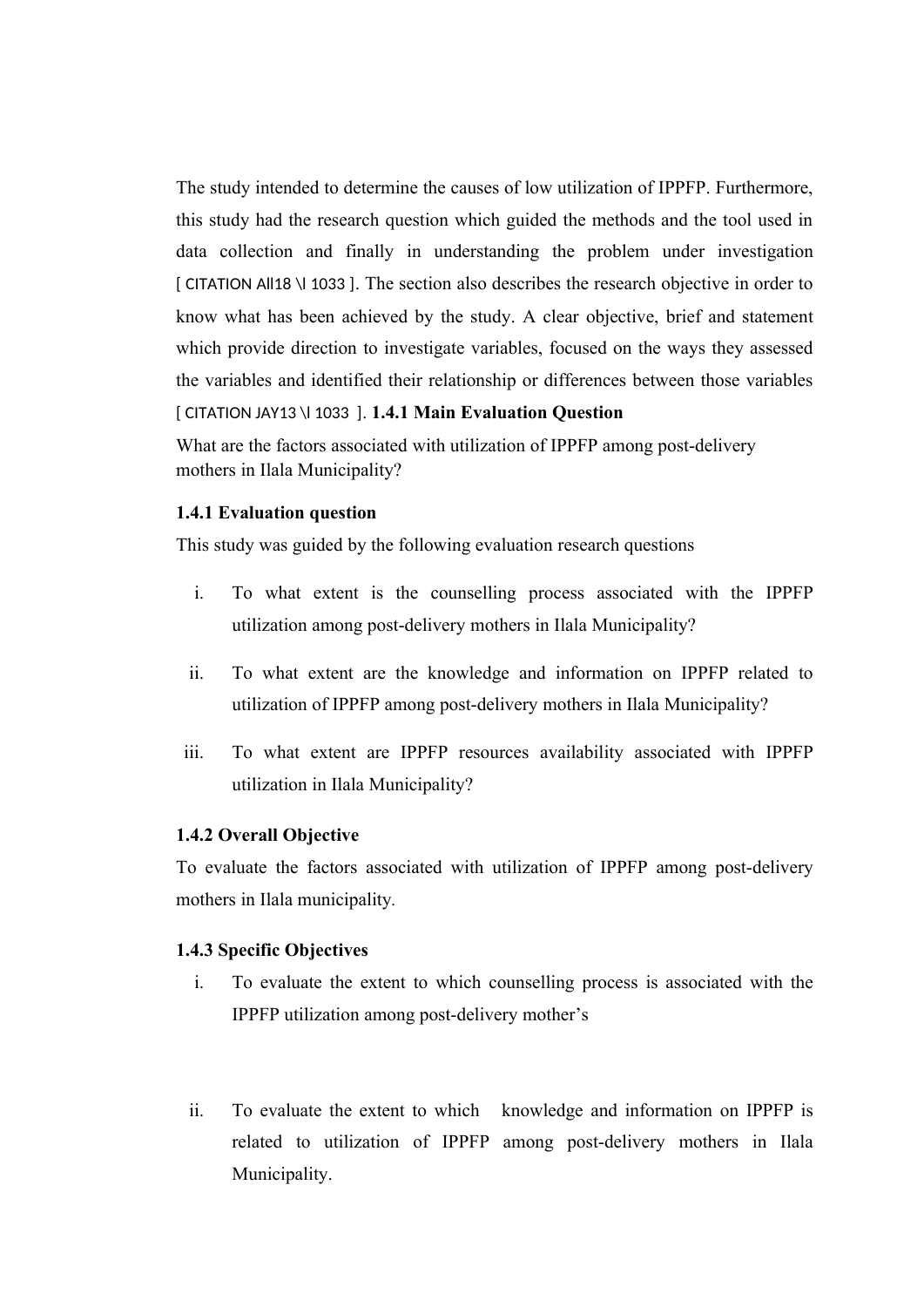iii. To determine how IPPFP/PAFP availability of resources is associated with FP utilization among post-delivery mothers in Ilala Municipality.

## **1.5 Significance of the Study**

The findings from this evaluation are expected to help the community (clients), HCP, CHWs on responsibility of each stakeholder to work on the detected deviation in program plan. The CLM management will know which are or, are not being delivered as planned and work on gaps to improve the quality of service on PPFP services as whole. Following this evaluation, the organization will be able to identify the difficulties that face HCPs during their daily performance on PPFP services. Lastly but not least, the organizations may identify some possible improvement and work on them for improvement of performance in Ilala Municipality and Tanzania as a whole. In addition, the policy implication for these findings may assist the policy maker to make decisions on modification or initiation of the programs, which will increase the acceptability of IPPFP. Furthermore, this study supplements the existing literature and can be used as reference point for similar studies elsewhere. Finally, this evaluation will help the evaluator to accomplish a Master of Science in Health Monitoring and Evaluation, since it is mandatory to fulfill this requirement.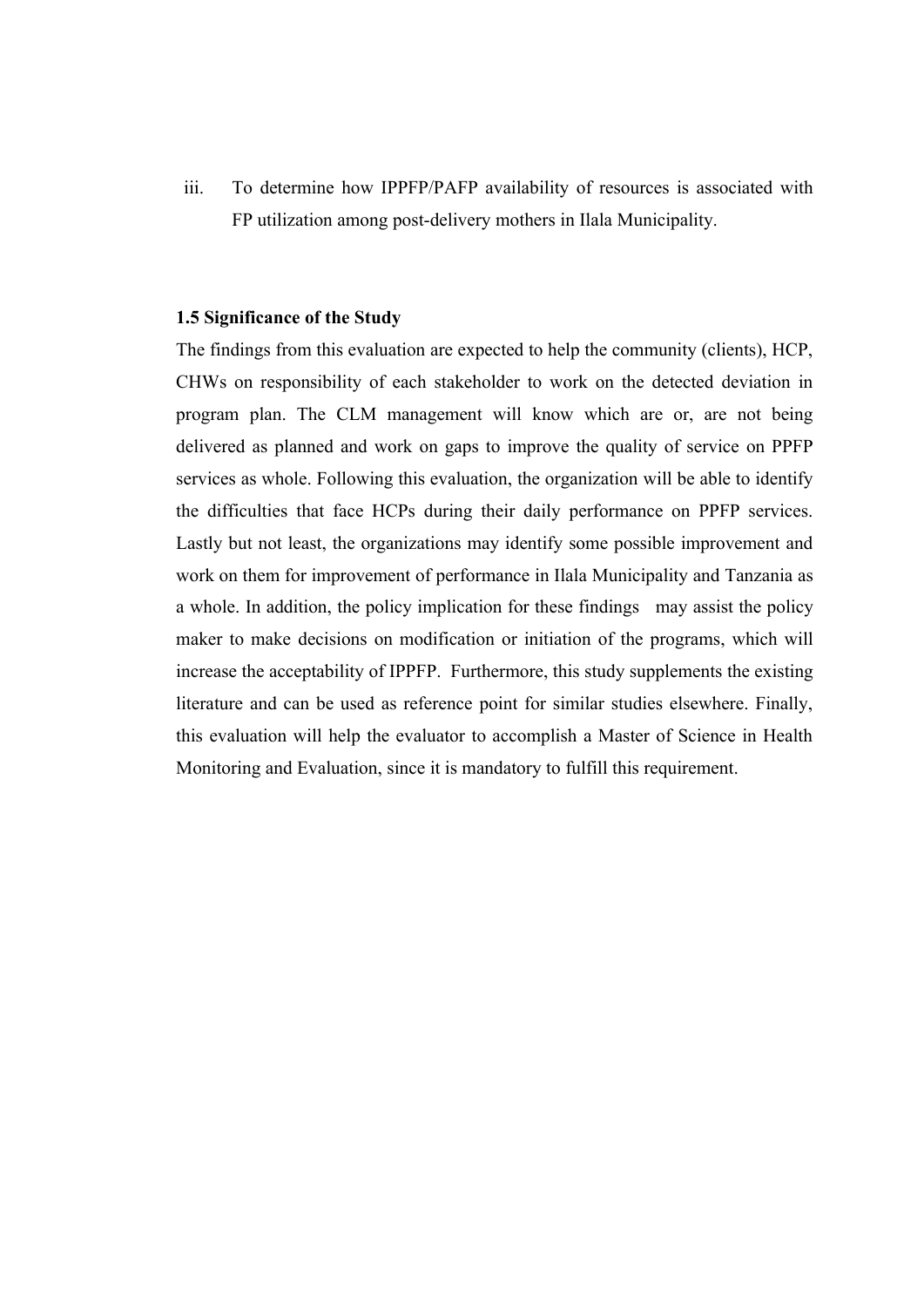#### **CHAPTER TWO**

#### **LITERATURE REVIEW**

#### **2.1 Introduction**

In this chapter, literature review helps to conceptualize the literature around the study context, identifying the gaps that contribute to low utilization of PPFP among postdelivery mothers who deliver in Health Facilities. The review of literature aimed as analyzing critically the existing research on the topic, which are organized by other researchers' ideas or argument which aim to contribute solution to the problem in the study [ CITATION Leo15 \l 1033 ]. This section is organized in the sense that different theories and policy studied under IPPFP have been reviewed. Empirical literature was reviewed to determine what has been done before and what is needed to be done and look for knowledge gap. This chapter also presents the conceptual framework of the study.

## **2.2 Theoretical Literature Review**

The chapter identifies and describes different theories behind FP utilization with potential ways for overcoming the problem. Since theoretical literature review describes on how the author reviews what has been written about the policy, guidelines and then aggregate those view into a review. In Tanzania different factors causes low utilization has been identified which resembles with causes found in the countries surrounding Tanzania. Most of those factors resemble all-over Sub-Saharan Countries and in the word in general.

This study is informed by the theory-based intervention for contraception use. It is specifically guided by Social Cognitive Theory (SCT) which is also called Social Learning Theory and the Theory of planned behavior (PTB). SCT was propounded by Albert Bandura in 1925 and stated that, people are moving agent, they learn from one another through observation, imitation, and modeling [ CITATION Ban17 \l 1033 ]. He explained the theory as a bridge between behavior and cognitive learning theory as it involves attention, memory and motivation. Cynthia Vinney stated the theory as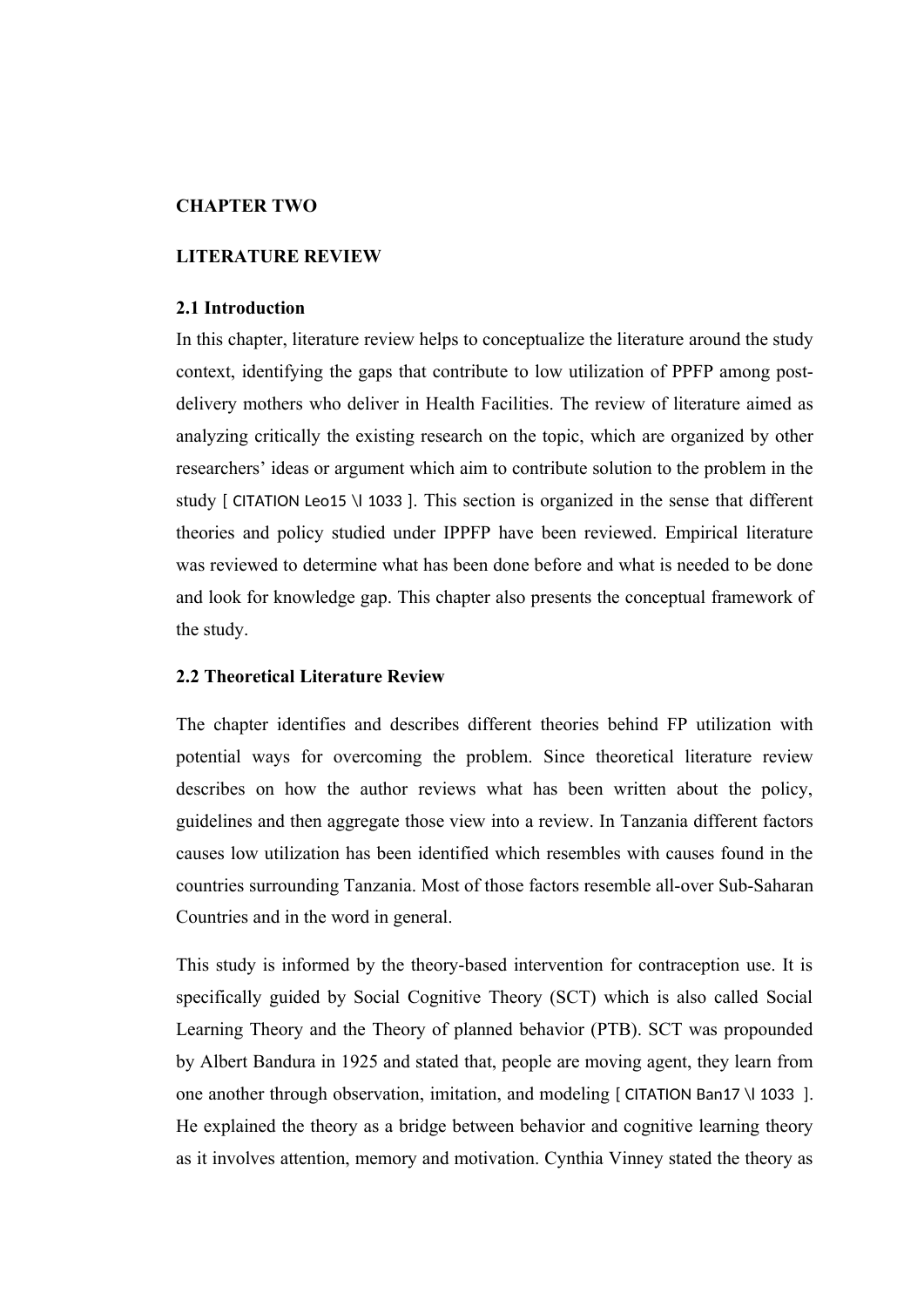a learning theory that provides basis for understanding how people are shaped by their environment by detailing the process of observational learning and modeling to influence the self-efficacy on making behavior [ CITATION Cyn192 \l 1033 ]. Bandura explained the theory as human behavior in relationship of continuous mutual communication between cognitive, behavioral, and environmental effects. Four sequences of processes occur in observational learning which starts with Attention, whereby people must select the information to communicate about the model.

Secondly, retention of the information communicated storing them and recalls them and acts on them later. Third process is reproduction, where by the observed memories are reconstructed and learned behavior replicate the modeled behavior at some time. Fourth process is Motivation which focuses in determining the extent to which the observed behavior is performed and produce the desired outcome, leading to desire to perform modeled behavior. Nevertheless, observational learning is done by people to observe and reproduce models they meet in their environment, which influence them to acquire information quickly [ CITATION Ban17 \l 1033 ].

Therefore, in this study CLM program by using theoretical implication for SCT intends to build the health relationship among HCP and post-delivery/ post abortion mothers basing on using skills creation developed through different training to increase self-efficacy toward the behavior, self-confidence and develop behavior among HCP to provide the desired service. On the other hand, by using the SCT clients who come for services will benefit during counseling sessions and improve communication which will allow them to acquire knowledge in relation to observation on what others within the environment, social interaction, experience and outside CHW's influences. Communication during counselling process on IPPFP utilization among post-delivery and post abortion mothers aims to increase the awareness to influence clients to acquire information quickly and meet the desired goal of increasing IPPFP utilisation. On other hand HCP will be motivated as they will attend the training and become competent to use skills and knowledge adopted during training. Provision of resources will motivate HCP to provide the service, resources availability, knowledge and skills on IPPFP use and its effects, to both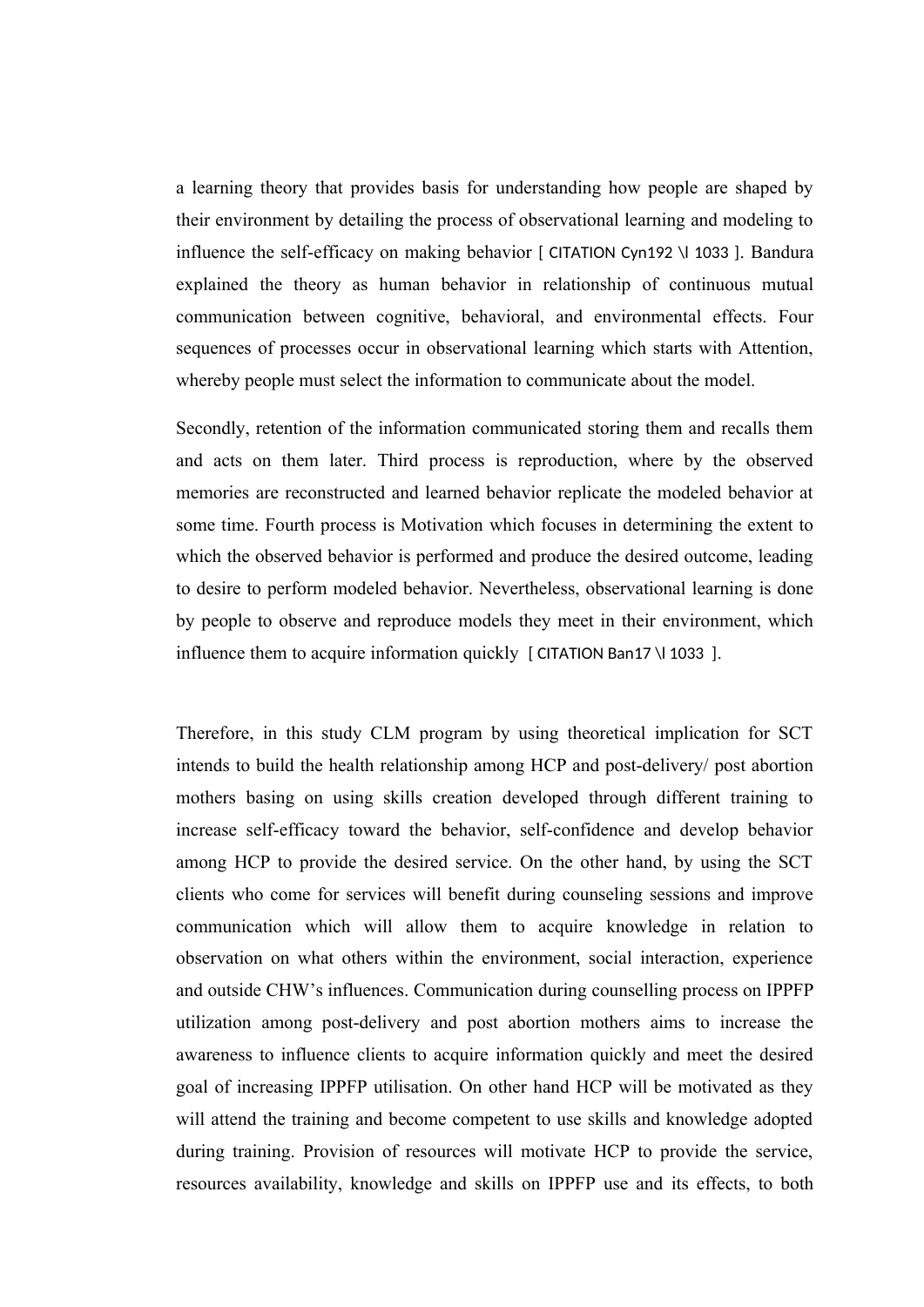post-delivery and Post abortion mother, will influence the accessibility of IPPFP utilization. Clients will be encouraged on the use of chosen eligible method, which will improve the contraceptive use in Ilala municipality.

Theory of planned behavior (TPB) was also used to inform this study to determine the PPFP use among post-delivery mothers. This theory was propounded by Icek Ajzen, and it links beliefs and behavior which helps in improving the predicted power in perceived behavior control[ CITATION Ice99 \l 1033 ]. Psychologist defines the theory as the link between what an individual beliefs and behavior, it is stated that, attitude, behavior, subjective norms, and perceived behavioral control, simultaneously shape an individual's behavioral intentions and behaviors, (Definition.net., 2019). Martin also stated that in TPB behavioral outcome depends on the intention and behavior control, where he distinguished three types of beliefs to be attitude, subjective norms, and behavioral control. Attitude is associated with positive or negative perceptions on behavior. The subjective norms focus on how the internal and external control shapes of an individual's intention while Behavioral control reflects on the advantage and disadvantage of performing the behavior [ CITATION Asa15 \l 1033 ].

In this study, TPB were used to inform this study since those three types of beliefs affects post-delivery women in one way or another to use PPFP service. On the personal altitude most of the women intend to have methods before discharge but it is influenced by views in which clients perceive from different source of information, and experience from those who uses the methods ending with or without complications. This situation builds intention of individual and cognitive beliefs on the method hence fails to have proper decision, Also In this study subjective norms influence on decision making to the women who decide before delivery to use methods but when they come during delivery refuses to have methods for the reason of refusal from husband or other family member, though HCP have an influence to make change when they provide proper effective persuasive counseling session which increase positive attitude towards the use of the methods . Furthermore, on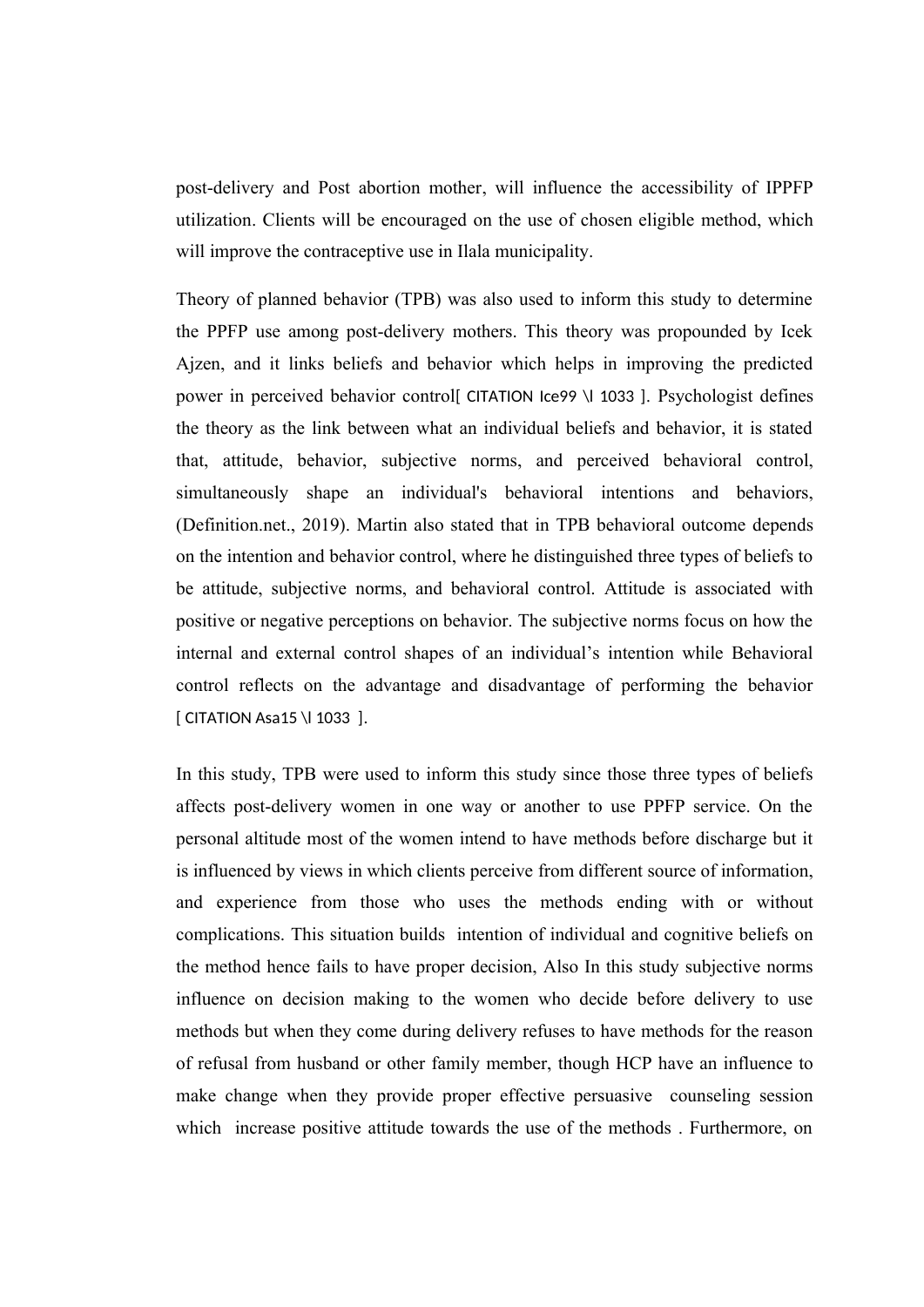behavioral control can be influenced on both external and internal control in shaping intentions and behavior outcome [ CITATION Asa15 \l 1033 ]

The assumption of this theory is on perceived behavioral control affects individual intention, which results in individual's behavior and affect them in their performance. The intentions and the resulting behaviors of the individuals are affected by their, or what they think and believe to be their ability to perform**.** Internal control shows how an individual perceives or sees in her/his own control. While on external control, external factors influence in shaping an individual character [CITATION Ros13 \l 1033 ].

In 2017 the coverage of modern contraceptive family planning was 32%, with estimated target of 47%. Following an increase of maternal,newborn and underfive deaths which were associated with the women who had postpartum pregnances, the only solution was to strengthern PPFP [CITATION Mli14 \l 1033 ]. WHO come up with the strategy of intergrating Family planning which was emphasizing on the use of PPFP. "PPFP should not be considered as a vertical program,but should be an intergrated part in the existing maternal and child effort"[CITATION Bla16 \l 1033 ]. WHO come up with the strategy of intergrating Family planning which was emphasizing on the use of PPFP. "PPFP should not be considered as a vertical program,but should be an intergrated part in the existing maternal and child effort" [ CITATION Placeholder3 \l 1033 ]. Despite those effort done by government the maternal death was increasing from 432 to 556 in 100,000in live births where the commonest three leading cause of death were hemorrhage, infections and abortions which can be prevented through effective use of IPPFP (Ngailo, 2017)**.** In 2011, the Government in collaboration with private partners had been working on those challenges where among the 6,734 health facilities with RCH services 5,366(80%) were offering family planning services. In 2014, services were improved by 93.9 % of 5,820 facilities which were providing RCH services. In spite of this initiative of improving the services, the acceptance of long acting reversible contraceptive (LARC) which include Imp anon and IUCD is still low, where IUCD accounts for  $0.6\%$  and implants has 2% [ CITATION Placeholder4 \| 1033 ]. The cause of low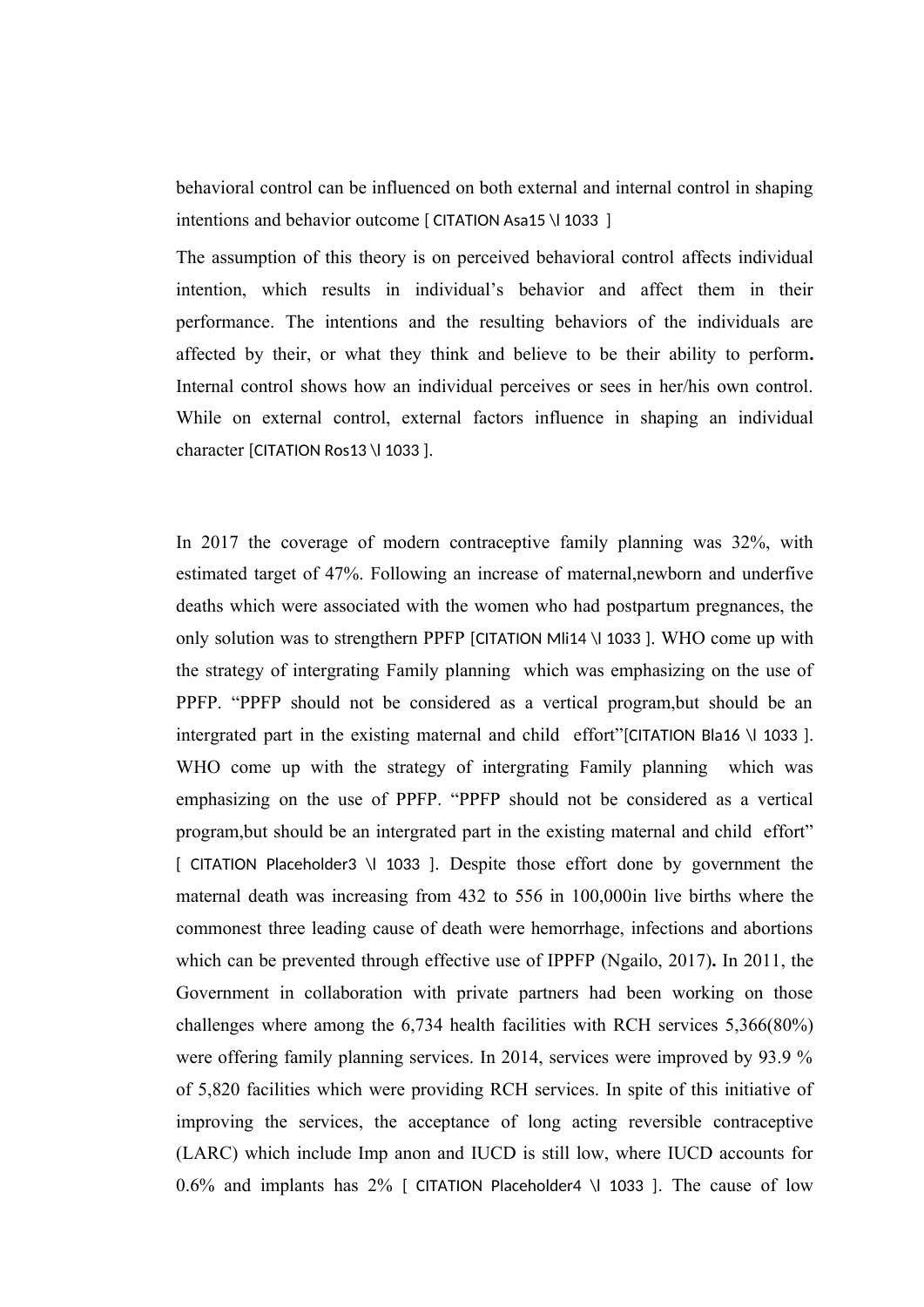utilization can be explained by the Tran theoretical theory (sometimes known as Stage of change model), which was propounded, by Prochaska and DiClemente in the late 1970s, the model focuses on the individual decision making to change. The operating assumption of the model is that, people do not change in behavior rapidly. Change occurs continuously through a recurrent process, it also shows on how the person passes through different stages to adopt certain behavior and make any changes [ CITATION The18 \l 1033 ]. This model of change implies that more efforts and time are needed to create awareness and knowledge in the community, also on the time when IPPFP is given, as this strategy is new to the users.

This strategy has been incorporated in some programs of family planning targeting on capturing most women who come for health services for delivery, this was also justified by the increase in number of deliveries at health facilities [ CITATION WHO \l 1033 ]. This is supported by the theory of diffusion of innovation that has been propounded by Everett Rogers in 2013 where he defined the theory as the process by which an innovation is communicated over time among the system. The theory explains how the information is being communicated; the reason of communicating and at what rate the new ideas and technology spread. Decision on adopting or not to adopt the innovation depends on characteristics of an innovation which may influence its adoption, the individual decision making to adopt the new ideas, characteristics to adopt the innovation, its significance to individual and society in accepting change and finally the way communication is used in facilitating the process of adoption [ CITATION Rog03 \l 1033 ].

The strategy of integrating IPPFP focuses on reducing unwanted pregnancies leading to induced abortions hence maternal deaths. As it is observed in different studies conducted worldwide, different methods are given after meeting the medical criteria eligibility. Most women do not desire to be pregnant immediately after delivery but are unclear about contraceptive usage in postpartum period. This results in unplanned and undesired pregnancies, which in turn increase induced abortion rates and consequently maternal morbidity and mortality [ CITATION San16 \l 1033 ].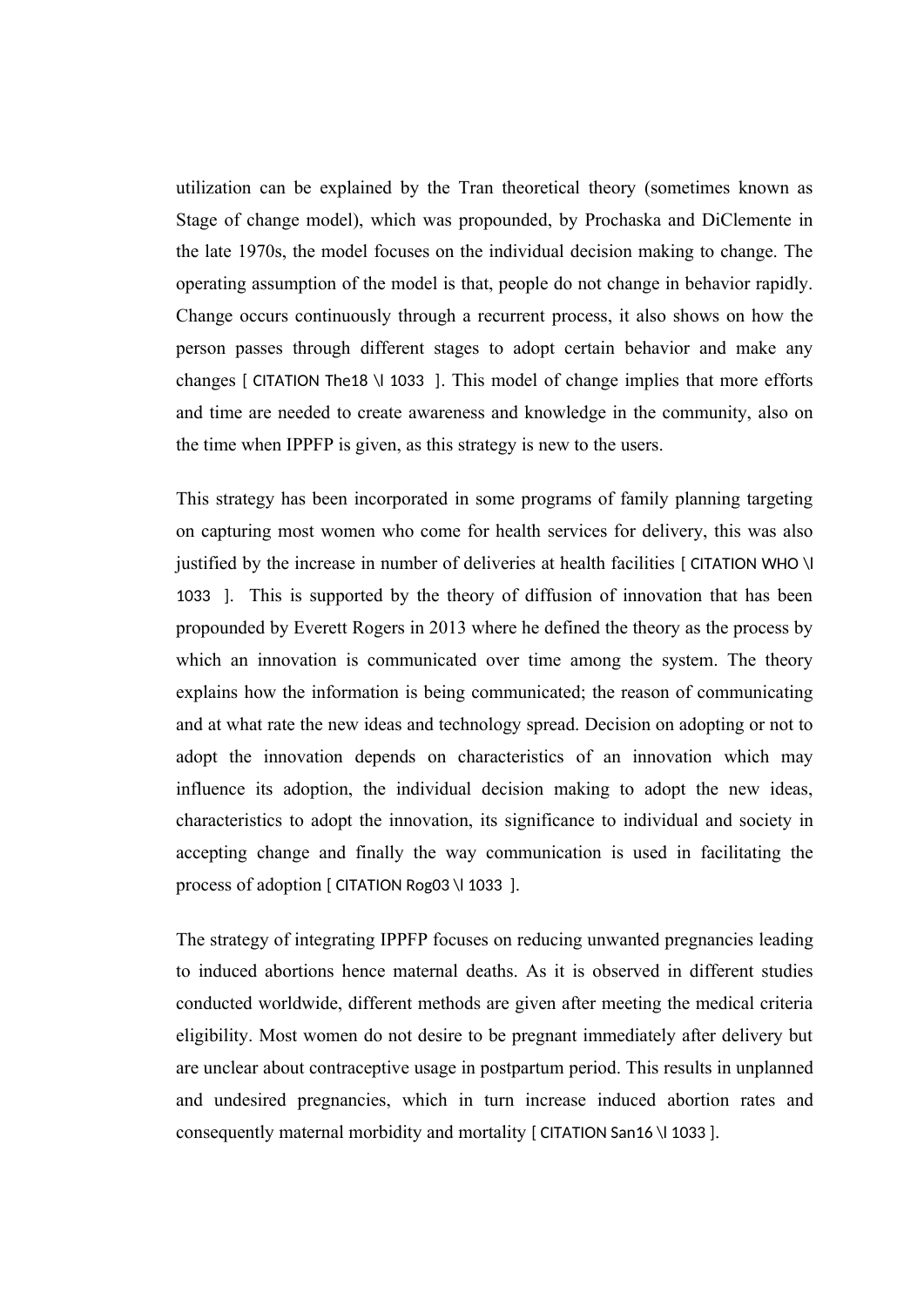Following the factors that affect community and healthcare providers on acceptability of IPPFP, for client creating behavior or a negative altitude on using the method of family planning, the theory of Reasoned Action and Theory of Planned Behavior focuses on constructing an individual motivational factors, attitude of an individual, subjective norms and perceived control which finally contributes to behavioral intention[CITATION Dan \l 1033 ] This explains to why women and their relatives refuse to have the services that are beneficial to them, and yet they create a negative altitude to the services. As we have seen most of women had no final say as the result, they face problems from their partners and families. Likewise, the Social Ecological Model elaborates how the characteristics of an individual influence an individual change of behavior with descriptive interactive characteristics, which are determined by context that surrounds an individual.

 The first level of this theory affects individual decision as when he/she wants to accept some changes. At individual level, factors that increase the likelihood of becoming a victim of program is prevented by personal altitude, beliefs, and behavior that prevent the individual decision. The second level is the level of close relationship where by an individual decision, the peer group, partner, and family member influence. Following the advice, an individual receives from the close group may affect his or her decision whether is good or bad advice as a result the person decides not to use the proper method which might be of benefits to him or her.

The third level explores the setting found at the community level where by neighborhood, school, churches and work place members may influence the characteristic of individuals in decision making like church members that may stand against the use of FP for the reason of being believed to have committed sin, hence alters the individual decision. Fourth level looks at broad society factor where different factors including social and cultural norms influence change in behavior of an individual [ CITATION CDC12 \l 1033 ]. This is observed in PPIUCD program where there is a wrong belief and myth at the level of society that contributes to low utilization of PPIUCD. Most women have no final decision on their health as it is observed at ANC where health education on PPIUCD is done and most of the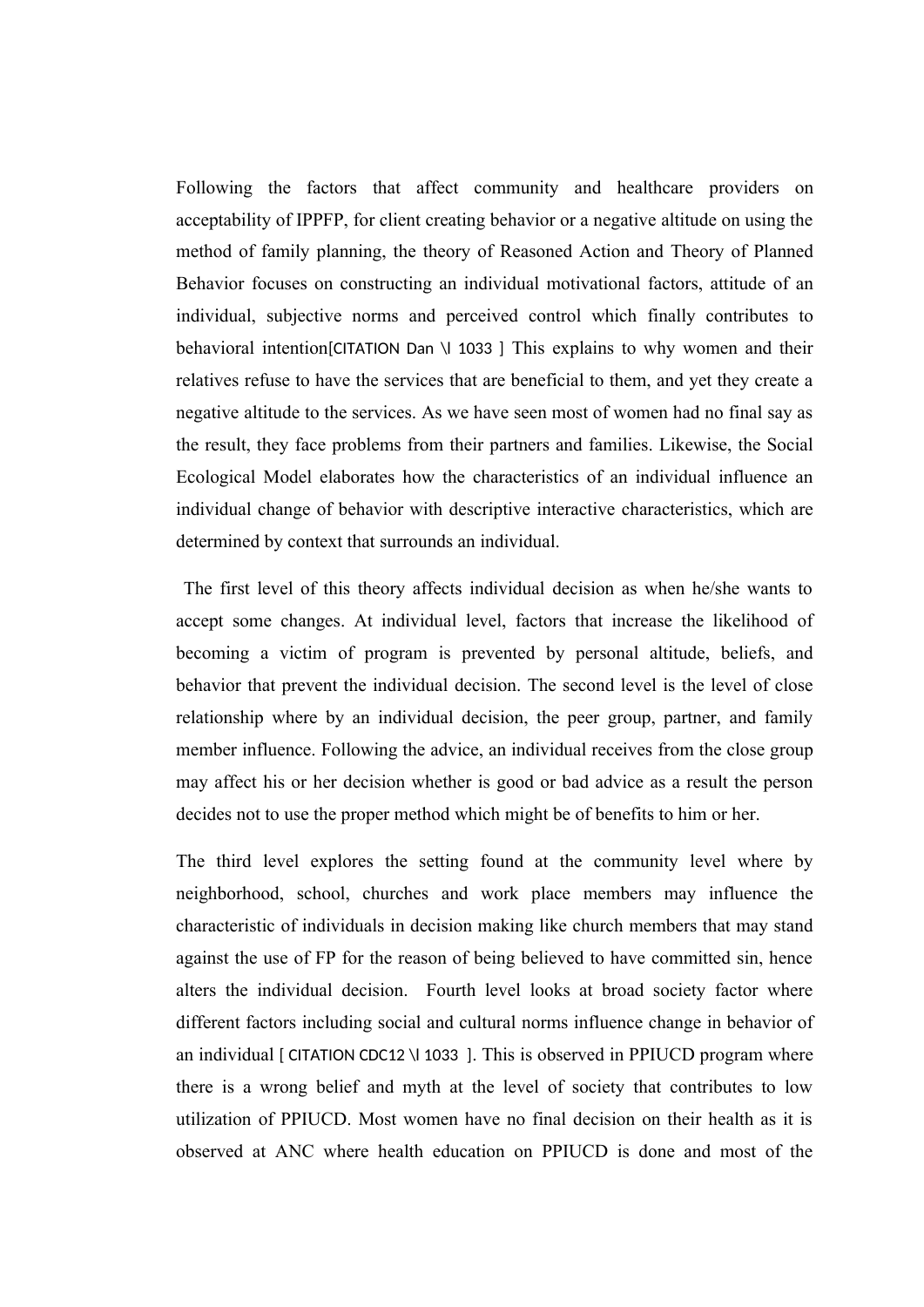women agree but finally after delivery do change their ideas with the reason of fear from external or partners and families as well.

The main reasons for refusal by clients who verbally accepted but refused at the time of insertion were family refusal and pain from delivery [CITATION Nee17 \l 1033 ]. This is typical the subjective norms in which those clients are subjected to forms of social pressure surrounding them and affect them negatively to participate on their choices. The negative influence against IPPFP usage from partners and family members may all prevent them to access the family planning services [CITATION man16 \l 1033 ].

Furthermore, according to the Theory of Reasoned Action/Theory of Planned Behavior, behavior is a strong determinant to forecast of performing a particular behavior or activity. This is observed in both clients and HCPs whose attitude contributes in under performance. Subjective norm and perceived behavior control are the basic determinants to individual's specific behavior performing (behavioral intention). On the other way around, negative attitude towards the PPIUCD insertion is affected by myths and beliefs that surround the intervention. In behavioral control, HCPs chose not to practice following training, when this habit of not making practice for long time persists, they forget because practice makes perfect. HCPs have the ability to control them and decide to change their behavior, this act will increase the awareness of the community on IPPFP perception and clear all doubts, myths and false believe on the approach.

#### **2.3 Empirical Literature Review**

Under this section causes of low utilization are identified and described from other researchers who have similar study. This aims at finding the mechanism, which will reduce the problem. Post-delivery mothers have the perceived benefit with the use of IPPFP but yet most of the women are unwilling to use the service. The only way that can help to overcome the problem is to increase counseling and male involvement counselling the use of IPPFP.

Different studies have identified different reasons as factors affecting response towards utilization of PPFP among post-delivery mothers in different areas of the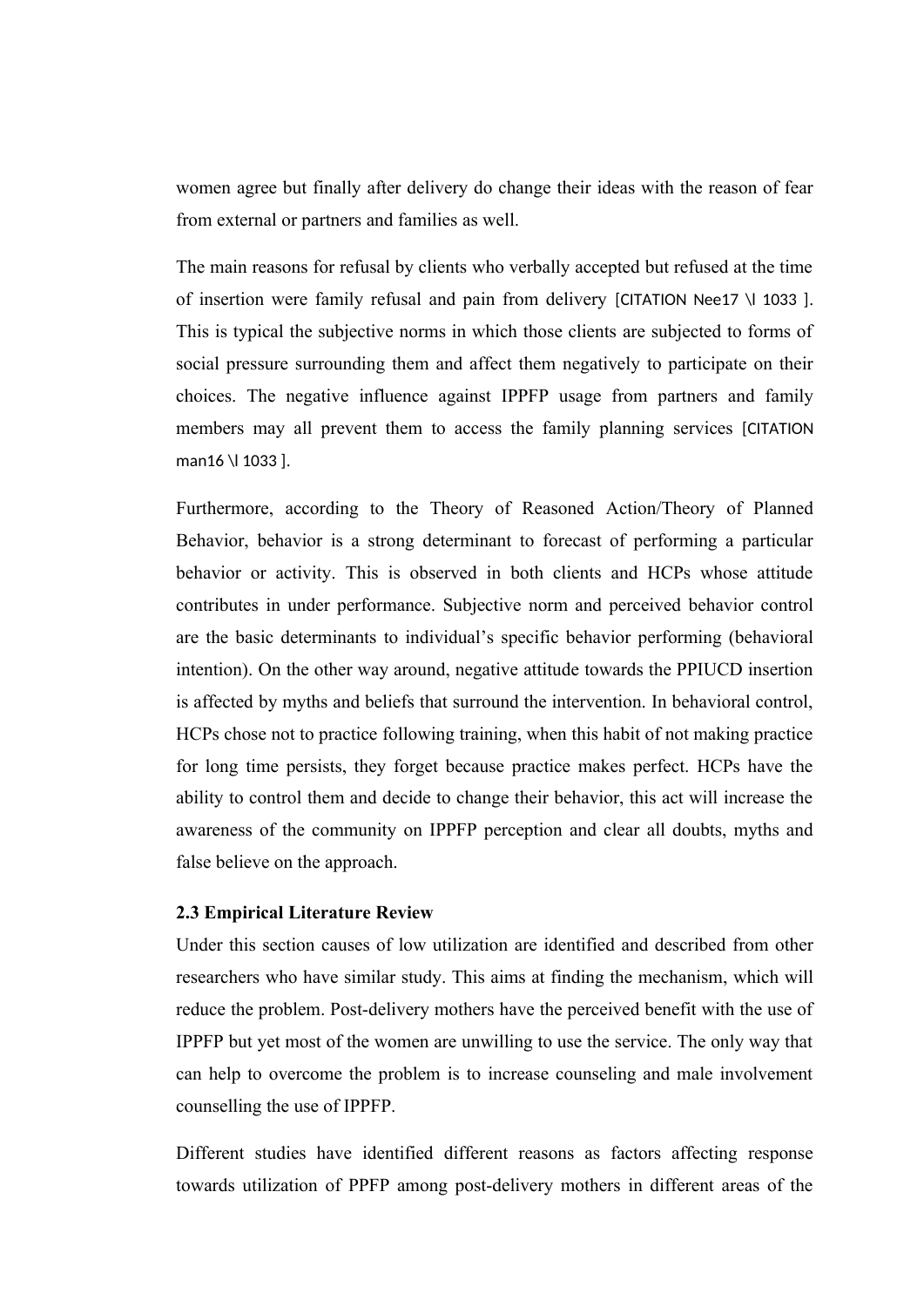world. The commonest reasons found in different studies among others can be grouped into four groups: First being the method related barrier, second fertility related barrier third barrier is the knowledge on the method used and fourth barrier is lack of awareness. Other barriers apart from those four groups are Religion beliefs, ignorance on when fetility begins after delivery, fear of side effect, and postpartum abstenence, these were the other reasons for not using the service [CITATION Kay18 \l 1033 ] .

Motivation factors for IPPFP use noted in different studies as it is found in the study conducted in Uganda on Determinants of family planning services uptake and use of contraceptives among postpartum women in rural Uganda were level of education where most of the women who are educated from secondary education tends to use PPFP, male involvement also shows good outcome where those women who communicated with partners were motivated to use contraceptive methods. Those clients who were using FP methods before the index pregnant and those who had information prior to delivery on the use of IPPFP had perceived need of FP use. This factor should be considered in ANC counseling [CITATION Kat15 \l 1033 ].

The study done in India on "Awareness and acceptance of contraception in postpartum women in a tertiary care hospital of Delhi." found that in 493 post-delivery mothers, 56.9 % accepted the use of PPFP before being discharged home. This signifies that provision of effective high quality prenatal and postnatal contraceptive counseling increases awareness and knowledge which finally increase the use of contraceptive and reduce unplanned pregnancies, decrease maternal and fetal morbidity and mortality and prevent unsafe abortions. Therefore, encouragement should be made to HCP to provide counseling on IPPFP during antenatal and immediately after delivery [CITATION Mee15 \l 1033 ].

The study was done in four countries; Afghanistan, Honduras, Indonesia and Nigeria on Immediate Postpartum Family Planning: A key component of childbirth care. In this study the strategy of providing contraceptive counseling service as part of child birth care before discharge were used. This practice had high impact and revered that if the woman post-delivery is provided with high quality comprehensive counseling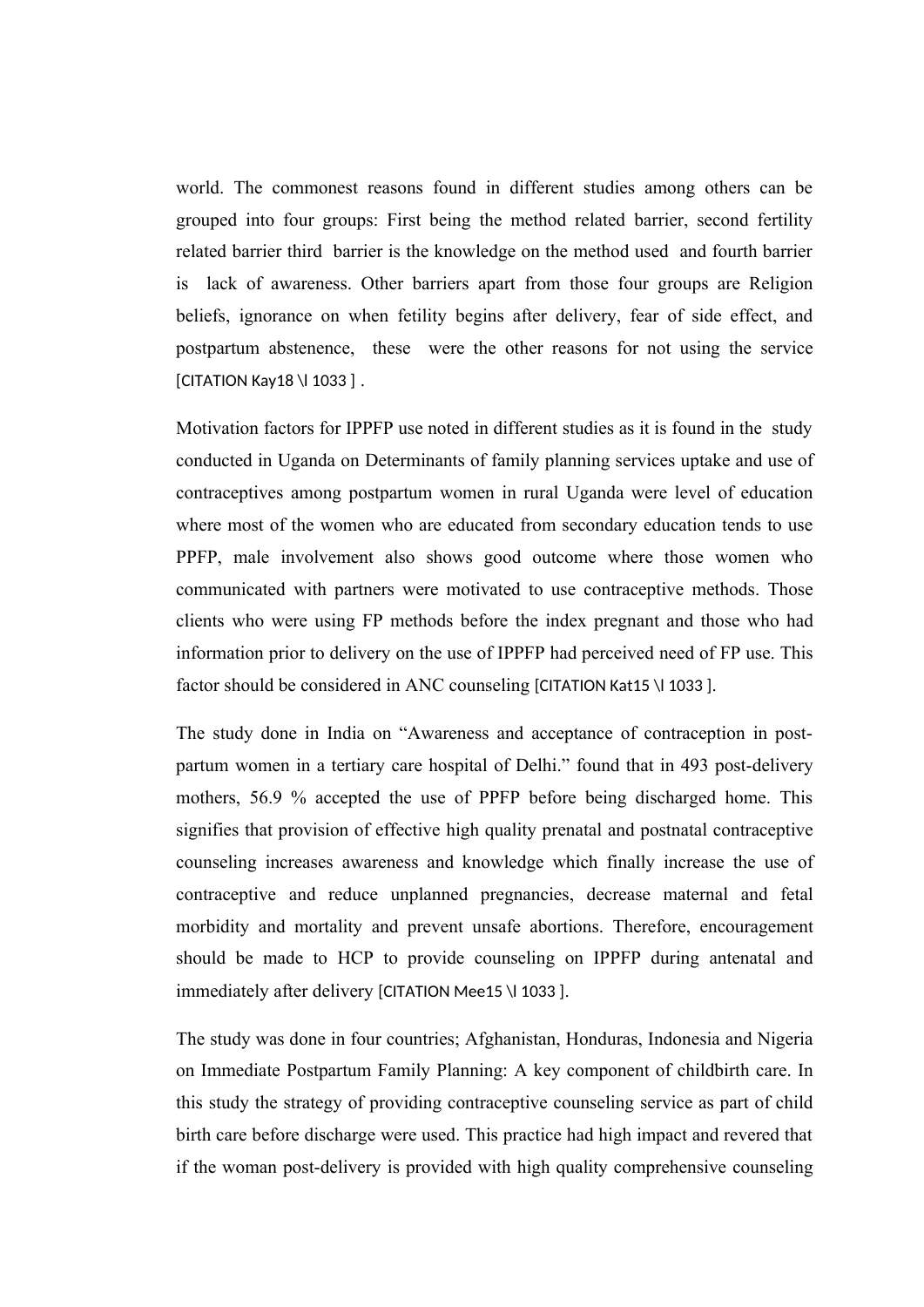and given contraceptives depending on their choice as part of child birth care. Approximately 20% to 50% of women will be discharged from the facility with FP methods in place and on doing that the number of unmet needs of FP will be reduced since most of the women will adopt the use of contraceptive methods before discharge [ CITATION USA17 \| 1033 ].

The study done in South-East Rajasthan, on the awareness of the community and factors affecting acceptance of PPIUCD discovered that most of the women who come at Hospital lack awareness as it is shown in the study. The respondents in this study were 18,550 where out of 18550 women, only 480 (2.6%) had information on the method and  $2.94\%$  accepted [ CITATION Ash171 \l 1033 ]. This results suggest how awereness creation pray greater role in contraception acceptability. Therefore, more empasis should be made in promotion of use of IPPFP in the community to increase knowledge and information on the use of contraceptive methods at this time.

A study done in Liberia on "Barriers to acceptance of post-partum family planning among women in Montserrado country, Liberia" revealed that, there is low preverance of PPFP use in Liberia which accounts for 11.9%. In this study they found that for those women who were aware had four times rate to use PPFP in comparing with those who lacked awereness. In this study found that there is postive association among knowledge on PPFP use, therefore awereness creation in every visit when women comes for health services will be of important in increasing knowledge on PPFP[CITATION Kay18 \| 1033 ].

The study done by Gabremedhin *et al.* (2018)on "Family planning use and its associated factors among women in the extended post-partum period in Addis Ababa, Ethiopia" found that the prevalence of PPFP was 80.3%. The main factors which motivated them were marriage, menses resumption, child spacing and history of previous contraceptives. The achievement noted in this study was due to appropriate information given to pregnant woman on the possibility to be exposed to pregnancy before the beginning of menses. Special attention was made to those clients who had no previous history of contraceptive use and exposed to other barrier of not using FP method [CITATION Alm18 \l 1033 ].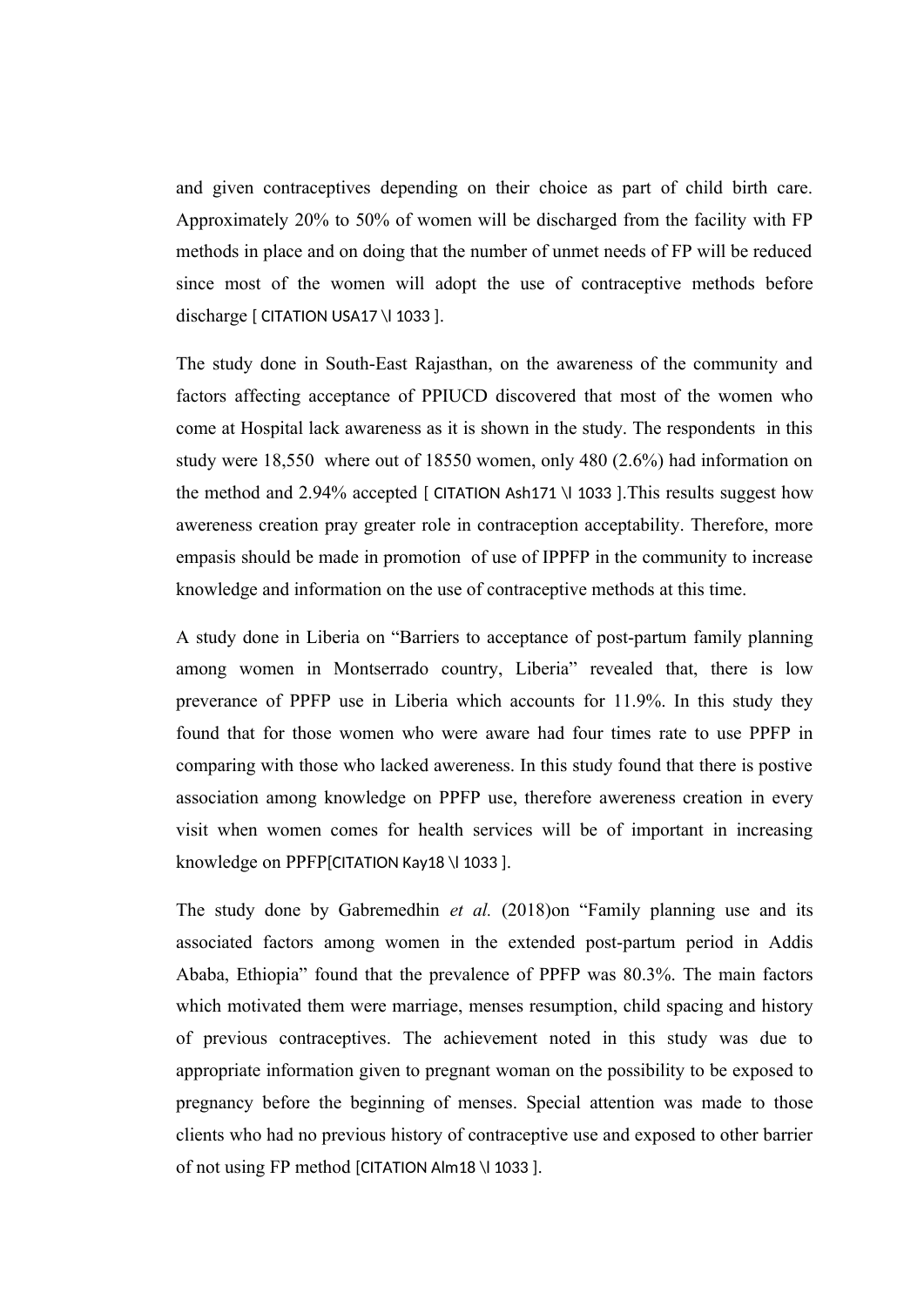In the study by Rutaremwa and Kabagenyion "Postpartum family planning utilization in Burundi and Rwanda: A comparative analysis of population based cross-sectional data" different predictors in both countries were found. Burundi had low prevalence of PPFP (20%) and predicted causes were level of education where those mothers with secondary education and higher were using PPFP; religion (protestant) was the other factor contributed to the low utilization of PPFP. However, low economic status, age of the women, number of living children and exposure to media were among predictive factors in both Rwanda and Burundi. Though the prevalence rate in Rwanda revealed to be better in comparison to Burundi, Rwanda had prevalence rate of PPFP at 51% which was contributed by delivering in the areas where deliveries were assisted by skilled midwives [CITATION Kab15 \l 1033 ] . Under this situation efforts should be made to increase awareness and knowledge on reaching those women living in remote areas, low education, low economic status and those who have no access to media. Also, accessibility and improving infrastructures could increase the utilization of PPFP use in Burundi.

In Liberia the IPPFP prevalence was 11.9%. The study conducted in Liberia by [Kaydor](http://www.npmj.org/searchresult.asp?search=&author=Virginia+K+Kaydor&journal=Y&but_search=Search&entries=10&pg=1&s=0) et al. on "Barriers to acceptance of post-partum family planning among women in Montserrado County, Liberia "found that among 378 women who were under the study, 52.9% were aged less than 25 years, 24.1% were married, with education to high level at least secondary education were 66.4% and 92.1% were Christians. The contributing factors for not using the services were lack of access to services, myth and misconception on the use of PPFP, though 76.7% were aware on PPFP, Therefore, high quality counseling on importance of IPPFP is needed including the community and religion leaders, [CITATION Kay18 \l 1033 ].

In order to increase IPPFP usage, integration of RCH services and provision of highquality counseling had greater role as it was observed in the study conducted in India by Kathpalia and Mustafa. In their study on awareness and factors contributed to low utilization of PPIUCD, they noted that in spite of low awareness and lack of knowledge of the clients on IPPFP, timing of insertion, was not clear among clients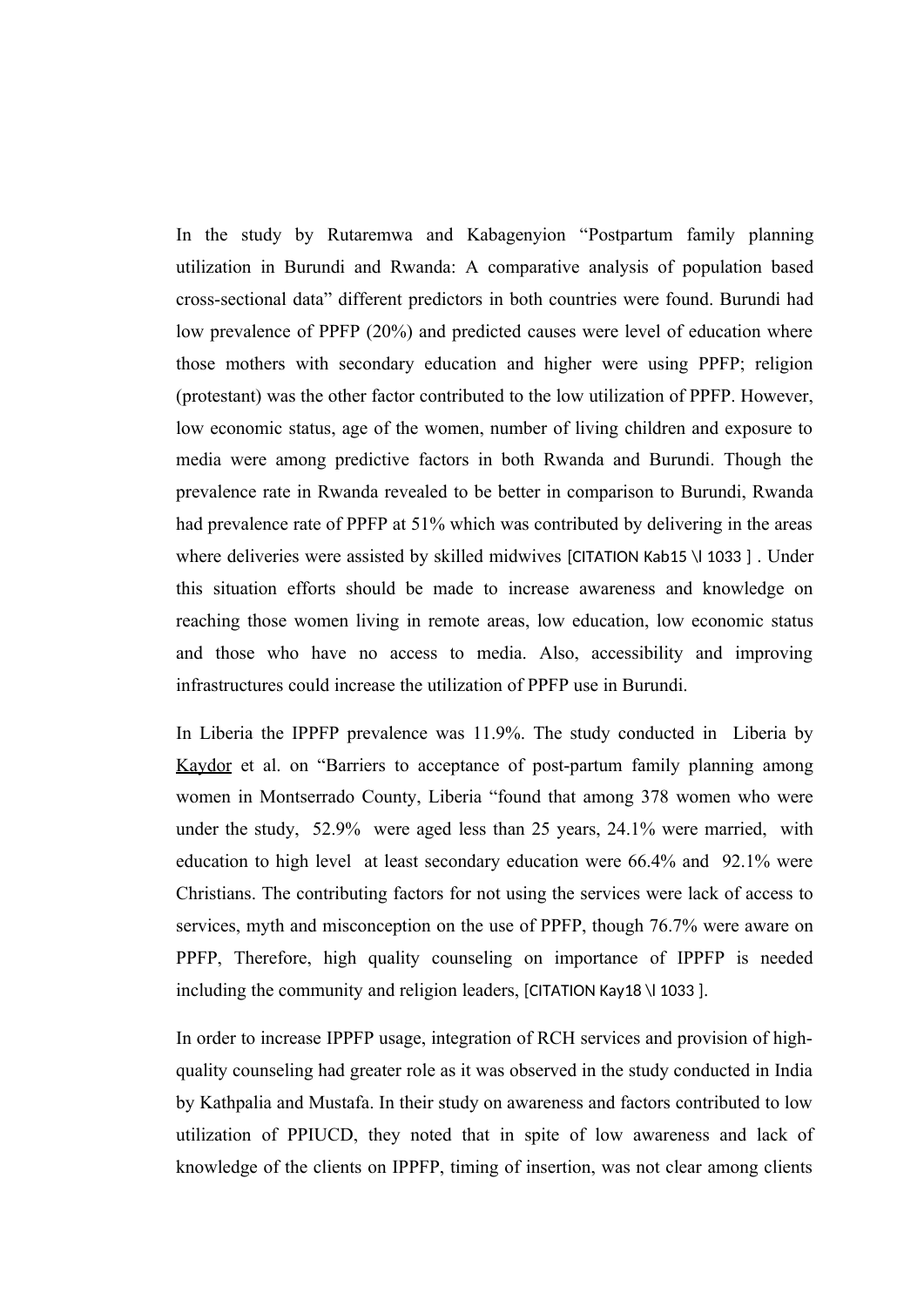and some HCPs. Some of HCPs (Medical and Paramedical) were not aware on the time when IPPIUCD were to be inserted [CITATION Placeholder1 \l 1033 ].). This implies that the awereness regarding to PPIUCD is very low which needs more and strong strategy on mass campaign and publicity through different media.

Ashutosh and Gupta in their study noted that, the source of information in 480 clients who were under the study, 82.5% got informaion from Health care providers, while 17.5 % of the source of information were through media; this implies that increasing knowledge to HCPs will have good impact on increasing the use of IPPFP, [ CITATION Ash171 \l 1033 ]. Cafeteria Approach' should also be encouraged where the couples will have information about the available option aiming to reach the informed decision. HCPs should have regular training and refresher courses being updated on the changes that occur; this will increase confidence, and transform HCPs who were previously unable to offer all available methods [CITATION Dev18 \| 1033 ].

Similarly, in Tanzania, the study conducted at Muhimbili National Hospital on Acceptability and Safety of Postpartum Intrauterine Contraceptive Device among Patients at Muhimbili National Hospital, Tanzania. A total of 3158 clients were involved in the study, where by 74%were not aware on the method of PPIUCD as it has been found in other studies done in different areas [CITATION Ruk12 \l 1033 ].

This finding is dissimilar with those of Agarwal whose study results showed that high acceptance was in those clients with first and second pregnancies. This can be justified as for those clients whose pregnancies are from fourth pregnant that prefer permanent method as they have completed their family size. Some findings were observed in the study done at Muhimbili National hospital where those women who have fourth pregnancies and above preferred PPIUCD were 41.2%, in contrast with 25.2% of those clients who had first and second pregnancies [CITATION Ruk12 \l 1033 ].

Use of long acting IPPFP contraceptive method is of importance comparing with those methods of short acting. Ashutosh Sharma and Vinita Gupta in their study found that those clients aged 21-30 years had 82.96% of acceptability on PPIUCD [ CITATION Ash171 \l 1033 ]. This finding is similar to findings found in the study done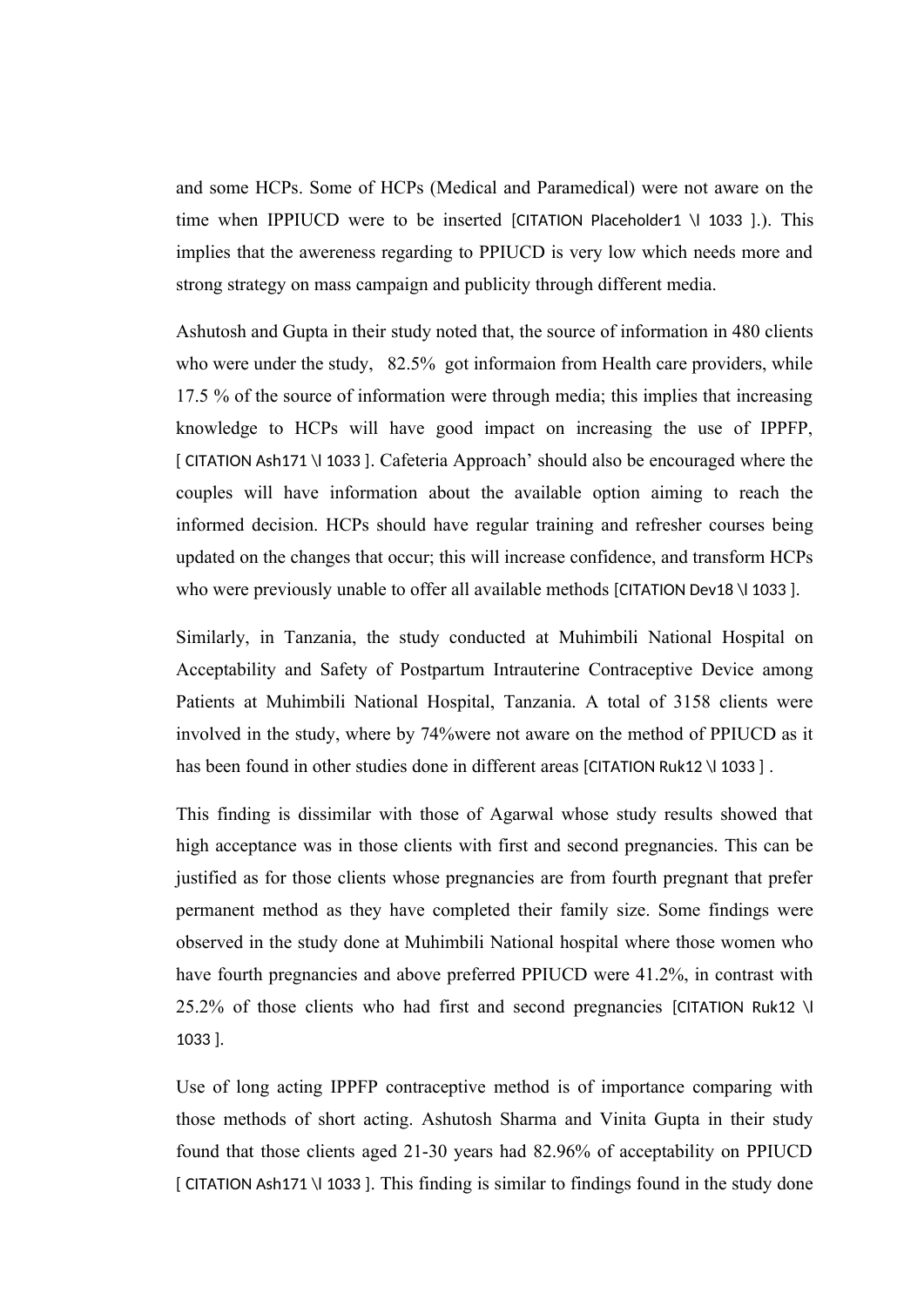by Agrawal and Sharma [CITATION Nee17 \l 1033 ]. The other factors noted in their study include level of education where for those clients who completed secondary education had high acceptance rate comparing with those who were illiterate. In the study done in Burundi among the contributing factors for acceptance of PPFP; 20% was education, and in Rwanda education contributed to 51%[CITATION Kab15 \l 1033 ] . Other factors that were found in this study to be the contributing factors to the highest acceptance were clients coming from urban area which contributed to 61.72%, and clients with middle socio-economic status had 55.6%. Other factors that were found to affect the acceptance of PPIUCD were fear of side effects complication, desire of other family planning methods and being satisfied with previous family planning methods [ CITATION Ash171 \l 1033 ].

Other factors that were found in this study to be the contributing factors to the highest acceptance were clients coming from urban area which contributed to 61.72%, and clients with middle socio-economic status had 55.6%. Other factors that were found to affect the acceptance of PPIUCD were fear of side effects complication, desire of other family planning methods and being satisfied with previous family planning methods [ CITATION Ash171 \l 1033 ]. Likewise, pressure or disagreement from their partners or families was also the main factors for the refusal to contraceptive use among those clients who were being counseled and accepted during ANC visits. The main reasons for refusal of clients who verbally accepted but refused at the time of insertion were partners /family refusal which accounted for 60.07% [ CITATION Ash171 \l 1033 ] . In the other study conducted in a Tertiary Care Hospital on Awareness, Acceptance and Reasons of Refusal of PPIUCD, different factors were found to be contributing to refusal of husband and pressure that comes from the family which contributed to 28.9% [ CITATION Ash171 \l 1033 ].

Similar to the study above, in the study conducted in Government Medical College, Thrissur, Kerala, India on PPIUCD: Awareness and reasons for non-acceptance found that the reasons for rejecting was that, they wanted permanent sterilization without consensus with their husbands, and fear of complications [ CITATION San16 \l 1033 ]. This is different from the study findings done in Tanzania on Determinants of contraceptive use among married women in Tanzania: Policy implication done by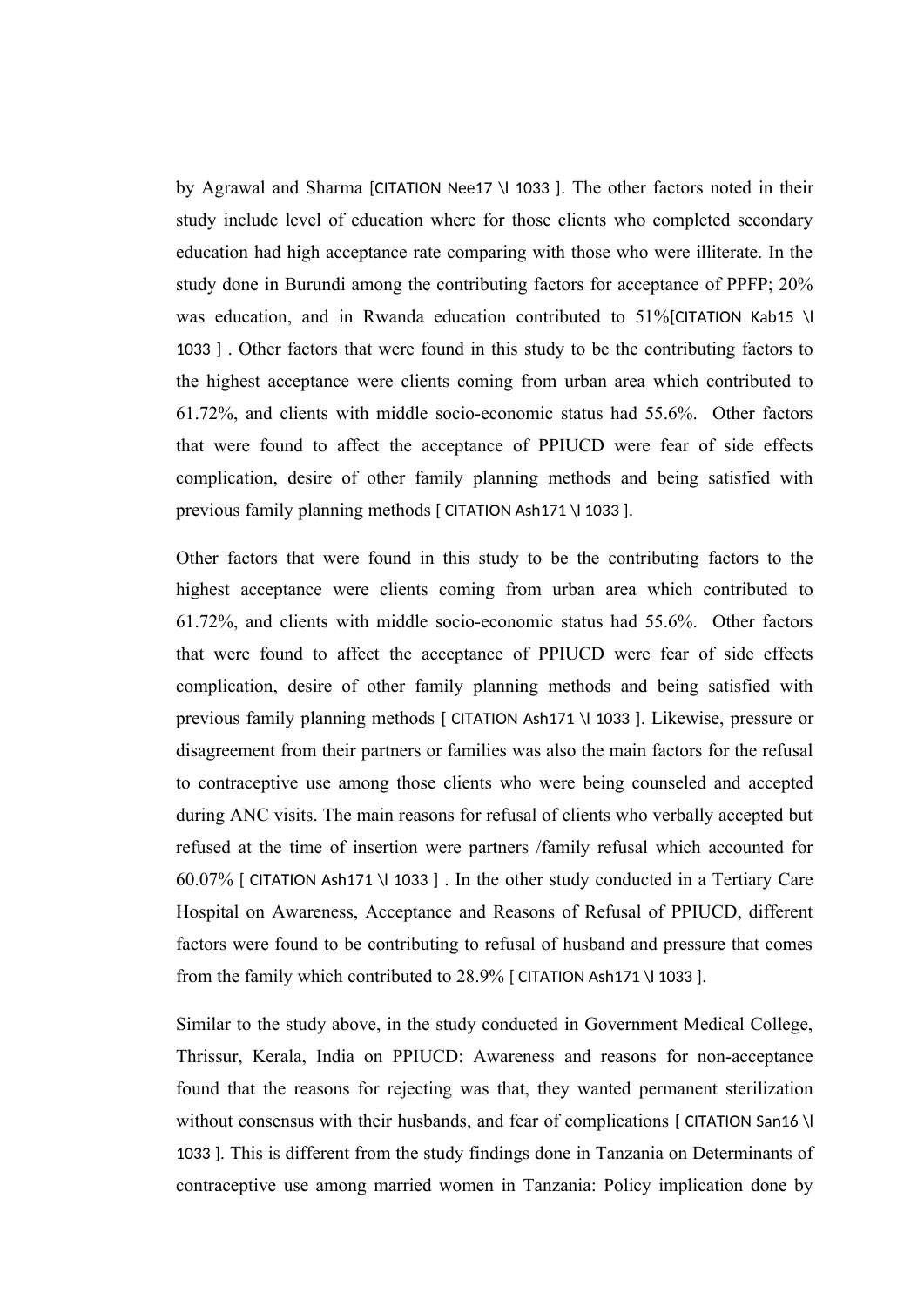Mlinga (2014), found that husband and women approval, discussion of FP use, family member pressure, religion issues and education level were the determinant of FP utilization in married women in Tanzania [CITATION Mli14 \l 1033 ]. In Tanzania, Anasel and Upendo in their study of "Determinants of contraceptive use among married women in Tanzania: Policy implication" noted that the knowledge of contraception in Tanzania is widespread where 96% of women and 97% of men know at least one modern method, but only 26% of married woman are using contraceptives, which indicates that in Tanzania marriage is not a motivation factor of using contraceptives like in Ethiopia [CITATION Mli14 \l 1033 ]. Despite the Tanzanian community's awareness, at least on the one method of contraceptive the prevalence of FP is low accounting 32% and health facility deliveries has increased to 64% [ CITATION Rep17 \l 1033 ]. though the IPPFP use is low. In Tanzania, the study conducted in Northern Tanzania on baseline survey on Postpartum Contraception in Northern Tanzania on Patterns of Use, Relationship to Antenatal Intentions, and Impact of Antenatal Counseling. In this study they determined that there is high unmet need on contraception and concluded that the Antenatal counseling had an effect on postpartum contraceptive intentions, contraceptive service integration models should be tested to determine how and when antenatal counseling can be most effective. Based on the reasons mentioned above it signifies that the low coverage of IPPFP in Tanzania is highly associated with lack of awareness [CITATION Keo15 \l 1033 ].

In Ilala Municipality the health facility delivery is 98% with IPPFP use of less than 10% [ CITATION DHI181 \l 1033 ]. In this situation there is a need for a government to come up with strategies, which can motivate married woman, HCPs, community and other stakeholders to be sensitized and use the service. Integrating FP in other program provided during ANC services to pregnant women might increase the use of PPFP as it has been suggested by other researchers who had an ideal of increasing effort on PPFP counseling on routine Antenatal HIV testing, that could increase the coverage to 97% of pregnant women with information who are highly in need to have their choice on which method will be used before discharge after delivery [CITATION Keo15 \l 1033 ].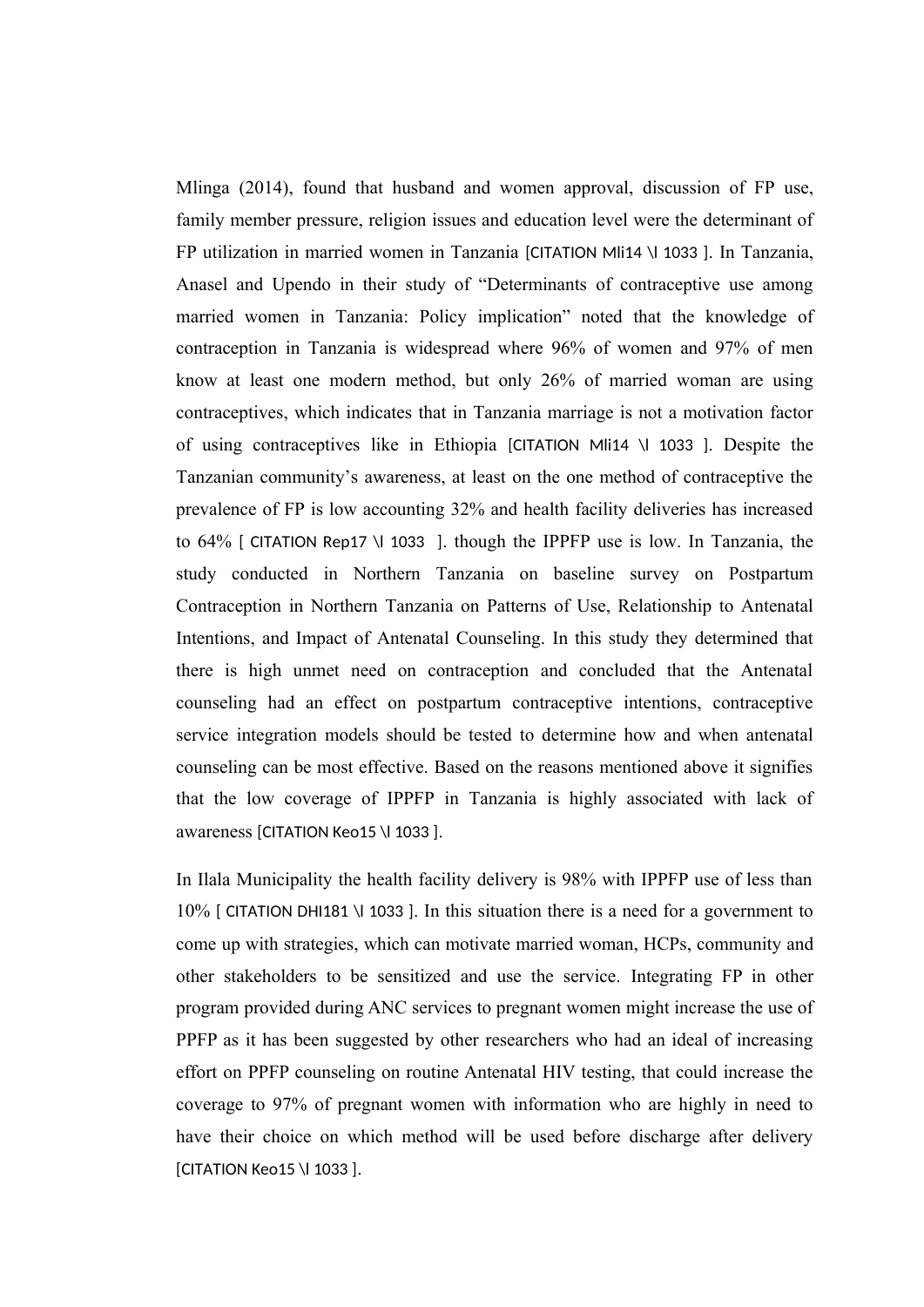#### **2.4 Conceptual Framework**

Conceptual Framework is defined as a structure or a simplest way through which a researcher presents his/her constructive views on the phenomenon to be investigated. It highlights the reasons why a research topic is a worth studying [CITATION Dic181 \l 1033 ]. The conceptual framework of this study design is indicated in the figure 2.1 The conceptual framework of this study design is indicated in the figure 2.1 which has two parts: the dependent Variable "Utilization of the IPPFP" considered being the main focus of our IPPFP evaluation. On utilization the study is focusing to know the user and non -user of the contraceptive method. The second part is the independent variable "the factors affecting utilization of the IPPFP. These factors are grouped into three groups: Knowledge and information to create awareness on PAFP to Post-delivery mothers. Counselling process on IPPFP with availability of resources for IPPFP utilization. These three factors work together to increase the utilization of IPPFP. Starting with availability of human resource provides counselling and offers service when there is availability of medical commodities, space and guidelines which are used when providing services .Effective counselling also increases information and knowledge to clients who sometimes get knowledge even from other source like from media, pear group or different campaign but they have to go back to health facility where they will be counselled to receive method of their choice.

Figure 2. 1 Conceptual Framework.

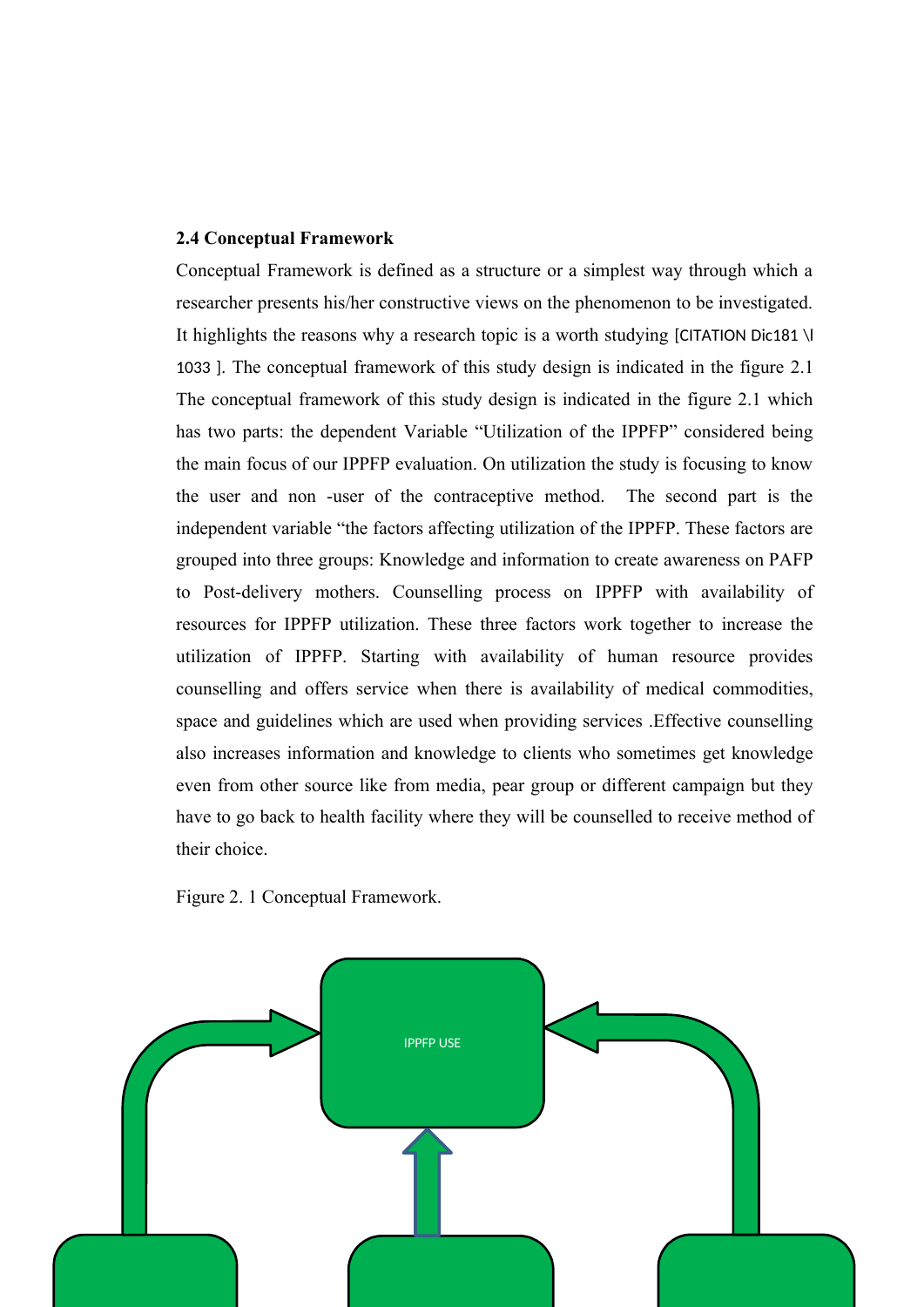AVAILABILITY OF **RESOURCES** Human Resource Material Resource Waiting time Space Guidelines and brochures.

COUNSELLING PROCESS Counselling set up Who conducted counselling? Section conducted counselling Timing for IPPFP use Job Aid algorithm use

INFORMATION AND KNOWLEDGE Source of information Content covered Reason for not using IPPFP Ready to use session clearly understood





Source: Researcher, 2019

## **CHAPTER THREE**

# **EVALUATION METHODOLOGY**

#### **3.1. Introduction**

This chapter covers different parameters of this evaluation. Different explanations are made to explain the study area, evaluation period, evaluation approach, evaluation design, indicator variable, population and design, target population, evaluation design, tools and techniques for data collection, method for data collection and unit of the evaluation. The chapter also presents sample size, sampling procedure, data collection and quality control, data entry and cleaning, data variable and analysis and ethical consideration.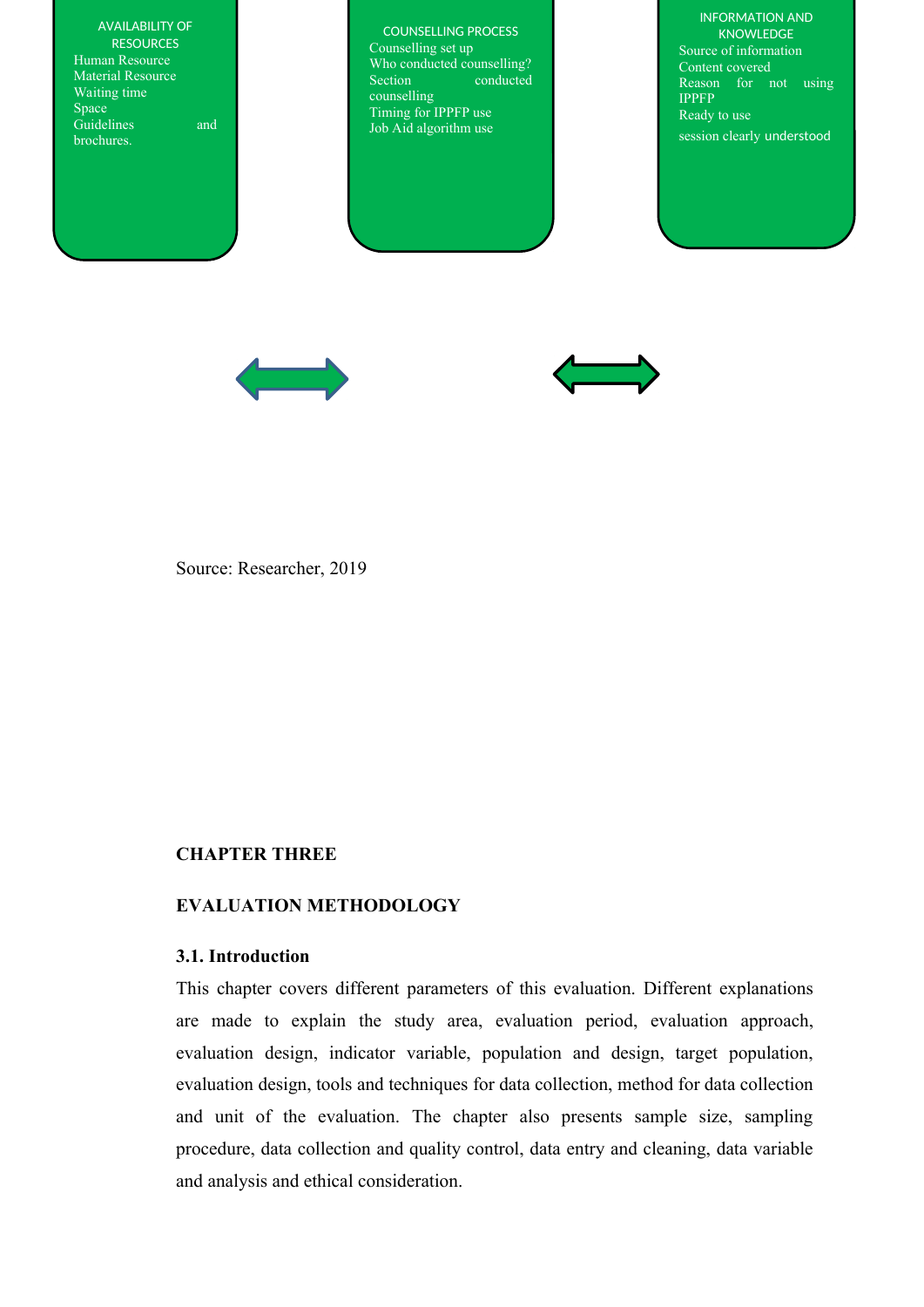## **3.2. Study Area**

This study was conducted in Ilala, which is among the five Municipalities in Dar es Salaam City. It is estimated to have an area of  $210$  Km<sup>2</sup> with projected population of 1,479,121(NBS, 2018). It has an annual population increase rate of 4.6% as projected from Population projection 2012. This area was purposely chosen basing on the increased number of ANC attendance with low coverage of IPPFP coverage which was 130.9% in 2015. One third (1/3) of deliveries which is 38% in 2016 and 37 % in 2017 of all deliveries in Dar es Salaam city are from Ilala Municipal. Also, the IPPFP methods provided in Ilala Municipality were 4% in 2016 while in 2017 was less than 10% [ CITATION DHI181 \l 1033 ]. Therefore, a significant number of ANC attendance, HF deliveries, low coverage of IPPFP and location at the city centre necessitated this study to be conducted in Ilala.

#### **3.3 Evaluation period**

The evaluation took three months (April – June 2019), which was followed by data analysis and report writing.

# **3.4 Evaluation approach**

The study deployed process evaluation since the program is in implementation phase. The aim was to evaluate factors associated with utilization of IPPFP in Ilala Municipality.

#### **3.5 Evaluation design**

This study employed both quantitative and qualitative methods as it aimed to capitalize on strength and reduce weakness that can occur by using a single design. Quantitative were used in addressing both three objectives (counselling process, knowledge and information availability of resources (human resource, medical equipment's, medical supplies space availability). Qualitative design was used to address third objective, on availability of medical supplies and equipment which need key informants on the system used to procure medicine. Mixed procedures were used in data collection and data analysis. The study employed a Cross sectional study design for the evaluation. This design allowed the researcher to collect data at single point in time. Results from the sample with similar characteristics of the population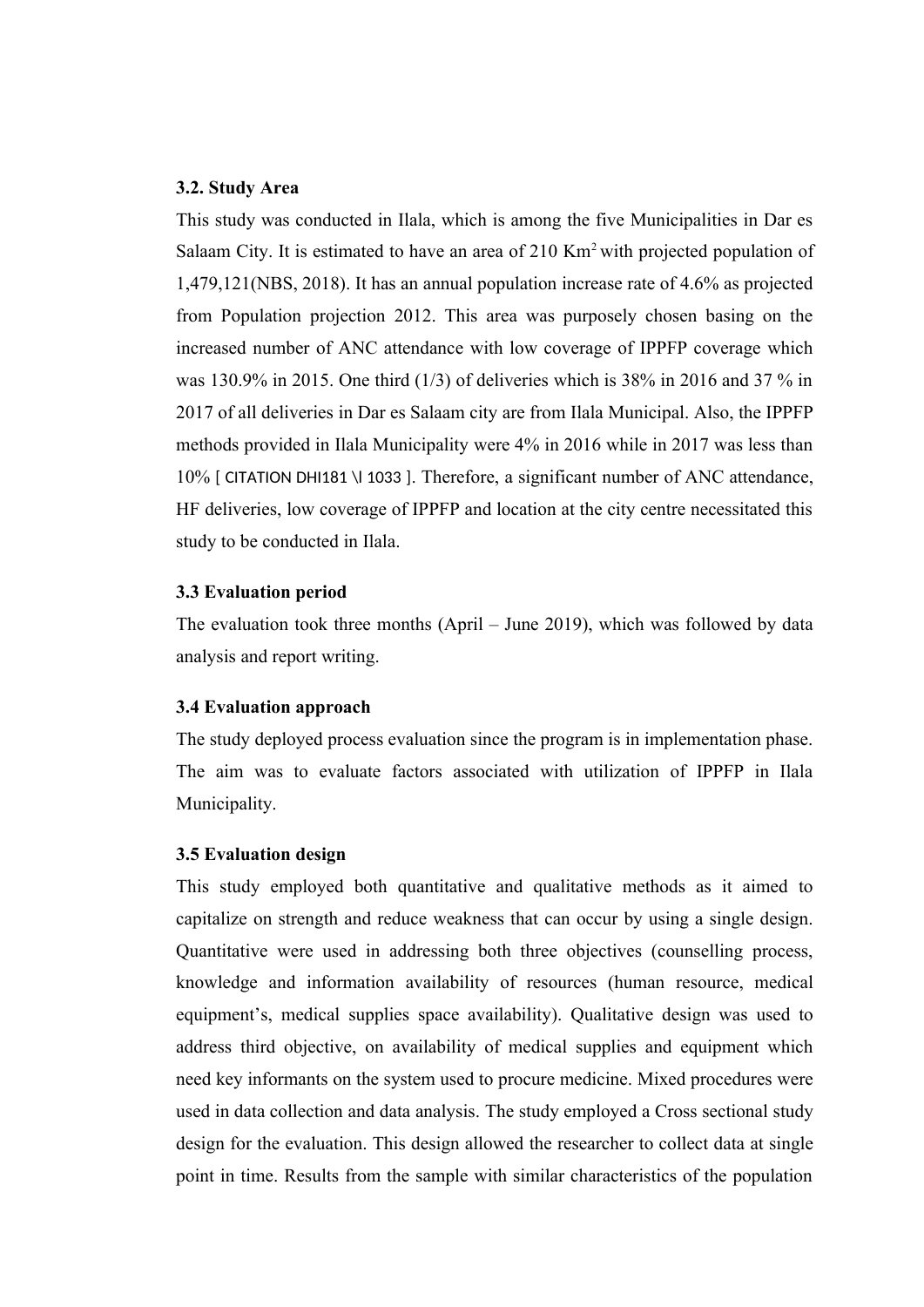studied were obtained. This made it easy to show the association between Independent and dependent variables on how it can affect each other. This design helped the researcher in determining easily the factors associated with IPPFP utilization. Data was collected at single point of time. The results were measured at the same time from post-delivery mothers who were found in the ward at the time of data collection. In addition, all women who had the child less than one year at ANC were recruited to participate in this study. This design guided the examination of health - related factors in accessibility of IPPFP methods and other variables in terms of counselling process and resource availability.

#### **3.6 Focus of evaluation and dimension**

The focus of this study was to evaluate the factors associated with low utilization of IPPFP among post -delivery mothers. Health related factors in terms of availability of resources for IPPFP, knowledge and information with counselling process on how they contribute to IPPFP utilization have been studied.

The dimensions of this evaluation were all post-delivery mothers and lactating mother found in labour ward and at RCH clinic during the time of data collection in selected health facility, National TOT's mentors, facility management staff, District Reproductive Child Health Coordinator" DRCHCO". Therefore, this study intended to evaluate factors associated with utilization of IPPFP among post-delivery women in Ilala Municipality

#### **3.7 Indicators/variables**

The dependent variable has been the utilization of IPPFP services. The independent variables include the following characteristics: Counselling process on IPPFP utilization, source of knowledge and information on immediate PPFP use and availability of resources for IPPFP utilization were used as independent variable.

## **3.8 Population and sampling**

Sampling method is the procedure or technique of drawing a definite number of individual or observation from a certain universe.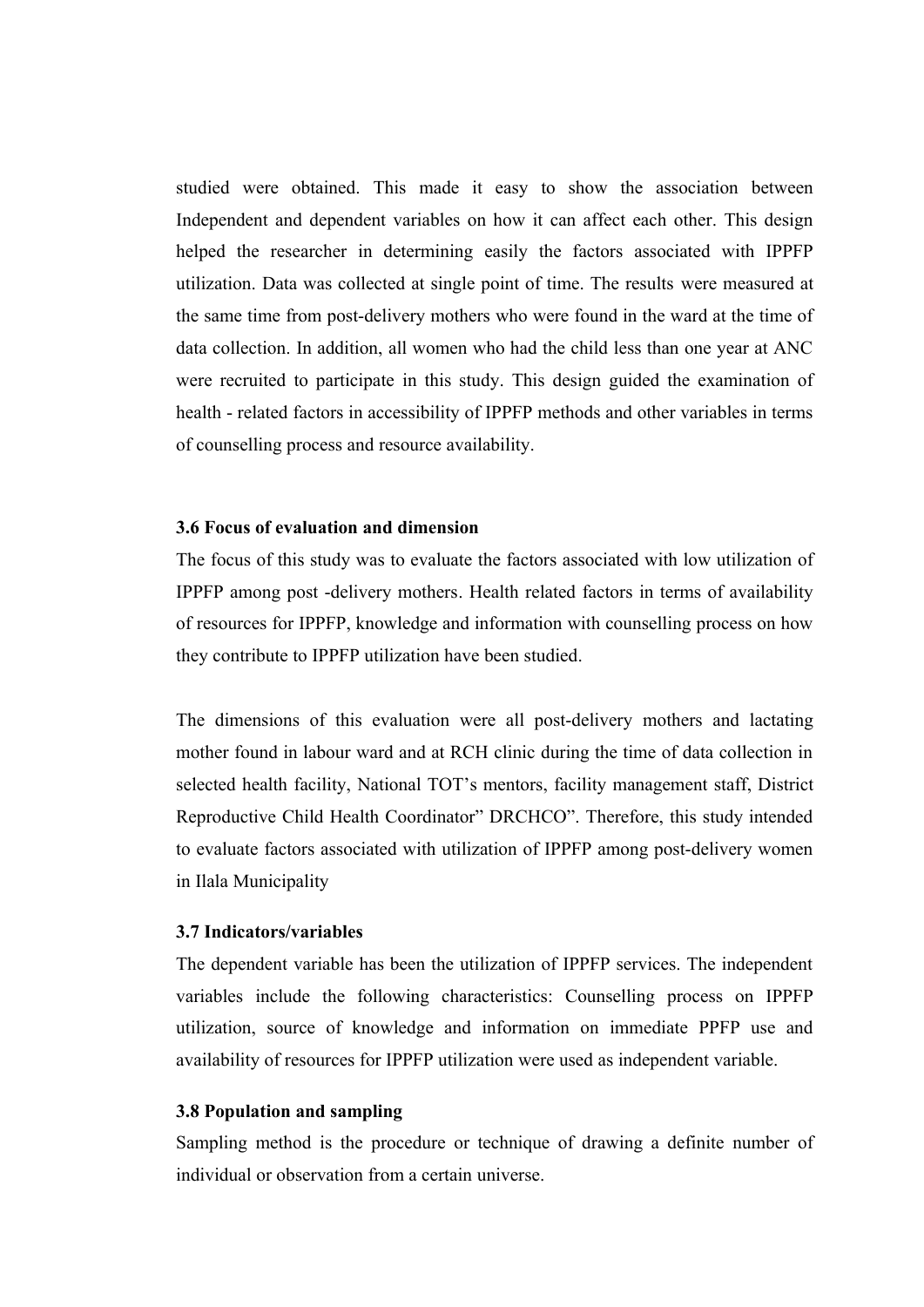#### **3.8.1 Target population**

## **3.8.1.1 Quantitative.**

The target population of this evaluation study was estimated to be 49,823, which included all women in bearing age of 15 to 49 years who were post-delivery mothers in postpartum period who were delivering in Health Facilities in Ilala Municipality, [ CITATION DHI181 \l 1033 ].

#### **3.8.1.2 Qualitative**

 This design targeted to use key informants who are experienced in the program and with Ilala Municipal. The respondents included; DRCHCO, National TOT, Medical officer in charge and Matron of HF's in the selected health facilities.

# **3.8.2 Source population/Sampling Frame**

## **3.8.2.1 Quantitative**

The pre and post-delivery mothers who had been found in selected heath facilities were automatically included in the study. The subjects have been drawn randomly from all selected health facilities.

#### **3.8.2.2 Qualitative**

Health care providers working with program and who have key information's were drawn purposively.

#### **3.8.3 Study units and sampling units**

Study unit was divided into two groups: The first group entails individual women; second group were the health care providers working with the program at CHMT and in selected health facilities where the study was conducted. This is the smallest units where data were collected.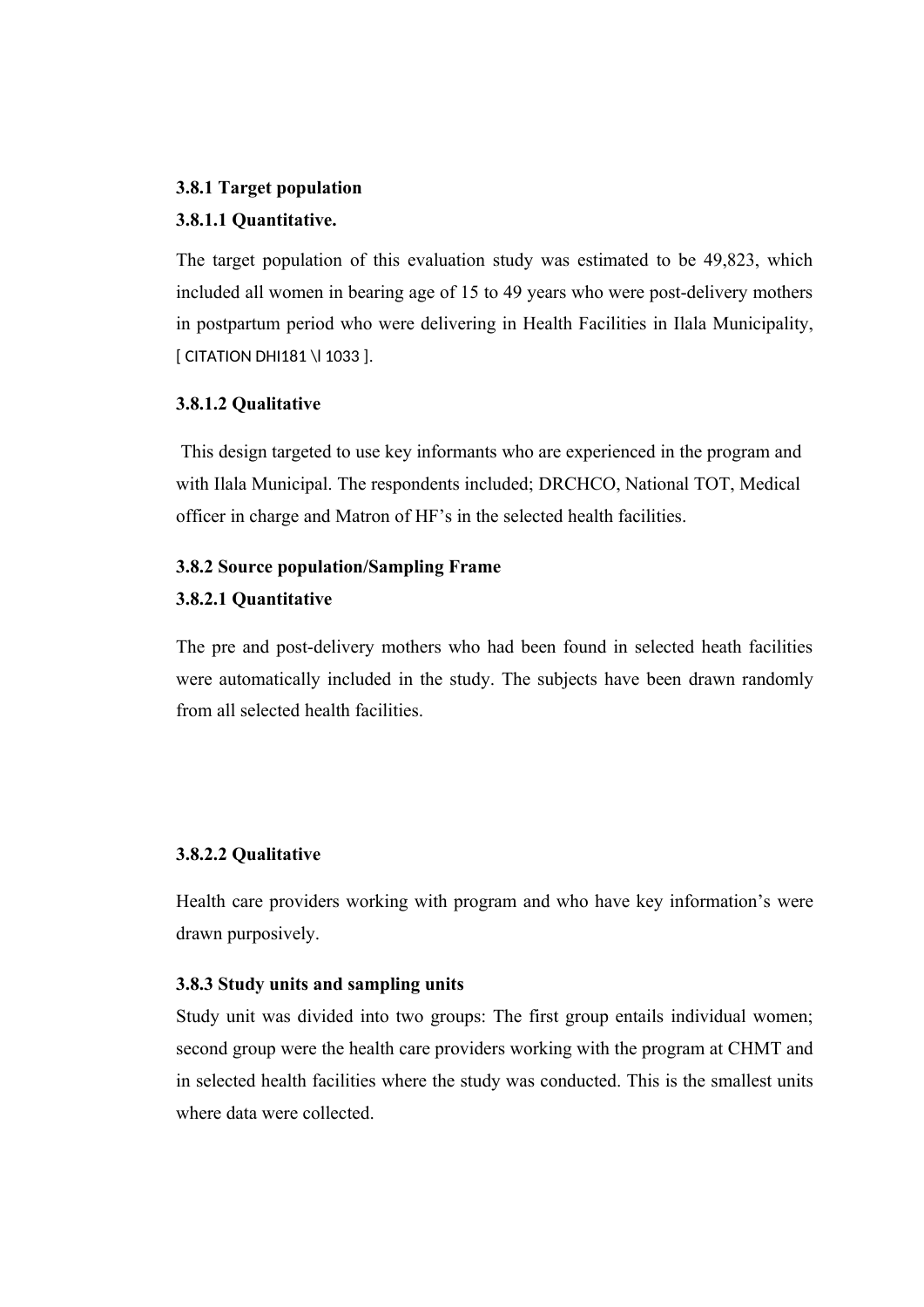#### **3.8.4 Sampling Procedure and Sample Size**

In this study, under Quantitative, sample size was determined by using Marginal of error calculator and that the tool informed the researcher if the populations surveyed were enough to sense the confidence regarding the accuracy of collected data. Three factors were critically used namely population size, confidence level and margin of error. In this study:

- (i.) The population size of expected women to be pregnant in 2018 in Ilala Municipality is estimated to be 49,823[ CITATION DHI181 \l 1033 ].
- (ii.) The desired level of confidence is 95% and
- (iii.) The acceptable margin of error is 5%

By putting the above data in the Marginal of error calculator

The sample size was calculated as follows:

| <b>Population size</b> |
|------------------------|
| 49823                  |
| Confidence level (%)   |
| 95                     |
| Margin of error (%)    |
| 5 <sup>1</sup>         |
| Sample size            |
| 382                    |

Therefore, the sample size of this study was 382 and value of sample size (n) to be 382. That is, any value of n, which is greater than 382, is within the error limit at 95 percent confidence level.

**In qualitative,** under this part information was collected from respondents in consideration of variation of information that were collected when it reached to the point of leveled off that is when there was no new perception and clarification were coming from the respondents, and when researcher had sufficient data to answer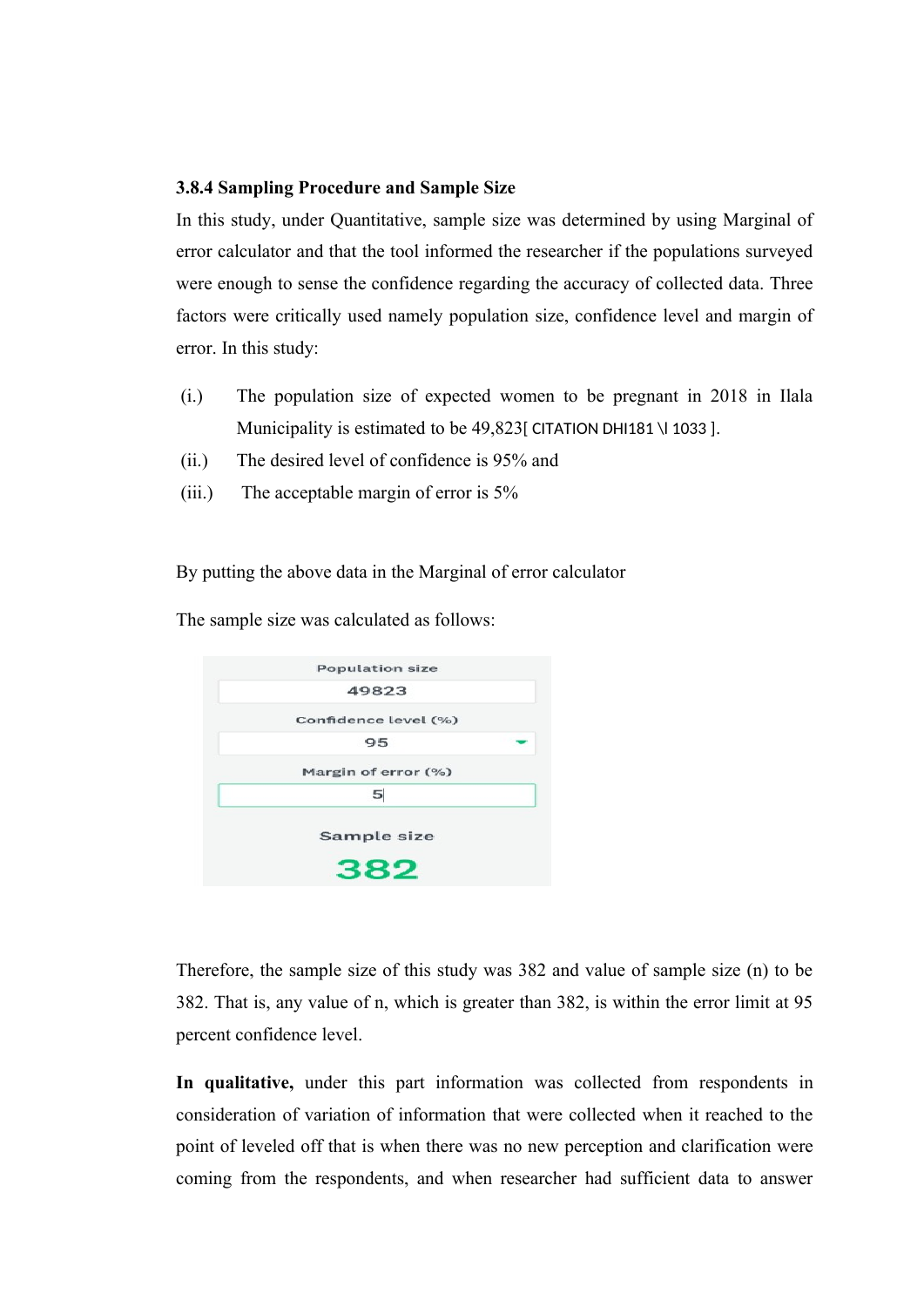research question. Non-probability purposively, method was used to select respondents where respondents in this study were Health Facility In-charge or Matron of health facility, National TOT of PPFP and District Reproductive and Child health Coordinator (DRCHCO) who were chosen purposively as they were experienced in the topic. In-Depth Interviews were used since the respondents had the key information on how resource availability for IPPFP is procured.

# **3.8.5 Sampling Techniques**

In selection of HF, probability sampling strategies were used. A list of 24 health facilities which conduct delivery in Ilala municipality formed the sampling frame. Clustering sampling method was preferred to select the facilities to be involved where six facilities were chosen, 3 hospitals that perform Cesarean section and three health centers that had many deliveries were selected. Non-probability sampling technique was used in selection of 395 respondents, where by all post-delivery mothers within one year in selected facilities were selected purposively and conveniently, who were found in the ward and at RCH clinic at the time of data collection, to represent the target population. At the same time purposive sampling methods were used to select Health workers basing on their positions to provide the potential and resourceful information for the study.

#### **3.8.6 Inclusion criteria**

Heath care providers who are working at RCH, and Maternity ward specifically in antenatal section, labour and in postnatal section, national TOT's, Mentors, shift supervisor and DRCHCO. Also, all post-delivery mothers within one year that are being found during data collection in selected Health facility in Ilala Municipality.

## **3.8.7 Exclusion criteria**

These include heath care providers who are not working at RCH, and Maternity ward specifically in antenatal section, labour and in postnatal section, national TOT's, Mentors, shift supervisor and DRCHCO. Also, clients who are post-delivery, post abortion mothers and lactating mothers more than one year that are being found during data collection in selected Health facility in Ilala Municipality.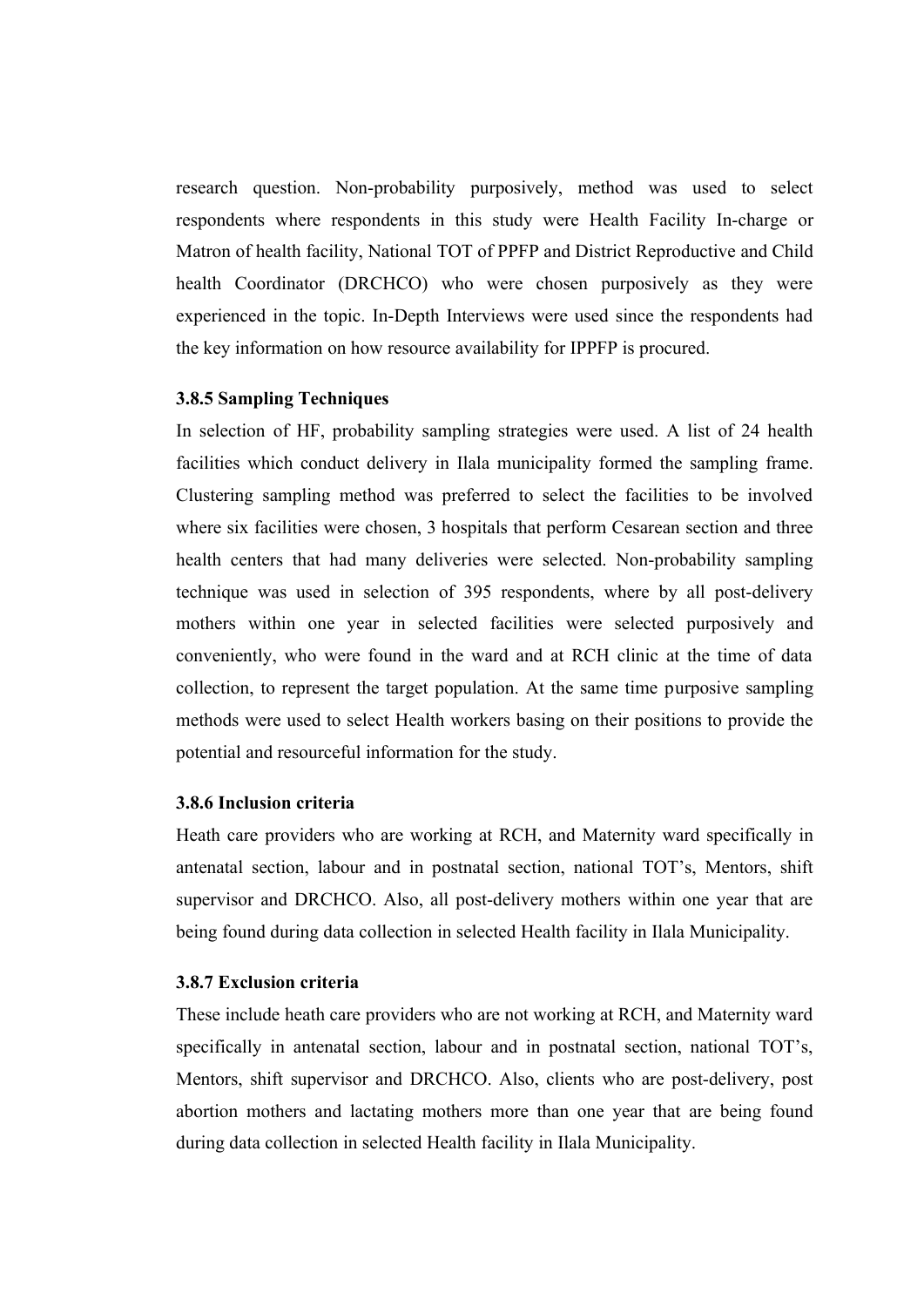#### **3.9 Data collection methods**

# **3.9.1 Data Collection**

In this study three data collection tools were used to collect different information from respondents. Structured questionnaire, structured observation checklist and semi structured individual interview were employed as a research instrument to collect different information from delivery mothers in labour ward, Post-delivery mothers in RCH who were within postpartum period and HCPs who provided the service in different levels from Health facility, National TOT on IPPFP, and DRCHCO, gathered information were used for statistical analysis

# **3.9.1.1 Structured Questionnaire**

This tool was used to collect Quantitative data from 395 respondents, where, a structured questionnaire was developed. Series of questions were established to gather information from respondents which covered demographic characteristics, counselling process, Source of knowledge and information, with availability of IPPFP resources were covered to address three objectives of this study. Developed Questionnaire were tested in selected HF, respondents were selected randomly from the study population, identification of gaps in questionnaire that was confusing participants to have different understanding to the question was collected to have the some meaning to all respondents. Coding of questionnaire was done before distributed to the respondents in the study facility.

 In selected HF pre-tested coded questionnaire was distributed to the post-delivery women within one year who were found in the selected HF at the time of Data collection. For those clients who were in pain and those who do not know how to write, evaluator assisted them to fill the information. Questionnaires were verified if they are properly filled before collected from the respondent.

## **3.9.1.2 Structured Interview**

Face to face semi structured individual interview tool were used to collect Qualitative data in this study. The interview guide questions were developed ahead of time which was designed to collect information through open ended question on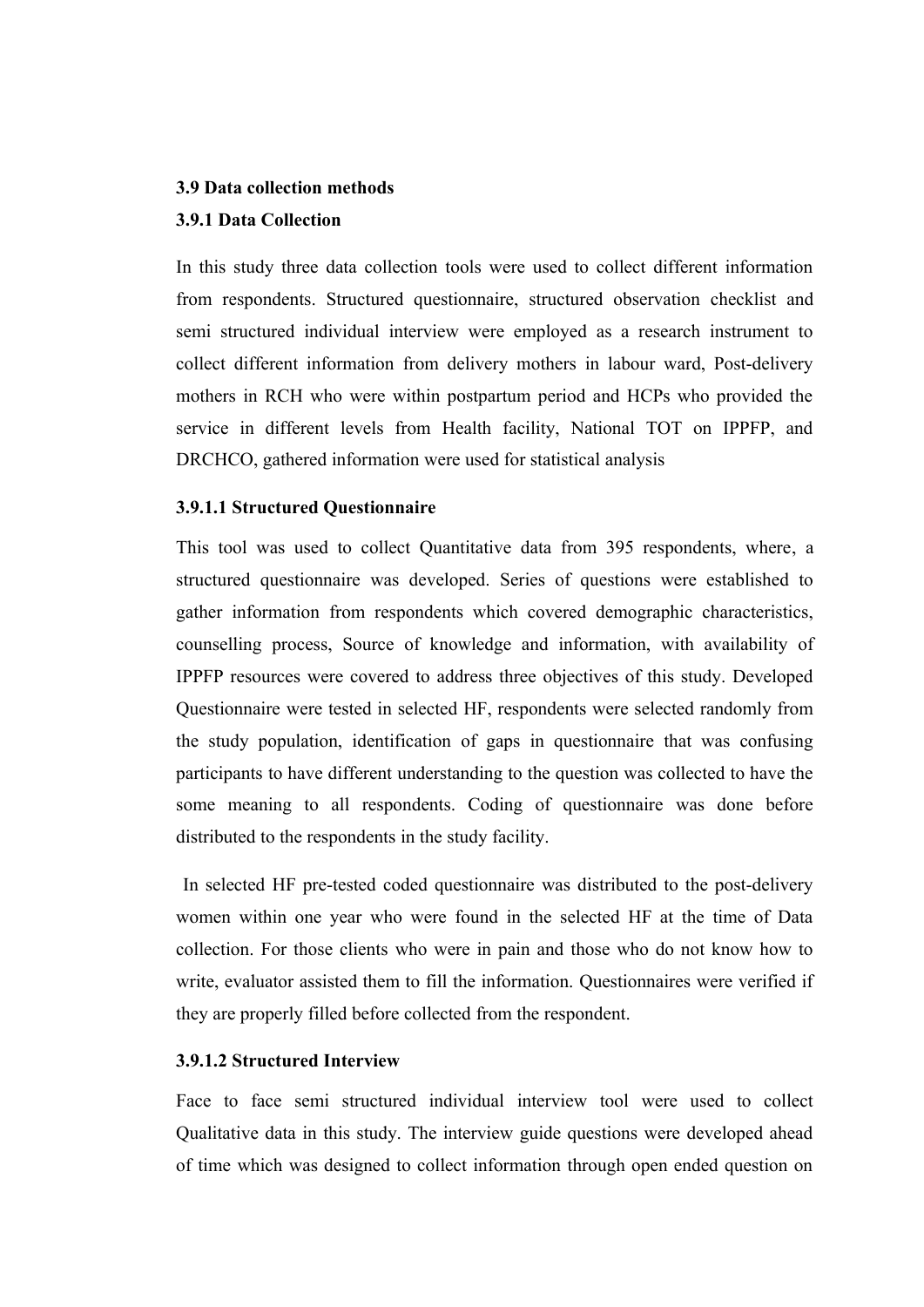the factors associated with IPPFP utilization. Probing was done to guide interviewer to follow the topic. Key informants who were selected provided critical description experience on how availability of resources through CLM program is implemented. The interview was recorded after the verbal consent from the researcher. The obtained information was ready to be analyzed through content analysis.

## **3.9.1.3 Observation**

Quantitative observation checklist tool was used to collect different data from ANC, Labor ward and in postnatal ward where observation of resources availability of IPPFP in working area was verified. Other activities that were observed were on how counselling sessions were conducted, content was covered, and who conducted counselling, availability of guidelines, brochures, and job aid algorithm. Quantification of different resources like availability of medical supplies, space, equipment, and different FP methods with workload to HCPs was determined. Furthermore, the resources that can be quantified by using numbers were recorded and relationship among variables and events analyzed to come up with the solution

# **3.9.2 Data Collectors**

Two nurses from each selected facility (one from RCH clinic and One from Labor ward) were included in data collection since nurses are the ones used in conducting counselling sessions and finally imparts information, knowledge to clients were at last offers contraceptive methods. Orientation on the tool to be used and on evaluation objectives and ethical consideration was done before and during data collection.

#### **3.9.3 Field Work Data Collection**

All data collectors were oriented on how to collect data and each data collector collected the data from HF. Convenient number of participants was obtained. All questionnaires were checked for completeness before data entry.

#### **3.9.4 Development of Data Collection Tools**

This study had three Data collection tools which included; structured questionnaire, structured observation checklist and in-depth interview which were prepared in English. Since the majority of the respondents were not used to English, structured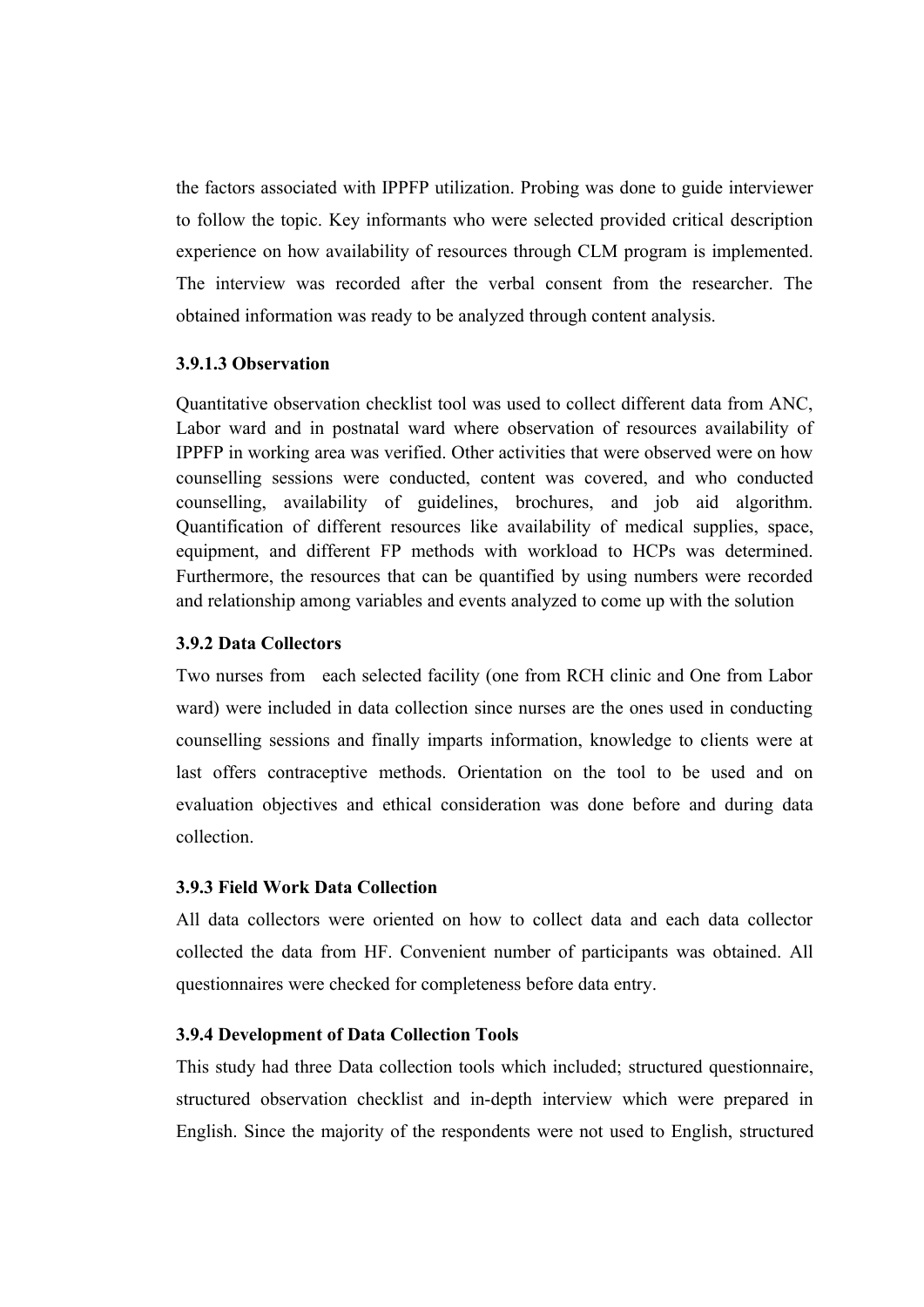questionnaire was translated in Kiswahili language. The pilot study was conducted in Tabata 'A' Health center before it was used to the field.

#### **3.10.1 Data management**

Data management means the process of organizing data from its entry to the point of dissemination with valued results. In this study, data were managed from point of data collection, quality control, data entry, cleaning technique, data variable and data analysis planning aim to create a reliable data of high quality.

# **3.10.1.1 Data collection and quality control**

Data collection was done by researcher herself with one assistant who were oriented on how to collect data on June 2019 during working hours from 7:45 AM to 3:00 PM. Qualitative data was collected from key informants working with program.

# **3.10.1.2 Data entry and cleaning techniques**

After collection of data from ground, collected data was coded from text into numerals and entered into MS excel by double entrants and later was cleaned to eliminate errors aiming in maintaining accuracy, consistence, and responses. Each possible answer was given number to ease the determination of correctness of data during the whole process of data entry and cleaning. After that, analysis of the clean data was done by Statistical Package for Social Science (SPSS) according to research objectives.

## **3.10.1.3 Data variables and analysis**

Data variables for analysis included background characteristics of variables to postdelivery mothers like age, parity, marital status, Religion, education level, employment and distance from home to HF. Variables for frequency and percentages on factors associated with IPPFP utilization depending on the objectives were; in counselling process, variables were counselling set up, section conducted counselling. Who conducted counselling, timing for IPPFP use and job aid algorithm use. On information and knowledge variables were source of information, content covered reason for not using, ready to use and session clearly understood. The last objective was resource availability; variables were human resource, content covered, waiting time and space availability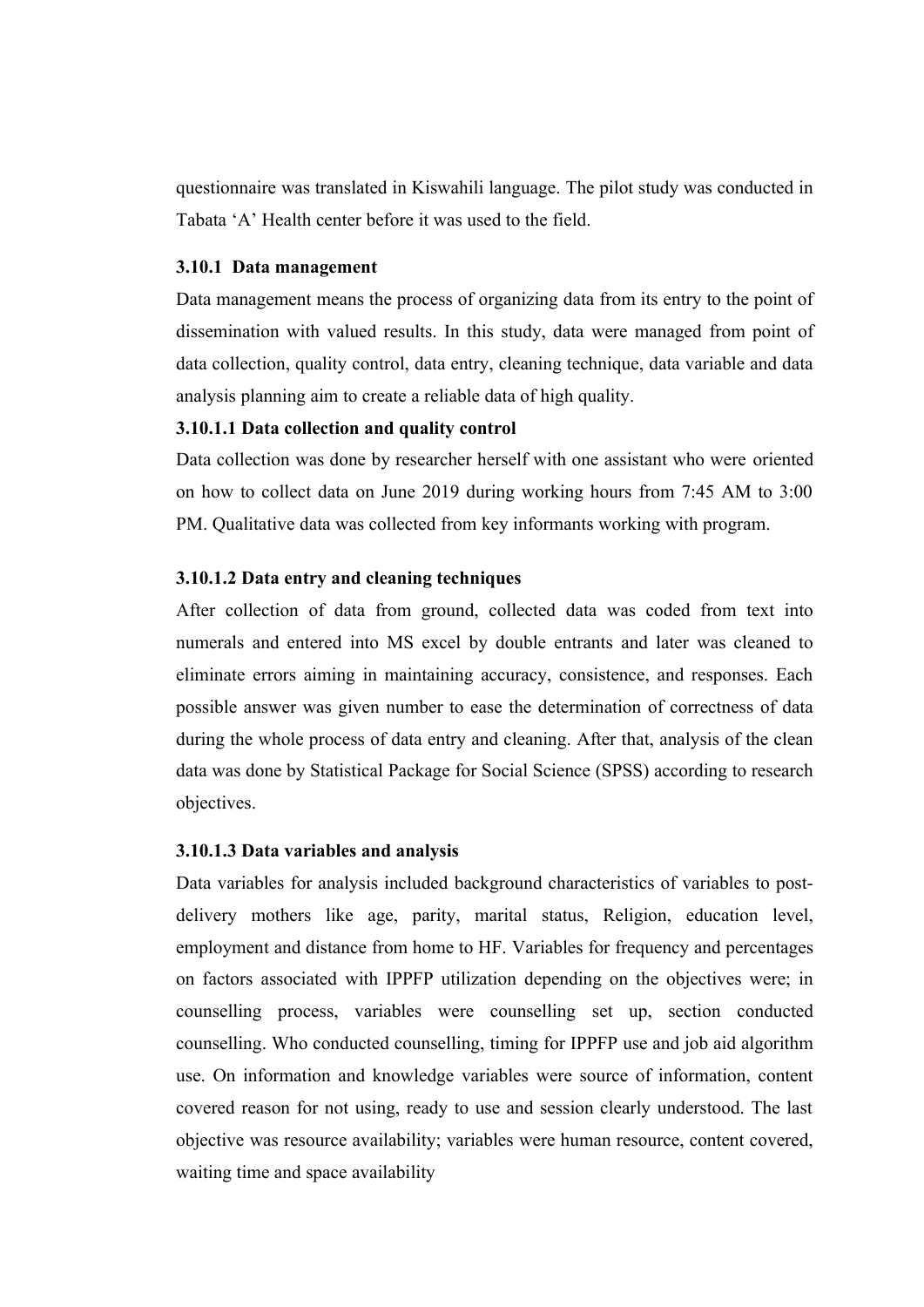## **Qualitative**

In Qualitative design, data analysis and interpretation are the procedure of conveying meaning to the collected information and determining the conclusions, significance, and implications of the findings. The stages involved in data analysis functional depended on the type of data collected. In order to get an appropriate finding, collected qualitative data was analyzed using content analysis. Before the start of data collection reliability of the data was maintained where a structured questionnaire was used, as well as assessment of reliability was done using the test re-test method. The questionnaire was administered twice to three respondents from the desired population. The obtained data was correlated with the data obtained earlier using the same questionnaire which ensured that the right data was collected and vague questions avoided.

Validation of the questionnaire was done at Tabata 'A' Health Centre where pilot testing of those questionnaires was conducted, and sample was selected from the facility (matron was interviewed) she was selected since she was among of the targeted population and served with the questionnaires to respond on interview and finally data was recorded.

Content analysis was used to analyze the Qualitative data whereby collected data (interviews) was analyzed by researcher, in order to identify the main themes that emerge from the responses given by the respondents. In analysis the following steps were followed;

Interview was conducted where the researcher recoded the interview after the consent of the respondent. For Qualitative data, content analysis was used to analyze the data, where the researcher transcribed, read and re-read the interview to gain the general understanding of respondent's idea. The text was divided into small parts which had the meaning to form the meaning units; condensation of units was done with maintaining the core meaning. Codes were framed and grouped into categories and finally themes were created. under the different themes Integrating themes and responses into the text of my report was done, after identifying the responses that fall within different themes, the next step was to integrate into the text of the report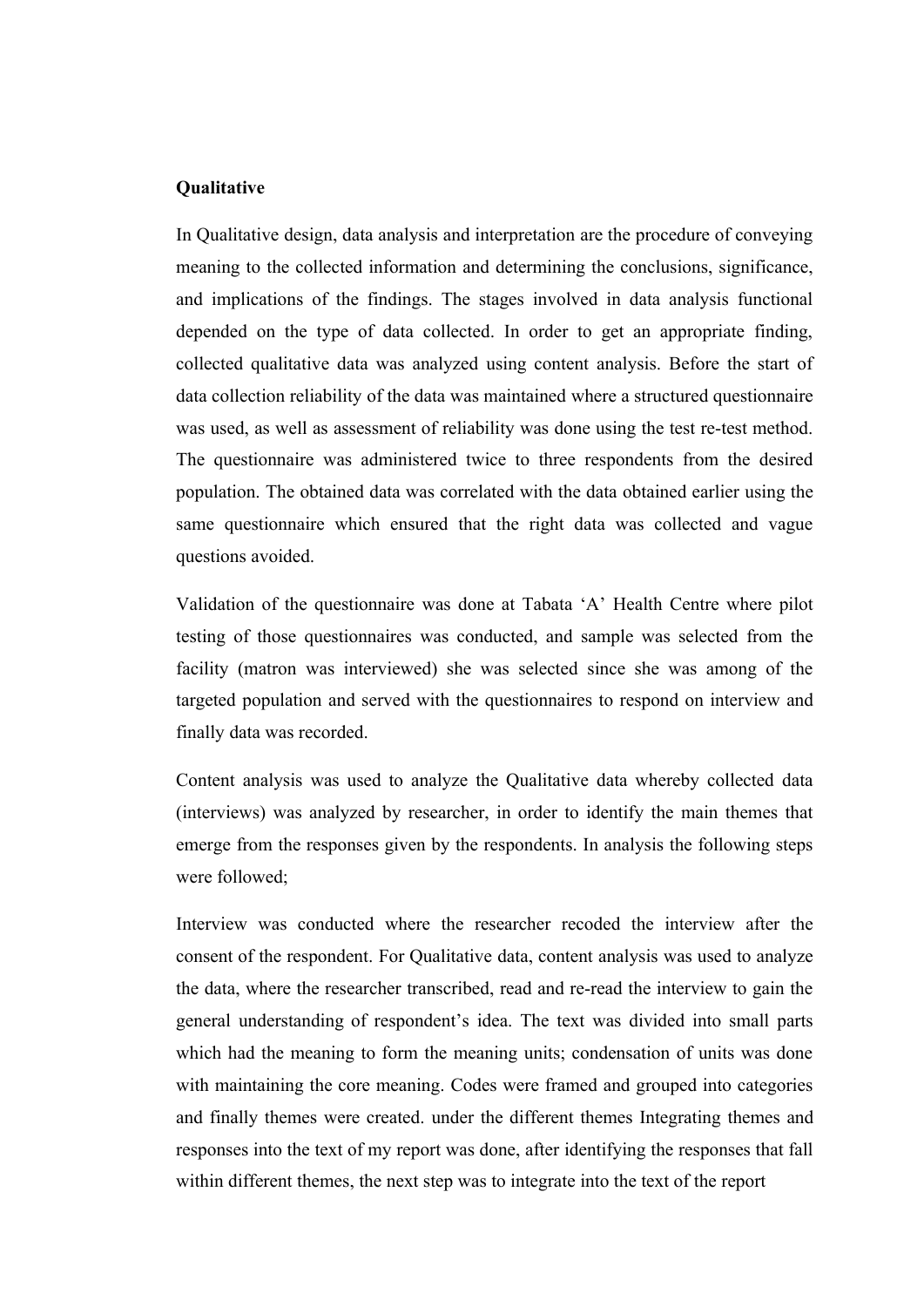#### **3.10.3 Ethical Issues**

Ethical clearance was obtained from Mzumbe University after submission of proposal and approval by researcher team. The letter from MU with Ref No MU/DPGS/INT/38/Vol.IV was submitted to Regional administrative officer of Dar es Salaam Region with Ref No—(no Ref no found), District administrative secretary Ilala with Ref No AB.60/87/01/, Municipal Director Ilala with Ref No IMC/AF.3/31, District Medical officer-Ilala with Ref No. IMC/DR.6/IV/97 and Amana Reginal Referral Hospital with Ref. No MOHCDGEC/ARRH/R.1/X/45. Informed consent to respondents was obtained verbally. Clear explanations were given for voluntary participation, the respondents were also assured on confidentiality and the information they provided were assured to be for only the purpose of this research and not otherwise.

#### **3.10.4 Quality Assurance**

The quality assurance of the data in this study was assured by proper designing; pretest of the collection data tool, data collected precisely, proper instructions to data collectors. All collected data were examined for completeness and consistence. The investigators entered the data after careful cleaning and editing, to ensure quality assurance of the collected data.

#### **3.10.5 Evaluation Dissemination Plan**

The evaluation findings obtained from this study will be disseminated as a written report to MU, Ilala Municipal Council (DMO Office, Pathfinder Dar es salaam, and all six Health facilities where the study was conducted. Dissemination meeting among those stakeholders involved in the study will be done and the explored gaps be worked on with respective organization for improvement of the performance of the organization.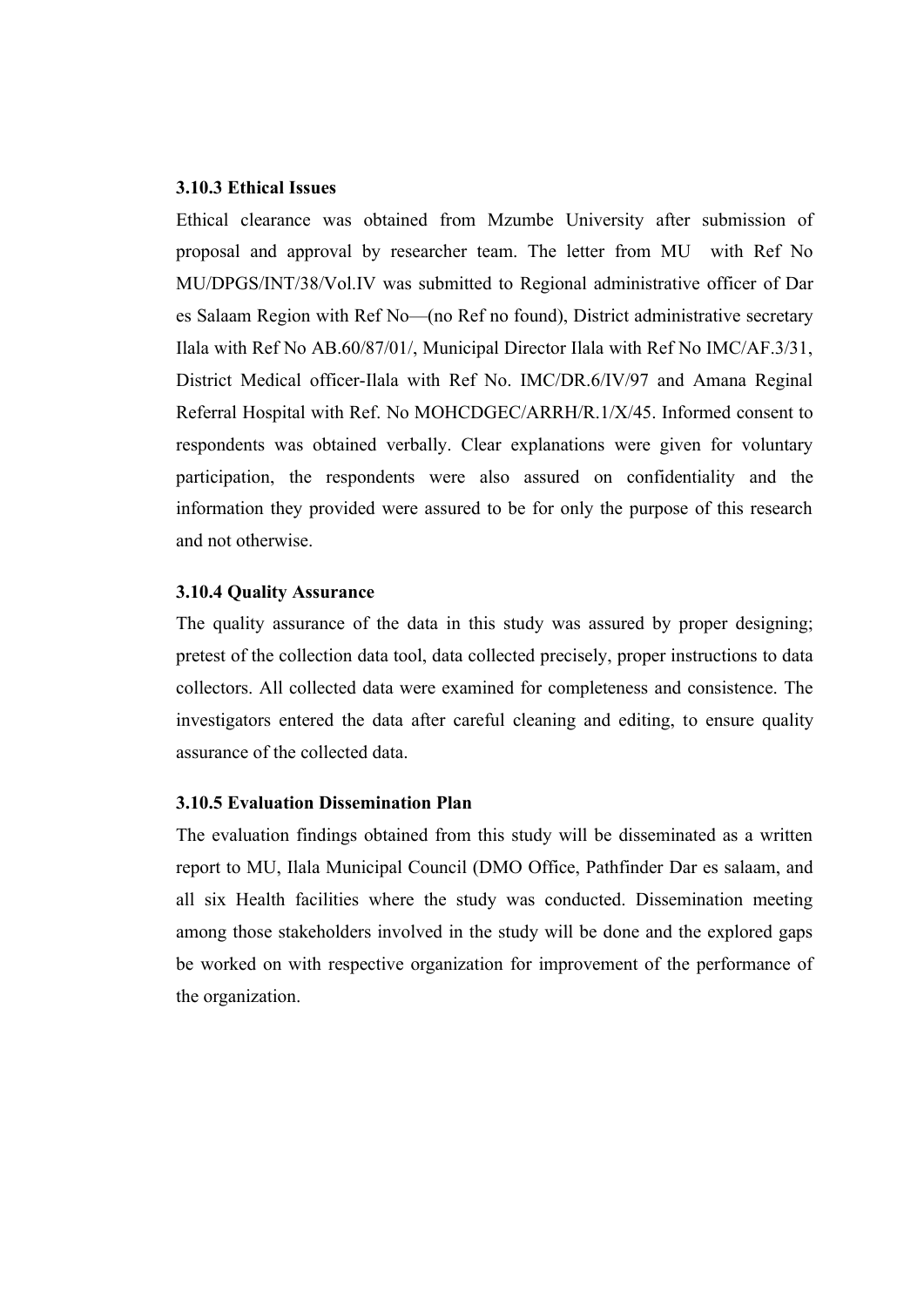## **CHAPTER FOUR**

#### **PRESENTATION OF THE FINDINGS**

#### **4.1 Introduction**

This chapter presents the findings based on the evaluation objectives. The general objective of this evaluation was to evaluate factors associated with utilization of IPPFP among post-delivery mothers in Ilala Municipality. The specific objectives were first, to evaluate the extent to which counselling process is associated with the IPPFP utilization among post-delivery mother's, second, to evaluate the extent to which knowledge and information on IPPFP is related to utilization of IPPFP and to determine how IPPFP availability of resources is associated with IPPFP utilization among post-delivery mothers in Ilala Municipality. Evaluation findings are presented as follows:

#### **4.2 Background information of respondents**

Three hundred and nighty five (395) respondents were recruited in this study where by all of them were female (100%). In this evaluation the study found that most of the respondents were between age group of 25-34 years 178(45.1%) followed by 15-24 years 153 (38.7%) and followed by 35-44 years 57(14.4%) and the least group was 45 years and above who was 7 (1.8%). This is supported by the parity of the respondents where most of them who had first to third deliveries 309(78.2%), and those with four deliveries and above accounted for 85(21.8%). On the issue of marital status, most of the respondents were married 323(81.8%) and unmarried accounted for 72(18.2%). The evaluator found that most of respondents in this study had low level of education where the group of not educated, primary and secondary education had 358(90.6%)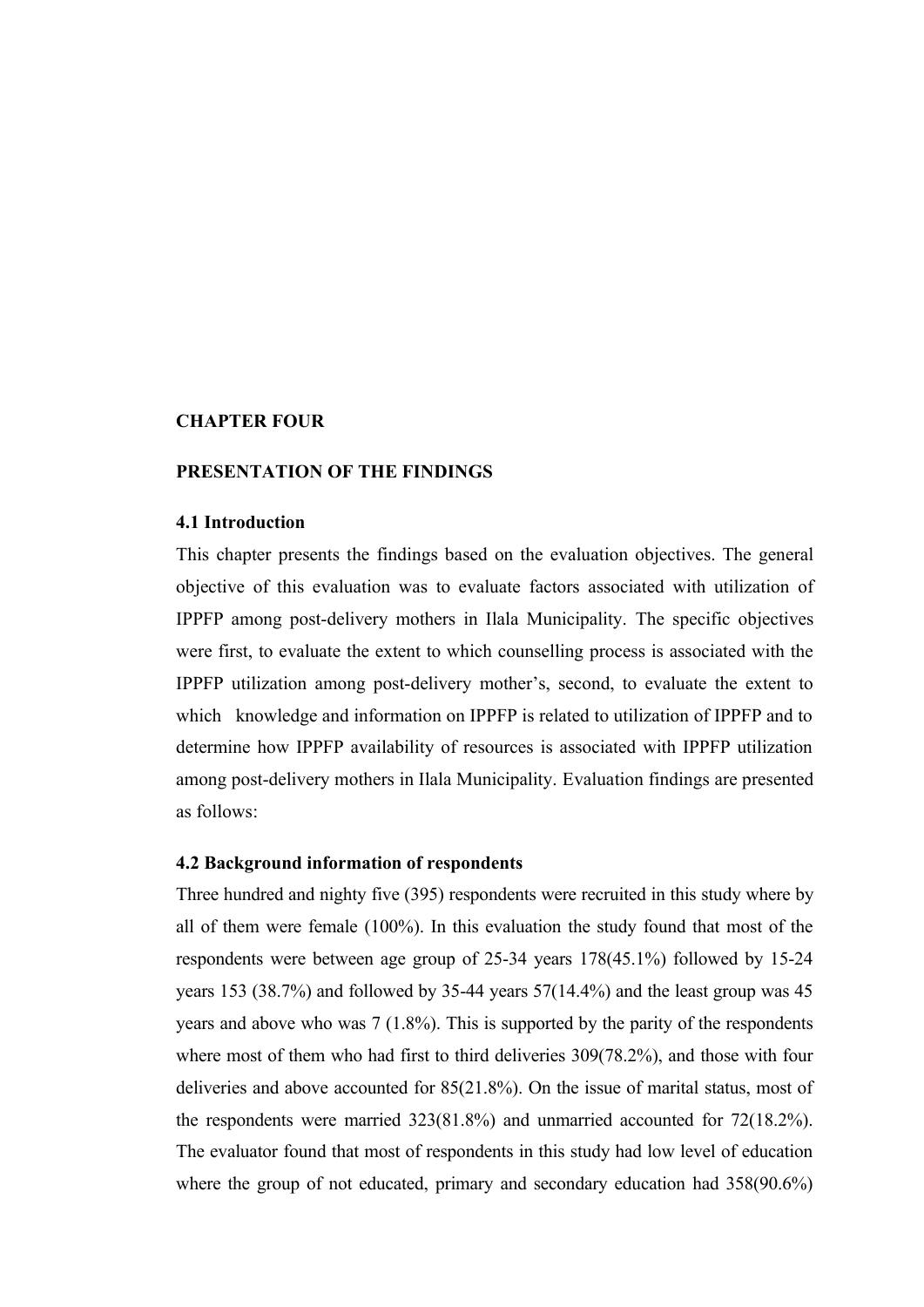while the rest that 37(9.4%) had higher level of education of diploma to PHD. Most of the respondents in this study were not employed counting for 312(78%) and only 83(21%) were employed. On the religion issue, most of the respondents were Moslem who were 220(55.7) and Christians were 175(44.3%). Distance from home to health facility, the evaluator found that almost half of respondents 200(50.6%) live in less than five kilometers from health facility while the 195(49.4%) were living in the distance of more than five kilometers. The results are presented in table 4.1.

| <b>QUESTION</b>               | <b>RESPOSPONSES</b>      | <b>FREQUENCY</b> | <b>PERCENTAGES</b> |
|-------------------------------|--------------------------|------------------|--------------------|
| of<br>Age<br>the              | 15-24                    | 153              | 38.7               |
| <b>Client</b>                 | 25-34                    | 178              | 45.1               |
|                               | 35-44                    | 57               | 14.4               |
|                               | 45 and above             | $\tau$           | 1.8                |
| <b>Parity of client</b>       | First pregnant to third  | 309              | 78.2               |
|                               | pregnancy                |                  |                    |
|                               | Fourth<br>and<br>above   | 86               | 21.8               |
|                               |                          |                  |                    |
|                               | pregnancy                |                  |                    |
| <b>Marital status</b>         | Married                  | 323              | 81.8               |
|                               | Unmarried                | 72               | 18.2               |
| Level                         | of Not educated, primary | 358              | 90.6               |
| <b>Education</b>              | and<br>secondary         |                  |                    |
|                               | education                |                  |                    |
|                               | Diploma to PHD           | 37               | 9.4                |
| Christian.<br><b>Religion</b> |                          | 174              | 44.3               |
|                               | Moslem.                  | 221              | 55.7               |
| Occupation<br>of              | Employed                 | 83               | 21.0               |
| client                        | Unemployed               | 312              | 79.0               |
| <b>Distance</b><br>from       | than<br>five<br>Less     | 200              | 50.6               |
| home to health                | kilometers               |                  |                    |
|                               |                          |                  |                    |
| facility                      | More<br>than<br>five     | 195              | 49.4               |
|                               | kilometers               |                  |                    |

**Source: Field Data (2019)**

### **4.3 Association between Counselling process and IPPFP utilization**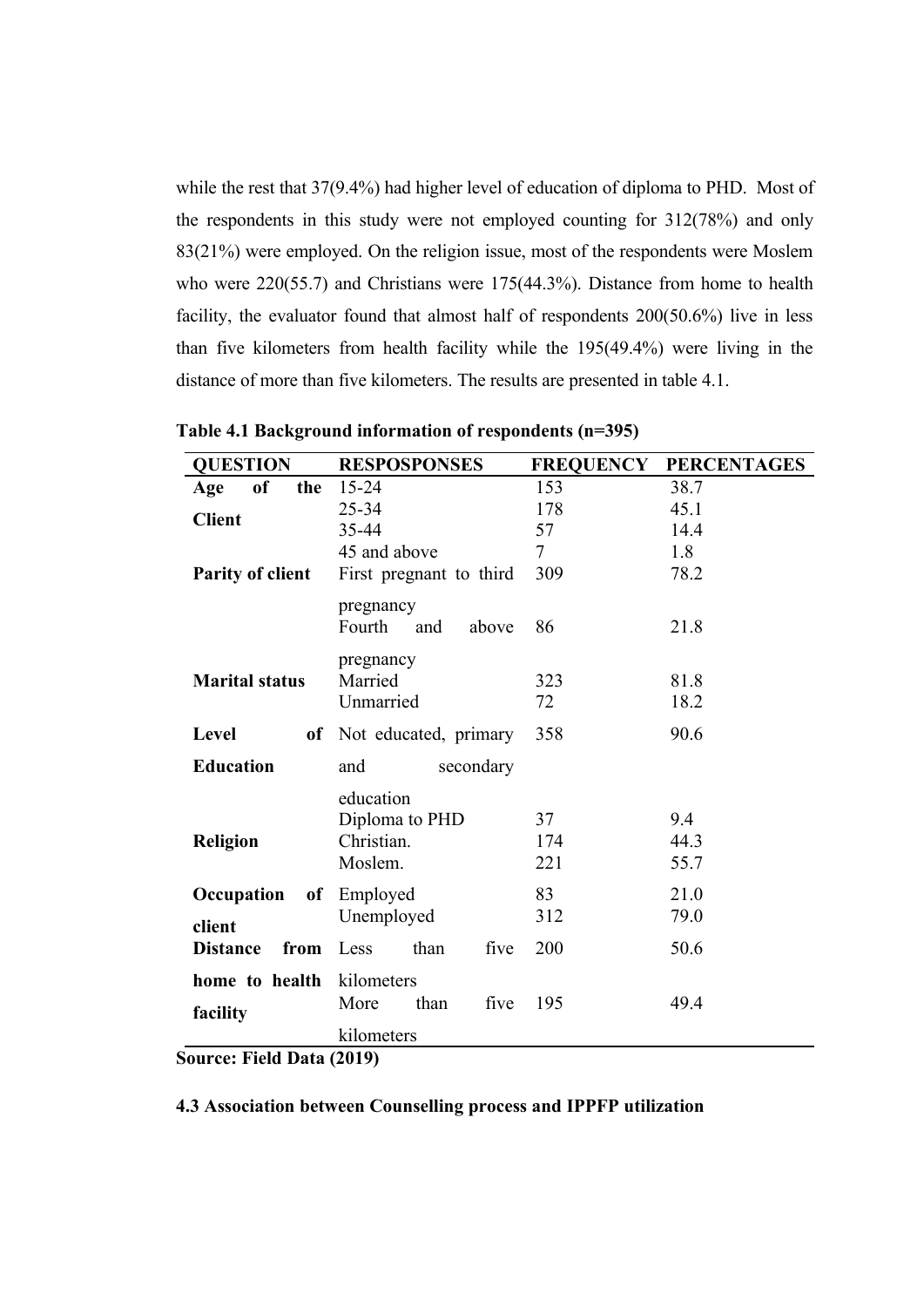The study hypothesized the association between counselling process, and utilization of IPPFP/PAFP. The relationship between dependent variables and the IPPFP utilization was examined using chi-square test. The independent variables related to dependent variables (p-value  $\leq 0.05$ ). This indicates strong association between variables and if a large p-value was  $> 0.05$ , this would indicate a weak or no association between variables. For a goodness-of-fit test, if the p-value is 0.05 or less, then you must reject your prediction, [CITATION Mic17 \l 1033 ]. Results from chi-square test are presented on table 4.2

The study finding shows that there is association between IPPFP utilization and counselling session p-value shows 0.023. Also result indicates association between session (subject leaned) clearly understood and use of IPPFP p-value shows 0.030. The study further had shown association between setup of counselling sessions and use of IPPFP p-value shows 0.029 however results show no association between utilization of IPPFP and heard about family planning Method before p-value shows 0.170. Study finding further shows no association between utilization of IPPFP and counselling session p-value shows 0.140. No association was also shown between utilization of IPPFP and used contraceptive before p-value found was 0.579, this implies that utilization of IPPFP before is not associate with the current use. In increasing more patient to be counseled in those section which has few clients who were counseled, the National TOT and In patient department (IPD) in charge of Mnazimmoja Hospital suggested that more effort should be done at RCH where respondents should come for delivery when they have already chosen their method to be used after delivery, and it should be marked on their RCH cards, and she said

*"...yaaah, we have noted that and talk to RCH staff that when they provide health talk should talk about on how successfully counseling can be provided, and we have already told them to mark on RCH card FP choice of the client and when the client has given birth will receive IUCD or implant, but now days they are not writing on cards. At the beginning of this program CLM gave those 2 stamps one written IUCD and other implant whereby they were stamping on the cards according to client's*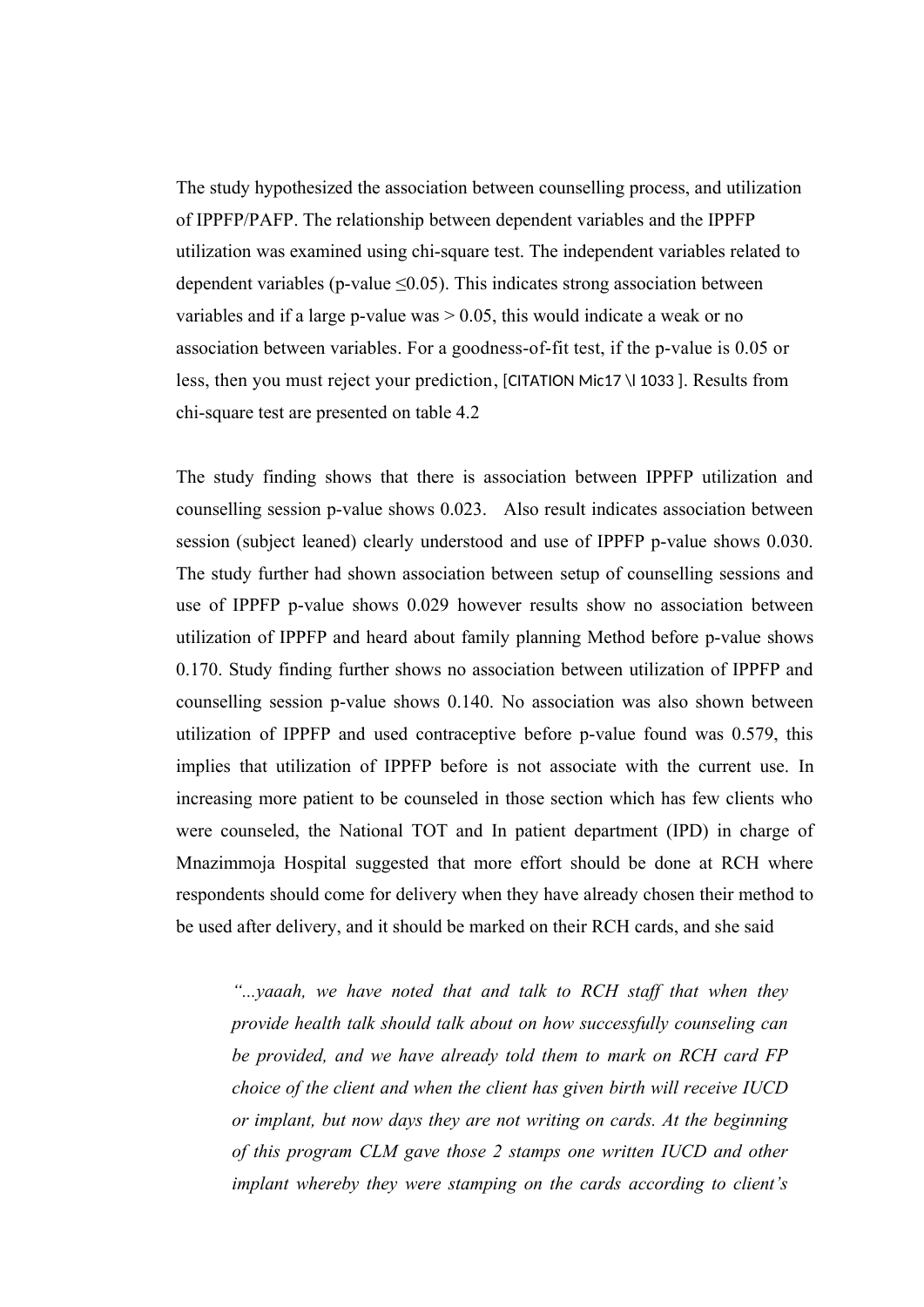*choice. Therefore, if they could be doing it would have been easier in labour ward after delivery to inform the client and if they are ready, we give them brief counseling and provide the method of their choice. Due to this gap has made provision of IPPFP within 10 minutes to be not much applicable. Counseling should start from RCH. But we are still insisting them to do it……. respondent…2"*

The study assessed if the content on contraceptive counseling that were covered during training (contraception curriculum) were effectively used during counseling session and asked on what component were learnt during counseling sessions, the majority 226(57.2%) knew the types of available methods in the health facility, side effect of each methods and its reversibility 169(42.9%), timing for IPPFP/PAFP 161(40.8%), indication and contraindication of each method 102(26%), infection prevention and control 79(20.0%) and medical eligibility criteria 29(7.3%). The counseling was not effectively conducted as it was noted by evaluator in observation checklist where she found that, guidelines and counseling job aid algorithm were not used in most HF, only one HF used job aid algorithm though guideline were not found at the service delivery area in all facilities.

| <b>Variables</b>                             | Sub variables     | <b>Used</b><br><b>IPPFP</b> | Did not<br>use IPPFP | Total | $P_{V}$ |
|----------------------------------------------|-------------------|-----------------------------|----------------------|-------|---------|
| Have you ever heard                          | Yes               | 191                         | 195                  | 386   | 0.170   |
| about family planning                        | No.               | 3                           | 6                    | 9     |         |
| <b>Method before?</b>                        |                   |                             |                      |       |         |
| Did<br>receive<br>you                        | Yes               | 176                         | 168                  | 344   |         |
| counselling sessions?                        | No.               | 17                          | 34                   | 51    | 0.023   |
|                                              | Total             | 193                         | 202                  | 395   |         |
| Was the session clearly<br>understood?       | Yes               | 186                         | 183                  | 369   | 0.030   |
|                                              | N <sub>0</sub>    | 8                           | 18                   | 26    |         |
|                                              | Total             | 194                         | 201                  | 395   |         |
| What was the setup of Individual counselling |                   | 60                          | 44                   | 104   | 0.029   |
| counselling?                                 | Group counselling | 133                         | 158                  | 291   |         |

**Table 4.2: Association between counselling process and IPPFP utilization** 

**(n=395).**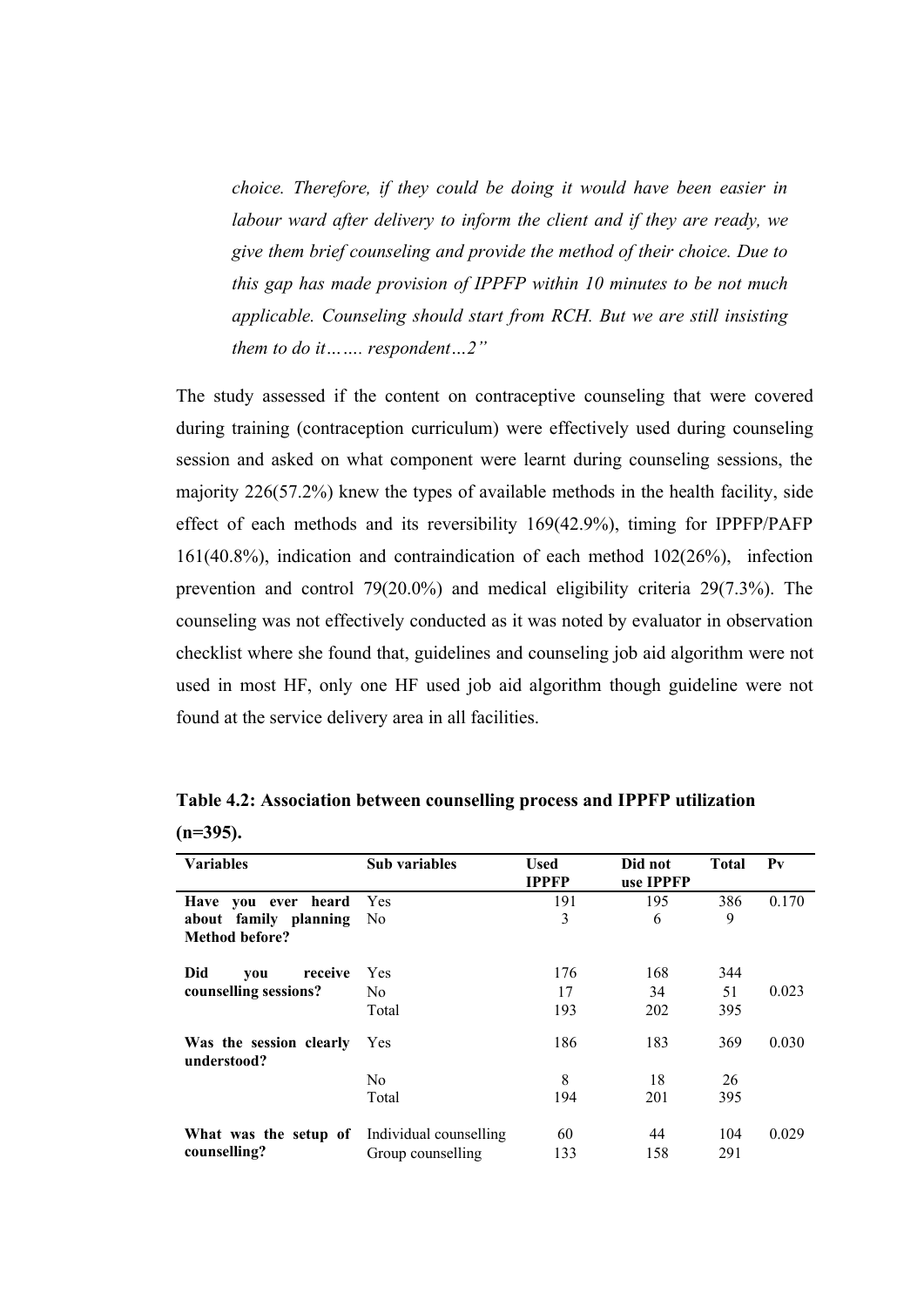|                        | Total          | 193 | 202 | 395 |       |
|------------------------|----------------|-----|-----|-----|-------|
| Have you ever used Yes |                | 142 | 150 | 292 | 0.579 |
| contraceptive before?  | N <sub>o</sub> | 53  | 50  | 103 |       |
|                        | Total          | 195 | 200 | 395 |       |
|                        | No.            | 29  | 32  | 61  |       |
|                        | Total          | 193 | 202 | 395 |       |

#### **Source: Field Data (2019)**

# **4.4 Extent to which knowledge and information on IPPFP is related to utilization of IPPFP among post-delivery mothers.**

The study assessed the respondent have ever heard about family planning method before, the majority of respondents 387(98.0%) had information while 8(2.0%) had no information. This was also supported by DRCHCO from Ilala municipality who stated that;

*"...First of all, CLM started its implementation in 2016, it started at Temeke, then scaled up to Ilala municipal. When they came in Ilala municipal they looked at the need of Ilala on FP. They found out there are a lot of discrepancies on skills and knowledge on LAC to HCPs, though we were conducting activities of short and long acting contraceptive methods team which including surgeons and assistant surgeons, where we were visiting different facilities to provide services. This was due to shortage of skilled health care providers in facilities, therefore, when CLM came, we told them we had shortage of skilled HCP, looking on training issues we focused on government HFs, we analyzed together with CLM in collaboration of HFs' I/Cs to select participants to attend the training, and they supported us to train many staff, for that I can declare that there is no HF which cannot provide LARC in government facilities. The trained staff are providing information to clients on FP..". label this respondent 1,*

On the issue of source of information, the study found that the major source was from health facility by health care provider who counted for 387(98.0%), followed by peer group 220(55.7%). Media had 200(50.6%), followed by ICT materials 191(48.4%), Mass campaign had 174(44.1%), followed by CHW's counted for 79(20.0%) and the least source of information were from partner /Family member 58(14.6%). The study assessed if the respondents had ever used family planning methods before and found that 204(51.6%) had not used the methods while 191(48.4%) had the history of using the methods. But most of respondents had knowledge on family planning methods despite the fact that they were not using them before. The evaluator found that 374(95%) had knowledge on contraceptive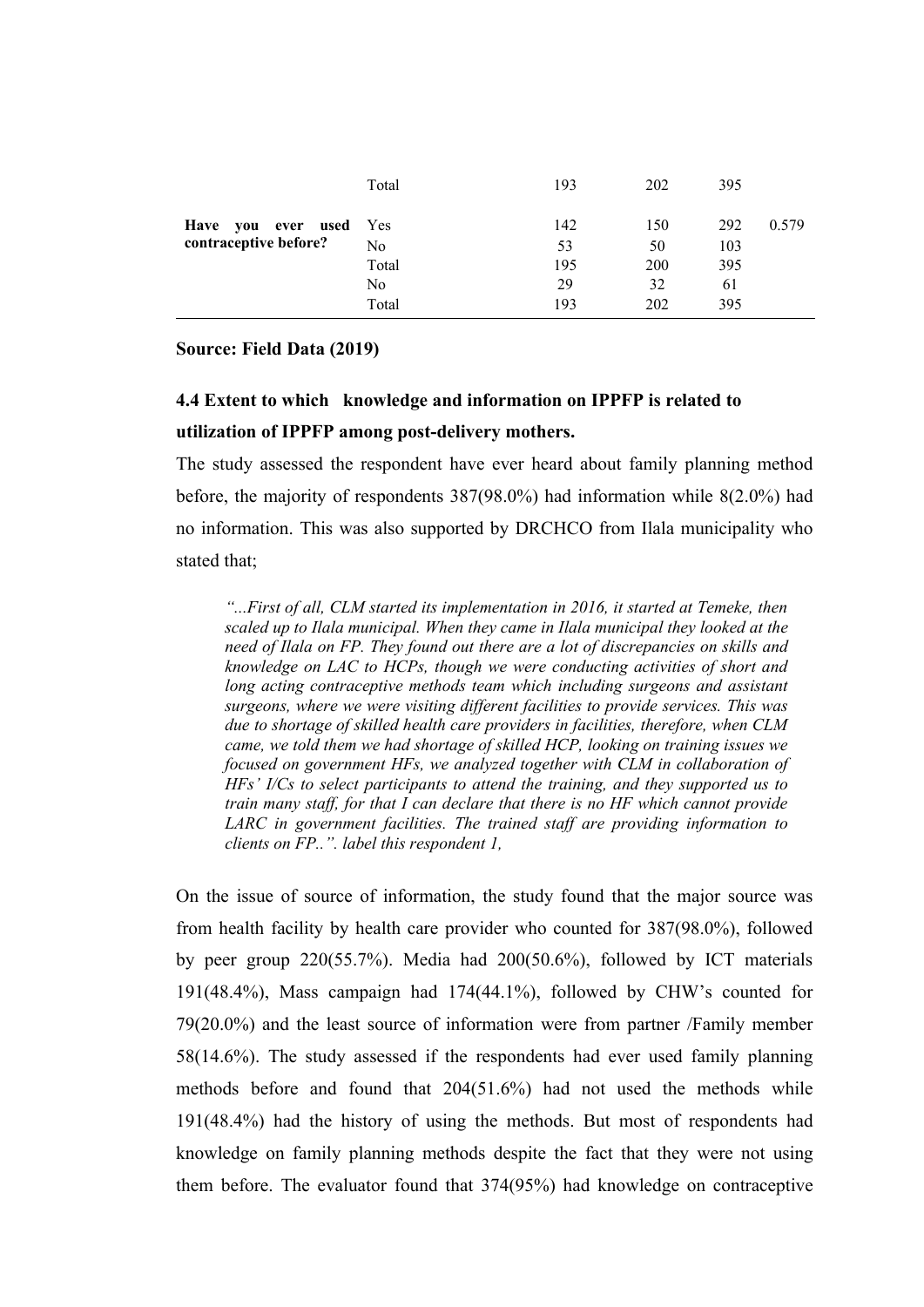methods. Most of respondents 374(94.7%) knew contraceptive pills, followed by injection for 370(93.7%), Implants and IUCD had the same number of respondents of 325(82.3%) followed by natural methods accounted for 226(57.2%), Condoms had 152(38.5%), and the least known were bilateral tubal ligation/vasectomy which accounted for 36(9.1%). Most of the respondents who received the family planning counseling were from health care provider where 93.7% were counseled by health care provider and only 4.8% were counseled by community health workers.

This was supported by the number of clients who received counseling sessions which was conducted by health care provider in health facility which accounted for 325(82.3%), and 26(6.6%) got counseling from community health care, the rest 14 (3.6%) respondents had counseling from both health care providers and community health workers. Most of the respondents had group counseling setup where almost 226(57.2%) of all respondents were counseled in groups followed by 111(28.1%) who had both individual and group counseling and those who had individual counseling were 29(7.3%).

The section that were providing counseling in high rate were at RCH where 324(82.03%) were counseled followed by postnatal ward which had 231(58.5%), then in labour ward during delivery only 96(24.3%) and the least section were during admission which had 82(20.8%).In increasing more patient to be counselled in those section which has few clients who were counseled, the National TOT and In patient department (IPD) in charge of Mnazimmoja Hospital suggested that more effort should be done at RCH where respondents should come for delivery when they have already chosen their method to be used after delivery, and it should be marked on their RCH cards , and she said

*"...yaaah we have noted that and talk to RCH staff that when they provide health talk should talk about on how successfully counseling can be provided, and we have already told them to mark on RCH card FP choice of the client and when the client has given birth will receive IUCD or implant, but now days they are not writing on cards. At the beginning of this program CLM gave those 2 stamps one written IUCD and other implant whereby they were stamping on the cards according to client's choice. Therefore, if they could be doing it would have been easier in labour ward after delivery to inform the client and if they are ready, we*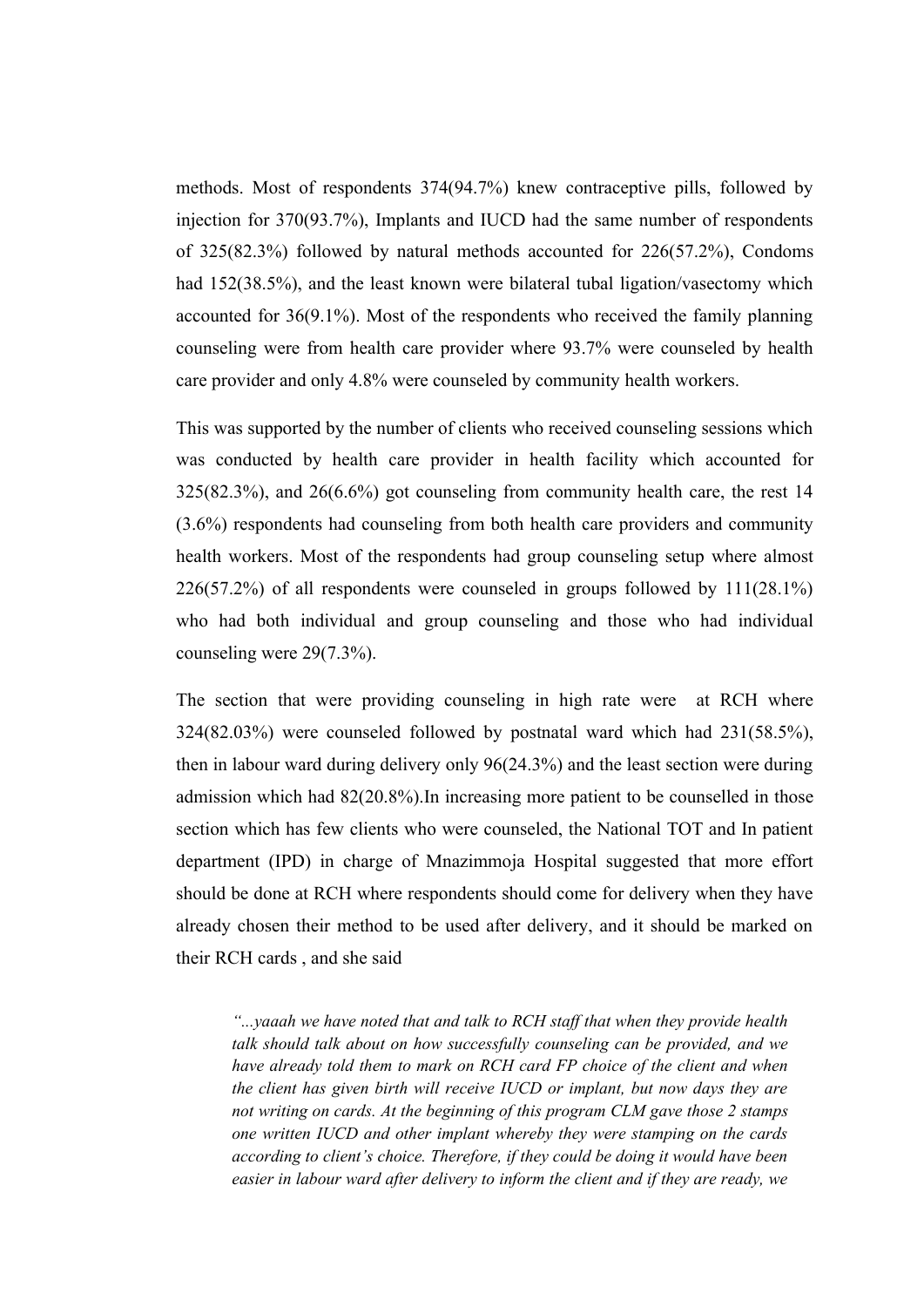*give them brief counselling and provide the method of their choice. Due to this gap it has made provision of IPPFP within 10 minutes to be not much applicable. Counselling should start from RCH. But we are still insisting them to do it... respondent...2.".*

The study assessed whether the content on contraceptive counselling that were covered during training ( contraception curriculum) were effectively used during counselling sessions and asked on what components were learnt during counseling sessions, the majority 226(57.2%) knew the types of available methods in the health facility, side effect of each methods and its reversibility 169(42.9%), timing for IPPFP 161(40.8%), indication and contraindication of each method 102(26%), infection prevention and control 79(20.0%) and medical eligibility criteria 29(7.3%).

The counselling was not effectively conducted as it was noted by observer in observation checklist where she found that, guidelines and counselling job aid algorithm were not used in most HF, only one HF used job aid algorithm though guideline were not found at the service delivery area. Likewise, the evaluator also asked if the learned subjects were clearly understood, the majority understood the subject for 358(90.6%), while 13(3.3%) did not understand. Apart from that the evaluator asked them if they have ever used family planning methods before, the majority of respondents used family planning before and were 283(71.6%), while 92(23.3%) have not used. But when the evaluator asked on those who are ready to use family planning methods before discharged home, 191(48.4%) were ready while 200(50.6%) were not ready.

 On the timing of when the respondent prefers to be offered the service, almost half of respondents 198(50.1%) preferred to have the service in the other day after discharge and who were ready before discharge were 102(25.8%), the rest had no answer. For those respondents who were ready to use Family planning before discharge had different reasons that were hindering them to use which were child spacing were  $268(67.9%)$ , economic condition  $61(15.4%)$  and  $41(10.4%)$  had the reason of desired to have been completed the family size. For those respondents who agreed to have the service and could not get the service before discharge had different reasons which made them not to use, those reasons were pain and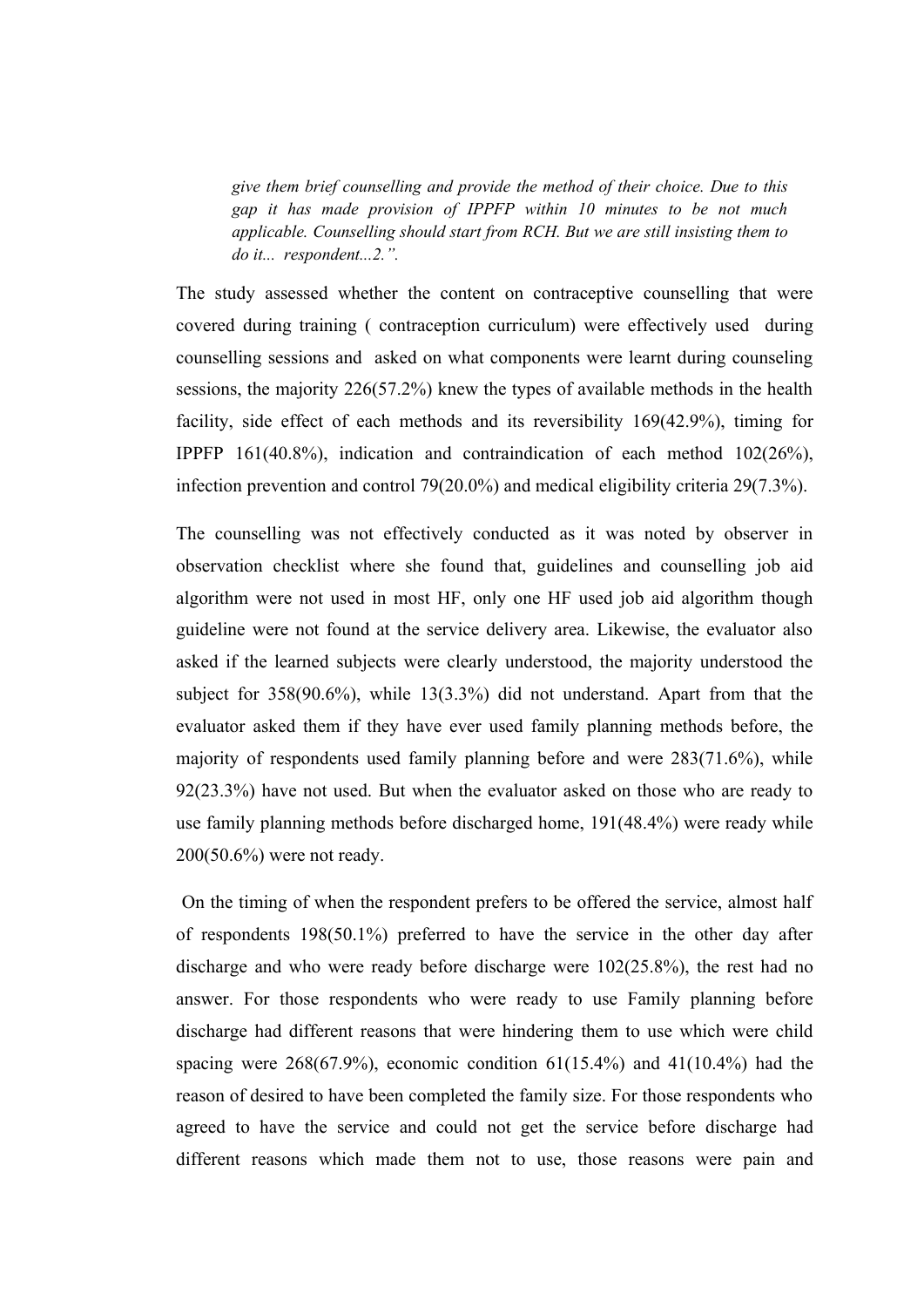complications that they experienced during labour 184(46.6%), shortage of health care providers 35(8.9%) and lack of equipment 2(0.5%).

Furthermore, the study assessed the reasons that made respondents not to use family planning, the commonest reasons found were; pain after delivery, and fear from side effect of the contraceptive methods accounted for 239(60.4%), followed by those respondents who had not yet discussed with their spouse 155(39.2%),followed by refusal of spousal/family member were 53(13.4%), delaying to have menstruation hence no need of using IPPFP accounted for 24(6.1%), other reasons were religious beliefs 21(5.3%), stock out of the methods 17(4.3%) and family size not completed 3(0.8%). Evaluator also asked those respondents who were counseled by community health workers on what service were provided by CHW's, 207(52.4%) the responses were; family planning mobilization, followed by FP counseling 79(20%), FP followup visit were55(13.9%) and FP referral 50(12.6%).

| <b>QUESTION</b>                              | <b>RESPOSPONSES</b>   | <b>Frequency</b> | Percentages |
|----------------------------------------------|-----------------------|------------------|-------------|
| Have you ever heard about family             | Yes                   | 387              | 98.0        |
| planning Method before?                      | N <sub>0</sub>        | 8                | 2.0         |
|                                              | Media                 | 200              | 50.6        |
| Where did you get information                | HF by HCP             | 387              | 98.0        |
| about IPPFP / PAFP tick in                   | Community by CHW's    | 79               | 20.0        |
| appropriate number?                          | Peer group            | 220              | 55.7        |
|                                              | Mass Campaign         | 174              | 44.1        |
|                                              | <b>ICT</b> materials  | 191              | 48.4        |
|                                              | Partner/Family member | 29               | 7.3         |
|                                              |                       |                  |             |
| <b>Have</b><br>family<br>vou<br>ever<br>used | Yes                   | 191              | 48.4        |
| planning methods before?                     | N <sub>0</sub>        | 204              | 51.6        |
| Do you know any family planning              | Yes                   | 374              | 94.7        |
| contraceptive methods?                       | No                    | 16               | 4.1         |
|                                              | Pills                 | 374              | 94.7        |
| "Yes" in<br>question<br>above,<br>- If       | Injection             | 370              | 93.7        |
| mention them                                 | <b>IUCD</b>           | 325              | 82.31       |
|                                              | Implants              | 325              | 82.3        |
|                                              | Condom                | 152              | 38.5        |
|                                              | Natural               | 226              | 57.23       |
|                                              | BTL/Vasectomy         | 36               | 9.1         |
| If you received information from             | Yes                   | 370              | 93.7        |
| healthcare provider or community             | N <sub>0</sub>        | 19               | 4.8         |

**Table 4.3:Knowledge and information in relationship with IPPFP utilization.**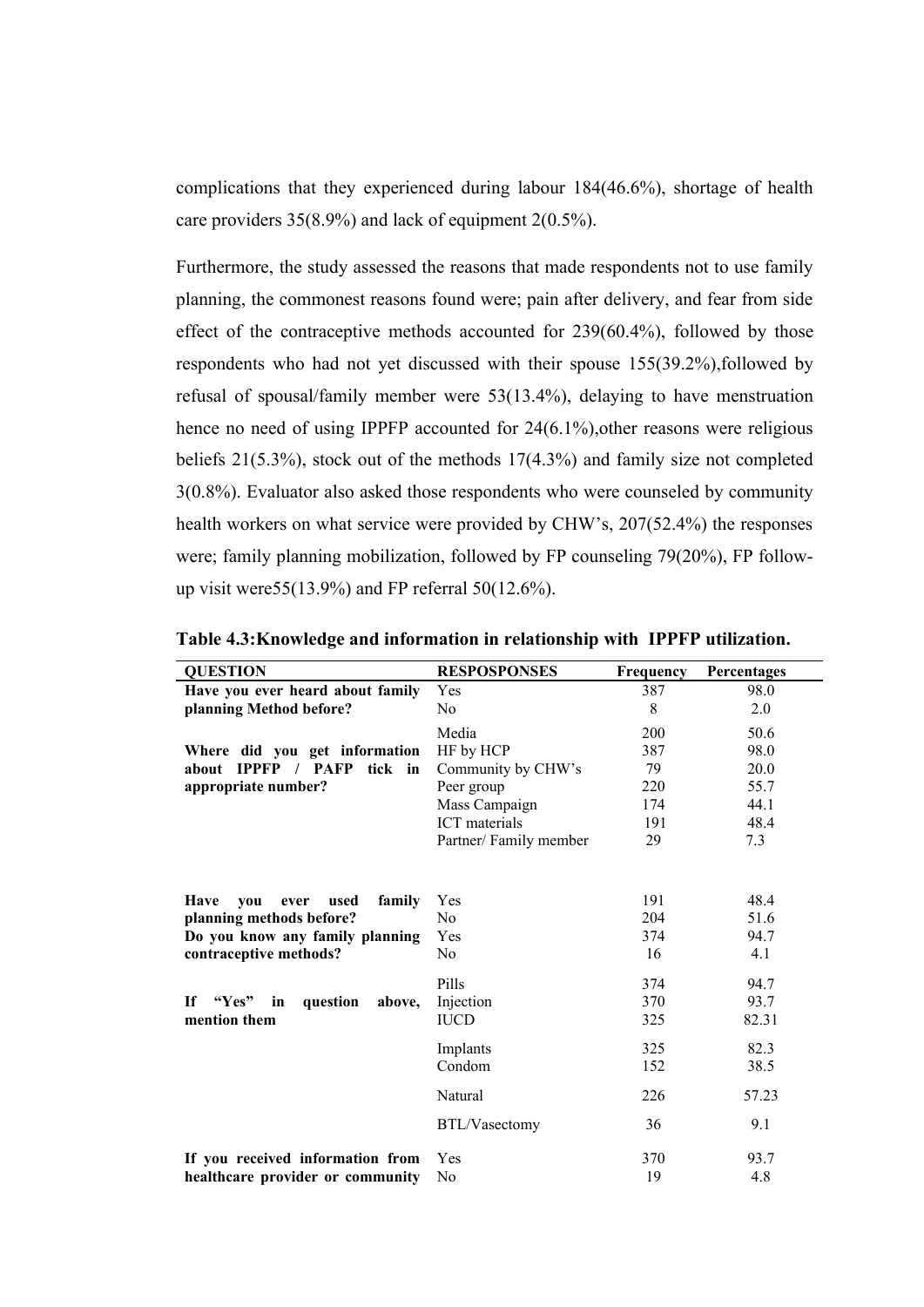| health workers on IPPFP / PAFP<br>If received counseling sessions, who<br>conducted counselling session. | <b>HCP</b>                       | 325            | 82.3  |
|----------------------------------------------------------------------------------------------------------|----------------------------------|----------------|-------|
|                                                                                                          | <b>CHW</b>                       | 26             | 6.6   |
|                                                                                                          | HCP&CHW                          | 14             | 3.6   |
| What was the setup of counselling?                                                                       | Individual counselling           | 29             | 7.3   |
|                                                                                                          | Group counselling                | 226            | 57.2  |
|                                                                                                          | <b>Both</b><br>individual<br>and | 111            | 28.1  |
|                                                                                                          | group counselling                |                |       |
| In which section in HF you had                                                                           | <b>RCH</b>                       | 324            | 82.03 |
| counselling?                                                                                             | During Admission                 | 82             | 20.8  |
|                                                                                                          | During Delivery                  | 96             | 24.3  |
|                                                                                                          | Discharge<br>Types of FP methods | 231            | 58.5  |
| What did you learn in counselling<br>session you attended? Tick them?                                    | available in the HF              | 226            | 57.2  |
|                                                                                                          | Side<br>effect<br>of<br>each     | 169            | 42.9  |
|                                                                                                          | method,<br>its<br>and            |                |       |
|                                                                                                          | reversibility.                   |                |       |
|                                                                                                          | Indication<br>and                | 102            | 26    |
|                                                                                                          | contraindication of each         |                |       |
|                                                                                                          | method                           |                |       |
|                                                                                                          | Medical<br>Eligibility           | 29             | 7.3   |
|                                                                                                          | Criteria                         |                |       |
|                                                                                                          | Timing for IPPFP/PAFP.           | 161            | 40.8  |
|                                                                                                          | Prevention of HIV and            | 79             | 20.0  |
|                                                                                                          | <b>IPC</b>                       |                |       |
| Was<br>the<br>session<br>clearly<br>understood?                                                          | Yes                              | 358            | 90.6  |
|                                                                                                          | N <sub>0</sub>                   | 13             | 3.3   |
| Have you ever used contraceptive                                                                         | Yes                              | 283            | 71.6  |
| before?                                                                                                  | N <sub>0</sub>                   | 92             | 23.3  |
| Are you ready to use Family                                                                              | Yes                              | 191            | 48.4  |
| planning method before discharge?                                                                        | No                               | 200            | 50.6  |
| Reason for using Family planning                                                                         | Child spacing                    | 268            | 67.9  |
| (mention five reason).                                                                                   | Economic condition               | 61             | 15.4  |
|                                                                                                          | Health<br>Desired                | 41             | 10.4  |
|                                                                                                          | Family<br>size<br>completed      |                |       |
| What time do you prefer to receive                                                                       | Before discharge                 | 102            | 25.8  |
| the service?                                                                                             | Other day after discharge        | 198            | 50.1  |
|                                                                                                          | Any time                         | 95             | 24.1  |
| Reason of not getting the service                                                                        | Shortage of health care          | 35             | 8.9   |
| before discharge?                                                                                        | provider<br>Because of pain      | 184            | 46.6  |
|                                                                                                          | Lack of equipment                | $\overline{2}$ | 0.5   |
|                                                                                                          |                                  |                |       |
| Family<br>of not<br>using<br><b>Reason</b>                                                               | Refusal of spouse/Family         | 53             | 13.4  |
| Planning (tick answers).                                                                                 | members                          |                |       |
|                                                                                                          | Religion beliefs                 | 21             | 5.3   |
|                                                                                                          | Stock out                        | 17             | 4.3   |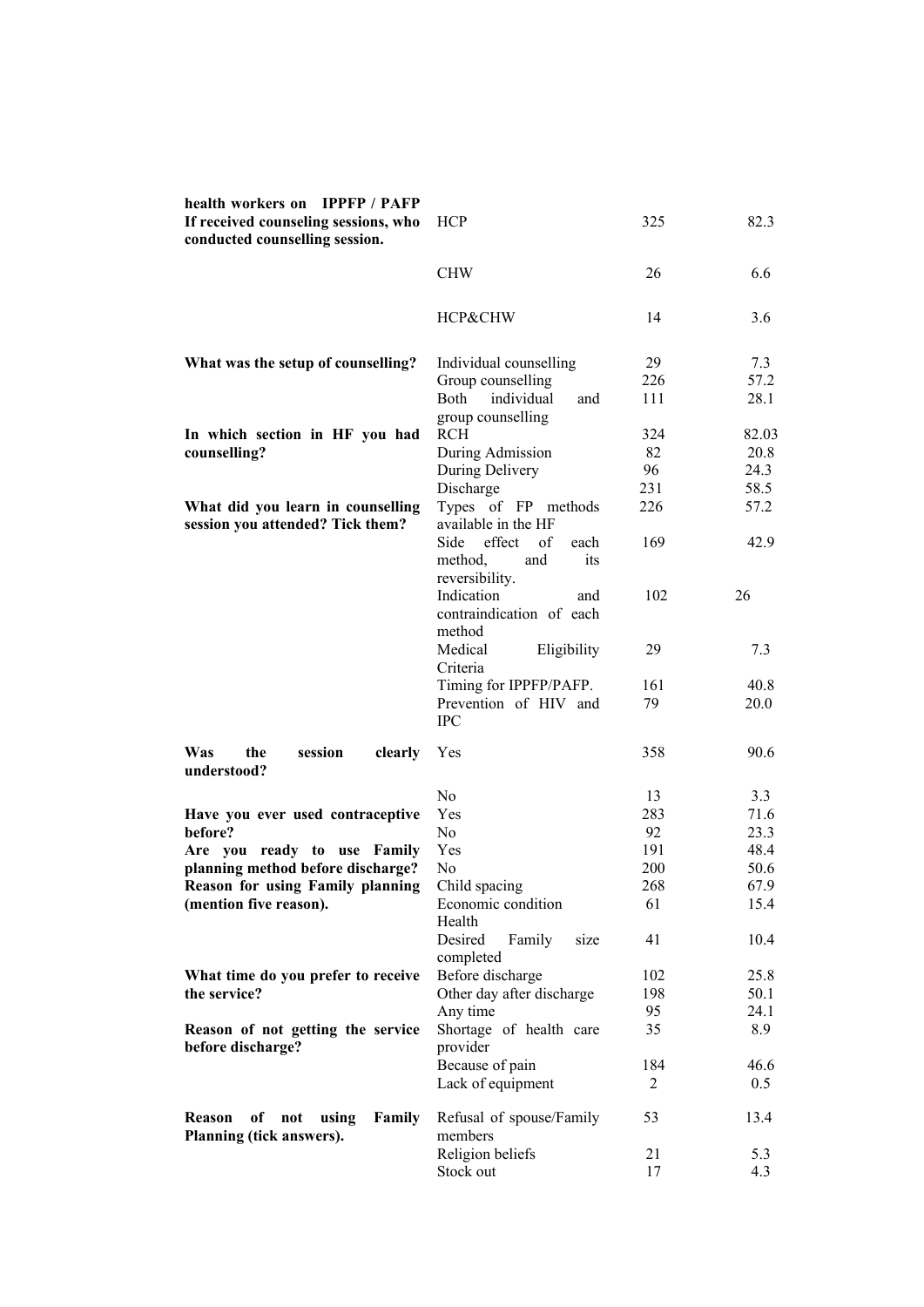|                             | family<br>My<br>size<br>not<br>completed<br>Pain and fear from side<br>effect | 3<br>239 | 0.8<br>60.4 |
|-----------------------------|-------------------------------------------------------------------------------|----------|-------------|
|                             | always delay to have my<br>menstruation no need of<br>using IPPFP             | 24       | 6.1         |
|                             | Had no discussion with<br>husband                                             | 155      | 39.2        |
| Service was provided by CHW | FP mobilization                                                               | 207      | 52.4        |
|                             | FP counseling                                                                 | 79       | 20          |
|                             | FP follow up visit                                                            | 55       | 13.9        |
|                             | FP Referral                                                                   | 50       | 12.6        |

**Source: Field Data (2019)**

# **CHAPTER FIVE**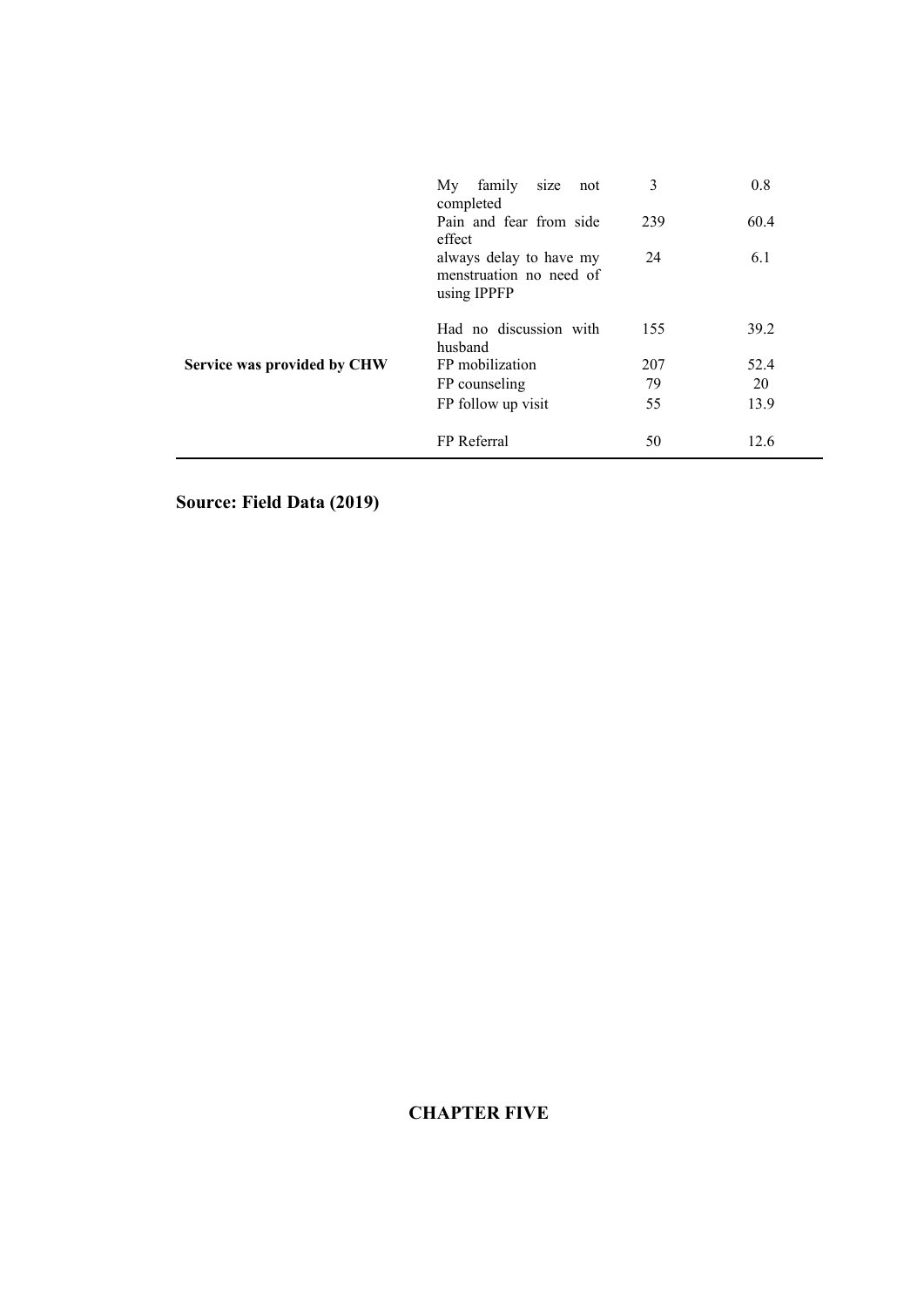#### **DISCUSSION OF THE FINDINGS**

#### **5.1 Introduction**

This chapter presents a discussion of the findings presented in chapter four. The discussion mainly focuses on specific objectives, to examine a counselling process, knowledge and information on IPPFP utilization among post-delivery mothers and to determine the availability of resources for IPPFP methods among post-delivery mothers. Therefore, evaluation of findings is presented as follows:

#### **5.2 Background information of respondents**

Based on chapter four, the present study hypothesized the association between the use of IPPFP and demographic information of respondents among women. The relationship between the dependent variables and the use and non-use was examined using chi-square test. The relationship between independent variables and dependent variables with p-value  $(\leq 0.05)$  indicated association between variables. This means a large p-value  $(> 0.05)$  indicated weak or no association between variables, (minitab.com, 2019). The study findings have shown association between use of IPPFP and parity of clients. This implies that having many children has an association with the use of IPPFP.

In 2017 the coverage of modern contraceptive family planning in Tanzania was 32%, with estimated target of 47%. Following an increase of maternal, newborn and underfive deaths which were associated with the women who had postpartum pregnances, the only solution was to strengthern PPFP [CITATION MI14 \l 1033 ]. Although the Tanzanian community is aware at least on the one method of contraceptive, the prevalence of FP is low accounting for 32% and health facility deliveries has increased to 64% [ CITATION Rep17 \l 1033 ]. Therefore IPPFP utilization is highly associated with birth control in Tanzania. However, the study indicates a weak association between utilization of IPPFP and Level of Education religion Occupation and Distance from home to health facility. These findings are contrary to the findings by Jalang'o et al. (2017) on the determinants of contraceptive use among postpartum women in a county hospital in rural Kenya, which indicated significant association ( $p \leq 0.05$ ) between uptake of postpartum family planning and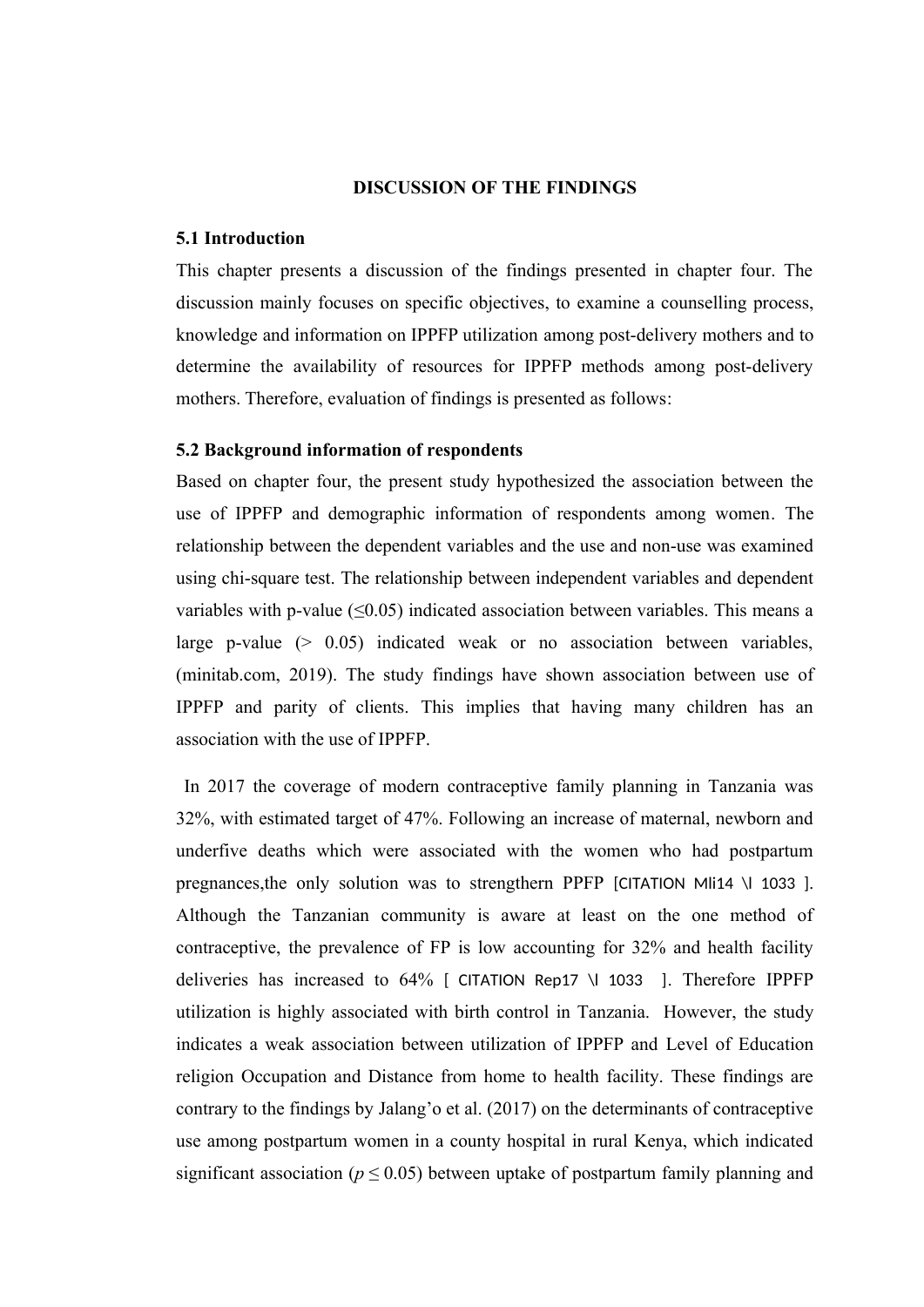marital status, education level, occupation and getting contraceptives at a health facility [ CITATION Ros171 \| 1033 ].

The findings are however, contrary to the study by Bwazi et al. (2014) on Utilization of Postpartum Family Planning Services between Six and Twelve Months of Delivery at Ntchisi District Hospital, Malawi. The study found that there was a significant association ( $P < 0.05$ ) between utilization of post-partum family planning services and clarity of family planning information given, level of education, religion and occupation [CITATION Chr14 \l 1033 ]

Following the findings of this study, it is stated that level of education was not associated with FP utilization. The findings are similar to the study done in Burundi and Rwanda by Kabagenyi and Mutaremwa (2011) on postpartum family planning utilization with a comparative analysis of population based cross-sectional data. The findings indicated that in Burundi 53.9% of the respondents had no education on PPFP use of 20% while in Rwanda only 19.4% were not educated on the PPFP use of 51%. Marital status was also not associated with FP [CITATION Kab15 \l 1033 ].

The findings are different from the study done in Ethiopia by Gebremedhin et al. (2014) whose study on family planning use and its associated factors among women in the extended postpartum period in Addis Ababa-Ethiopian where prevalence of PPFP use was at 80.3%.The factors associated with this were marriage time when menses begin and history of FP use before [CITATION Alm18 \l 1033 ]. The findings are different from the study done in Ethiopia by Gebremedhin et al. (2014) whose study on family planning use and its associated factors among women in the extended postpartum period in Addis Ababa-Ethiopian where prevalence of PPFP use was at 80.3%.The factors associated with this were marriage time when menses begin and history of FP use before

#### **5.3 Association between Counselling process and IPPFP utilization**

In order to increase IPPFP usage, integration of RCH services and provision of highquality counseling has crucial role. It was observed in this study that, since there is strong relationship between the use of IPPFP and counseling session p-value shows 0.023. This study is similar to the study conducted in India by Kathpalia and Mustafa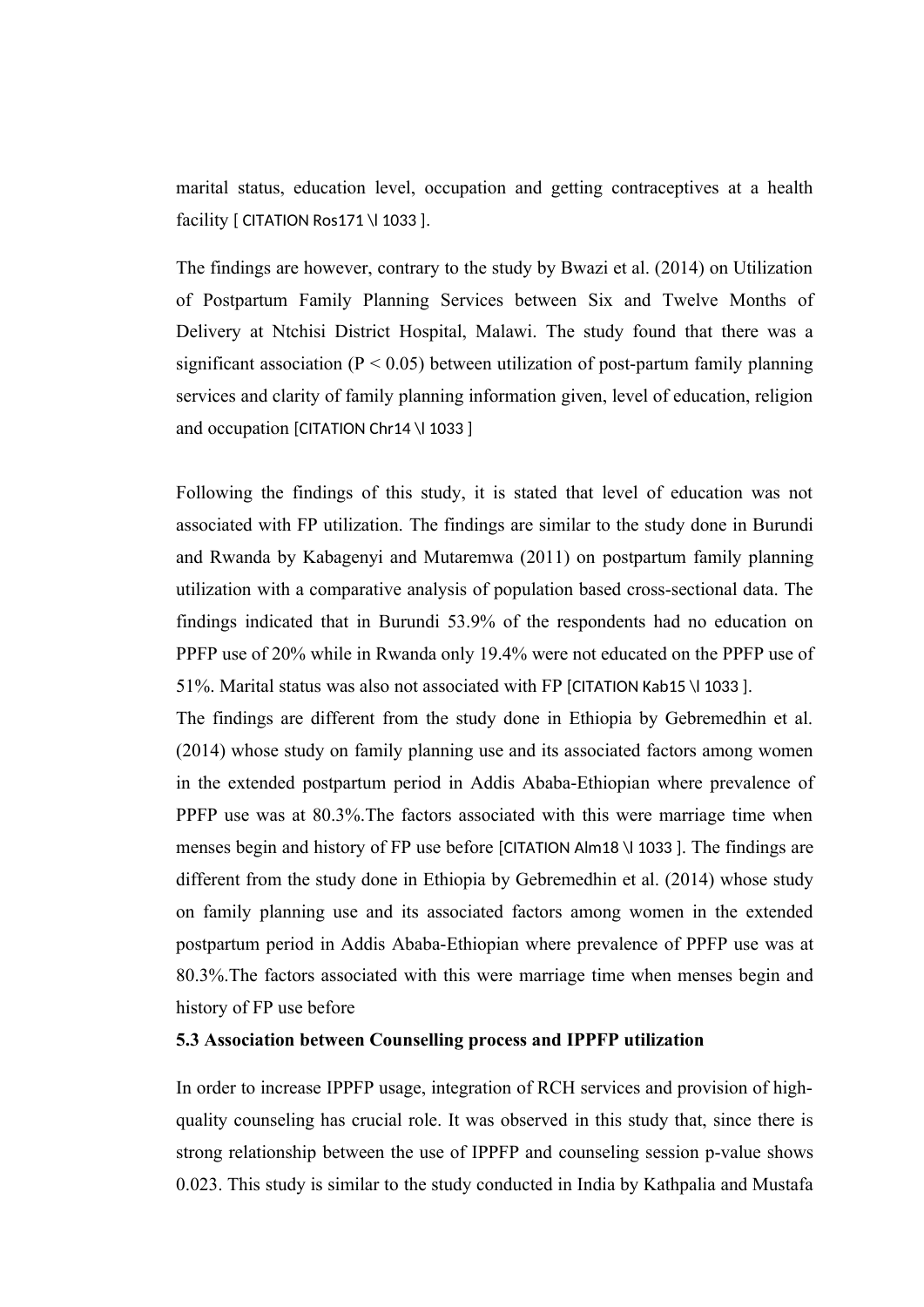(2015). In their study on awareness and factors contributed to low utilization of PPIUCD, they noted that despite the low awareness and lack of knowledge of the clients on IPPFP, counseling sessions conducted among women influenced women to undergo PPIUCD. Some of HCP's (Medical and Paramedical) were not aware on the time when PPIUCD were to be inserted, but counseling sessions influenced uptake of PPIUCD. Women who are in use of IPPFP have a higher chance of controlling birth compared to women who are not utilizing family planning [CITATION Placeholder1 \l 1033 ]. Similarly, the study done in India on "Awareness and acceptance of contraception in post-partum women in a tertiary care hospital of Delhi." found that in 493 post-delivery mothers, 56.9 % accepted the use of IPPFP before being discharged home. This signifies that provision of effective high quality prenatal and postnatal contraceptive counseling increases awareness and knowledge which finally increases the use of contraceptive. Therefore, encouragement should be done to HCP to provide counseling on IPPFP during antenatal and immediately after delivery [CITATION Mee15 \l 1033 ].

This study found that 102(25.8%), post-delivery mothers were discharged with IPPFP, this signifies that counselling Strategy of providing counselling in several times from RCH to labour ward till time of discharge is of greater importance. This finding is similarly with the findings found in the study done by USAID in four countries in Afghanistan, Honduras, Indonesia and Nigeria on IPPFP: A key component of childbirth care. In this study the strategy of providing contraceptive counseling service as part of child birth care before discharge were used Approximately 20% to 50% of women will be discharged from the facility with FP methods in place. High quality comprehensive counseling will help unmet need for contraceptive to adopt the use of contraceptive methods before discharge, [ CITATION USA17 \l 1033 ].

In Tanzania, a baseline survey was conducted in Northern Tanzania on Postpartum Contraception for Patterns of Use, Relationship to Antenatal Intentions, and Impact of Antenatal Counseling. The study hypothesized that there is high unmet need on contraception and concluded that the Antenatal counseling had an effect on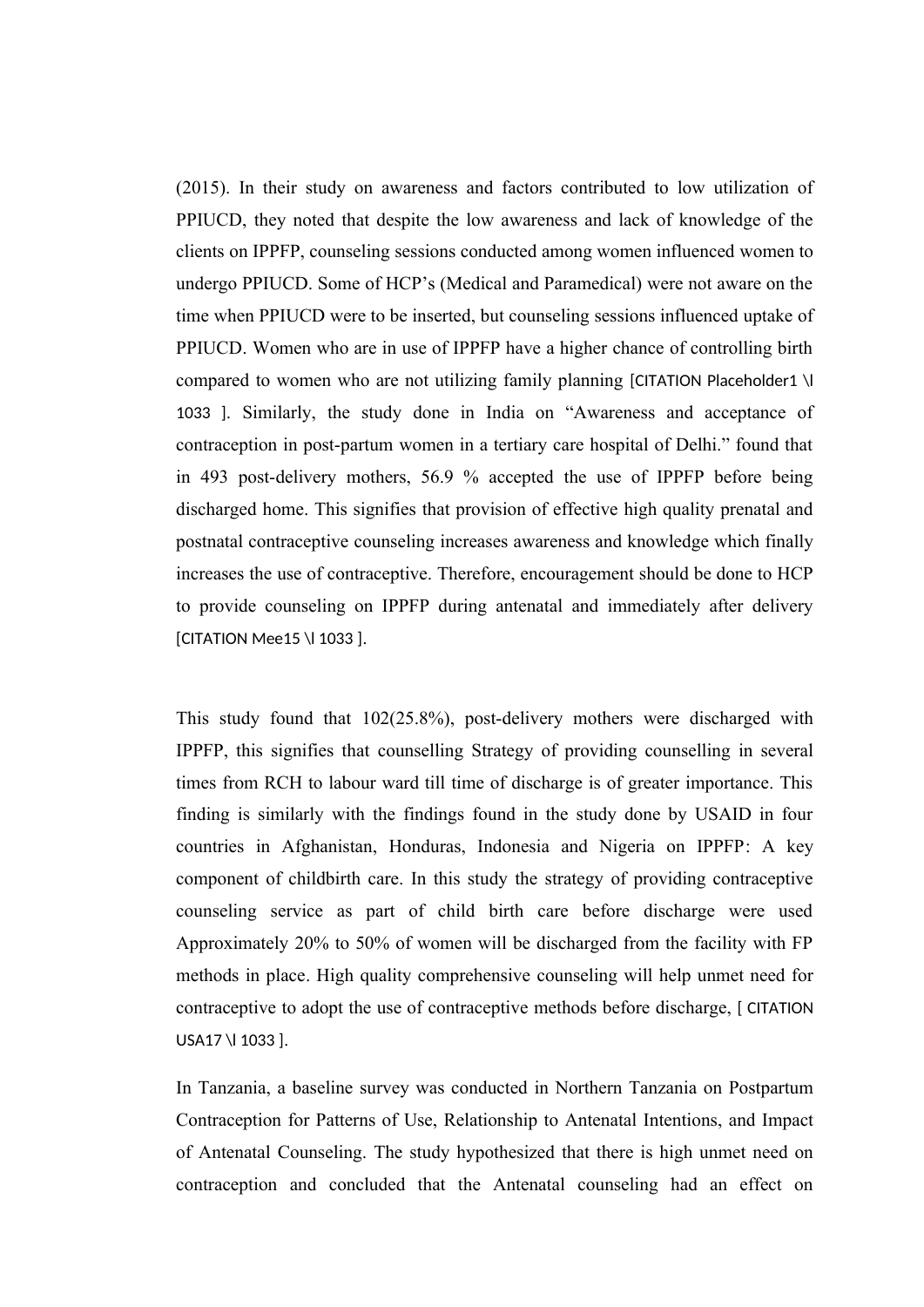postpartum contraceptive intentions. Contraceptive service integration models should be tested to determine how and when antenatal counseling can be most effective [CITATION Keo15 \l 1033 ]. Based on the reasons mentioned above, it signifies that the low coverage of IPPFP in Tanzania is highly associated with lack of awareness which is influenced by poor counseling sessions. This was also found in Ilala.

In Ilala Municipality the health facility delivery is 98% with IPPFP use of less than 10% [ CITATION DHI181 \l 1033 ] . Therefore, as it is presented in chapter four, the analysis has shown a strong relationship between counselling session and IPPFP utilization. The study has further shown strong relationship between setup of counseling sessions and use of IPPFP. In this situation there is greater need for a government to come up with strategies, which can motivate married and unmarried woman, HCPs, community and other stakeholders to be sensitized and use the service. Post-delivery and post abortion mothers have the perceived benefit with the use of IPPFP but yet most of the women are unwilling to use the service. The only way that can help to overcome the problem is to increase counseling and community involvement specifically male involvement so that they are fully involved in the family planning process as they have high influence in decision making to their partners who sometimes fail to use PPFP for the reason of having not discussed with their husband. In doing that it can increase the attendance of male to ANC and increase awareness to male and increase the use of IPPFP.

#### **5.4 Knowledge and information on IPPFP utilization**

The study also hypothesized the association between utilization of IPPFP and knowledge and information on IPPFP. The relation of dependent variables to use and non-use was examined using chi-square test; the independent variables related to dependent variables with p-value  $(\leq 0.05)$ . This indicates strong association between variables and if a large p-value was  $(0.05)$ , this would indicate a weak or no association between variables [ CITATION Mic17 \l 1033 ].

The study found that the majority of respondents 387(98.0%) had information on FP use, even though those who were discharged with IPPFP were 102(25.8%), This signifies that despite the fact that respondents had information and knowledge, more effort should be done in giving education and involving male since most of the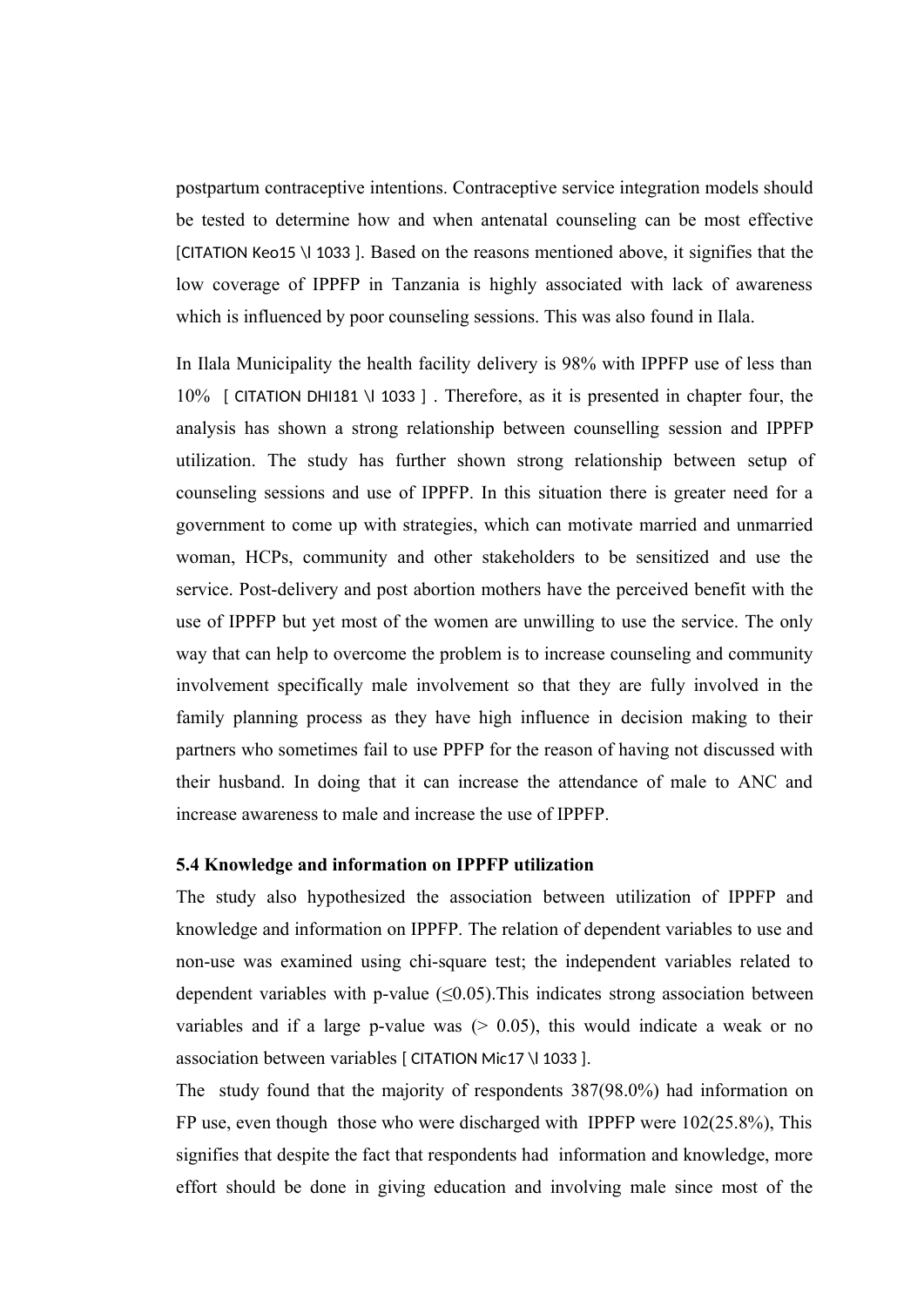reason for not using IPPFP was due were pain after delivery, and fear from side effect of the contraceptive methods 239(60.4%), not yet discussed with their spouse 155(39.2%), refusal of spousal/family members were 53(13.4%), delaying to have menstruation 24(6.1%), other reasons were religion beliefs  $21(5.3\%)$ . These findings are similar with the study conducted in Ghana by Apanga1 $\&$  Adam (2015) on factors influencing the uptake of family planning services in the Talensi District, Ghana. The study revealed that 89% (249/280) of respondents were aware of family planning services; 18% (50/280) of respondents had used family planning services in the past. Parity and educational level of respondents were positively associated with usage of family planning services  $(P<0.05)$ . Major motivating factors to the usage of family planning service were to space children, 94% (47/50) and to prevent pregnancy and sexual transmitted infections 84% (42/50). Major reasons for not accessing family planning services were opposition from husbands, 90% (207/230) and misconceptions about family planning  $83\%$  (191/230) [ CITATION Pas152 \l 1033 ]. This is observed in PPIUCD program where there is a wrong belief and myth at the level of society that contributes to low utilization of PPIUCD. Most women have no final decision on their health as it is observed at ANC where health education on PPIUCD is done and most of the women agree but finally after delivery do change their ideas with the reason of fear from external or partners and families as well.

The main reasons for refusal by clients who verbally accepted but refused at the time of insertion were family refusal and pain from delivery [CITATION Nee17 \l 1033 ] .

Kathpalia and Mustafa in their study conducted in India on awareness and factors contributed to low utilization of PPIUCD, they noted that despite of low awareness and lack of knowledge of the clients on IPPFP, timing of insertion, was not clear among clients and some HCPs. Some of HCPs (Medical and Paramedical) were not aware on the time when IPPIUCD were to be inserted [CITATION SKk15 \l 1033 ]. This findings is similar to this study where in 395 respondents only 161(40.8%), was aware on the timing for IPPFP. This implies that the awereness regarding to PPIUCD is very low which needs more and strong strategy on mass campaign and publicity through different media.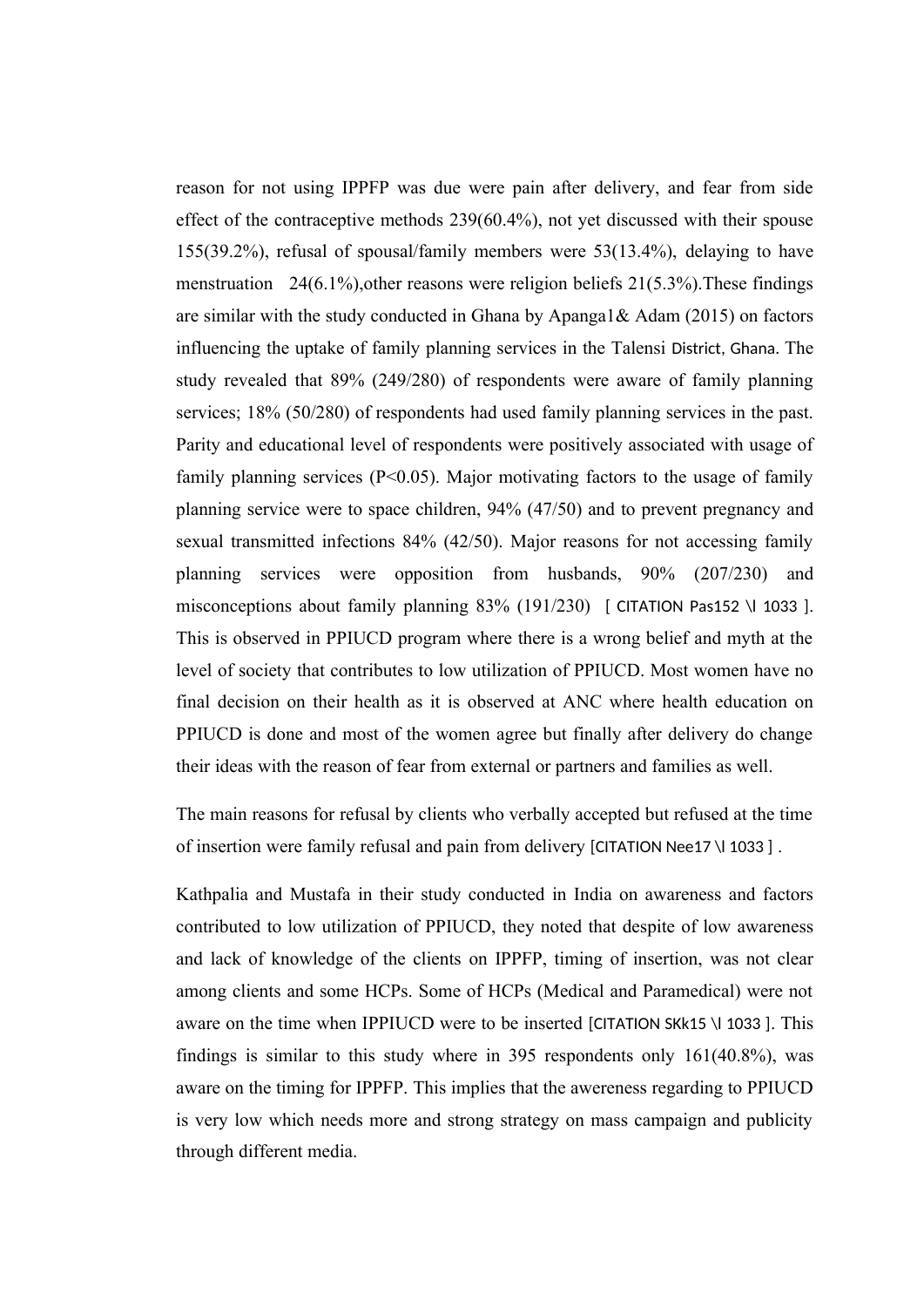The study is also similar to the study done in South-East Rajasthan by Ashutosh  $\&$ Gupta (2017), on the awareness of the community and factors affecting acceptance of PPIUCD discovered that most of the womenn who come at hospital lack awareness as it is shown in this study. The respondents in the study by Ashutosh  $\&$  Gupta (2017) were 18,550 whereby, out of 18,550 were women, only 480 (2.6%) had information on the method and 2.94% accepted [ CITATION Ash171 \l 1033 ]. These results suggest how awereness creation playgreater role in contraception acceptability. Therefore, more empasis must be placed on the promotion of use of IPPFP in the community of Ilala to increase knowledge and information on the use of contraceptive methods in Ilala municipality.

Different reasons have been identified in different studies as a causal factors affecting utilization of IPPFP among post-delivery mothers in different areas of the world. The commonest reasons found in different studies among others can be put into four groups: First, being the method related barrier, second, fertility related barrier, third barrier, is the knowledge on the method used and fourth barrier, is lack of awareness. Other barriers apart from those four groups are Religion beliefs, ignorance on when fetilitybegins after delivery,fear of side effect,and postpartum abstenence, these were the other reasons for not using the service.

In the current study most of those mentioned reasons affect the utilization of IPPFP among post-delivery mothers in different areas of the world are not evident in Ilala municipality. The results show a weak association between utilization of IPPFP and information about family planning method before. The study findings further show weak association between utilization of IPPFP used contraceptive before. This implies that utilization of IPPFP before is not associated with the current use. The study has further shown a weak relationship between out of stock and use of IPPFP uutilization and time when waiting service, utilization of IPPFP and FP service available, utilization of IPPFP and adequate room.

This signifies that provision of effective high quality prenatal and postnatal contraceptive counseling increases awareness and knowledge. This finally increases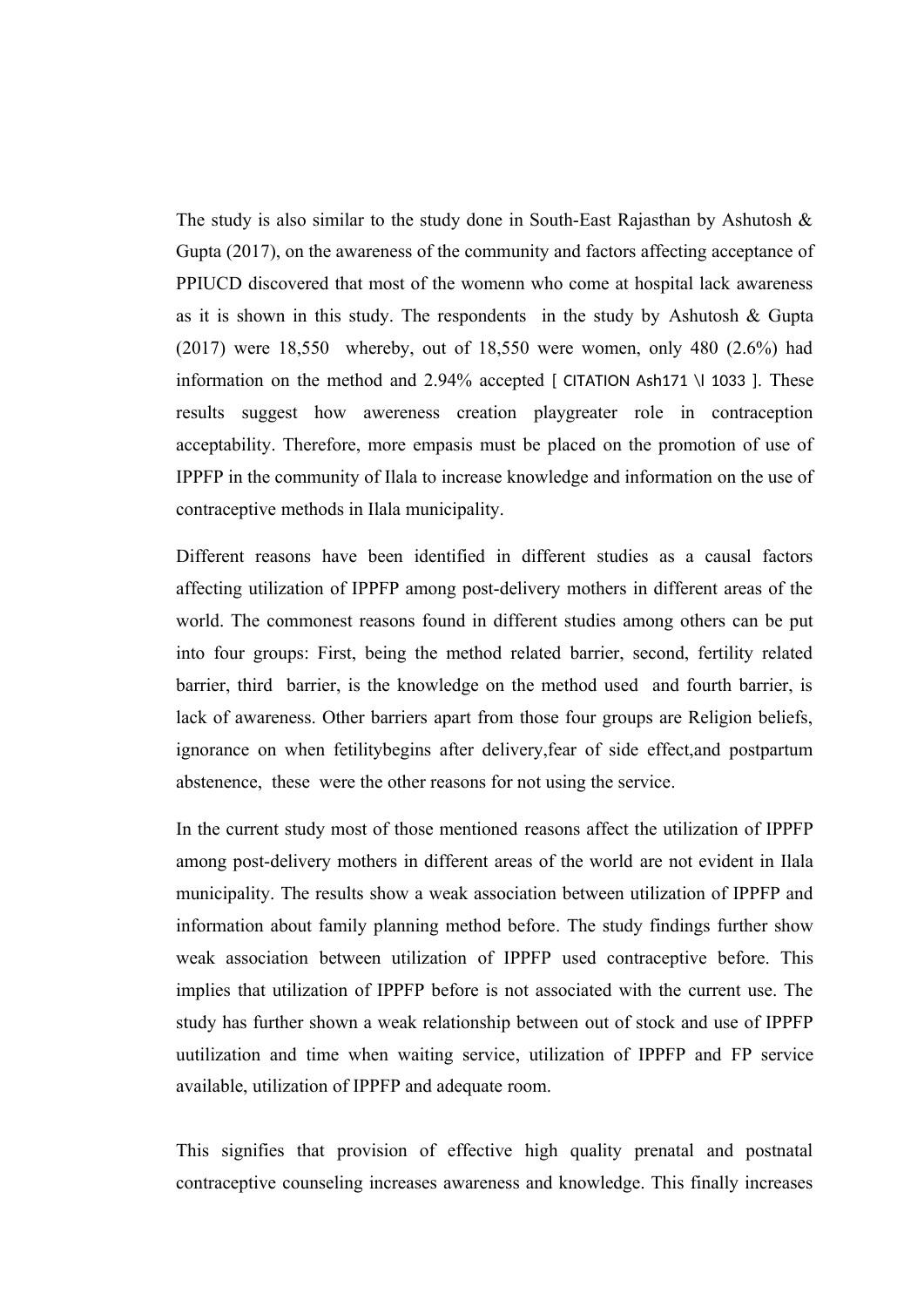the use of contraceptive; reduces unplanned pregnancies, decrease maternal and fetal morbidity and mortality and prevents unsafe abortions compared to other factors. Encouragement need to be done to HCP to provide counseling on IPPFP during antenatal and immediately after delivery. The implementation process of IPPFP in post-delivery mothers and lactating women in Ilala Municipality required a number of issues. One among is provision of knowledge and information on IPPFP

#### **5.5. Availability of resources and its association with IPPFP/ PAFP utilization**

Resources are important in the implementation process of IPPFP. Availability of resources such as IUD toolkit, implants toolkit, injectable toolkit, oral contraceptive, condoms, enough health workers and available room are important in the utilization of IPPFP. Resources are directly related to the cost hence it affects utilization of IPPFP among women. Despite the fact that availability of resource is an important factor for IPPFP utilization, the current study has shown weak association between utilization of IPPFP andout of stock, utilization of IPPFP, availability of health care providers, utilization of IPPFP, available space in the hospital, utilization of IPPFP and adequate room. These findings are contrary to the findings by Sultan (2018) in the study on the effects of education, poverty, and resources on family planning in developing countries. Sultan (2018) found that, women in developing countries are struggling for the use of modern contraceptive methods but are lagging behind due to the scarcity of resources. The study recommended the need to make contraceptive methods more accessible and available in resource-scarce countries [ CITATION Son18 \l 1033 ].

Abdulwahab & Ali's (2014) study at Muhimbili National hospital investigated the acceptability and safety of postpartum intrauterine contraceptive device among patients at Muhimbili National Hospital, Tanzania. A total of 3158 clients were involved in the study, and 74%were not aware on the method of PPIUCD [CITATION Ruk12 \l 1033 ]. This implies that resources are available but there are other factors hindering utilization of IPPFP in Ilala municipality. These factors are putinto four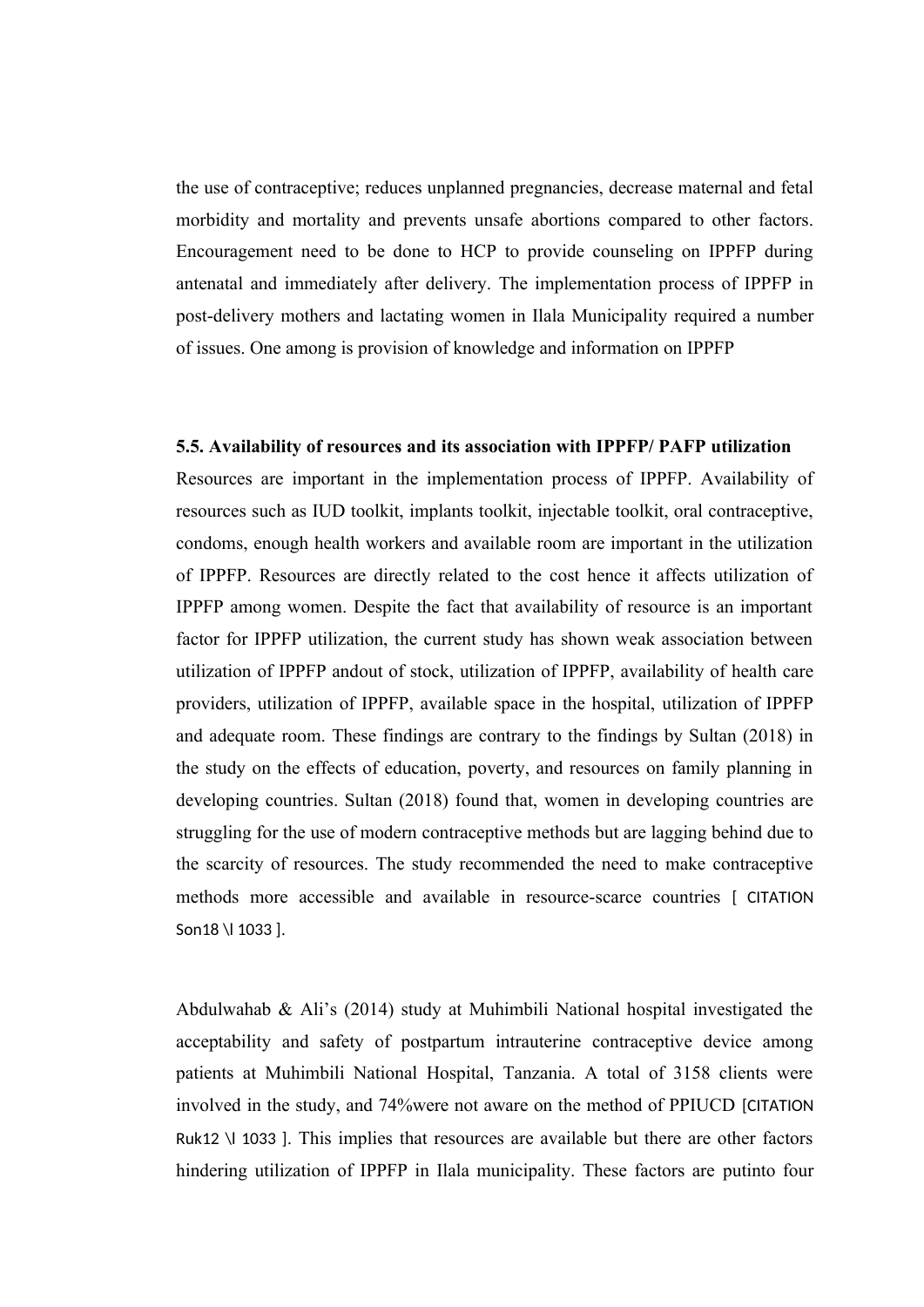groups: First,one is a method related barrier, second, fertility related barrier; third, barrier is the knowledge on the method used and; fourth barrier is lack of awareness. Other barriers include religion beliefs, ignorance on when fetility begins after delivery,fear of side effect,and postpartum abstenence; these are the other reasons for not using the service[CITATION Kay18 \l 1033 ].

The current study is also contrary to the study by Kaydor *et al.* (2018) on barriers to acceptance of postpartum family planning among women in Montserrado County, Liberia. The study found that serious barriers to the utilization of PPFP in Liberia include lack of access and awareness of PPFP, plus myths and misconception [CITATION Kay18 \l 1033 ]. In the current study resources did not influence IPPFP utilization. Despite the fact that Post-delivery and post abortion mothers have the perceived benefit with the use of IPPFP, yet most of the women are unwilling to use the service. The only way that can help to overcome the problem is to increase counseling and community involvement concerning the use of IPPFP. Different reasons have been identified in different studies as factors affecting response towards utilization of PPFP other than resources availability.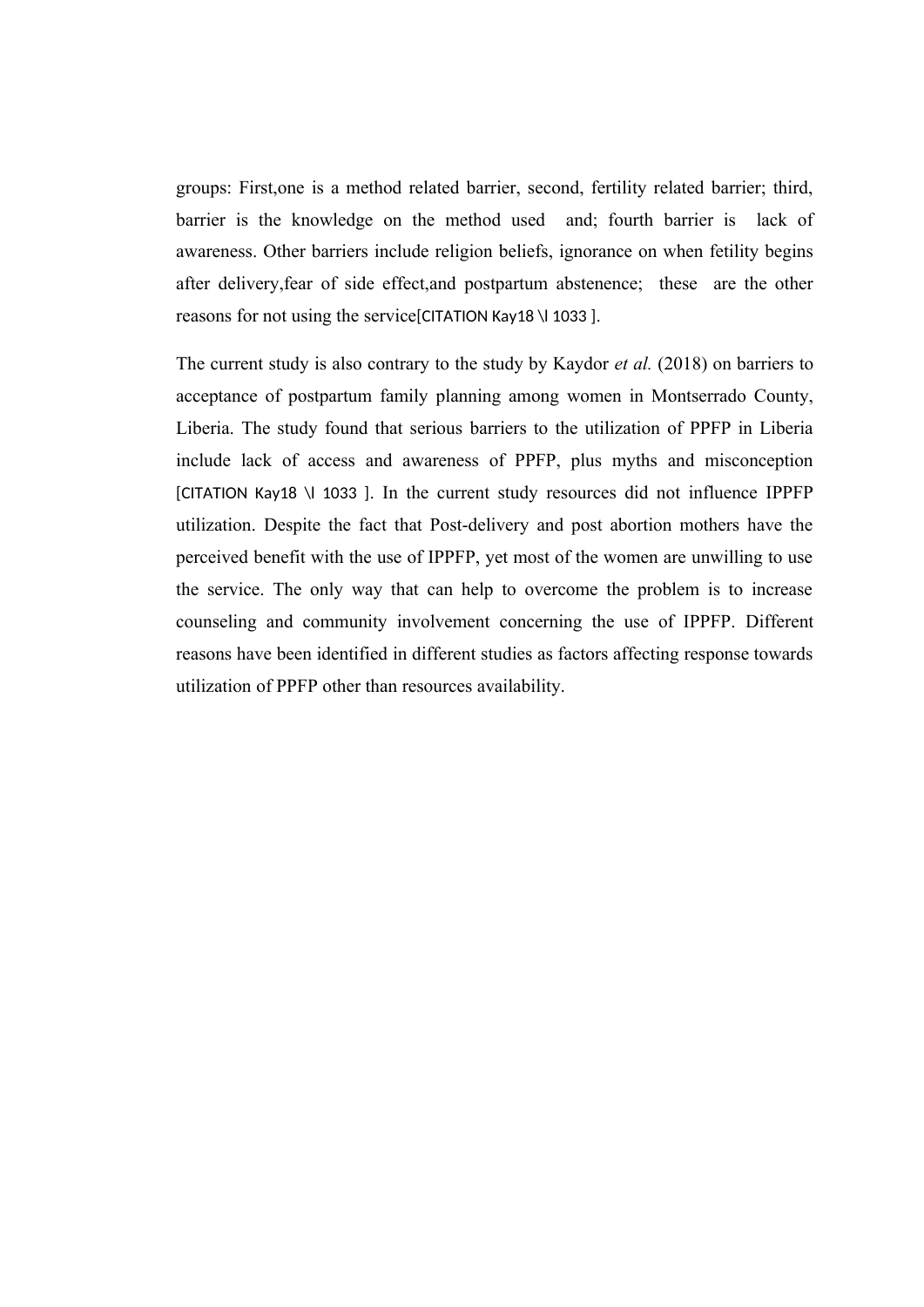## **CHAPTER SIX**

#### **CONCLUSION AND RECOMMENDATIONs**

#### **6.1 Introduction**

This chapter presents summary, research conclusion, suggestions and recommendation which different people, countries, actors and research consumers should work upon.

#### **6.2 Summary**

This study examined the process of IPPFP implementation in post-delivery mothers and lactating women in Ilala Municipality. The study specifically examined the counselling process, knowledge and skills on IPPFP utilizationamong of postdelivery and post abortion mother; and determined the availability of resources for IPPFP methods among post abortion and post-delivery mothers. Evaluation findings are presented as follows.

The study used a cross sectional evaluation design in which data was collected as a snap shot and applied to evaluate Chaguo la Maisha program. The sample size was 395partcipants. Purposive sampling and convenient sampling were used to select women while the qualitative sample consisted of participants who provided detailed and comprehensive information till the researcher met the saturation point. Purposive sampling was used to select these key informants who were health care providers. Primary data was collected through interviews, questionnaire and direct observation, and secondary data were collected through documentary reviews. Qualitative method was used to analyze the in-depth interviews. Questionnaires were analyzed using STATA computer software. Descriptive statistics such as frequencies and percentages were determined and the information was presented in form of tables and figures. Chi-square test was used to hypothesize the association between utilization of IPPFP and counselling session's knowledge and information on IPPFP/ PAFP. The relationship between dependent variables and the use and non-use was examined using chi-square test. The independent variables relate to dependent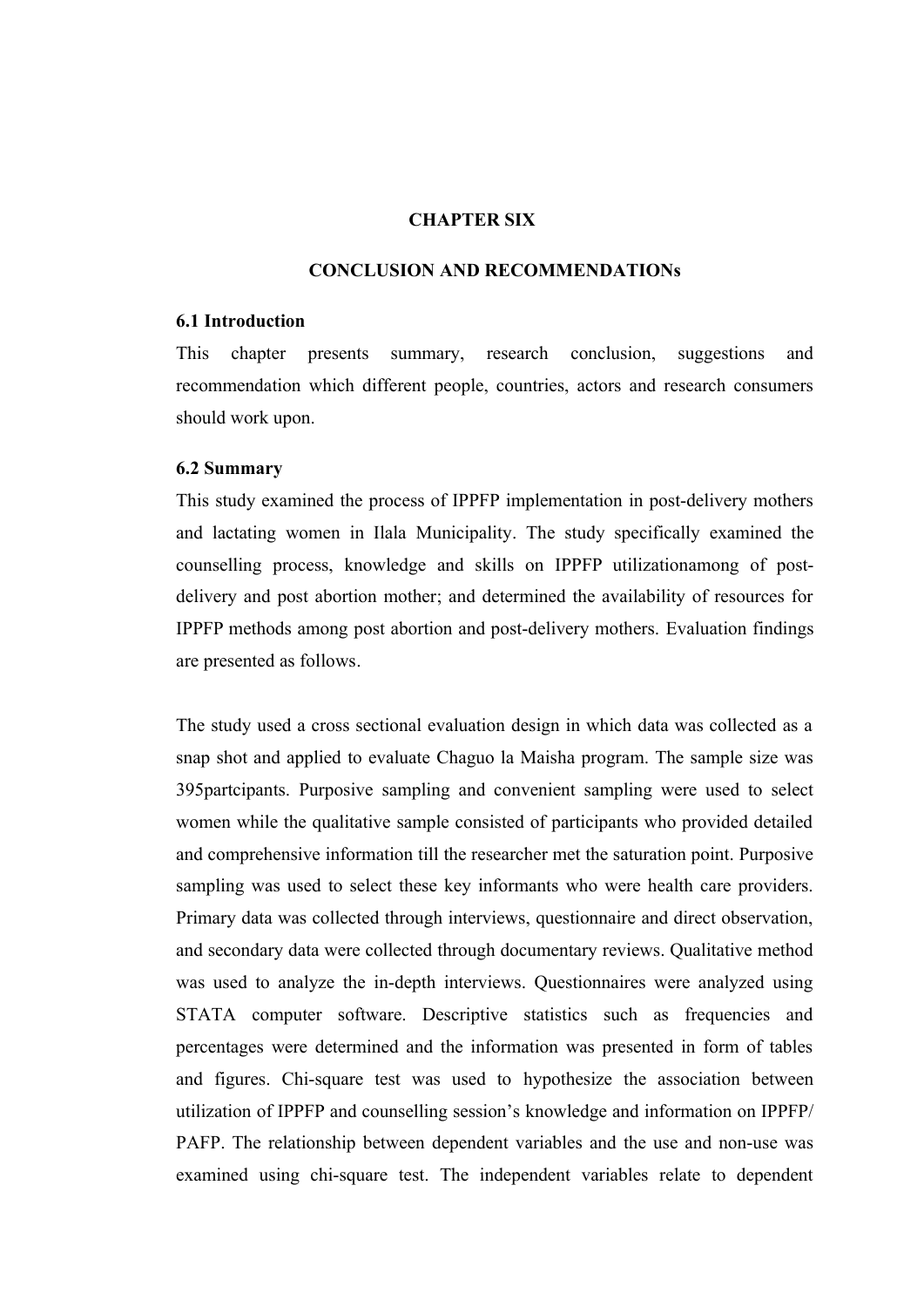variables with p-value  $(\leq 0.05)$ . This indicates strong association between variables and if a large p-value  $(0.05)$  this would indicate a weak or no association between variables.

The study found that there is a strong relationship between use of IPPFP and the counseling session (p-value0.023). Also results indicate strong association between session clearly understood and use of IPPFP (p-value 0.030). The study further has shown strong relationship between setup of counseling sessions and the use of IPPFP (p-value 0.029) however, results show weak association between utilization of IPPFP andheard about family planning Method before p-value shows 0.170. Study findings further show weak association between utilization of IPPFP and counseling session p-value shows 0.140. Weak association was also shown between utilization of IPPFP and used contraceptive before (p-value 0.579). This implies that utilization of IPPFP before is not associate with the current use.

The study findings have shown a weak association between utilization of IPPFP andout of stockwith a p-value 0.360. Study findings have further shown a weak association between utilization of IPPFP and availability of health care providers (pvalue 0.953). Weak association was also shown between utilization of IPPFP and used contraceptive space for FP (p-value 0.465), which implies that, the utilization of IPPFP does not depend on the available space in the hospital.

#### **6.3 Conclusion**

Information and knowledge are very important aspects for the increase of the utilization of IPPFP program. Information creates understanding among women hence utilization of IPPFP. Adherence to counseling is a key for women utilization of IPPFP. Counseling is important in improving women utilization on IPPFP because when women understand what they are counseled about and what the health personnel has told them they will follow and this will make them attending the clinics regularly to ensure utilization of IPPFP. Male involvement is also key area where should be strengthened in order to increase the IPPFP use, since male plays greater role in decision making for their wives to decide on the use of contraceptive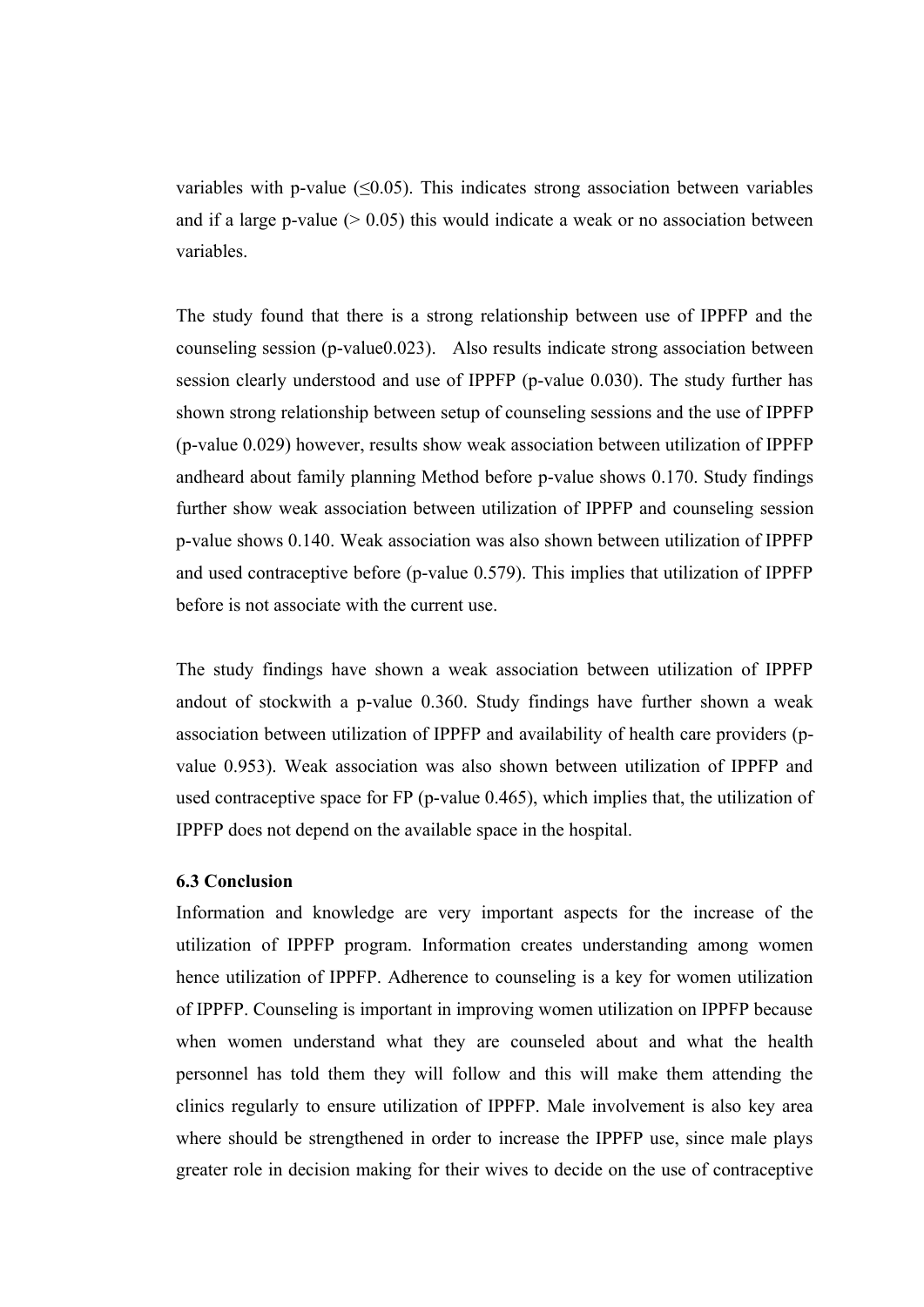methods. Adherence to counseling helps women in counting pills; it also helps women in attending clinic as scheduled. This indicates that, systematic monitoring and adherence is a key to the success utilization of IPPFP.

#### **6.4 Recommendations**

- i. The study recommends that adherence to counseling should be capacitated regularly in line with the changes on how to counsel women. The government should hire more health workers to reduce the gap of insufficiency health care providers in order to provide proper and adequate counseling.
- ii. In order to be successful in IPPFP, it is recommended that this IPPFP/PAFP should be increased so as to provide counseling in a wide area of the community.

#### **6.5 Policy Implication**

- i. The policy implication of this study to Chaguo la Maisha and MoHCDEC informs implementing partners to achieve IPPFP utilization and encourage stronger partnership with, CHW's, HCP's in sensitization of male to be involved in Family planning and other stakeholders.
- ii. The findings of this evaluation can remind the government to have rationalized and resourced plan for increasing quality services, improved working environment to providers and IPPFP and ensure large waiting space by for patients has large space.
- iii. The policy implication in this study pertaining to gaps in counseling process, MOHCDGEC can review the counseling curriculum and guideline to improve knowledge and technical competence of HCP's.
- iv. Fear from side effects that caused by use of FP methods is among the reason for non-user, Therefore, Stakeholders should come up with the strategy of addressing this gap through timely information provision to spousal and effective counseling.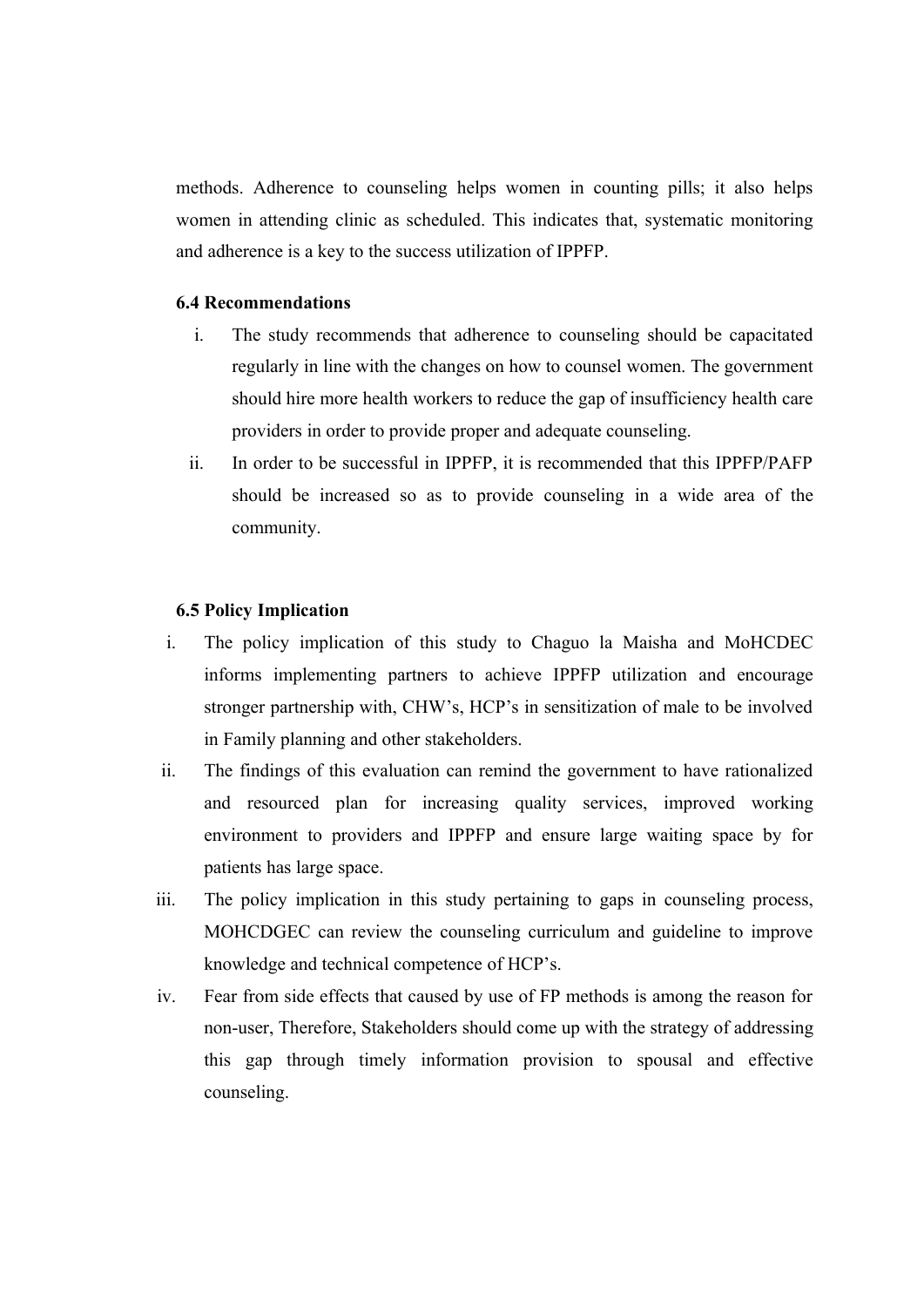## **6.6 Limitation of the evaluation**

The evaluation process was constrained by finance because the evaluator did not have adequate financial resources.

# **6.7 Area for further evaluation**

Further evaluation can be done on how men involvement contributes to improved utilization of IPPFP.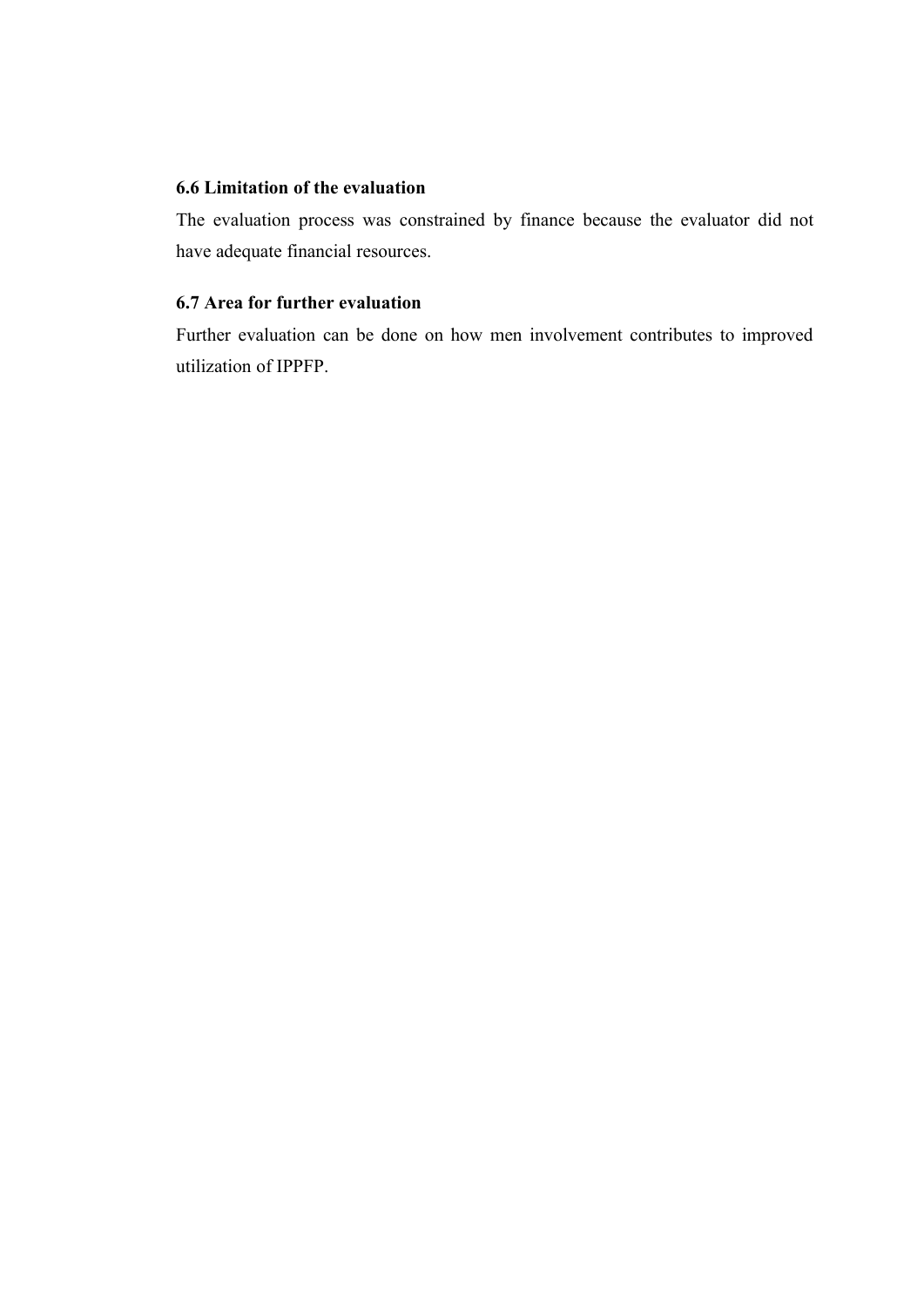#### **REFERENCES**

- Adom, D. (2018). THEORETICAL AND CONCEPTUAL FRAMEWORK: MANDATORY INGREDIENTS OF A QUALITY RESEARCH. *International Journal of Scientific Research*, 438-441.
- Agarwal, N., & et.al. (2017). Efficacy and Safety of Post-Partum Intrauterine Contraceptive device (PPIUCD)Insertion. *Santosh University Journal of Health Sciences*, 20-23.
- Ajzen, I. (1999). The theory of planned behavior. *sciencedirect*, 179-211.
- Albarracín, D., & et.al. (2016). Theories of Reasoned Action and Planned Behavior as Models of Condom Use: A Meta-Analysis. *Psychological Bulletin*.
- Ali, R., & Mwinyi, A. (2014). *ihi.eprints.org*. Retrieved December 20, 2018, from ihi.eprints.org: http://ihi.eprints.org
- Allman., J. (2013, November 6). *studylecturenotes.com*. Retrieved December 18, 2018, from studylecturenotes.com: http://www.studylecturenotes.com
- Anasel, M. G., & Mlinga, U. (2014). Determinants of contraceptive use among married women in Tanzania:. *http://aps.journals.ac.za*.
- Apanga, P. A., & Adam, M. A. (2015). Factors influencing the uptake of family planning services in the Talensi District, Ghana. *Pan African Medical Journal*, 1.
- Ashutosh, S., & Gupta., V. (2017). Astudy of awereness and factors affecting acceptance of PPIUCD in South-East Rajastan. *International Journal of Community Medicine and Public Health.*, 2706-2710.
- Banduras. (2017, February 17). *Bandura's Social Cognitive Theory./*. Retrieved 4 18, 2019, from Newyorkessays.com/essay-banduras-social-cognitive-theory: https://newyorkessays.com
- Blaze, C., & Prata, N. (2016). Postpartum family planning: current evidence on successful interventions. *Open access peer-reviewed scientific and medical journals*, 53—67.
- Blazer, C., & Prata, N. (2016). Postpartum family planning: current evidence on successful interventions. *Open access journal of contraception*, 53-67.
- Bryson, J. M. (2004). *A Guide to Stakeholder Identification and Analysis Techniques.* Washington: Public Management Review.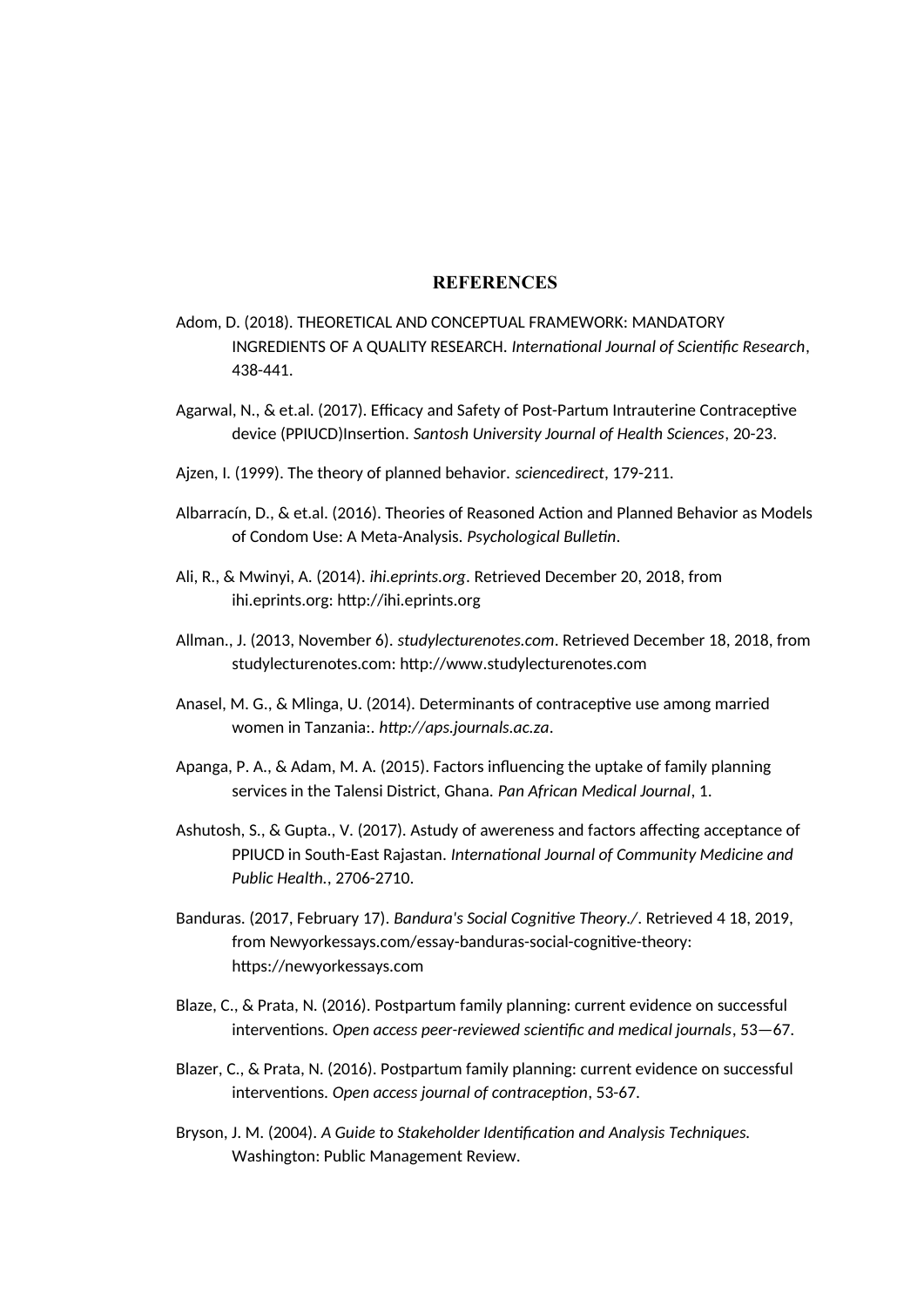- Bwazi, C., & et.al. (2014). Utilization of Postpartum Family Planning Services between Six and Twelve Months ofDelivery at Ntchisi District Hospital, Malawi. *Scientific Research journal*, 1724-1737.
- CDC. (2012). *cdc gov.* Retrieved April 20, 2019, from www.cdc.gov: http://www.cdc.gov/violenceprevention
- Dayyala, S. J. (2016). A Cross Sectional Study on Acceptability and Safety of IUCD among Postpartum Mothers at Tertiary Care Hospital, Telangana. *Journal of Clinical and Diagnostic Research*.
- Definition.net. (2019, Augost 19). *https://www.definition.net*. Retrieved Augost 20, 2019, from https://www.definition.net/definition/Theory: https://www.definition.net
- DHIS-2. (2018). *Report of FP,ANC,Health Facility deliveries of Ilala Municipal for the year 2015,2016 & 2017.* Dar es salaam.
- Gaffield, M. E., & et.al. (2014). POSTPARTUM WOMEN NEED FAMILY PLANNING, TOO. *Glob Health :Science and Practice*, 4-9.
- Gebremedhin, A. Y., & et.al. (2018). Family planning use and its associated factors among women in the extended postpartum period in Addis Ababa, Ethiopia. *Contraception and Reproductive Medicine*, 40834-017-0054-5.
- Geller, S. E., & et.al. (2018). A global view of severe maternal morbidity: moving beyond maternal mortality. *Reproductive Health Journal*.
- Harrison, M. S., & et.al. (2017). family Health Research- Long acting and permanent method. *Matern Health Neonatol Perinato*, 40748-017-0063.
- Jalang'o, R., & et.al. (2017). Determinants of contraceptive use among postpartum women in a county hospital in rural KENYA. *BMC Public Health*.
- Jamie, H. M. (2018, July 8). *psychcentral.com.* Retrieved January 12, 2019, from Psychcentral.com/blog/understanding-research-methodology: https://psychcentral.com
- Judge, M. (2017, April 25). *Sciencing.com/interpret-chisquared.* Retrieved from Sciencing.com/interpret-chisquared-8089141.html: https://sciencing.com/interpret-chisquared-8089141.html
- Kabagenyi, G., & Rutaremwa, A. n. (2015). *Postpartum family planning utilization in Burundi and Rwanda:A comparative analysis of population based cross-sectional data.* Addis Ababa.
- Kasprzyk, D., & Montaño, D. (2015). Theory of reasoned action,Theory of planned behavior and the intergrated behavioral model. *Researchgate.net*, 67-96.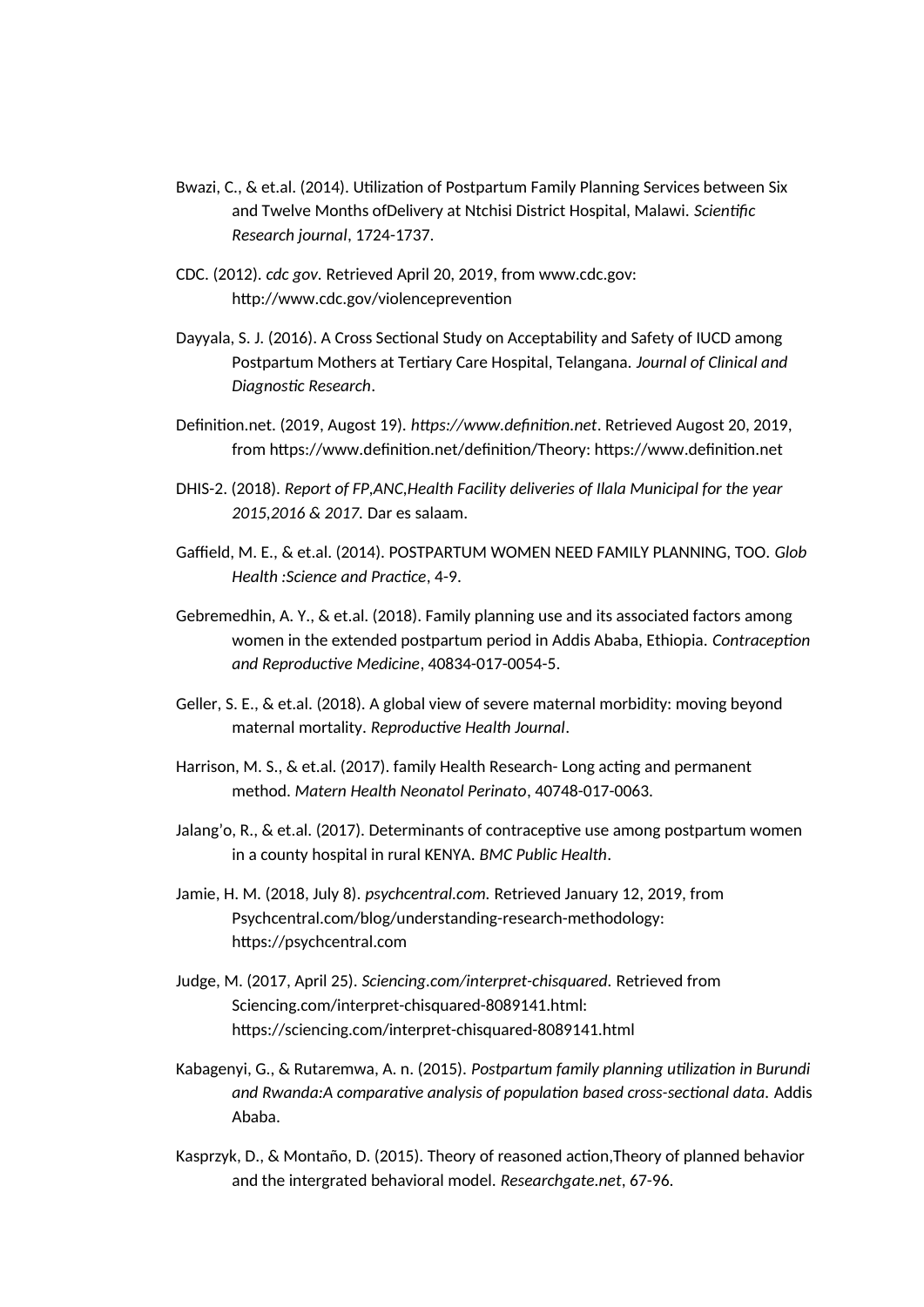- Kathpalia, S. K., & Mustafa, M. (2015). Awereness about Postpar insertion of intrauteline device among anternatal cases. *Med J Armed Forces India*, 221-224.
- Kathpalia, S., & Mustafa, M. (2015). Awereness about Postpar insertion of intrauteline device among anternatal cases. *Med J Armed Forces India*, 221-224.
- Kaydor, V. .., & et.al. (2018). Barriers to acceptance of post-partum family planning among women in Montserrado County, Liberia. *Niger Postgrad Med J*, 143-8.
- Keogh, S., & et.al. (2015). Postpartum Contraception in Northern Tanzania: Patterns of Use, Relationship to Antenatal Intentions, and Impact of Antenatal Counseling. *Ncbi*.
- Koblinsky, M., & et.al. (2012). Maternal Morbidity and Disability and Their Consequences: Neglected Agenda in Maternal Health. *Journal of Health Population and Nutrition*, 124–130.
- Kouyate, A., & Nash-Mercado, R. (2010). *A Guide for Developing Family Planning Messages for Women in the First Year Postpartum.* Baltimore: Youngae Kim.
- Krupar, A. (2018). Asking Program Evaluation Question. *American University Washington, DC*.
- Lowry-Lehnen., T. (2014, February 10). *slideshare.net*. Retrieved December 30, 2018, from https://www.slideshare.net/lehnent/prochaska-and-di-clementes-transtheoreticalmodel-of-change: https://www.slideshare.net
- Mackfallen, A. (2017). *Family Planning Programme Implementation.* Moshi: ISBN978-94- 91676-03-1(print).
- Martin., A. (2015). Theory of planned behavior (TPB). *PMC Article*, 43-50.
- Measure Evaluation. (2018, December 12). *Family Planning and Reproductive Health Indicators Database - Contraceptive prevalence rate (CPR)*. Retrieved from Measure Evaluation: https://www.measureevaluation.org
- MoHCDGEC. (2016). *The National Road Map Strategic Plan to Improve Reproductive, Maternal,Newborn, Child & Adolescent health in Tanzania (2016 - 2020) One Plan II.* Dar es salaam: MoHCDGEC.
- MoHCDGEC. (2016). *The National Road Map Strategic Plan to Improve Reproductive, Maternal,Newborn, Child & Adolescent health in Tanzania (2016 - 2020) One Plan II.* Dar es salaam: MoHCDGEC.
- MoHCDGEC. (2017). *National Family Planing Procedure Mannual.* Dar es salaam: MoHCDGEC.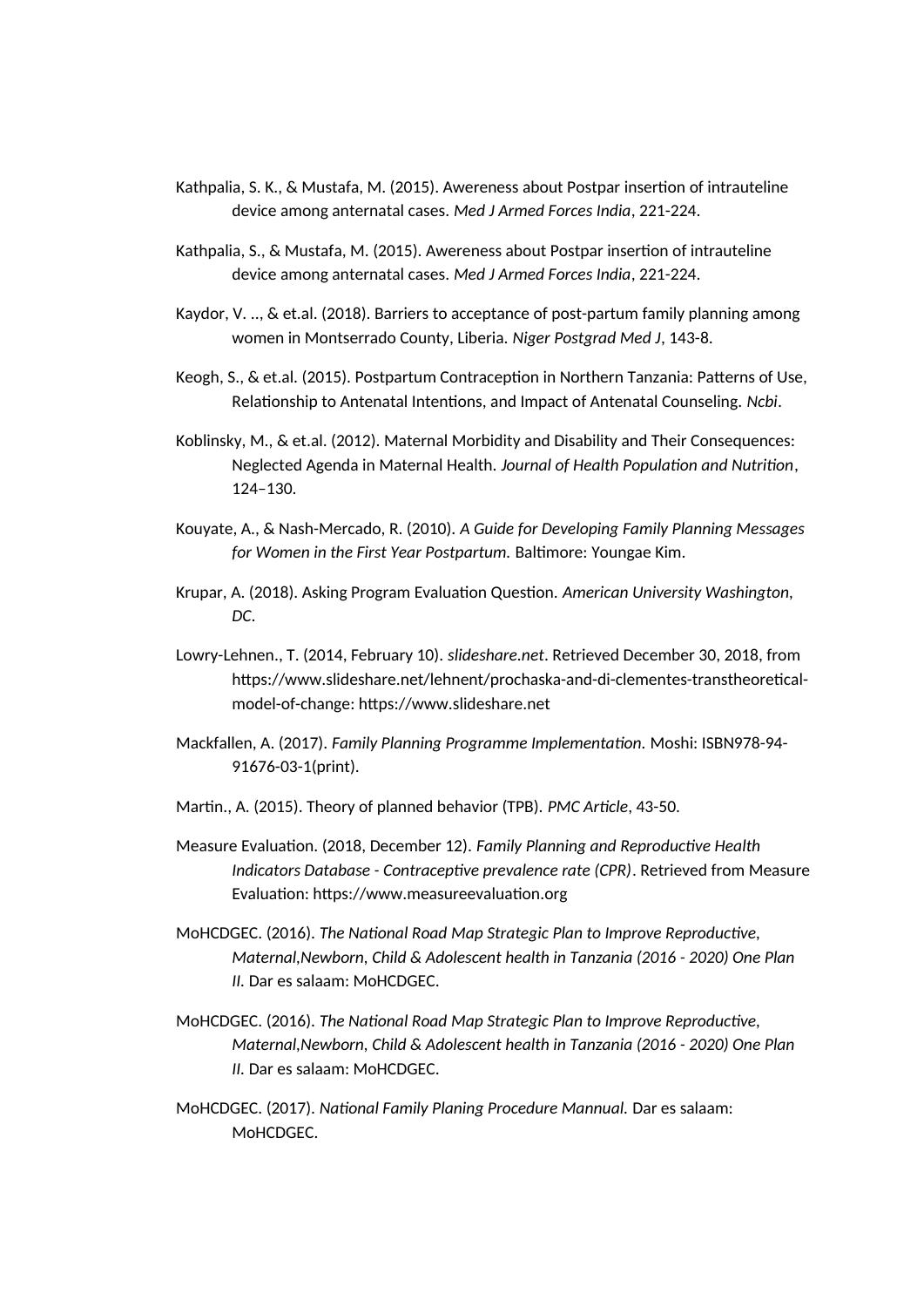- Murray, D. (2019, September 22). *Maternal Mortality Rate, Causes, and Prevention.* Retrieved from https://www.verywellfamily.com/donna-murray-rn-bsn-431519: https://www.verywellfamily.com/donna-murray-rn-bsn-431519
- Ngailo., N. (2017, Augost 30). *www.thecitizen.co.tz*. Retrieved January 3, 2019, from https:// www.thecitizen.co.tz/News/Maternal-mortality-rate-alarming/1840340-4076686- 15haopkz/index.html: https://www.thecitizen.co.tzl
- PATIDAR, J. (2013, May 7). *Writing research objectives*. Retrieved 1 11, 2019, from www.slideshare.net/drjayeshpatidar/writing-research-objectives: https://www.slideshare.net/drjayeshpatidar/writing-research-objectives
- Pfitzer, & et.al. (2015). A facility birth can be the time to start family planning: Postpartum intrauterine device experiences from six countries. *International Journal of Gynecology and Obstetrics*, S54–S61.
- Pfitzer, A., & et.al. (2015). A facility birth can be the time to start family planning: Postpartum intrauterine device experiences from six countries. *International Journal of Gynecology and Obstetrics*, S54–S61.
- Pfitzer; et.al. (2015). A facility birth can be the time to start family planning: Postpartum intrauterine device experiences from six countries. *International Journal of Gynecology and Obstetrics*, S54–S61.
- PSI. (2013). *PPIUCD Services: Start-Up to Scare-up Regional Meeting.* Lusaka: PSI.
- Ray, J. G., & et.al. (2018). Prevalence of Severe Maternal Morbidity and Factors Associated With Maternal Mortality in Ontario, Canada. *Jama network open article/*.
- Rogers. (2003, March 22). *www.ymcaust.ac.in*. Retrieved May 22, 2018, from Diffusion\_of\_Innovations\_Theory: http://www.ymcaust.ac.in
- Rosalind, M., & et.al. (2013). Theory of Planned Behavior, Self-Care Motivation, and Blood Pressure Self-Care. *HHS Public access*, 172–186.
- Rothberg, C. (2017, May 12). *The Phased Approach to Implementation*. Retrieved Augost 2, 2019, from tools4ever.com/blog: https://www.tools4ever.com
- Sileo, K. M., & et.al. (2015). Determinants of family planning service uptake and use of contraceptives among postpartum women in rural Uganda. *Int J Public Health*, 987– 997.
- Singh, M., & et.al. (2015). Awareness and acceptance of contraception in post-partum women. *International Journal of Reproduction, Contraception, Obstetrics and Gynecology*, 690-695.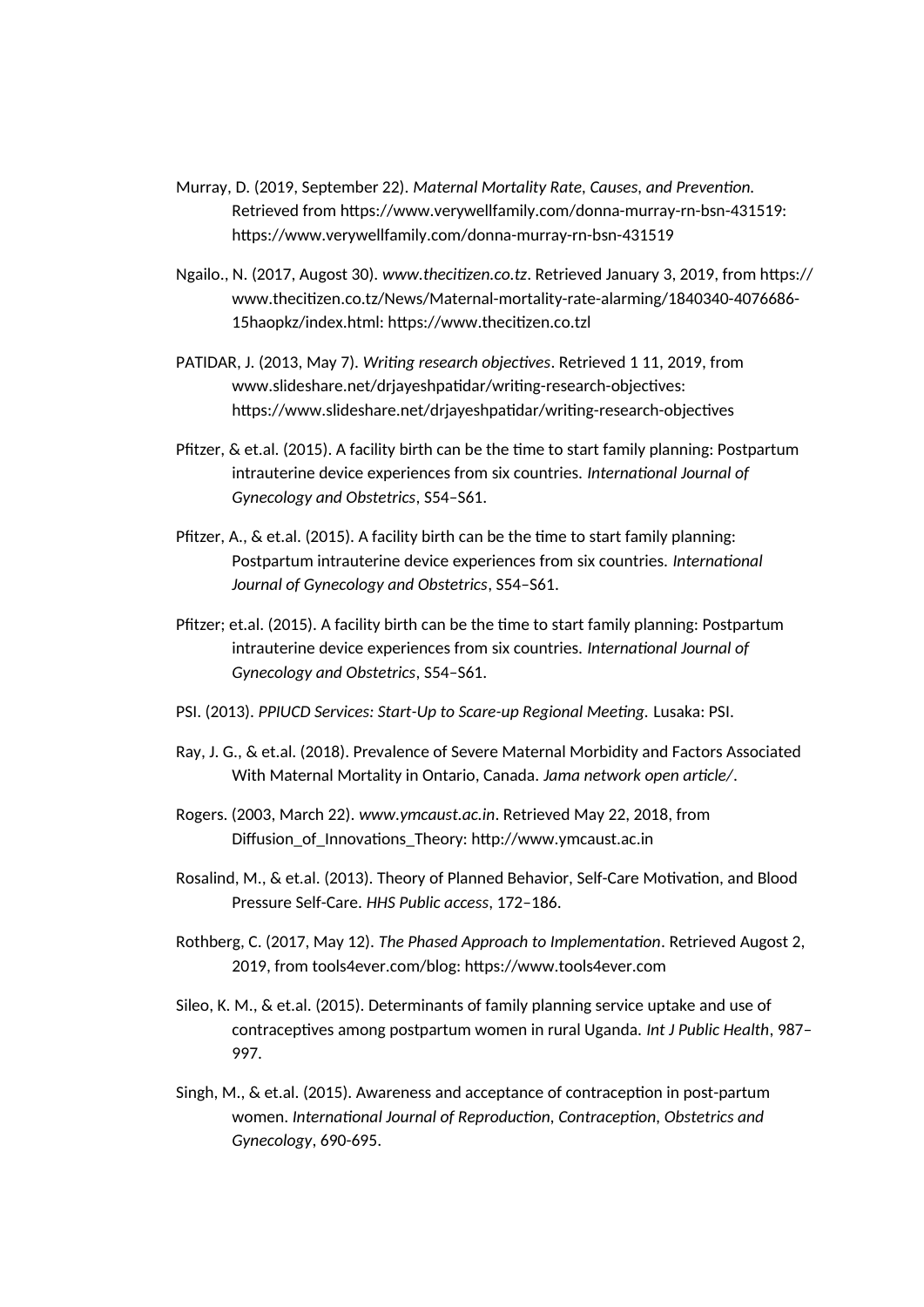- Sultan, S. (2018). The Effects of Education, Poverty, and Resources on Family Planning in Developing Countries. *Clinics in Mother and Child Health*.
- Tanczer, L. m. (2015, November 19). *www.qub.ac.uk*. Retrieved April 11, 2019, from www.qub.ac.uk: https://www.qub.ac.uk
- Tipalti. (2017, December 4). What is the difference between theoretical and empirical literary reviews? Retrieved March 6, 2019, from https://www.quora.com/What-isthe-difference-between-theoretical-and-empirical-literary-reviews: https://www.quora.com/What-is-the-difference-between-theoretical-andempirical-literary-reviews
- TOU. (2018, July 28). *open.edu/openlearncreate/mod/oucontent/view.php*. Retrieved December 12, 2018, from open.edu/openlearncreat: http://www.open.edu
- Umunyana, D., & Mackenzie, J. (2018, March 16). *www.mcsprogram.org*. Retrieved February 12, 2019, from www.mcsprogram.org: https://www.mcsprogram.org
- UNICEF. (2018). *Tanzania Maternal & child health The situation.* Dar-es-salaam: UNICEF Tanzania.
- USAID. (2017, October). *www.fphighimpactpractices.org.* Retrieved February 11, 2019, from www.fphighimpactpractices.org: https://www.fphighimpactpractices.org
- Vinney, C. (2019, January 20). *www.thoughtco.com*. Retrieved Aplil 22, 2019, from Thoughtco.com/social-cognitive-theory: https://www.thoughtco.com
- Weiss, C. h. (1998). *Evaluation Second Edition.* New jersey: Prentice Hall.
- WHO. (2005, October). *Stakeholder analysis.* Retrieved Feburuary 4, 2019, from www.who.int: http://www.who.int
- WHO. (2013, November 13). *apps.who.int.* Retrieved December 18, 2018, from www.who.int/reproductivehealth/publications/family\_planning/ppfp\_strategies: https://www.who.int
- WHO. (2013, Augost 6). *Bulletin of the World Health Organization -Measuring maternal health: focus on maternal morbidity*. Retrieved from Bulletin of the World Health Organization 2013;91:794-796. doi:: https://www.who.int
- WHO. (2013). *Programming Strategies for Postpartum Family Planning.* Geneva: World Health Organization.
- WHO. (2014, June 5). *Bulletin of the World Health Organization-Success factors for reducing maternal and child mortality.* Retrieved from Bulletin of the World Health Organization 2014;92:533-544. doi:: https://www.who.int/bulletin/volumes/92/7/14-138131/en/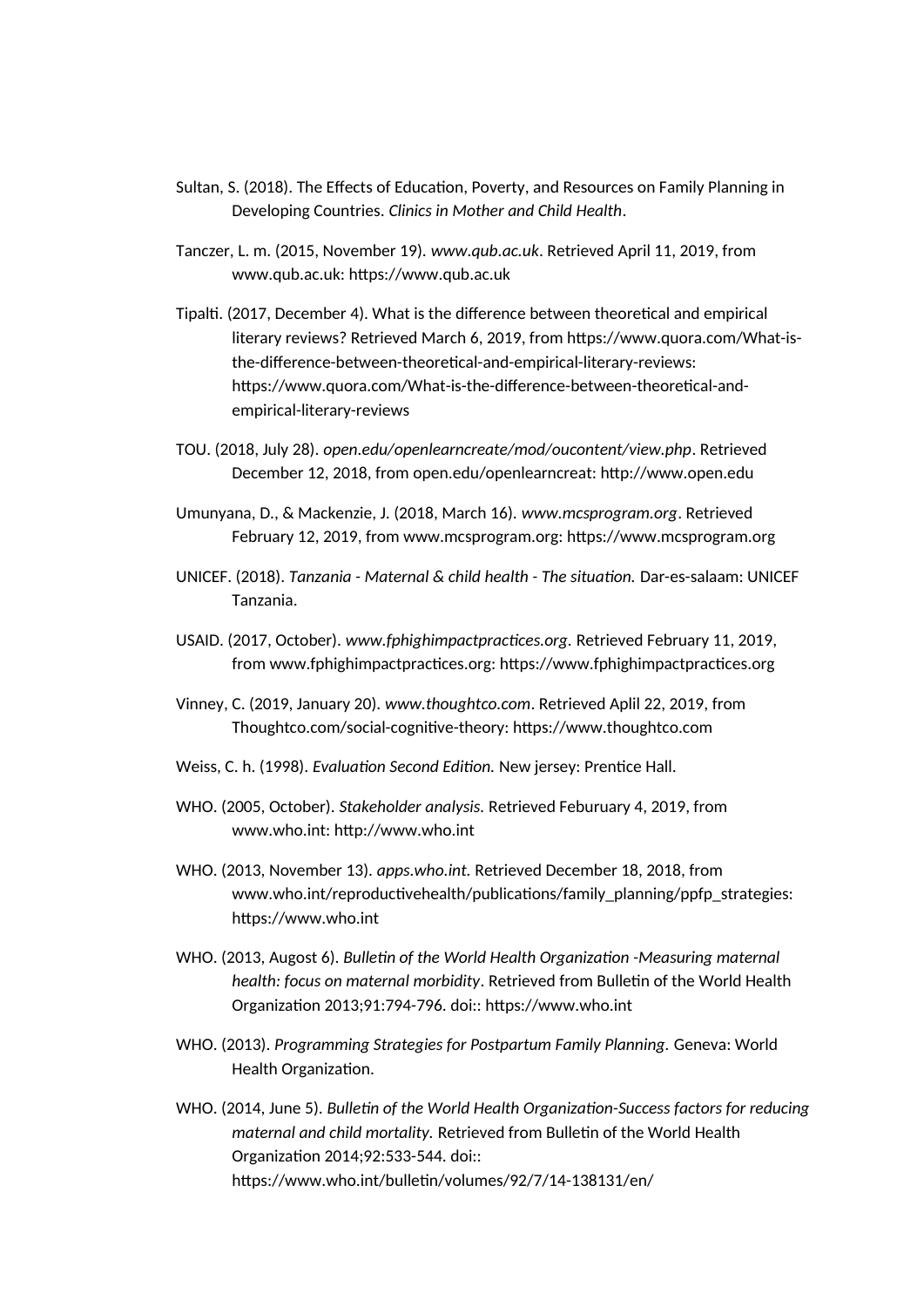- WHO. (2018, 7 28). *Programming strategies for postpartum family planning*. Retrieved from www.who.int: http://apps.who.int/iris/bitstream/10665/93680/1/9789241506496\_eng.pdf.
- WHO. (2019). *Maternal, newborn, child and adolescent health.* Retrieved from Who.int/maternal\_child\_adolescent/topics/maternal/maternal\_perinatal/en/: https://www.who.int/maternal\_child\_adolescent/topics/maternal/maternal\_perin atal/en/
- WHO. (2019, December 12). *Reproductive health family\_planning -unmet\_need\_fp*. Retrieved from who.int: https://www.who.int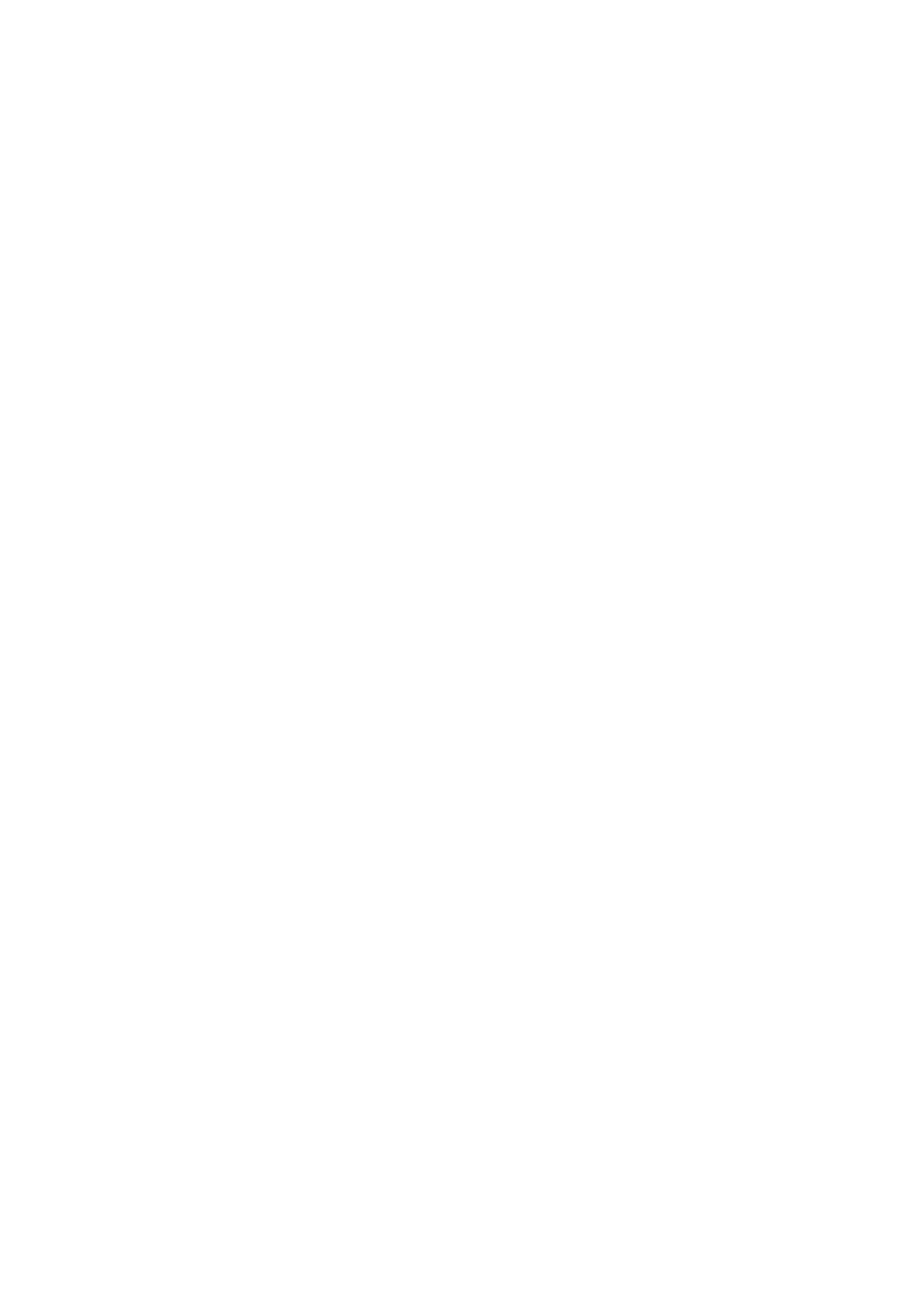#### **APPENDICES**

#### **APPENDIX I**

#### **INFORMED CONSENT FORM**

Dear sir/Madam

I would like to introduce myself to you that, I am Rose M. Ntambuto a student at Mzumbe University. I first thank you for accepting my request to be among the clients who will give needed information in this evaluation study. I am conducting an evaluation research for academic purpose on **"Factors associated with utilization of Immediate Postpartum Family Planning (IPPFP) among post-delivery mothers in Ilala Municipality"** The obtained information will be treated confidential and used for this study only. There are no right or wrong answers, just tick or fill in the blank provided based on how you understand the question according to the instruction given to each question. I would like to remind you not to consult on how to answer questions, since I am interested to know your experience knowledge and your understanding in general on Family Planning as client/HCP who receives/provides services from/at this facility and come up with the findings that will help in increasing the IPPFP utilization. Before we start do you have any question to ask me?

I once again thank you for participating in this study.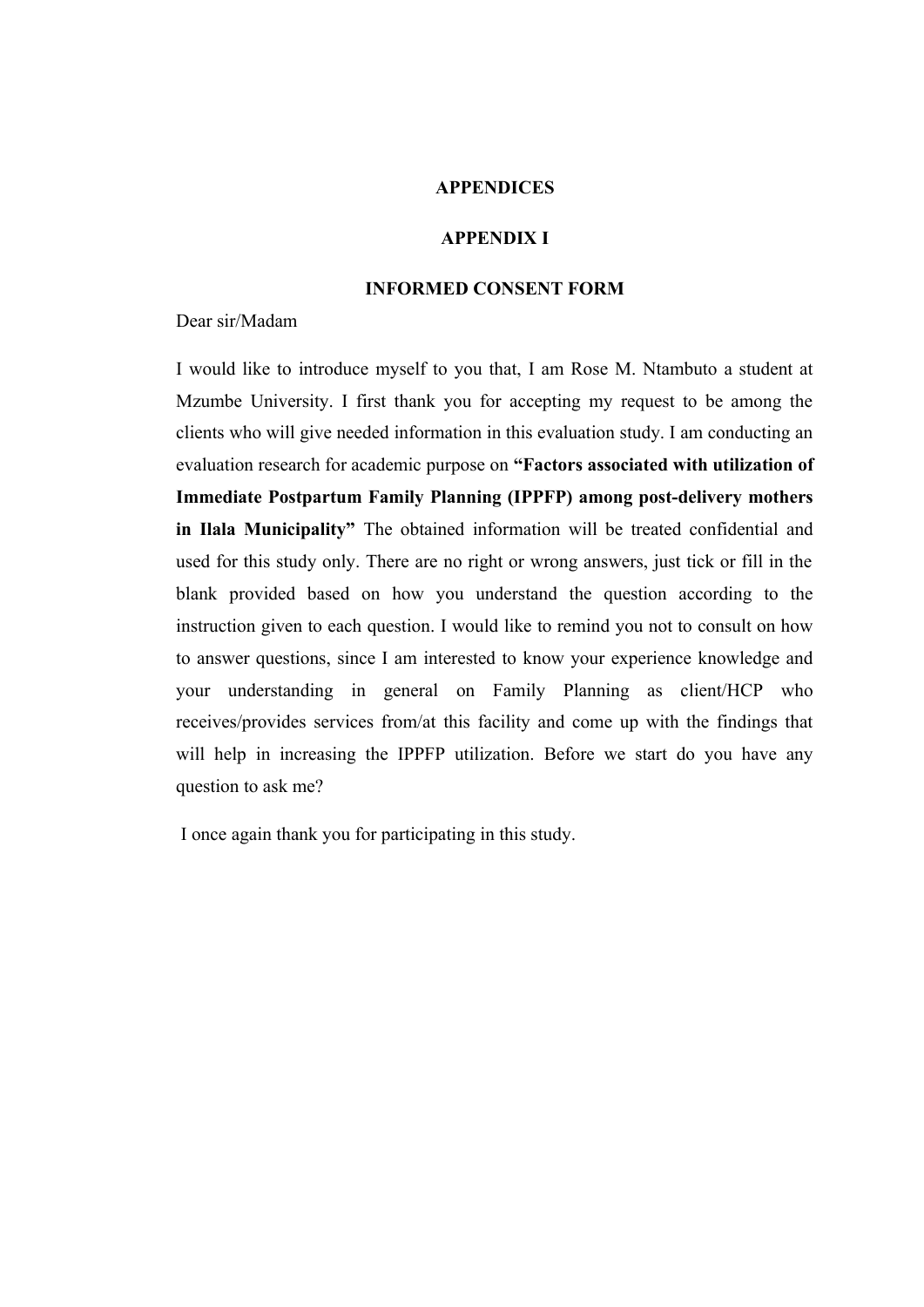#### KIAMBATISHO CHA II

## FOMU YA RUSUSA YA KUHOJIWA

Ndugu,

Awali ya yote ningependa kujitambulisha kwako kuwa mimi ni Rose .M. Ntambuto, mwanafunzi kutoka chuo kikuu cha Mzumbe. Kwanza kabisa nashukuru sana kwa kukubali ombi langu la kuwa mmoja wa wahojiwa watakaonipa taarifa katika tathmini hii ya kitafiti.

Ninafanya tathimini kwa madhumuni ya kitaaluma pekee juu ya "*sababu zinazopelekea matumizi ya huduma ya uzazi wa mpango mara tu baada ya uzazi kwa akina mama waliojifungua"* katika manispaa ya Ilala.Taarifa zitakazopatikana zitabaki kuwa siri na zitatumika kwa matumzi ya utafiti tu. Katika mahojiano haya hakuna jibu sahihi wala lisilo sahihi. Kinachohitajika ni wewe kuweka alama ya vema (V) au kujaza sehemu zilizoachwa wazi kwa kuzingatia namna unavyoelewa swali kwa mujibu wa maelekezo yanayotolewa kwa kila swali.

Ningependa kukukumbusha kutofanya mashauriano juu ya namna ya kujibu maswali kwani ninachokihitaji ni kujua uzoefu, ujuzi na uelewa wako kwa ujumla juu ya uzazi wa mpango kama mteja/mtoa huduma/mhitaji wa huduma katika kitengo hiki hivyo kupata taarifa zitakazosaidia kuongeza matumizi ya huduma za uzazi wa mpango mara baada ya kujifungua.

Kabla hujaanza kujibu je una swali lolote ungependa kuniuliza?

Kwa mara nyingine nakushukuru kwa ushiriki wako katika tathmini ya tafiti hii.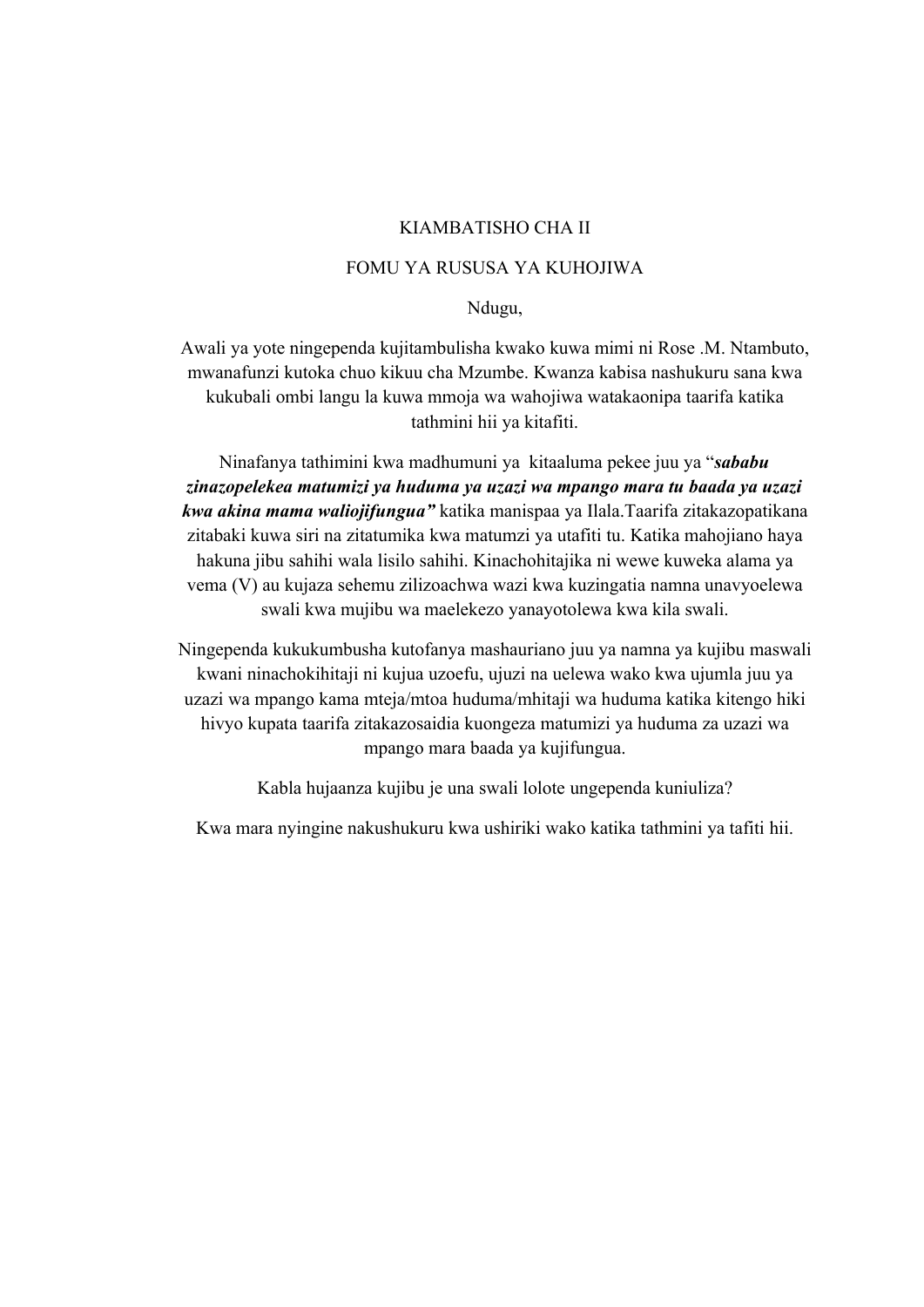# **APPENDIX III**

# **DATA COLLECTION TOOLS**

## **QUESTIONNAIREFOR CLIENTS**

# **TITLE: AN EVALUATION OF IMMEDIATE POSTPARTUM FAMILY PLANNING (IPPFP) UTILIZATION AMONG POST-DELIVERY MOTHERS - A CASE OF ILALA MUNICIPALITY**

**Instruction:** Put a tick in the appropriate answer /fill in the blank

## **PART A: BACKGROUND INFORMATION**

| N  | <b>QUESTION</b>    | <b>RESPOSPONSE /CODE</b>         | <b>ANSWE</b> |  |  |
|----|--------------------|----------------------------------|--------------|--|--|
| O  |                    |                                  | R            |  |  |
|    |                    | 15-24                            |              |  |  |
|    |                    | 25-34<br>2                       |              |  |  |
| 1. | Age of the Client  | $3.35 - 44$                      |              |  |  |
|    |                    | 4. 45 and above                  |              |  |  |
| 2. | Parity of client   | third<br>1. First pregnant<br>to |              |  |  |
|    |                    | pregnancy                        |              |  |  |
|    |                    | 2. Fourth and above pregnancy    |              |  |  |
| 3. | Marital status     | Married                          |              |  |  |
|    |                    | Unmarried<br>$\mathbf{2}$        |              |  |  |
| 4. | Level of Education | 1. Not educated, primary and     |              |  |  |
|    |                    | secondary education              |              |  |  |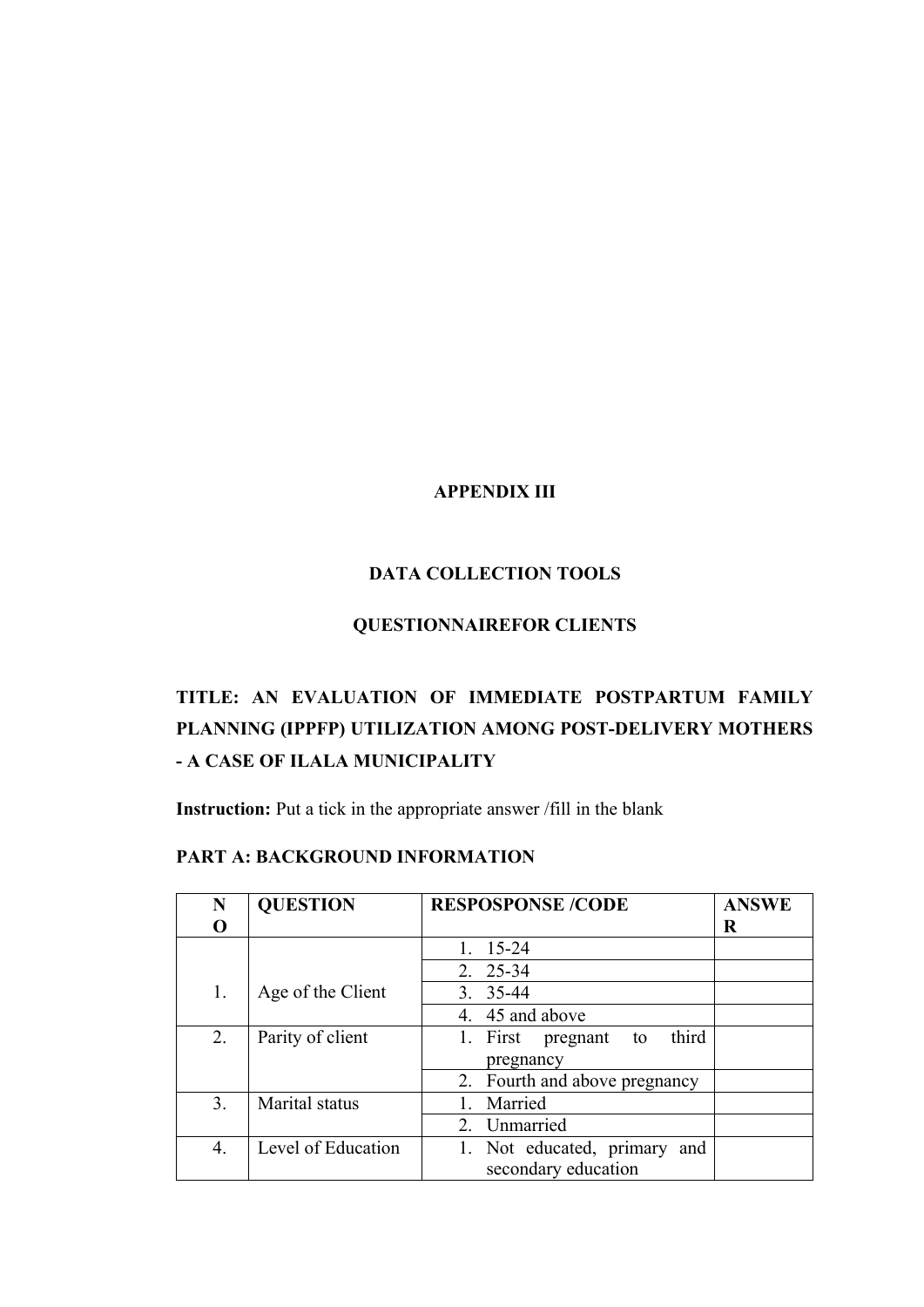|    |                      | 2. Diploma to PHD            |
|----|----------------------|------------------------------|
| 5. | Religion             | Christian.                   |
|    |                      | 2. Moslem.                   |
| 6. | Occupation of client | 1. Employed                  |
|    |                      | 2. Unemployed                |
| 7. | Distance from home   | 1. Less than five kilometers |
|    | to health facility   | 2. More than five kilometers |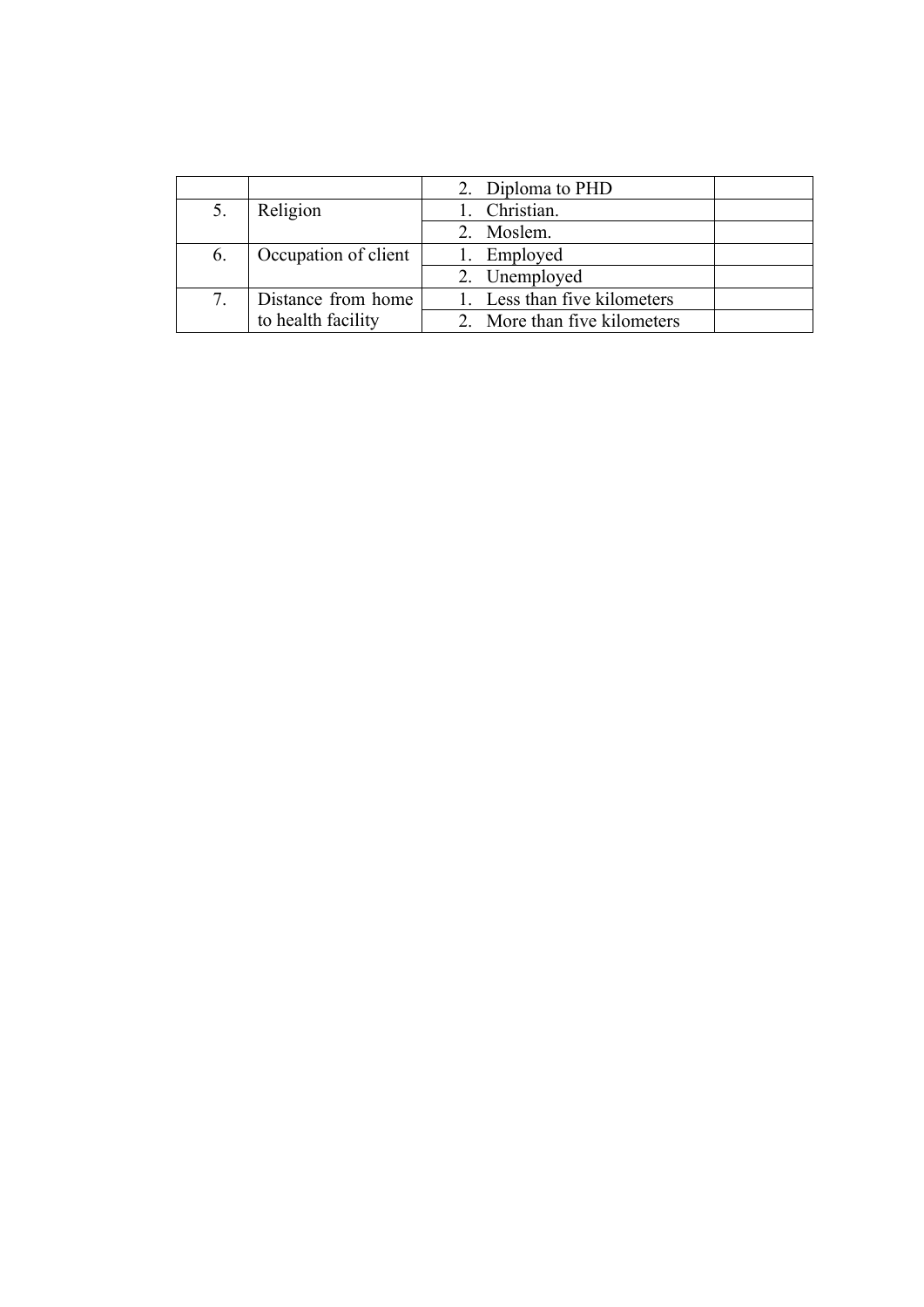|                            | <b>PART B: KNOWLEDGE AND INFORMATION ON IPPFP/ PAFP</b>  |                                                  |               |  |
|----------------------------|----------------------------------------------------------|--------------------------------------------------|---------------|--|
| $\mathbf N$<br>$\mathbf 0$ | <b>QUESTION</b>                                          | <b>RESPOSPONSE /CODE</b>                         | <b>ANSWER</b> |  |
|                            | Have you ever heard about                                | 1. Yes                                           |               |  |
| 8.                         | family planning Method<br>before                         | 2. No                                            |               |  |
|                            |                                                          | 1. Media                                         |               |  |
|                            | If<br>your response<br>1n                                | 2. HF by HCP                                     |               |  |
| 9.                         | Question 8 above is "Yes",                               | Community by CHWs<br>3.                          |               |  |
|                            | where did you get                                        | Peer group<br>4.                                 |               |  |
|                            | information about IPPFP /                                | Mass campaign<br>5.                              |               |  |
|                            | PAFP tick in appropriate<br>number.                      | 6. ICT Materials                                 |               |  |
|                            | If no go to Qn. No 10                                    | Partner/Family member<br>7.                      |               |  |
| 10.                        | Have you ever used family                                | 1. Yes                                           |               |  |
|                            | planning methods before?                                 | 2. No                                            |               |  |
|                            | Do you know any family                                   | 1. Yes                                           |               |  |
| 11.                        | planning contraceptive<br>methods?                       | 2. No                                            |               |  |
|                            |                                                          | 1. Pills                                         |               |  |
|                            | If "Yes" in Question 11,                                 | Injection<br>2.                                  |               |  |
| 12.                        | mention them                                             | 3. IUCD                                          |               |  |
|                            |                                                          | 4. Implants                                      |               |  |
|                            |                                                          | Condom<br>5.                                     |               |  |
|                            |                                                          | 6. Natural                                       |               |  |
|                            |                                                          | 7. BTL/Vasectomy                                 |               |  |
| 13.                        | If the answer in Question 9                              | 1. Yes                                           |               |  |
|                            | above is number 2 or 3.                                  | 2. No                                            |               |  |
|                            | Did you have counselling<br>session                      |                                                  |               |  |
| 14.                        | If in Question 12 above is<br>who conducted<br>Yes,      | HCP<br>1.                                        |               |  |
|                            | counselling session.                                     | 2. CHW                                           |               |  |
| 14.                        | If in Question 13 above is                               | Individual counselling<br>1.                     |               |  |
|                            | number 1, what was the                                   | 2. Group counselling                             |               |  |
|                            | setup of counselling. And<br>if the answer is "No" go to | Both individual and group<br>3.<br>counselling   |               |  |
|                            | Question number 20.                                      |                                                  |               |  |
| 15.                        | In which section in HF you                               | <b>RCH</b><br>1.                                 |               |  |
|                            | had counselling<br>(tick)                                | During Admission<br>2.                           |               |  |
|                            | applicable)                                              | During Delivery<br>3.                            |               |  |
|                            |                                                          | During Discharge<br>4.                           |               |  |
| 16.                        | What did you learn in<br>counselling session<br>you      | Types of FP methods<br>1.<br>available in the HF |               |  |
|                            | attended? Tick them                                      | 2. Side effect of each method,                   |               |  |
|                            |                                                          | and its reversibility.                           |               |  |
|                            |                                                          | Indication<br>3.<br>and                          |               |  |
|                            |                                                          | contraindication of each                         |               |  |
|                            |                                                          | method                                           |               |  |
|                            |                                                          | 4. Medical Eligibility Criteria                  |               |  |
|                            |                                                          | Timing for IPPFP/PAFP.<br>5.                     |               |  |
|                            |                                                          | Prevention of HIV and IPC<br>6.                  |               |  |
| 17.                        | Was the session clearly<br>understood                    | 1.Yes                                            |               |  |
|                            |                                                          | 2.No                                             |               |  |
| 18                         | Have<br>used<br>you<br>ever                              | 1.Yes<br>بتده                                    |               |  |
|                            |                                                          |                                                  |               |  |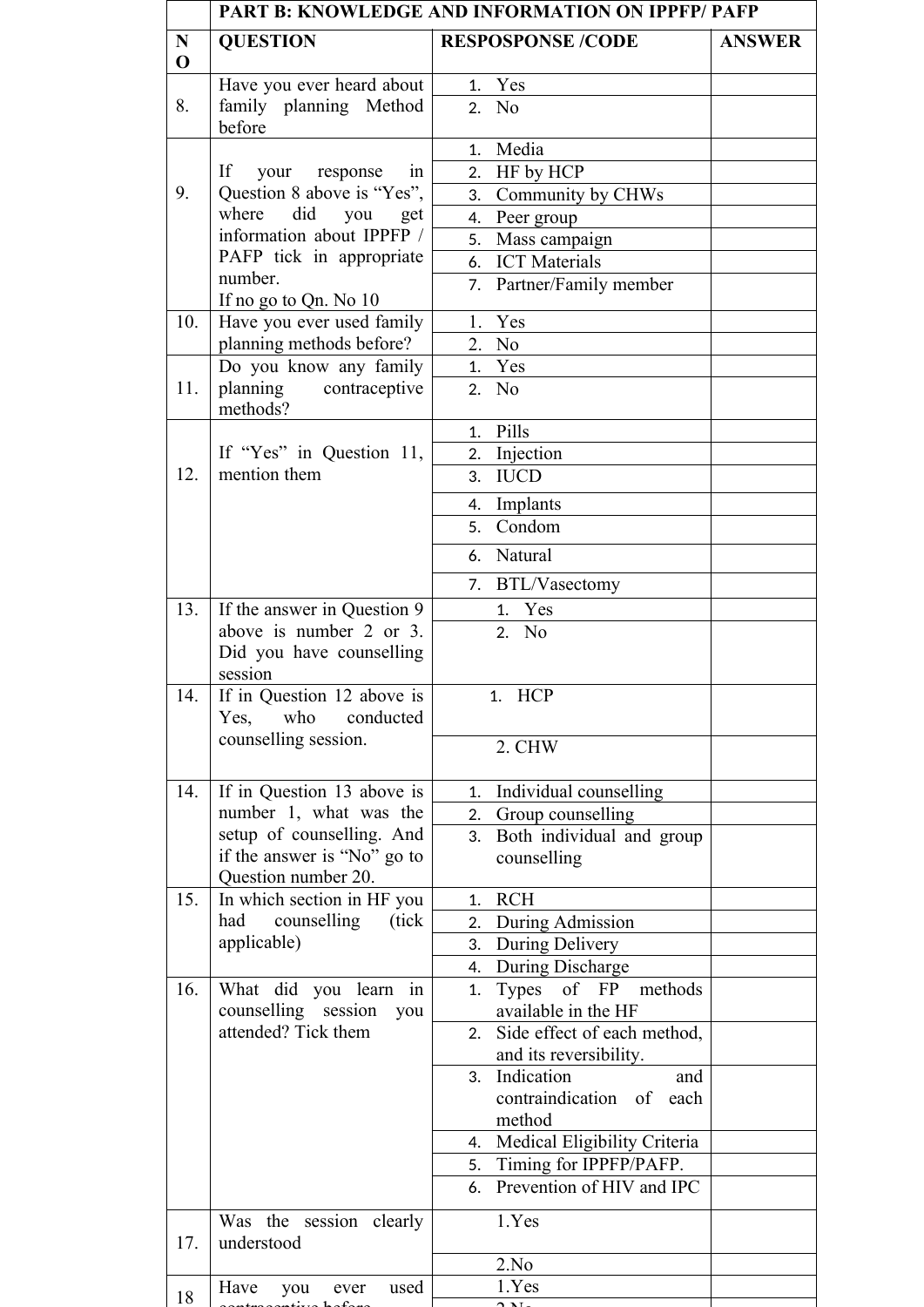| Are Health care provider enough          |                                                             | 1.Yes                   |
|------------------------------------------|-------------------------------------------------------------|-------------------------|
| 30.                                      | in comparing to clients who are<br>waiting for the service? | 2.No                    |
| 31.                                      | Is the space for FP service                                 | 1.Yes                   |
|                                          | available                                                   | 2.No                    |
|                                          | If "Yes" in Question 27 above, is                           | 1.Yes                   |
| 32.<br>the room adequate?                |                                                             | 2.No                    |
| many client/clients<br>How<br>are<br>33. |                                                             | 1.0 ne client           |
|                                          | saved in one room at some time                              | 2. More than one client |
| 34.                                      | Is there any confidentiality?                               | 1.Yes                   |
|                                          |                                                             | 2.No                    |
| 35.                                      | Is there enough furniture<br>to                             | 1.Yes                   |
| accommodate all FP clients?              |                                                             | 2.No                    |
| 36.                                      | Mention any four suggestions /                              | 1.                      |
|                                          | opinions that can increase IPPFP/                           | 2.                      |
|                                          | <b>PAFP</b> utilization                                     | 3.                      |
|                                          |                                                             | 4.                      |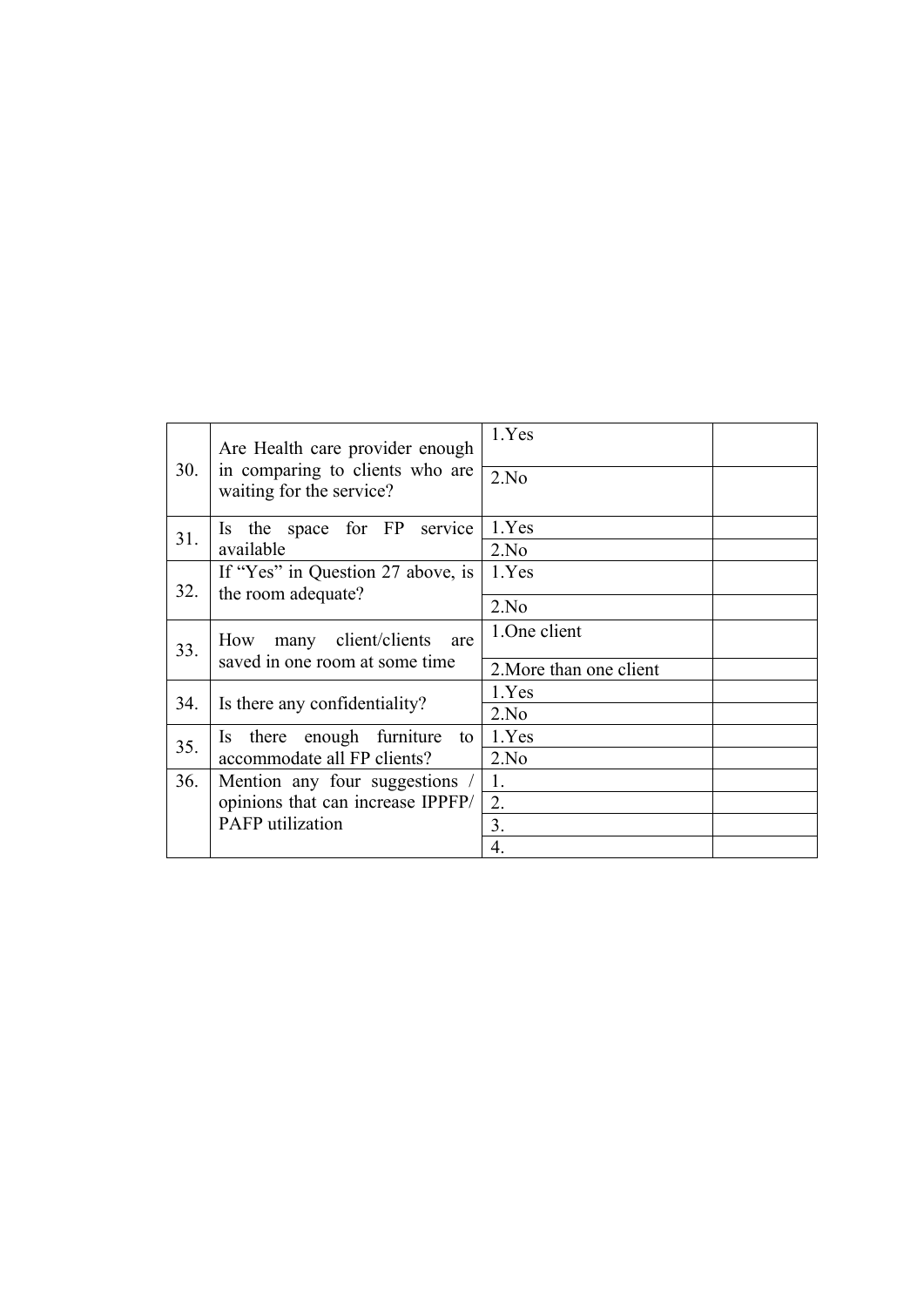#### **APPENDIX IV**

#### **DODOSO LA WATEJA**

**KICHWA: TATHIMINI YA UTOAJI WA HUDUMA YA UZAZI WA MPANGO MARA BAADA YA KUJIFUNGUA /KUHARIBIKA KWA MIMBA(IPPFP/PAFP)-KATIKA HALMASHAURI YA MANISPAA YA ILALA.**

**Maelekezo:**Weka vema katika eneo husika /Jaza katika eneo lililoachwa wazi.

| N                | <b>SWALI</b>                | 2 JIBU                                                | <b>TIKI</b> |
|------------------|-----------------------------|-------------------------------------------------------|-------------|
| $\overline{O}$   |                             |                                                       | JIB         |
|                  |                             |                                                       | U           |
| 1.               | Umri wa Mteja               | $15 - 24$<br>1.                                       |             |
|                  |                             | $25 - 34$<br>2 <sup>1</sup>                           |             |
|                  |                             | 3. 35-44                                              |             |
|                  |                             | 4. 45 na Zaidi                                        |             |
| 2.               | Umezaa mara ngapi           | 1. Uzao wa 1-3                                        |             |
|                  |                             | 2. Uzao wa nne na Zaidi                               |             |
| 3 <sub>1</sub>   | Hali ya ndoa                | 1.Ameolewa                                            |             |
|                  |                             | 2.Hajaolewa                                           |             |
| $\overline{4}$ . | Kiwango cha elimu           | 1.Hajasoma, darasa la saba hadi kidato                |             |
|                  |                             |                                                       |             |
|                  |                             | cha nne                                               |             |
|                  |                             | 2. Diploma naelimuyajuu                               |             |
| 5.               | Dhehebu                     | 1.Mkristo                                             |             |
|                  |                             | 2.Muislam                                             |             |
| 6.               | Hali ya ajira               | 1. Ameajiriwa                                         |             |
|                  |                             | 2.Hajaajiriwa                                         |             |
| 7.               | Umbali kutoka nyumbani      | 1. Chini ya kilometa 5                                |             |
|                  | hadi kituo cha kutolea      | 2. Zaidi ya kilometa 5                                |             |
|                  | huduma                      |                                                       |             |
|                  |                             |                                                       |             |
|                  |                             | SEHEMU B: UFAHAMU NA TAARIFA JUU YA UTUMIAJI WA UZAZI |             |
|                  |                             | WA MPANGO MARA BAADA YA KUJIFUNGUA /KUHARIBU MIMBA.   |             |
| 8                | Ulishawahi<br>kusikia       | 1.Ndiyo                                               |             |
|                  | habari<br>uzazi<br>wa<br>za | 2.Hapana                                              |             |

## **SEHEMU A: TAARIFA ZA MTEJA**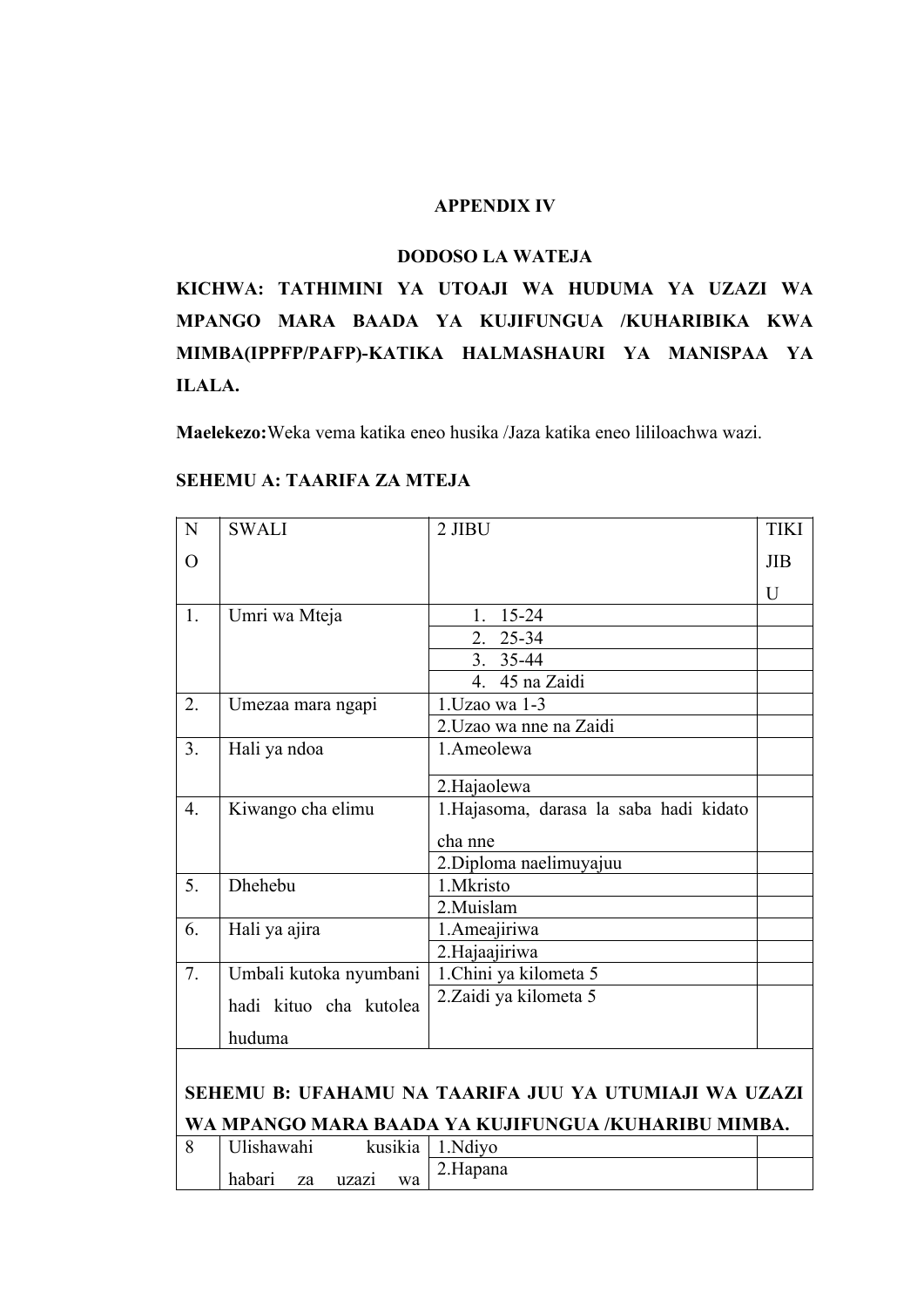| 9.  | <del>mpango<br/>Kama</del><br>"Ndiyo" katika | 1. Vyombo vyahabari                  |  |
|-----|----------------------------------------------|--------------------------------------|--|
|     |                                              | 2. Vituo vya kutolea huduma na watoa |  |
|     | swali namba 8 hapo juu,                      |                                      |  |
|     | Habari hizo za utumiaji                      | huduma wa afya (HCP).                |  |
|     |                                              | 3.Kwenye jamii na watoa huduma za    |  |
|     | wa uzazi wa mpango                           | afya wa jamii(CHW's)                 |  |
|     | baada<br>mara<br>ya                          | 4. Makundi rika                      |  |
|     | kujifungua/kuharibika                        | 5. Kampeni za uhamasishaji           |  |
|     |                                              | 6. Vipeperusi na mabango mbalimbali  |  |
|     | mimba, ulizipata<br>kwa                      | 7. Mwenza /mwanafamilia.             |  |
|     | wapi. (weka<br>vema                          |                                      |  |
|     | sehemu ulizopata taarifa)                    |                                      |  |
|     | Kama jibuni "Hapana"                         |                                      |  |
|     | nenda swali namba 10.                        |                                      |  |
| 10. | kutumia<br>Ulishawahi                        | 1.Ndiyo                              |  |
|     | uzazi wa mpango                              | 2.Hapana                             |  |
| 11. | Unafahamu njia yoyote                        | 1.Ndiyo                              |  |
|     | ya uzazi wa mpango?                          | 2.Hapana                             |  |
| 12. | "Ndiyo" katika<br>Kama                       | 1.Vidonge                            |  |
|     | swali namba 11 weka                          | 2.Sindano                            |  |
|     |                                              | 3. Kipandikizi                       |  |
|     | vema kwenye njia zote                        | 4.Kitanzi                            |  |
|     | uzazi wa mpango<br>za                        | 5.Kondomu                            |  |
|     | unazofahamu                                  | 6. Njia zaasali                      |  |
|     |                                              | 7.Kufunga kizazi                     |  |
| 13. | Kama jibu katika swali                       | 8<br>1.Ndiyo                         |  |
|     |                                              | 2.Hapana                             |  |
|     | namba 9 hapo juu ulipata                     |                                      |  |
|     | taarifa kwa mtoa huduma                      |                                      |  |
|     | wa kituo cha huduma za                       |                                      |  |
|     | afya. Ulipewa elimu ya                       |                                      |  |
|     | unasihi juu ya uzazi wa                      |                                      |  |
|     | mpango.                                      |                                      |  |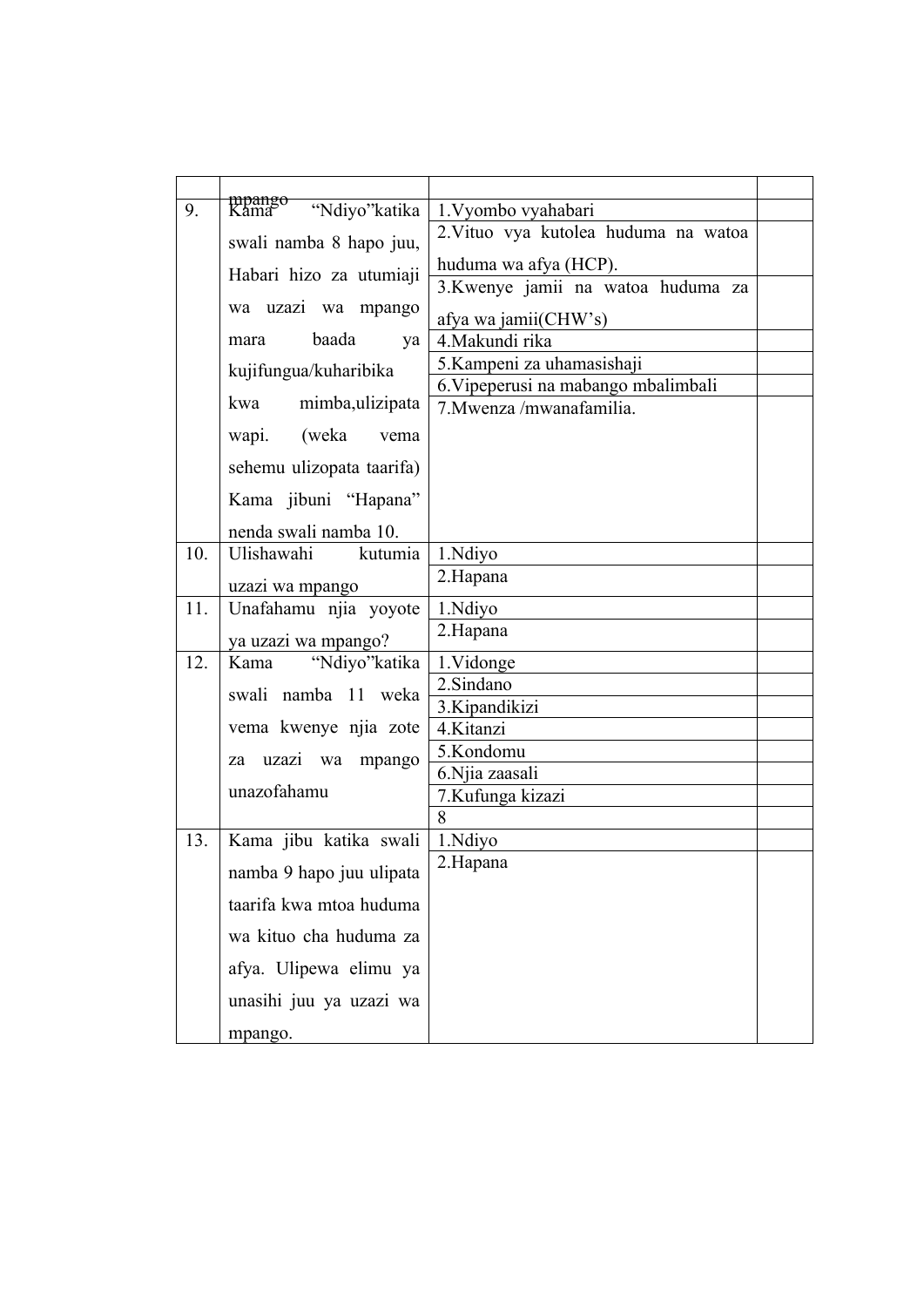| 14. | Kama "Ndiyo katika swali la 12                  | 1. Mtoa huduma wa Afya wa kituo       |
|-----|-------------------------------------------------|---------------------------------------|
|     | hapo juu nani alitoa elimu ya                   | cha kutolea huduma.                   |
|     | ushauri nasaha                                  | 2.Mtoa huduma ya Afya katika          |
|     |                                                 | jamii                                 |
| 15. | Kama katika swali 13 hapo juu                   | 1. Ushauri wa mtu mmoja               |
|     | jibuni 1, mpangilio ulikuwaje                   | 2. Ushauri wa kundi                   |
|     | wakati wa utoaji wa ushauri                     | kundi<br>3.ushauri<br>mtu<br>wa<br>na |
|     |                                                 | mmojammoja.                           |
| 16. | nasaha.<br>kipi<br>Katika<br>kitengo<br>ulipata | 1.Kitengo cha mama, baba na mtoto     |
|     |                                                 | 2. Wakati<br>kulazwa<br>ulipo<br>wa   |
|     | ushauri nasaha                                  | kuwaunakuja, kujifungua. kuharibika   |
|     |                                                 |                                       |
|     |                                                 | mimba<br>3. Wakati                    |
|     |                                                 |                                       |
|     |                                                 | wakujifungua/kuharibikamimba          |
|     |                                                 | 4. Wakatiwakuruhusiwakurudinyum       |
|     |                                                 | bani.                                 |
| 17. | Ulijifunzaninikatikasomo<br>la                  | 1.Njia                                |
|     | ushaurinasaha(wekavemakwaya                     | mbalimbalizilizopozauzaziwampan       |
|     | leuliyojifunza)                                 | g <sub>o</sub>                        |
|     |                                                 | 2. Madharayatokanayonakilanjia.       |
|     |                                                 | 3. Vigezo                             |
|     |                                                 | vyakutumia/kutotumiakwakilanjia       |
|     |                                                 | 4.Sababuzakitaalamzautumiajiwaki      |
|     |                                                 | lanjia.                               |
|     |                                                 | 5.Muda                                |
|     |                                                 | wautoajiwauzaziwampangobaadaya        |
|     |                                                 | kujifungua                            |
|     |                                                 | 6. Uzuiajiwamaambukiziyaukimwin       |
|     |                                                 | autunzajiwa taka (utakasajiwa taka    |
|     |                                                 | hatarishinazisizoharishi).            |
| 18. | Somolilielewekavizuri                           | 1.Ndiyo                               |
|     |                                                 | 2.Hapana                              |
| 19  | Je                                              | 1.Ndiyo<br>2.Hapana                   |
|     | UpotayarikutumiauzaziwaMpan                     |                                       |
|     | gobaadayakujifungua?                            |                                       |
|     | kablahujaruhusiwa                               |                                       |
| 20  | Kama jibuni "Ndiyo" swali la                    | 1. Watoto                             |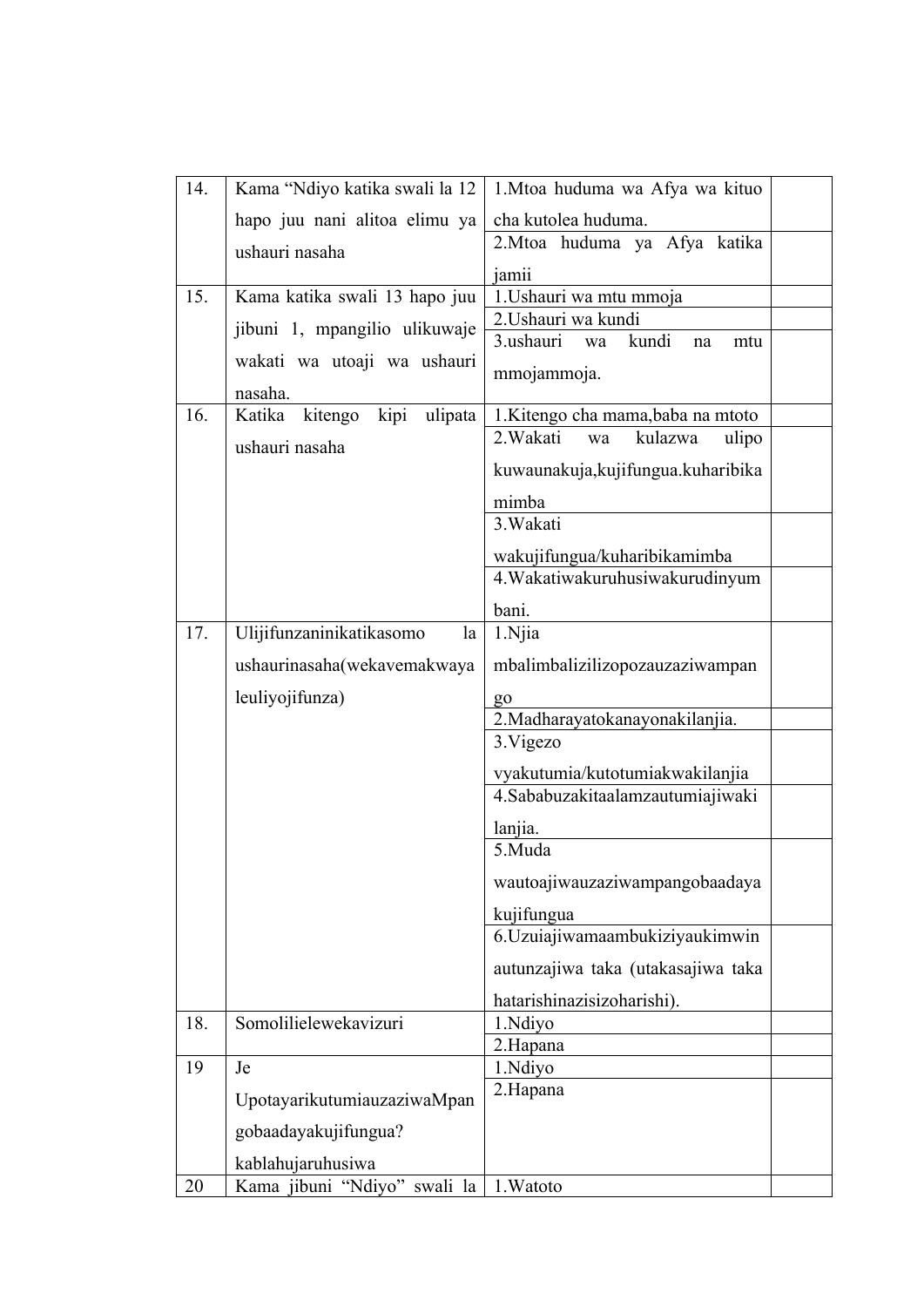|     | 17,                              | wapishaneumrikatiyamtotonamtoto                     |
|-----|----------------------------------|-----------------------------------------------------|
|     |                                  |                                                     |
|     | wekavemakwenyesababuzilizof      | mwingine.mudaunaoshauriwakitaal                     |
|     | anyauamuekutumiauzaziwampa       | amu(baadayamiakamiwili)                             |
|     | ngo                              | 2.Hali yauchumisiyonzuri                            |
|     |                                  | 3.Afya yangusiyonzuri                               |
|     |                                  | 4. Idadiya Watotonilionaoinatosha                   |
| 21. | Kama                             | 1.Kabla                                             |
|     |                                  |                                                     |
|     | ulikuwatayarikupewahudumaUl      | yakuruhusiwakurudinyumbanibaad                      |
|     | ipewawakatigani                  | ayakujifungua                                       |
|     |                                  | 2. Siku nyinginebaadayakuruhusiwa                   |
| 22  | Kama jibukatikaswali<br>20<br>la | 1. Wahudumu walikuwawachache                        |
|     | niNamba<br>2,                    | 2.Nilikuwa namaumivumakali<br>3. Vifaa vilikosekana |
|     | Sababuganiilisababishausipateu   |                                                     |
|     | zaziwampangosikuhiyo             |                                                     |
| 23. | Sababuzipizilifanyausitumienjia  | 1.Mwenzi/nduguzanguwalikataa                        |
|     |                                  | 2.Dini hairuhusu                                    |
|     | zauzaziwampango                  | 3.Dawa hazikupatikanahospitali                      |
|     |                                  | 4. Watoto hawajatosha                               |
|     |                                  | 5.Naogopa                                           |
|     |                                  | kutumiakutokananamaumivubaada                       |
|     |                                  | yakujifungua                                        |
|     |                                  | 6.Nachelewa                                         |
|     |                                  | kupatasikuzangu, hivyosinasababuy                   |
|     |                                  | akutumiamarabaadayakujifungua                       |
| 24  | Swalinamba<br>13<br>Kama         | 1. Uhamasishaji                                     |
|     | ulipatahudumakwamtoahuduma       | waUtumiajiwauzaziwampango                           |
|     | waafyakutokakwamhudumuwaa        | 2.Ushauri                                           |
|     | fyakatikangaziyajamii,           | nasahawautumiajiwauzaziwampang                      |
|     | ulipatahudumagani.(wekavema)     | $\mathbf 0$                                         |
|     |                                  | 3. Ufuatiliaji                                      |
|     |                                  | wawatejawauzaziwampango                             |
|     |                                  | 4.Rufaa kw ajiliyauzaziwampango                     |
| 25  | Unafikirinisababuzipizinazosab   | 1.                                                  |
|     | abishawazazibaadayakujifungua    | 2.<br>$\overline{3}$ .                              |
|     |                                  |                                                     |
|     | kuharibikakwamimbahawatumii      |                                                     |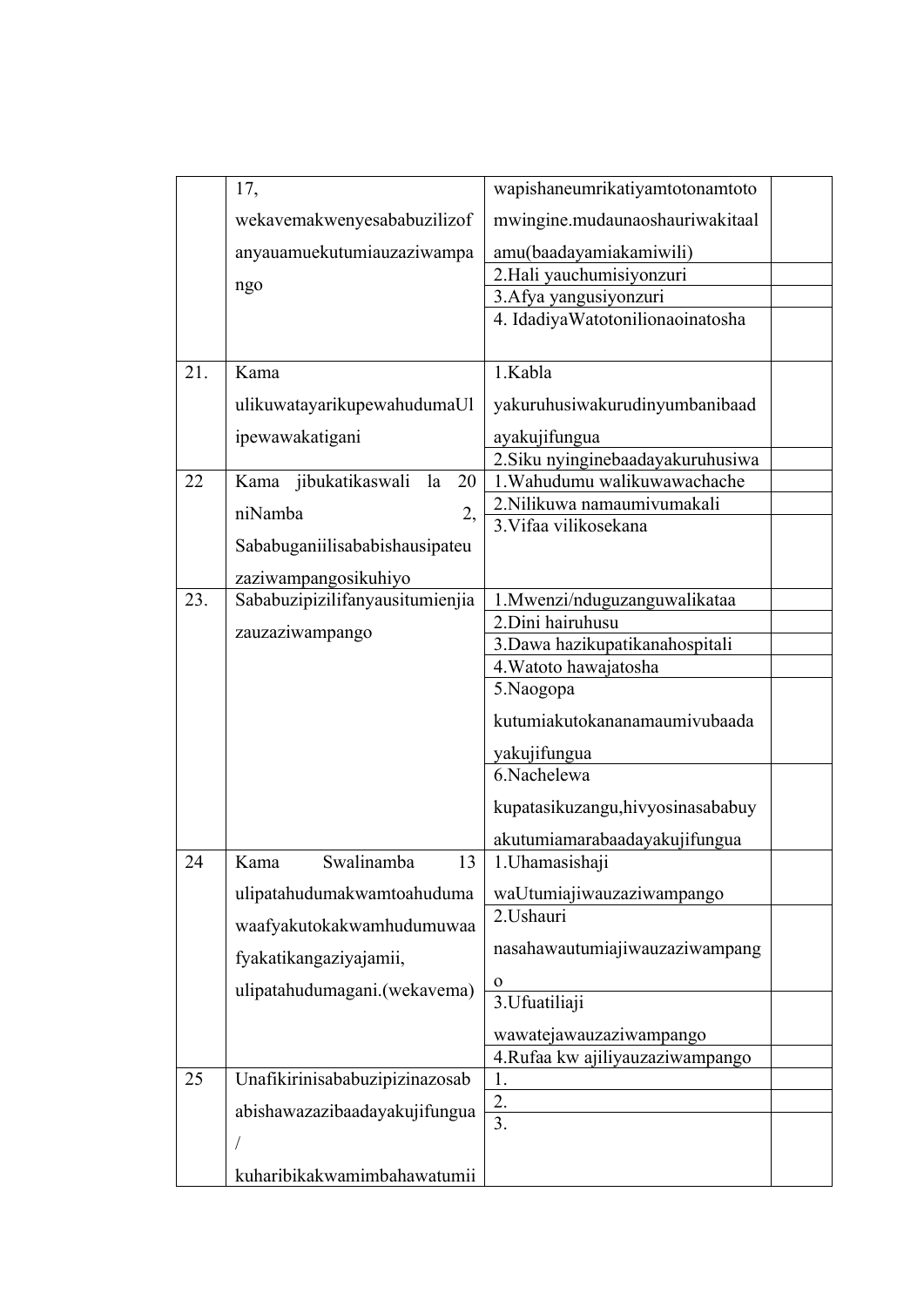|     | uzaziwampango.                                |                                                         |
|-----|-----------------------------------------------|---------------------------------------------------------|
|     | Tajasababutatu.                               |                                                         |
|     |                                               | SEHEMU C: UPATIKANAJI WA VIFAA NA HUDUMA YA UZAZI WA    |
|     | <b>MPANGO</b>                                 |                                                         |
| 26. | Uliwahikosahudumayauzaziwa                    | 1.Ndiyo                                                 |
|     | mpangokwanjiauliyotakakutumi                  | 2.Hapana                                                |
|     | $a$ ?                                         |                                                         |
| 27. | "Ndiyo"<br>Kama                               | 1.                                                      |
|     | katikaswalinamba<br>22                        | 2.                                                      |
|     | tajanjiazipihukupata.                         | $\overline{3}$ .                                        |
| 28. | Baadayakukosahizonjiaulichuk                  | 1. Kununua duka la dawa                                 |
|     |                                               | 2.Kwenda                                                |
|     | uauamzigani?                                  | kituokinginenilipoambiwaniendeku                        |
|     |                                               |                                                         |
|     |                                               | patahuduma(rufaa)<br>3. Sikuwana fedhanilia muakurudiny |
|     |                                               |                                                         |
|     |                                               | umbani.                                                 |
| 29. | Watoahudumawanatosha                          | 1.Ndiyo<br>2.Hapana                                     |
| 30. | Je unatumia muda gani kupata                  | 1.Ndani yamasaamawili                                   |
|     |                                               | 2.Zaidi ya masaa mawili                                 |
| 31  | huduma?<br>Eneo la kutolea huduma ya          | 1.Ndiyo                                                 |
|     |                                               | 2.Hapana                                                |
|     | uzazi wa mpango linatosha<br>Chumba kinatosha |                                                         |
| 32. |                                               | 1.Ndiyo<br>2.Hapana                                     |
| 33. | Ni<br>wateja<br>wangapi                       | 1.Mmoja                                                 |
|     |                                               | 2. Zaidi ya mmoja                                       |
|     | wanahudumiwa katika chumba                    |                                                         |
|     | kimoja kwa wakati mmoja?                      |                                                         |
| 34. | Je kuna usiri unapohudumiwa?                  | 1.Ndiyo                                                 |
| 35. | Je viti vilivyopo vinawatosha                 | 2.Hapana<br>1.Ndiyo                                     |
|     |                                               | 2.Hapana                                                |
|     | wateja wote mnaosubiri kupata                 |                                                         |
|     | uzazi wa mpango?                              |                                                         |
| 36. | mapendekezo<br>Taja<br>ambayo                 |                                                         |
|     | yanaweza kuongeza utumiaji                    |                                                         |
|     | wa uzazi wa mpango baada ya                   |                                                         |
|     | kujifungua.                                   |                                                         |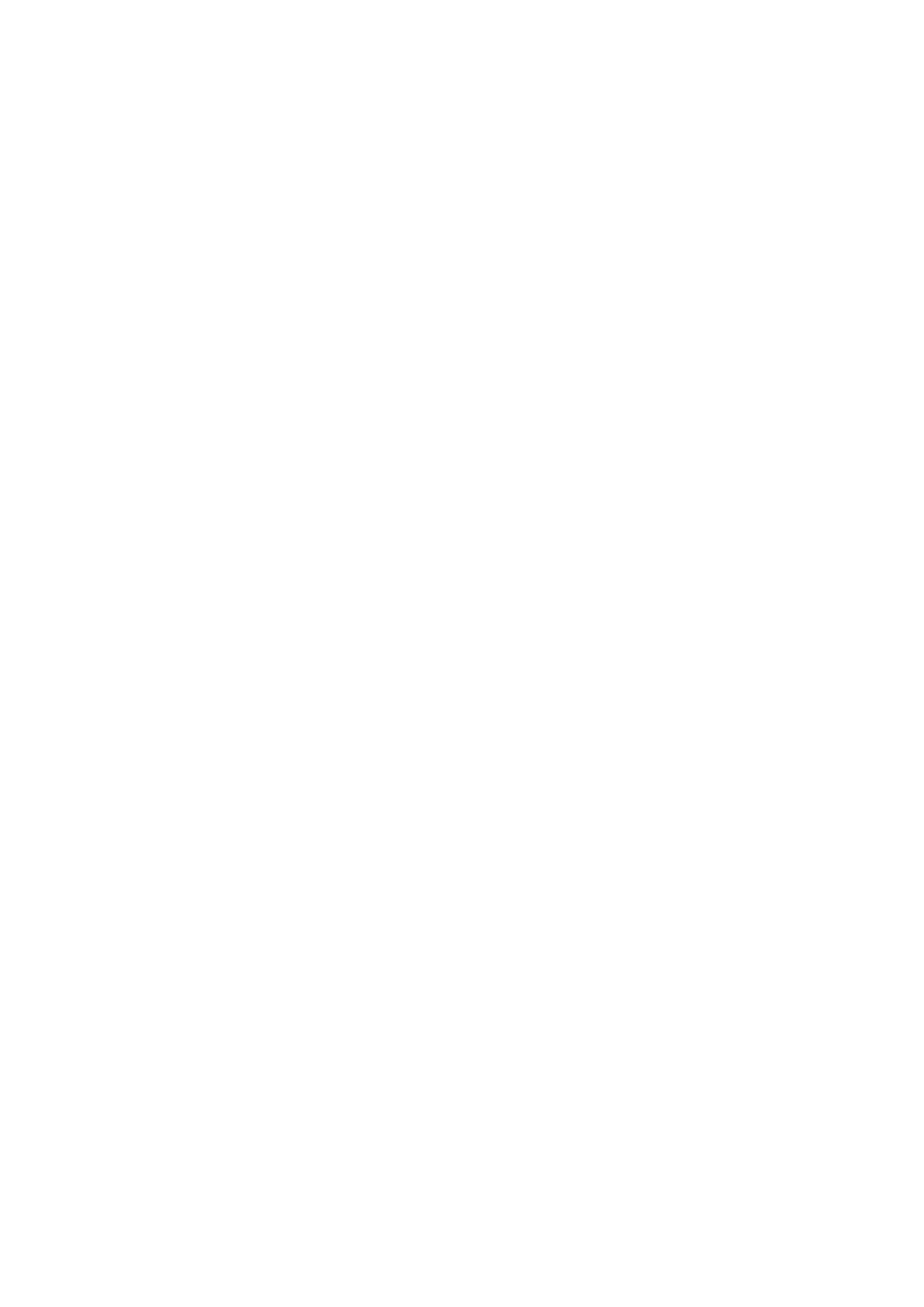#### **APPENDIX V**

## **OBSAVATION CHECK LIST**

**Objectives:** To determine accessibility of IPPFP methods in where the service is provided (RCH, Labour ward/ Delivery room, postnatal ward). Also to observe how counselling process is done.

Health Facility name…………………………….

| S/N            | <b>Item</b>                                                                   | <b>Present and</b> | Inadequate | Absen | <b>Remark</b>           |
|----------------|-------------------------------------------------------------------------------|--------------------|------------|-------|-------------------------|
|                |                                                                               | adequate           |            | t     |                         |
| 01             | <sub>of</sub><br><b>Availability</b>                                          |                    |            |       |                         |
|                | medical resources                                                             |                    |            |       |                         |
|                | Contraceptive pills                                                           |                    |            |       |                         |
|                | Implants/Jadelle                                                              |                    |            |       |                         |
|                | <b>IUCD</b>                                                                   |                    |            |       |                         |
|                | Condoms                                                                       |                    |            |       |                         |
|                | Injectable                                                                    |                    |            |       |                         |
| 02             | <b>Availability</b><br><sub>of</sub>                                          |                    |            |       |                         |
|                | medical<br>supplies                                                           |                    |            |       |                         |
|                | and equipment                                                                 |                    |            |       |                         |
|                | Gloves                                                                        |                    |            |       |                         |
|                | <b>IUCD</b> Sets                                                              |                    |            |       |                         |
|                | <b>BTL</b> Sets                                                               |                    |            |       |                         |
|                | <b>Drums</b>                                                                  |                    |            |       |                         |
|                | <b>Shelves</b>                                                                |                    |            |       |                         |
|                | Coup board                                                                    |                    |            |       |                         |
|                | Screen                                                                        |                    |            |       |                         |
| 0 <sub>3</sub> | <b>Availability</b><br><sub>of</sub><br>trained and skilled<br>staff on PPFP. |                    |            |       |                         |
|                | Trained personnel in<br>PPFP/PAFP                                             |                    |            |       |                         |
|                | <b>Nurse</b>                                                                  |                    |            |       |                         |
|                | Clinician                                                                     |                    |            |       |                         |
| 04             | <b>Counseling Session</b>                                                     | Yes                | No         |       | <b>Comments/opinion</b> |
|                | Point.                                                                        |                    |            |       |                         |
|                | counselling<br>Is                                                             |                    |            |       |                         |
|                | session done at RCH                                                           |                    |            |       |                         |
|                | Is<br>counselling                                                             |                    |            |       |                         |
|                | session<br>done<br>at                                                         |                    |            |       |                         |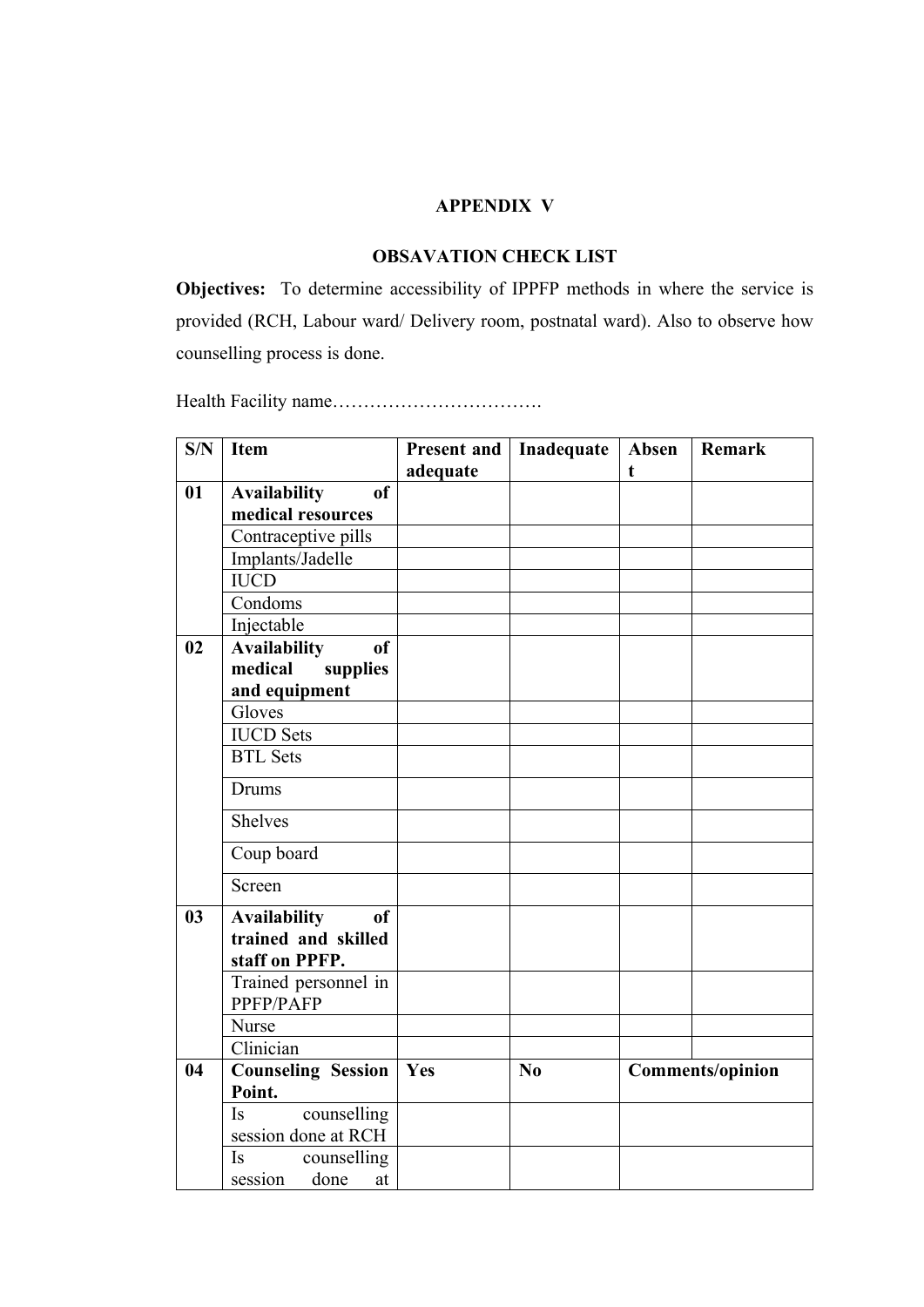|    | during admission                      |                                   |                              |                                |         |                 |
|----|---------------------------------------|-----------------------------------|------------------------------|--------------------------------|---------|-----------------|
|    | <b>Is</b><br>counselling              |                                   |                              |                                |         |                 |
|    | done<br>session<br>at                 |                                   |                              |                                |         |                 |
|    | discharge time.                       |                                   |                              |                                |         |                 |
|    | What information is                   |                                   | 1. Types                     | of<br>FP                       | methods |                 |
|    | learned<br>1n                         | available in the HF               |                              |                                |         |                 |
|    | counselling session                   | Side effect of each method,<br>2. |                              |                                |         |                 |
|    | Tick them                             | Indication, Contraindication      |                              |                                |         |                 |
|    |                                       |                                   |                              | and its reversibility.         |         |                 |
|    |                                       |                                   | 3. Prevention of HIV and IPC |                                |         |                 |
|    |                                       |                                   |                              | 4. PPFP availability in        | the     |                 |
|    |                                       |                                   |                              | facility, its indication and   |         |                 |
|    |                                       |                                   |                              | Medical Eligibility Criteria   |         |                 |
|    |                                       |                                   |                              | with timing for IPPFP/PAFP     |         |                 |
|    |                                       |                                   |                              | 5. FP methods displayed during |         |                 |
|    |                                       | counselling                       |                              |                                |         |                 |
| 06 | <b>Space</b>                          | Yes                               |                              | No                             |         | <b>Comments</b> |
|    |                                       |                                   |                              |                                |         |                 |
|    | Is the<br>for<br>space                |                                   |                              |                                |         |                 |
|    | <b>PAFP/PPFP</b>                      |                                   |                              |                                |         |                 |
|    | available                             |                                   |                              |                                |         |                 |
|    | Is the room adequate                  |                                   |                              |                                |         |                 |
|    | for FP service                        |                                   |                              |                                |         |                 |
|    | Is the room having                    |                                   |                              |                                |         |                 |
|    | confidentiality                       |                                   |                              |                                |         |                 |
|    | Light(examination)                    |                                   |                              |                                |         |                 |
|    | Good ventilation                      |                                   |                              |                                |         |                 |
|    | Availability<br>of                    |                                   |                              |                                |         |                 |
|    | guideline<br>and                      |                                   |                              |                                |         |                 |
|    | procedure manual at                   |                                   |                              |                                |         |                 |
|    | the service delivery<br>of            |                                   |                              |                                |         |                 |
|    | Availability<br>posters,<br>leaflets. |                                   |                              |                                |         |                 |
|    | provider toolkit for                  |                                   |                              |                                |         |                 |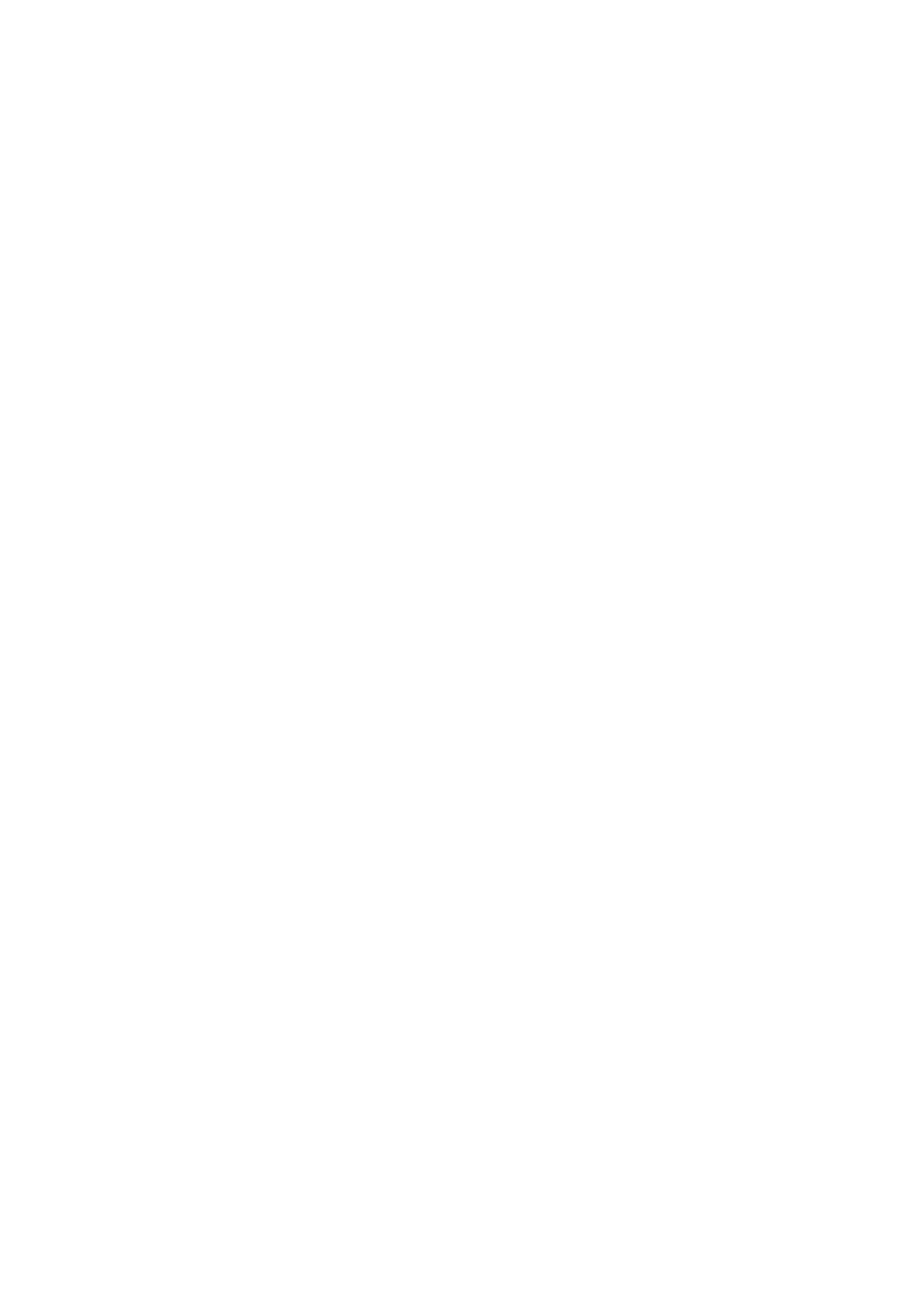## **APPENDIX V**

## **IN-DEPTH INTERVIEW GUIDE FOR STAKEHOLDERS**

## **Informed Consent Form**

Dear sir/Madam

I would like to introduce myself to you that, I am Rose M. Ntambuto a student at Mzumbe University. I would like to thank you for giving me your time to talk with me. Iam conducting an evaluation research for academic purpose on **"An Evaluation of Immediate Postpartum Family Planning (IPPFP) utilization among postdelivery and post abortion mothers in Ilala Municipality"** evaluating Chaguo la Maisha Program (CLM). You as stakeholder in CML program I would like to ask you some Questions about your experience as a DRCHCO of Ilala Municipality/ HF I/C or Pharmacist of HF. I am interested in hearing about your experiences, thoughts and recommendations in your own words. If you find a question that youare not comfortable on responding to it feel free to tell me and we can skip them. Before we start do you have any question to ask me?

I once again thank you for participating in this study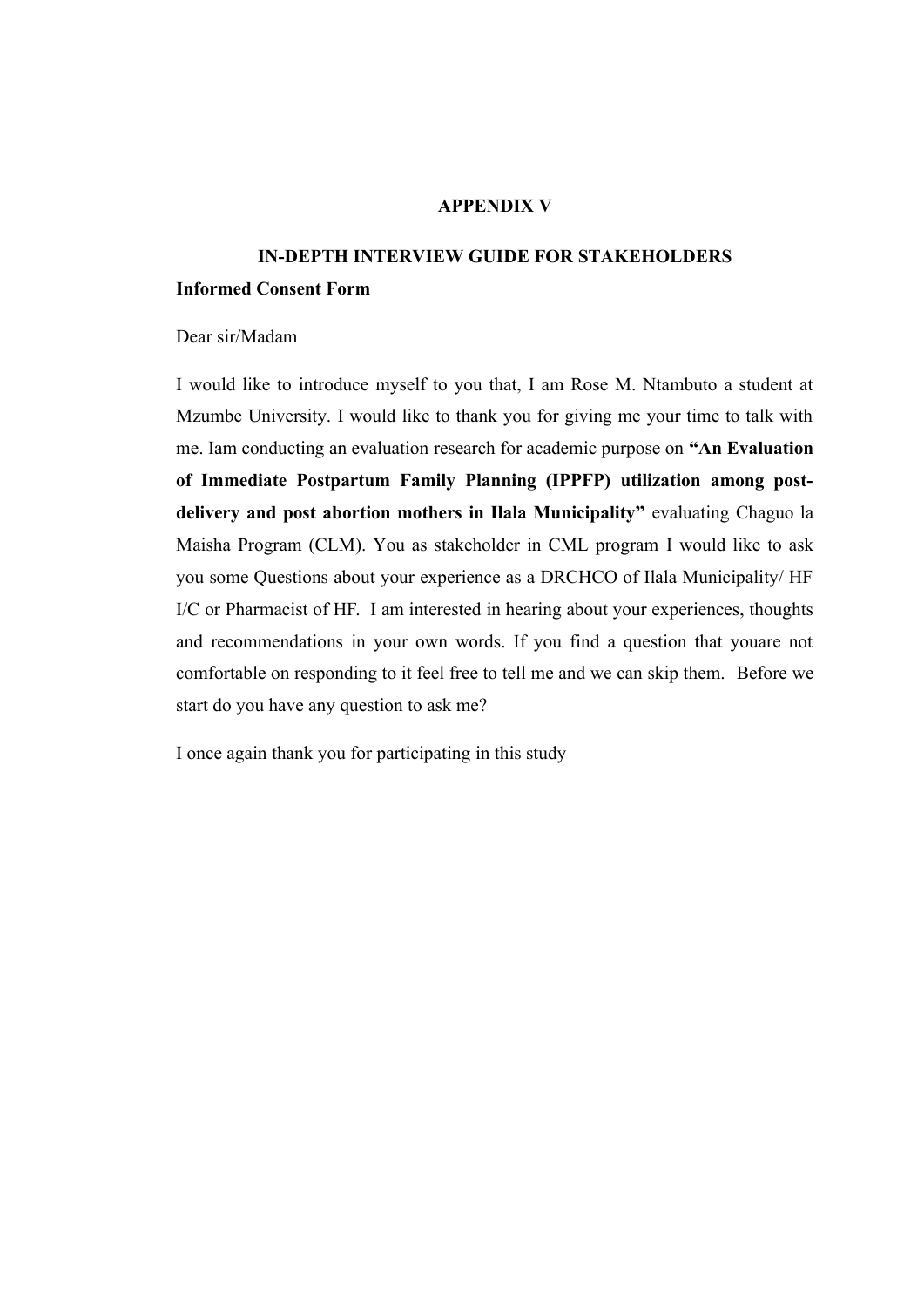**Objective Number Two: To evaluate the extent to which knowledge and information on IPPFP is related to utilization of IPPFP among post-delivery mothers in Ilala Municipality.**

- 1. I have not been in Ilala Municipality for some time, can you tell me about CLM program on how it provides knowledge and skills on PPFP/PAFP training to HCP?
- 2. Are there any criteria used to select participants for PPFP/PAFP training?
- 3. Do you have regular stakeholders meetings? , Who attends the meeting and what is the importance of that meeting?
- 4. From the District/Region are there any supervision mentoring and coaching done to HF, and how often?
- 5. In case, HCP meets any problem when providing PAFT/PPFP service, how do they solve their problem?
- 6. How data do helps in decision making?
- 7. How do you address the challenges in data management?